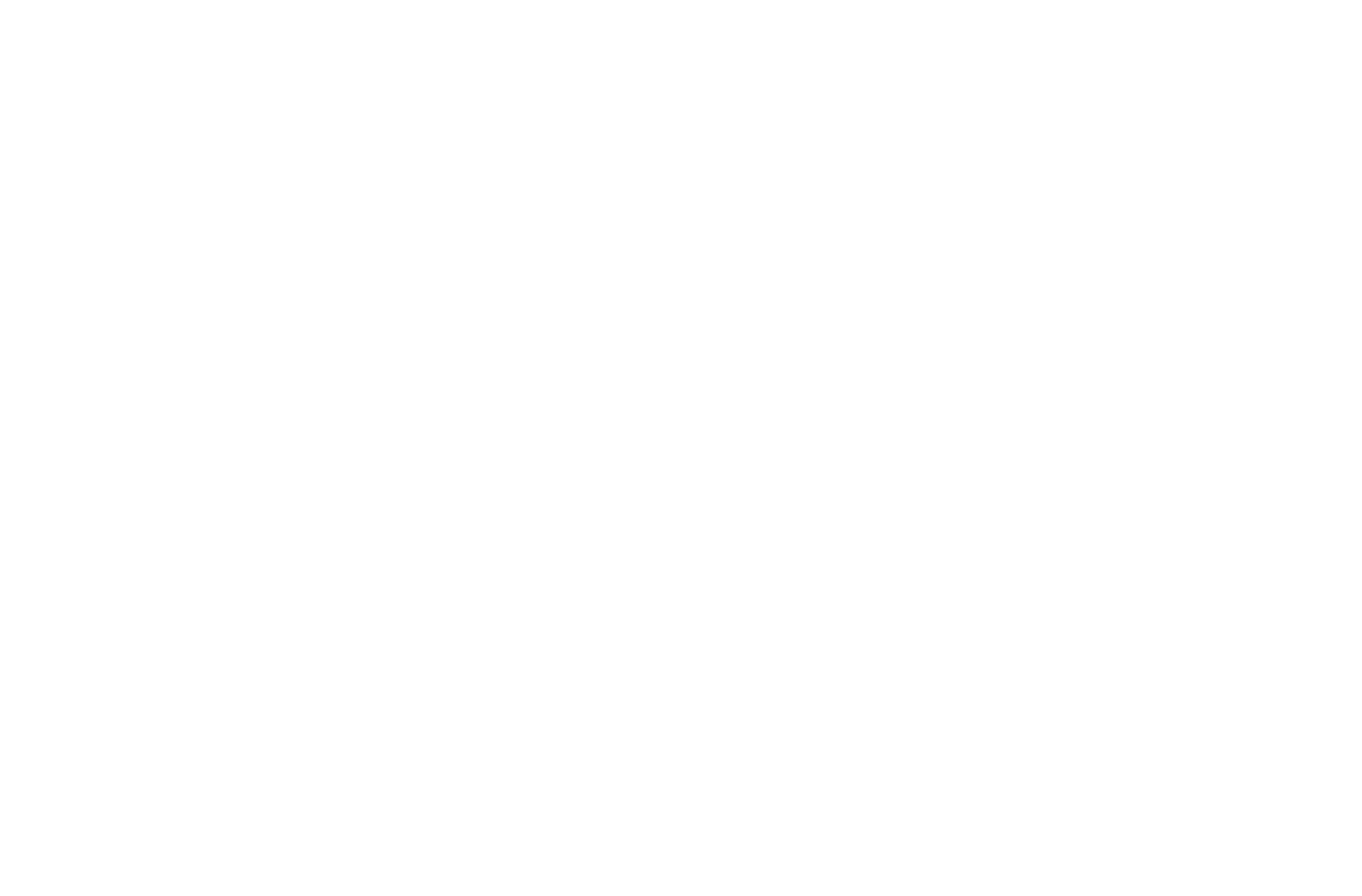

web site http://www.stelux.com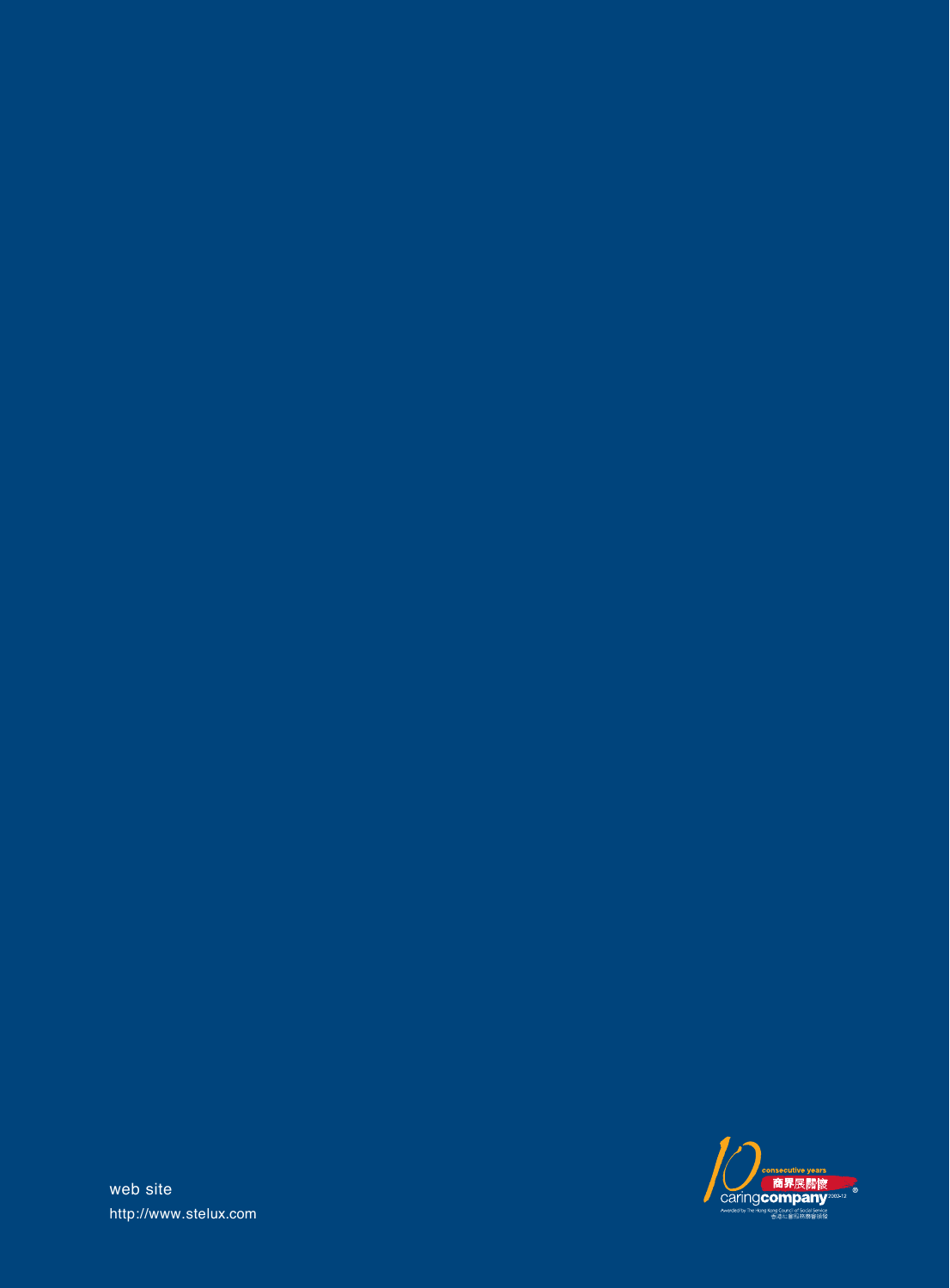But they that wait upon the Lord shall renew their strength; they shall mount up with wings as eagles; they shall run, and not be weary; and they shall walk, and not faint.

Isaiah 40:31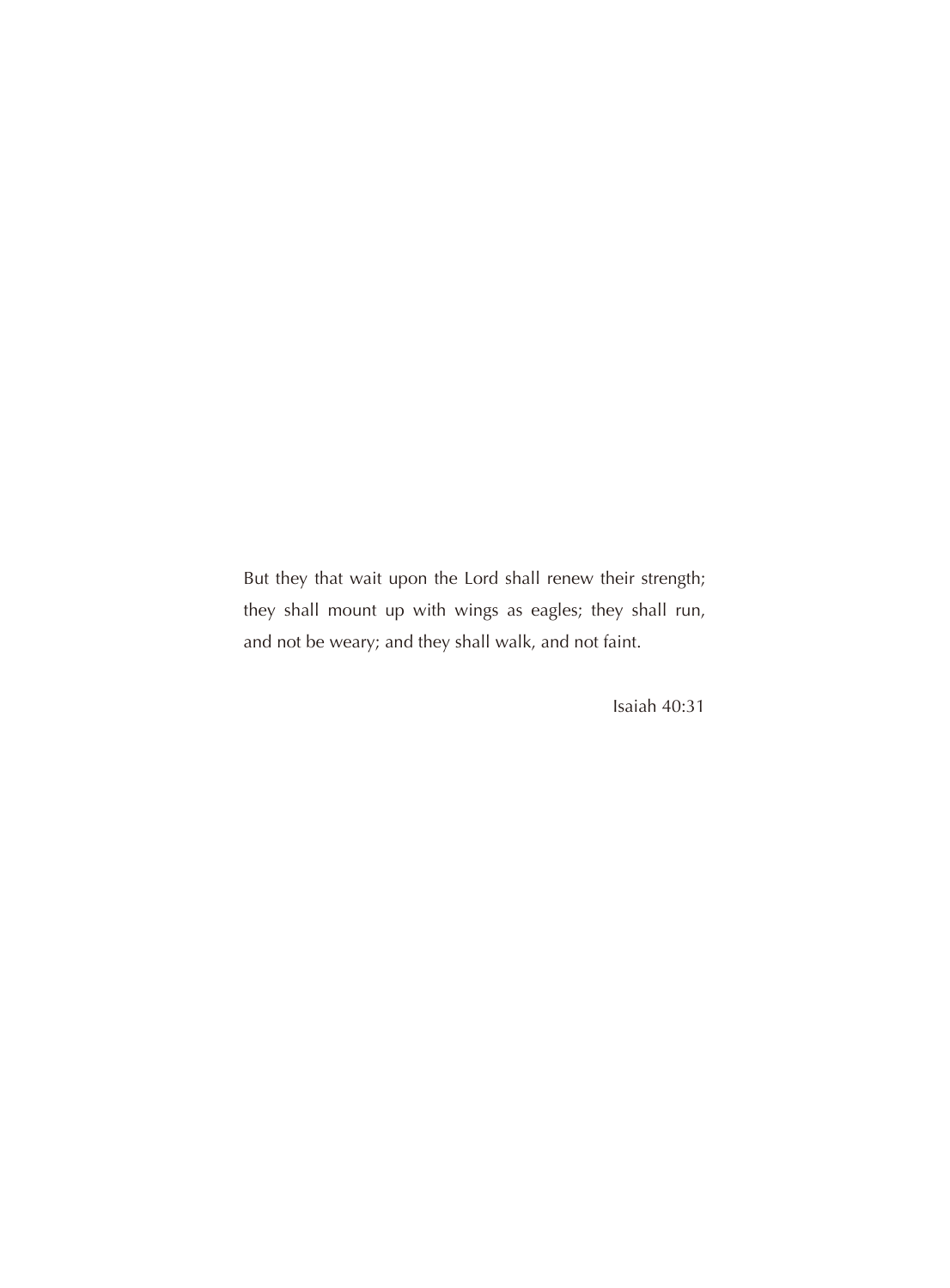# **CONTENTS**

| <b>Financial Summary</b>                       | 1   |
|------------------------------------------------|-----|
| Management Discussion and Analysis             | 2   |
| Report of the Directors                        | 9   |
| Independent Auditor's Report                   | 27  |
| <b>Consolidated Income Statement</b>           | 29  |
| Consolidated Statement of Comprehensive Income | 30  |
| <b>Consolidated Balance Sheet</b>              | 31  |
| <b>Balance Sheet</b>                           | 33  |
| Consolidated Statement of Changes in Equity    | 34  |
| <b>Consolidated Cash Flow Statement</b>        | 35  |
| Notes to the Financial Statements              | 36  |
| Corporate Governance Report                    | 91  |
| Corporate Information                          | 100 |
| Company Directory                              | 107 |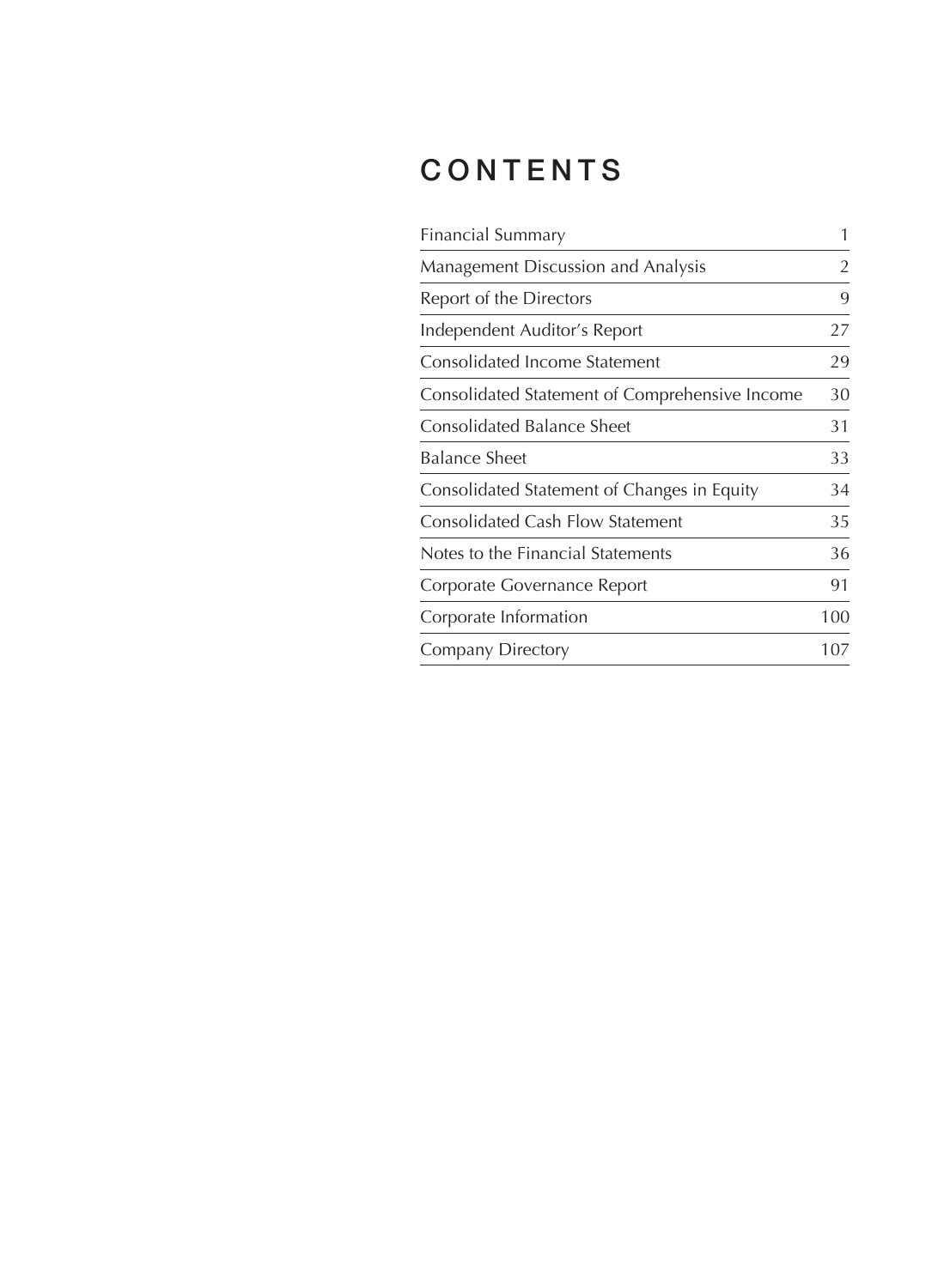|                                                                                           | 2008<br>HK\$'M          | 2009<br>HK\$'M | 2010<br>HK\$'M          | 2011<br>HK\$'M          | 2012<br>HK\$'M                   |
|-------------------------------------------------------------------------------------------|-------------------------|----------------|-------------------------|-------------------------|----------------------------------|
| Consolidated income statement<br>for the year ended 31st March                            |                         |                |                         |                         |                                  |
| Revenues                                                                                  | 2,261.8                 | 2,443.5        | 2,370.2                 | 2,705.6                 | 3,330.9                          |
| Profit attributable to shareholders                                                       | 129.3                   | 33.7           | 25.2                    | 131.5                   | 250.9                            |
| Interim dividend paid<br>Final dividend proposed<br>Special dividend proposed             | 11.4<br>28.5            | 9.5            | 9.5<br>9.5              | 11.4<br>22.8            | 33.3<br>42.8<br>9.5              |
| Consolidated balance sheet as at 31st March                                               |                         |                |                         |                         |                                  |
| Assets                                                                                    | 1,829.0                 | 1,757.5        | 1,754.0                 | 1,884.0                 | 2,330.5                          |
| Less: Liabilities and non-controlling interests                                           | 986.2                   | 968.1          | 906.2                   | 902.5                   | 1,157.7                          |
| Shareholders' funds                                                                       | 842.8                   | 789.4          | 847.8                   | 981.5                   | 1,172.8                          |
|                                                                                           | HK\$                    | HK\$           | HK\$                    | HK\$                    | HK\$                             |
| Per share data                                                                            |                         |                |                         |                         |                                  |
| Earnings<br>Interim dividend paid<br>Final dividend proposed<br>Special dividend proposed | 0.135<br>0.012<br>0.030 | 0.035<br>0.010 | 0.026<br>0.010<br>0.010 | 0.138<br>0.012<br>0.024 | 0.263<br>0.035<br>0.045<br>0.010 |
| Net assets                                                                                | 0.886                   | 0.830          | 0.891                   | 1.032                   | 1.233                            |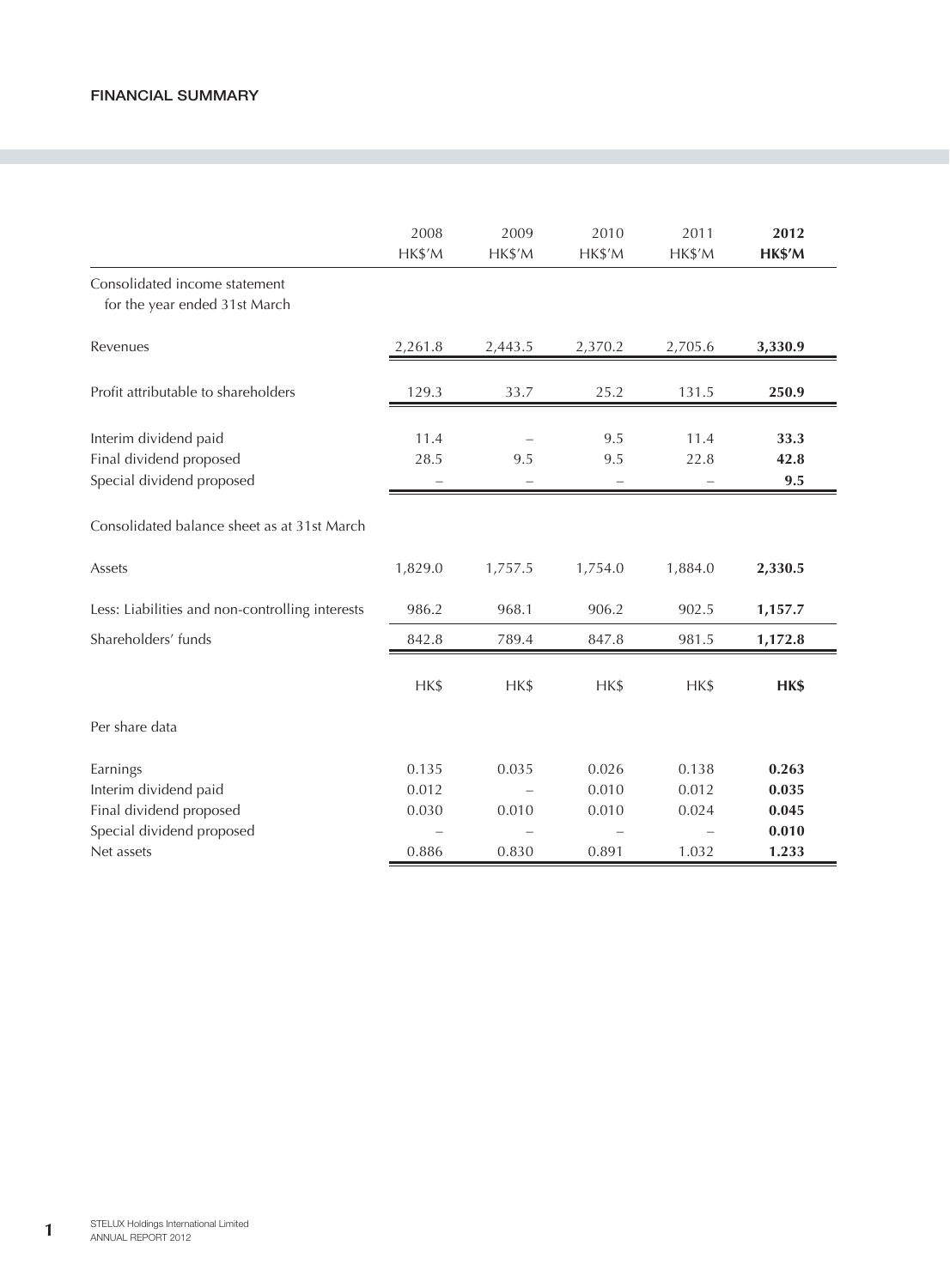The Board of directors (the "Board") of Stelux Holdings International Limited (the "Company") present the audited consolidated results of the Company and its subsidiaries (collectively, the "Group") for the year ended 31st March 2012.

#### **BUSINESS REVIEW**

The Group is principally engaged in the retailing of mid-range priced watch and optical products under the respective brand names: "CITY CHAIN" and "OPTICAL 88" in Hong Kong, Macau, Mainland China and Southeast Asia. With over 600 stores in our network, we are presently the largest watch and optical retail chain brand within the region and together with our watch wholesale business have the biggest exposure to the mass consumer market.

For the year ended 31st March 2012, the Group recorded a revenue growth of 23% to HK\$3,330.9 million (2011: HK\$2,705.6 million), with approximately 68% of sales being derived from our key operations in Greater China. Gross profit rose 24% to HK\$2,055.3 million (2011: HK\$1,658.8 million), whilst net profit attributable to equity holders of the Company surged 91% to HK\$250.3 million  $(2011:HK$130.8 million)$ . The exponential growth in net profit was mainly attributable to continuous growth in the Group's retail and wholesale businesses coupled with enhanced operating leverage.



**Joseph C. C. Wong**  Chairman and Chief Executive Officer

#### **FINAL DIVIDEND**

The Board recommends the payment of a final dividend of HK\$0.045 (2011: HK\$0.024) per share. Together with the interim dividend of HK\$0.035, this represents a payout of 30% for the year ended 31st March 2012 (2011: 26%).

## **SPECIAL DIVIDEND AND BONUS ISSUE OF SHARES**

To celebrate our 40th anniversary as a listed company and in recognition of the continuous support of our shareholders, the Board recommends the payment of a one-off special dividend of HK\$0.01 per share.

The Board further proposes a bonus issue on the basis of one share of HK\$0.10 of the Company for every ten existing shares held by the Company's shareholders whose names are on the Register of Members on Friday, 31st August, 2012. The proposed bonus shares will not rank for the above recommended final dividend or special dividend. Details of this proposed bonus issue of shares and its expected timetable is set out in a separate announcement dated 27th June 2012.

#### *"CITY CHAIN" – WATCH RETAIL BUSINESS*

For the year ended 31st March 2012, revenue from our watch retail business increased by 27% to HK\$1,803.5 million (2011: HK\$1,416.2 million) and accounted for approximately 54% of the Group's overall sales. Earnings before interest and tax ("EBIT") amounted to HK\$190.8 million, representing a growth of 91% from HK\$99.7 million last year. The increase in revenue was mainly due to significant sales contributions from our key Hong Kong and Macau operations, which benefited from the rise in Mainland Chinese tourists.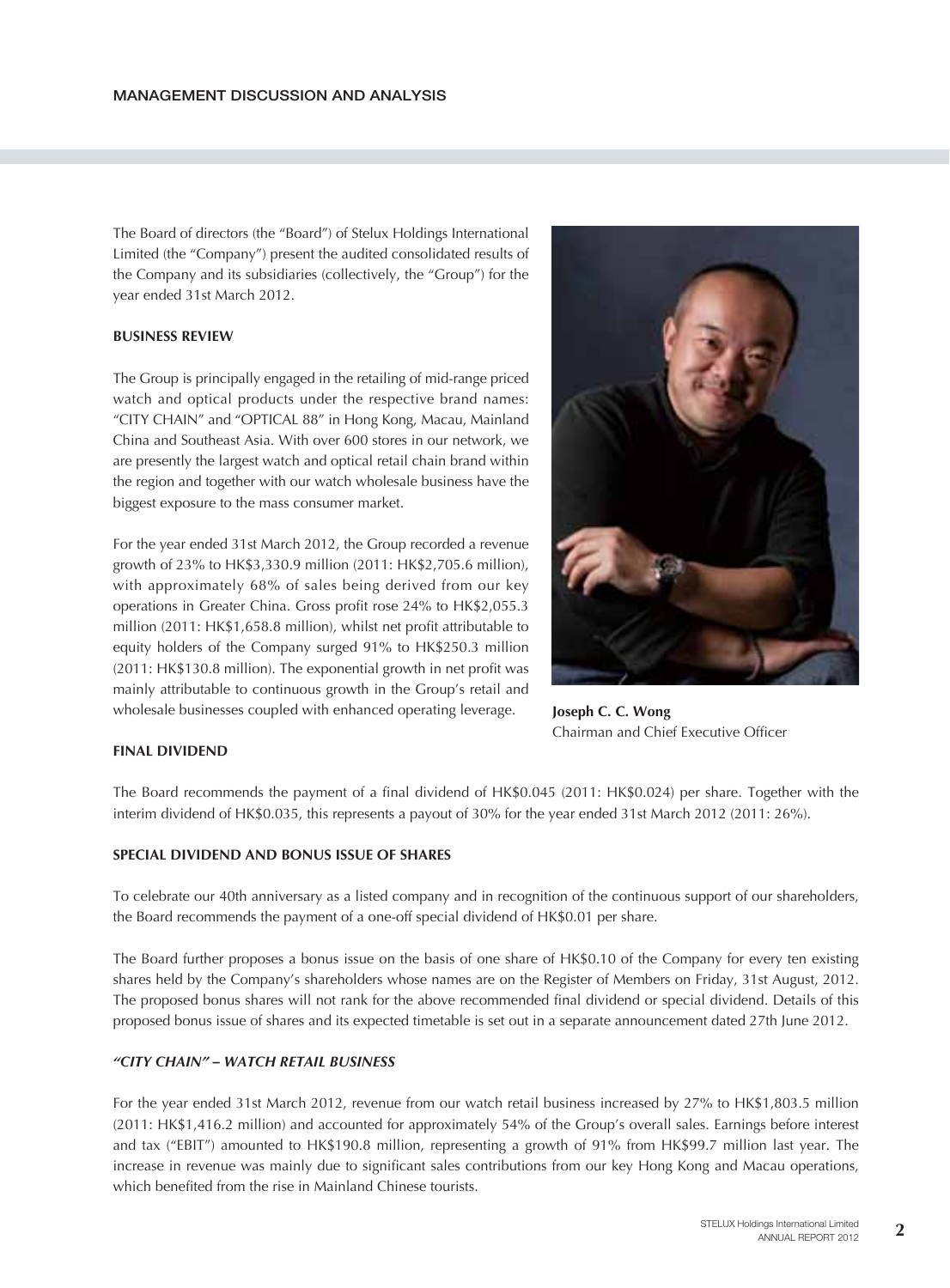As of 31st March 2012, "CITY CHAIN" has 400 stores (2011: 344 stores). Breakdown by geographical region is presented as follows:

|                   | 2012 | 2011 | Change |
|-------------------|------|------|--------|
| Hong Kong & Macau | 98   | 79   | $+19$  |
| Mainland China    | 101  | 80   | $+21$  |
| Southeast Asia    | 201  | 185  | $+16$  |
| Total             | 400  | 344  | $+56$  |

#### **Hong Kong and Macau**

With a significant percentage of our Hong Kong and Macau retail sales derived from Mainland Chinese consumers, the Group's sales revenue continued to benefit from the growth in Mainland Chinese travellers. Despite the reported slowdown in Hong Kong's retail sales growth in recent months, the Group's sales remained resilient due to our unique positioning as a mid-priced watch retailer. For the year ended 31st March 2012, Hong Kong and Macau watch retail sales reached HK\$1,109.1 million, up 40% from last year (2011: HK\$791.3 million). EBIT also increased by a robust 107% to HK\$227.3 million from HK\$109.6 million last year.

Rental pressure remains a key concern for many Hong Kong retailers. However, with a wide network of stores, the Group is able to employ a flexible rental strategy – where it will close and relocate stores to nearby locations if rental increases are overly aggressive. As such, overall rental costs were contained at a reasonable level throughout the year. Moreover, strong revenue growth has successfully lowered operating costs as a percentage of overall turnover.

The Group also recognises the importance of executing a sound marketing strategy for our popular house brands. Such initiatives have thus set our watch brands apart from its competitors and contributed to the success of our Hong Kong and Macau watch sales. The Group's latest "SOLVIL ET TITUS – TIME IS LOVE" marketing campaign through television commercials, print ads, internet and social media platforms was well received further entrenching the "SOLVIL ET TITUS" brand in the minds of our consumers.

## **Mainland China**

Sales revenue from our watch retail business in Mainland China continued to grow recording an increase of 14% to HK\$159.4 million (2011: HK\$140.3 million). This highlighted the positive effects of our store reconfiguration initiatives throughout the fiscal year. By revamping our store network to better meet local shopping preferences, the Group has strengthened the exposure of the "CITY CHAIN" brand amongst local consumers. However, a loss of HK\$55.9 million  $(2011: HK $39.8$  million) up by 40% was posted as accumulated one-off set-up costs of new and reconfigured stores impacted.

Since our entry into the watch retail market in Guangdong Province in 2005, we have focused on brand building and establishing a good network of stores. City Chain now operates close to 100 stores/counters, primarily, in certain first tier cities within Mainland China with offices strategically located in Beijing, Shanghai and Guangzhou. We have already seen some of the positive effects of this strategy as Mainland Chinese tourists visiting Hong Kong and Macau make "CITY CHAIN" their first choice destination for buying mid-priced fashionable watches.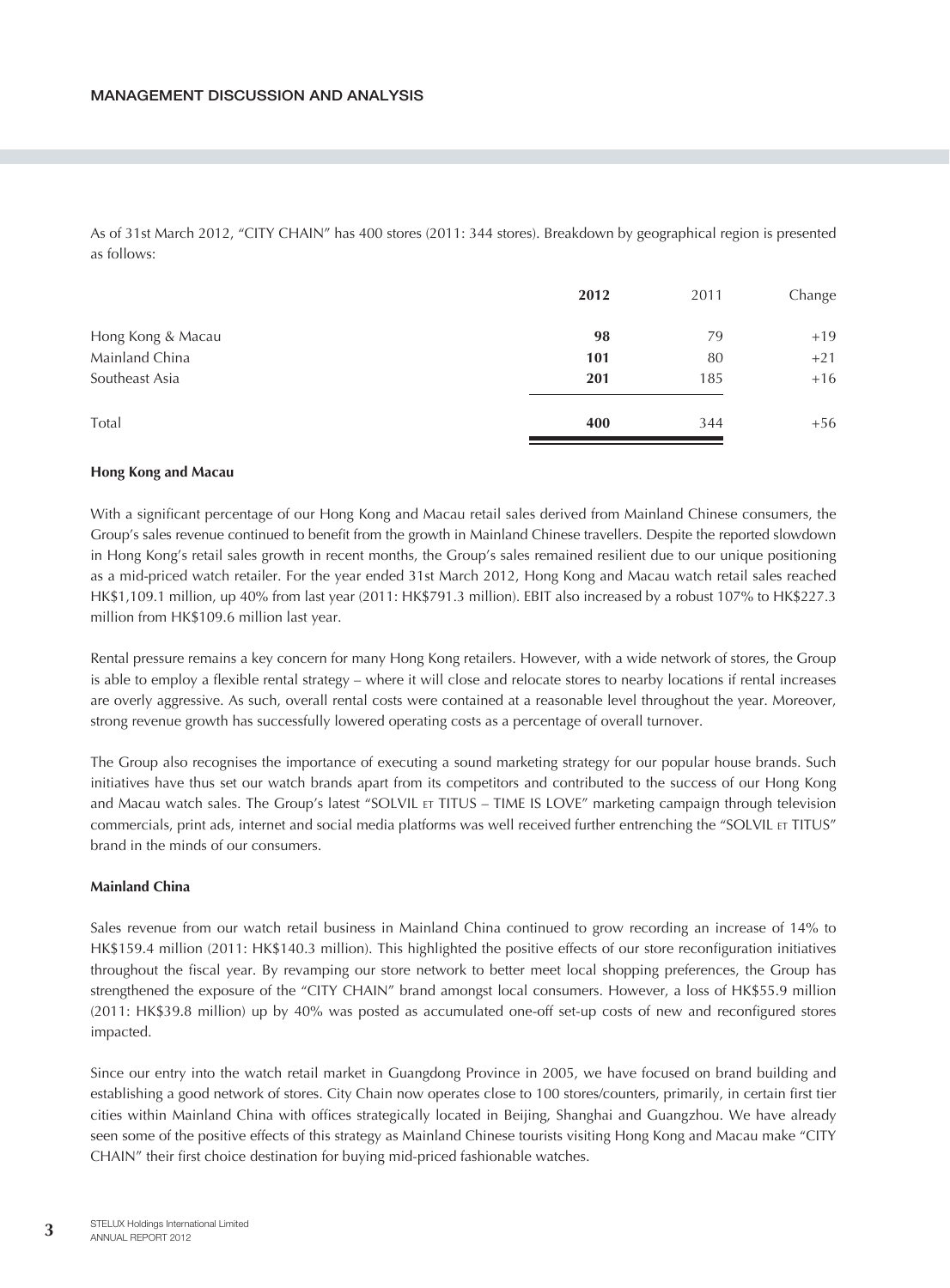Now, with a sufficiently established store network in these first tier cities, we believe it is time to move store expansion away from first tier cities and into the fast growing second tier cities. The immediate effect of this will be a levelling off of set up costs as setting up in second tier cities is comparatively cheaper.

In the near term, we plan to focus on (i) fine tuning the store locations in our existing network, (ii) store expansion into neighbouring second tier cities logistically located sufficiently close to allow operation from our three offices, and, (iii) store expansion into second tier cities further away from our offices but identified by management as up and coming with strong purchasing power.

To complement our physical store retail network, plans are underway to develop a TV shopping platform under the "CITY CHAIN" brand covering Shanghai and nearby surrounding cities, and, a nationwide internet shopping platform under the "CITY CHAIN" and "SOLVIL ET TITUS" brands respectively, the latter following on from the very positive feedback to our "SOLVIL ET TITUS" internet commercial. These cost effective approaches will allow us to gain broader retail coverage in Mainland Chinese cities where we have yet to venture into.

Although there are recent signs of slowing in the Mainland Chinese economy, the medium to longer term outlook is positive. As we continue to grow turnover on the back of a sufficiently robust economy, and with anticipated lower setting up costs, we believe that this geographical segment, starting first with our more mature Guangzhou operations, will achieve breakeven results within the next 3 years as stores achieve operational scale.

#### **Southeast Asia**

Turnover from our Thailand, Singapore and Malaysia watch retail operations increased 10% to HK\$535.1 million (2011: HK\$484.5 million) whilst EBIT declined 35% to HK\$19.4 million (2011: HK\$29.9 million). This decline was due to factors earlier reported in the Group's interim report 2011/2012. However, specific cost control measures implemented during the fiscal year together with a return of consumer buying in Thailand in the second half saw a return to positive EBIT for our South East Asian business compared to a loss of HK\$2.5 million in the first six months.

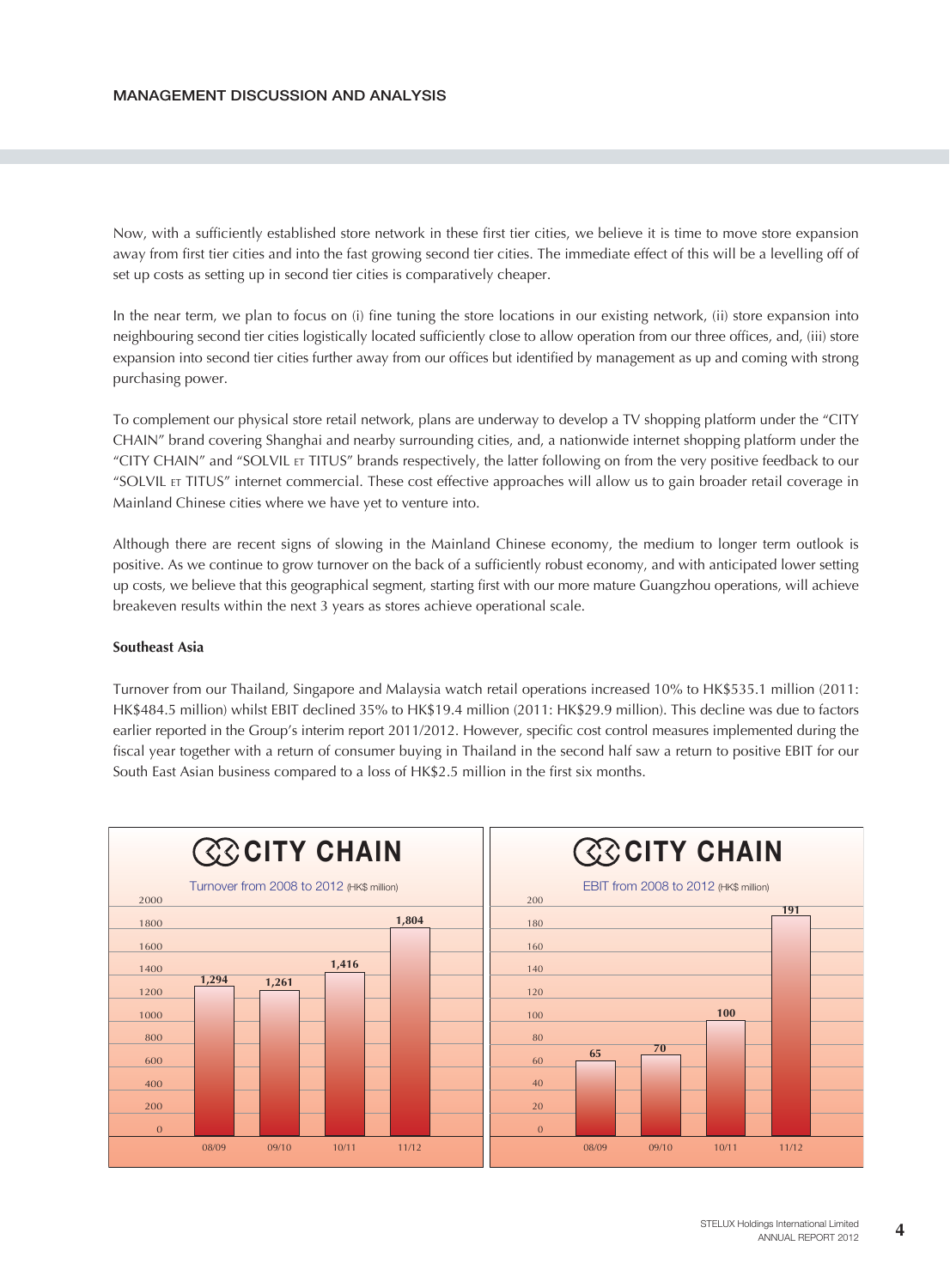## *"OPTICAL 88" – OPTICAL RETAIL BUSINESS*

For the year ended 31st March 2012, revenue from our optical retail business increased by 18% to HK\$1,101.1 million (2011: HK\$931.3 million) and accounted for approximately 33% of the Group's overall sales. EBIT amounted to HK\$84.5 million, representing a growth of 53% from HK\$55.3 million last year.

As of 31st March 2012, "OPTICAL 88" had 229 stores (2011: 215 stores). Breakdown by geographical region is presented as follows:

|                   | 2012 | 2011 | Change |
|-------------------|------|------|--------|
| Hong Kong & Macau | 103  | 93   | $+10$  |
| Mainland China    | 35   | 33   | $+2$   |
| Southeast Asia    | 91   | 89   | $+2$   |
| Total             | 229  | 215  | $+14$  |

#### **Hong Kong and Macau**

For the year ended 31st March 2012, Hong Kong and Macau optical retail sales reached HK\$722.2 million, up 22% from last year (2011: HK\$594.2 million), with EBIT climbing 76% to HK\$76.4 million from HK\$43.4 million last year. This strong increase stems from the continuous support of our customers and increased sales from Mainland Chinese tourists.

Our first lens and frame single brand concept store, "EGG OPTICAL BOUTIQUE", launched in July 2011, has been very positively received. This new business concept offers products within our core mid-price range of HK\$500 to HK\$1,000 and targets young and fashionable consumers. In view of the favourable market response, we expect to open more "EGG OPTICAL BOUTIQUE" stores in Hong Kong, Mainland China and Southeast Asia in 2012/2013.

To expedite the development of our wholesale business, the Group acquired an optical wholesale distributor in late December 2011. The integration will effectively enhance the Group's optical brand portfolio and extend our distribution channels to other Asian territories, such as Singapore and Malaysia, bringing greater business opportunities.

### **Mainland China**

Our optical retail business in Mainland China (at this stage concentrated in Guangdong Province) recorded a turnover growth of 27% to HK\$77.8 million (2011: HK\$61.1 million), and a loss of HK\$10.8 million which includes HK\$2 million for the setting up of our Shanghai operations. This loss represents a 7% improvement from last year (2011: loss of HK\$11.6 million).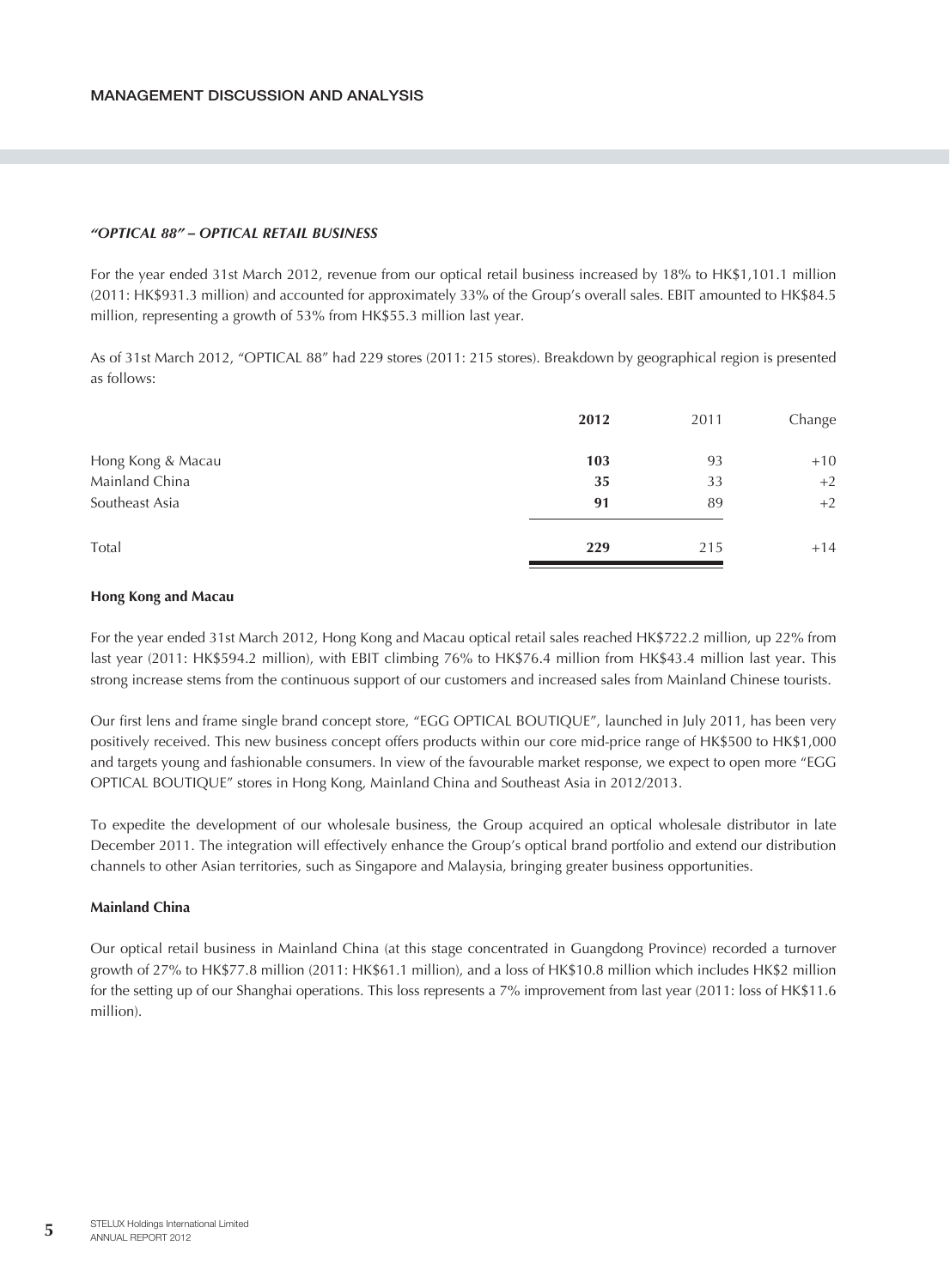We have seen our business in Guangdong Province reporting overall positive contribution at shop level. This together with the narrowing of losses is evident that the "OPTICAL 88" business model (premised on quality and professional eyecare services, and, possessing a business nature requiring time to build a customer base) is well accepted and growing a customer base.

With these positive signs, the Group has started extending its network into other first tier cities. Our first "OPTICAL 88" store in Shanghai, which was opened in October 2011, has been favourably received and opening of new stores in Shanghai and nearby surrounding cities, like Hangzhou, Suzhou and Wuxi is expected to follow in the coming year to strengthen the exposure of "OPTICAL 88". Plans are also in the pipeline to open in Beijing, also, in 2012/2013.

#### **Southeast Asia**

The Group's optical retail operations in Thailand, Singapore and Malaysia continued to grow modestly, given the cautious consumer confidence amid the global economic slowdown, with turnover recording a growth of 9% to HK\$301.1 million (2011: HK\$276.0 million). EBIT was HK\$18.9 million down by 20% (2011: HK\$23.5 million). EBIT was particularly hit by the impact of the Thailand flooding, which was more severe than initially expected disrupting the Group's lens supply logistics during the third quarter, otherwise our Thailand business would have posted a much better performance. We anticipate an improved performance for this geographical segment next year.

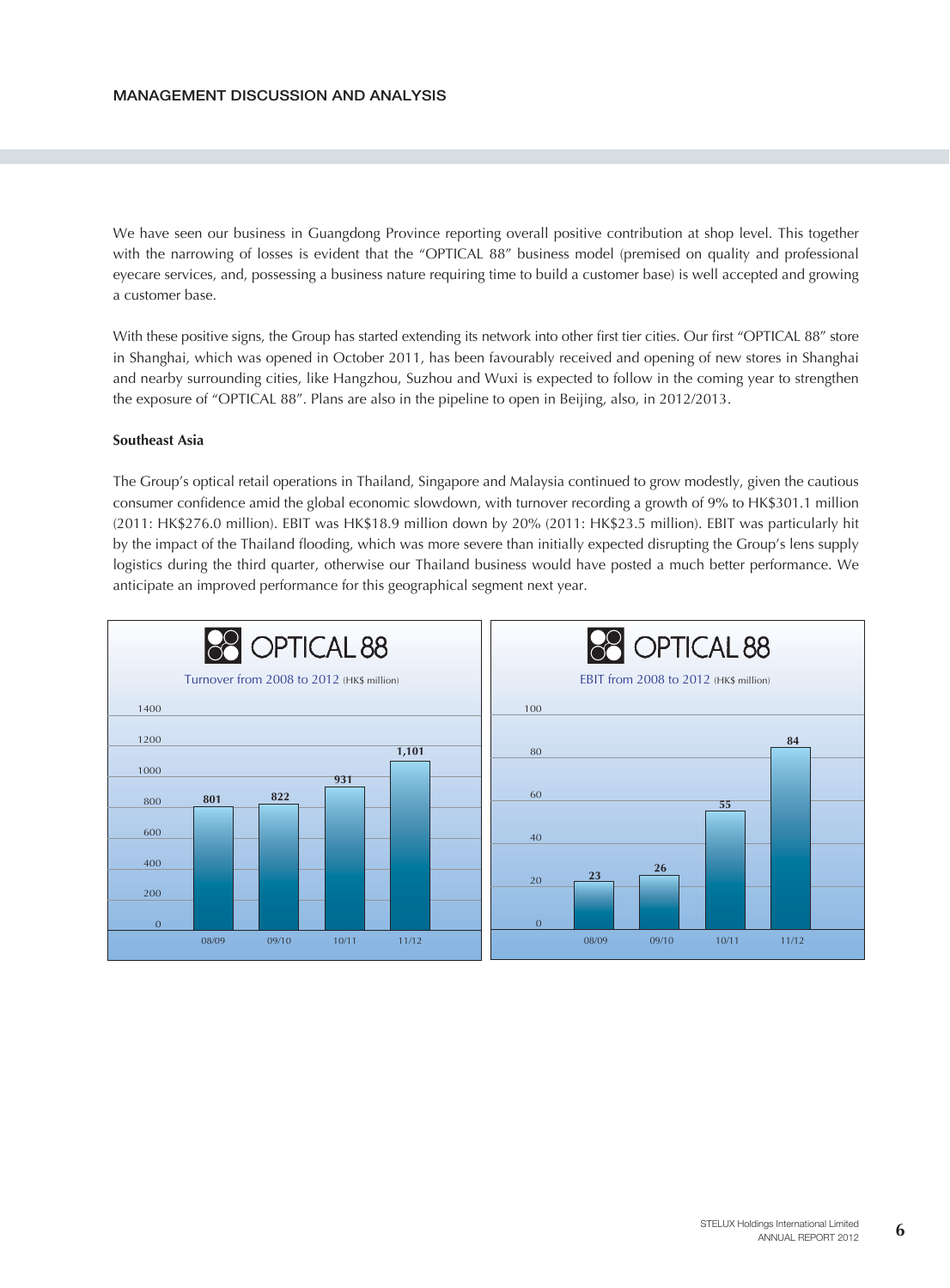## *WATCH ASSEMBLY AND WHOLESALE TRADING*

For the year ended 31st March 2012, the watch assembly and wholesale trading business accounted for approximately 13% of the Group's overall sales. Revenue and EBIT of HK\$424.7 million and HK\$94.4 million respectively were posted (2011: HK\$356.6 million and HK\$75.9 million respectively).

Our watch assembly unit which produces for the Group recorded a positive EBIT as production was up due to increased demand.

Thong Sia Group, a wholly owned subsidiary of the Group, and the exclusive distributor of "SEIKO" watches and clocks in Hong Kong, Singapore and Malaysia returned a set of pleasing results. In celebration of "SEIKO"'s 130th anniversary, comprehensive marketing road shows in Asia were rolled-out to promote the brand and its legacy. Advertisements featuring Asian pop stars, Sammi Cheng (鄭秀文) and Lee Hom Wang (王力宏) were also well received.

Our wholesale unit in Mainland China which distributes the Group's "CYMA" and "PRONTO" brands has seen encouraging sales. Due to this positive response, we have strengthened the wholesale team by adding manpower and other resources to make inroads into this large market.

## **OUTLOOK**

Despite some slowdown reported by our business units, we have nevertheless seen low double digit Group turnover growth in the first quarter of 2012/2013. This is certainly encouraging against the backdrop of the Eurozone crisis, the still poor US economy and the slowdown in Mainland China.

Baring these external factors do not significantly deteriorate in the coming months, and with our tested business strategies in place, we are cautiously optimistic the Group will return a positive performance for the fiscal year 2012/2013.

#### **FINANCE**

The Group's gearing ratio at balance sheet date was 25% (2011: 22%), which was calculated based on the Group's net debt of HK\$287 million (2011: HK\$212 million) and shareholders' funds of HK\$1,173 million (2011: HK\$982 million). The Group's net debt was calculated based on the Group's borrowings of HK\$508 million (2011: HK\$438 million) less the Group's bank balances and cash of HK\$221 million (2011: HK\$226 million). Of the Group's borrowings at balance sheet date, HK\$423 million (2011: HK\$370 million) were repayable within 12 months.

Of the Group's borrowings, 4% (2011: 8%) were denominated in foreign currencies. The Group's bank borrowings denominated in Hong Kong Dollars were on a floating rate basis at either bank prime lending rates or short term inter-bank offer rates.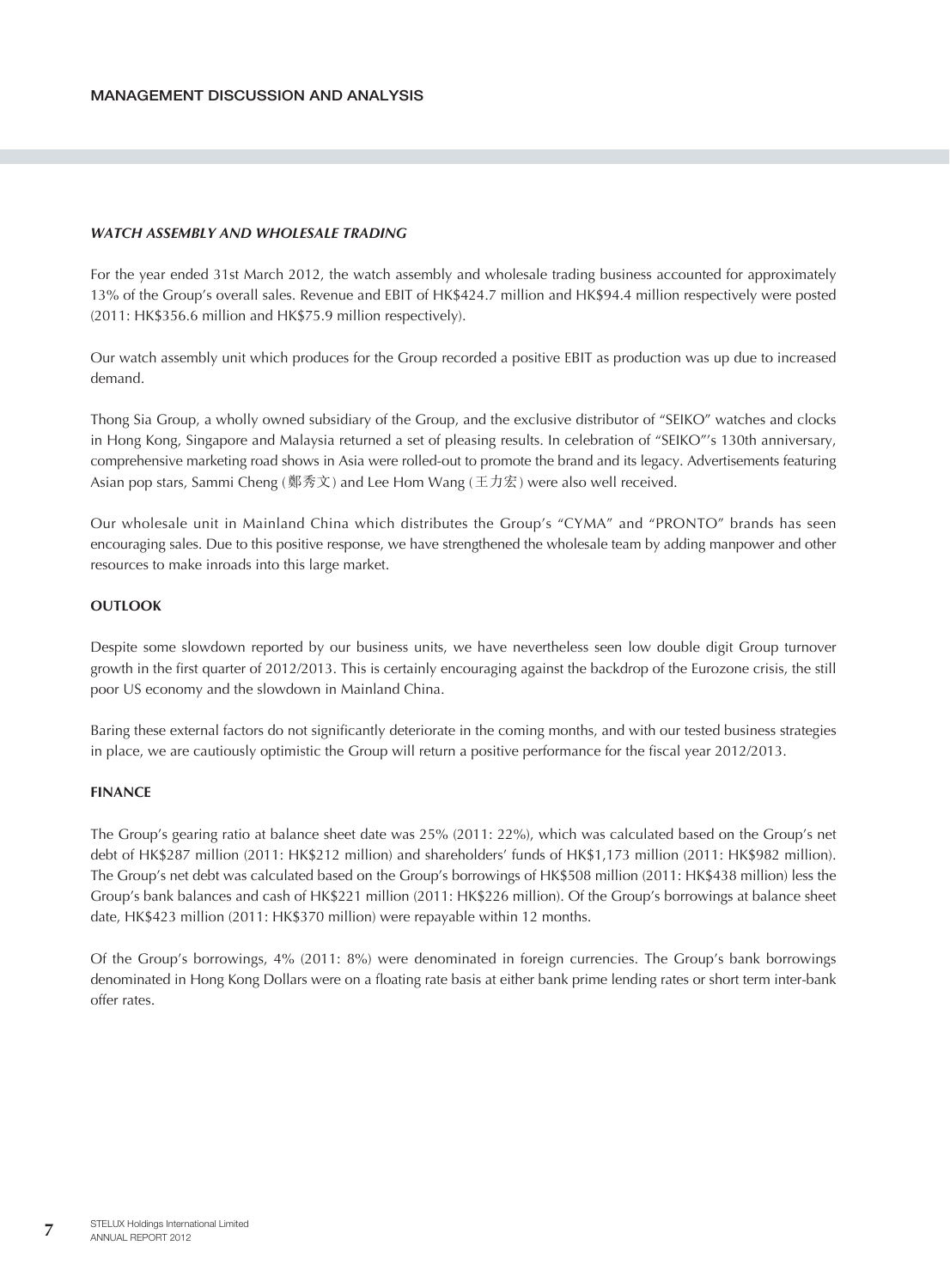## **MANAGEMENT DISCUSSION AND ANALYSIS**

The Group does not engage in speculative derivative trading.

As at 31st March 2012, the Group does not have any significant contingent liabilities.

## **STAFF**

The Group's remuneration policies are reviewed on a regular basis and remuneration packages are in line with market practices in the relevant countries where the Group operates. As of 31st March 2012, the Group had 3,512 (2011: 3,078) employees. The Group offers discretionary bonuses to eligible employees based on the performance of the Group and the individual employee. The Group also provides related training programmes to improve the quality, competence and skills of its employees.

I express my most sincere thanks and gratitude to colleagues and staff members for their commitment, hard work and loyalty to the Group during the year.

On behalf of the Board

**Joseph C. C. Wong Chairman and Chief Executive Officer** 

Hong Kong, 27th June 2012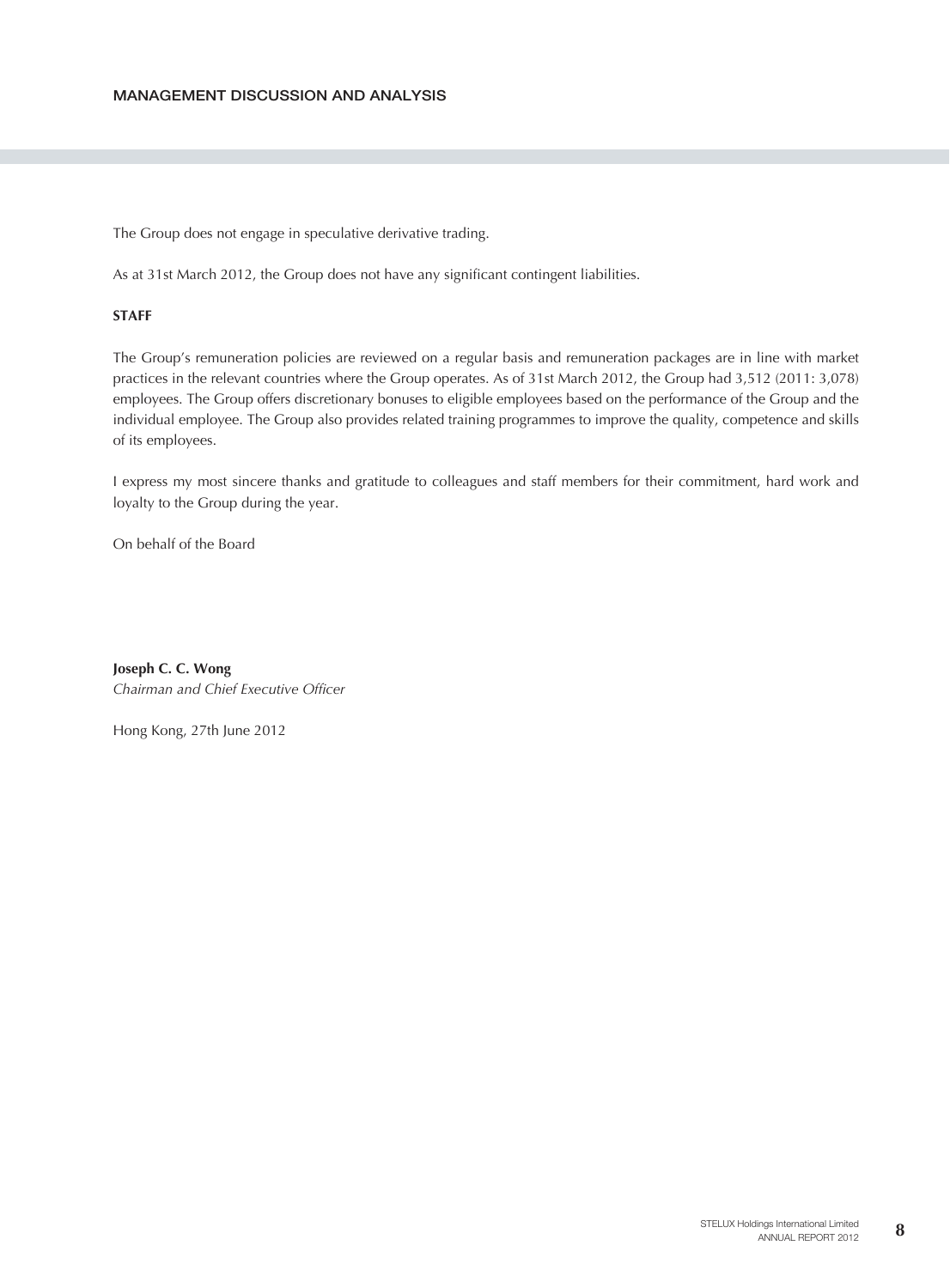The directors submit their report together with the audited financial statements for the year ended 31st March 2012.

## **PRINCIPAL ACTIVITIES**

The principal activity of the Company is investment holding. The activities of its principal subsidiaries are set out in note 34 to the financial statements.

## **RESULTS AND DIVIDENDS**

The results of the Group for the year ended 31st March 2012 are set out in the consolidated income statement on page 29.

Interim dividend of HK\$0.035 (2011: HK\$0.012) per ordinary share totalling HK\$33,297,000 was paid during the year.

The directors recommend the payment of a final dividend of HK\$0.045 (2011: HK\$0.024) and a special dividend of HK\$0.01 (2011: nil) per ordinary share totalling HK\$42,810,000 and HK\$9,513,000 respectively.

#### **RESERVES**

Movements in the reserves of the Group and the Company during the year are set out in note 26 to the financial statements.

#### **DONATIONS**

During the year, the Group made charitable donations of HK\$1,477,000.

## **PROPERTY, PLANT AND EQUIPMENT**

Details of the movements in property, plant and equipment are shown in note 16 to the financial statements.

## **SHARE CAPITAL AND SHARE OPTIONS**

Details of the movements in share capital and share options of the Company are set out in note 25 to the financial statements.

#### **DISTRIBUTABLE RESERVES**

As at 31st March 2012, the distributable reserves of the Company available for distribution as dividends to shareholders amounted to HK\$278,579,000 (2011: HK\$334,708,000).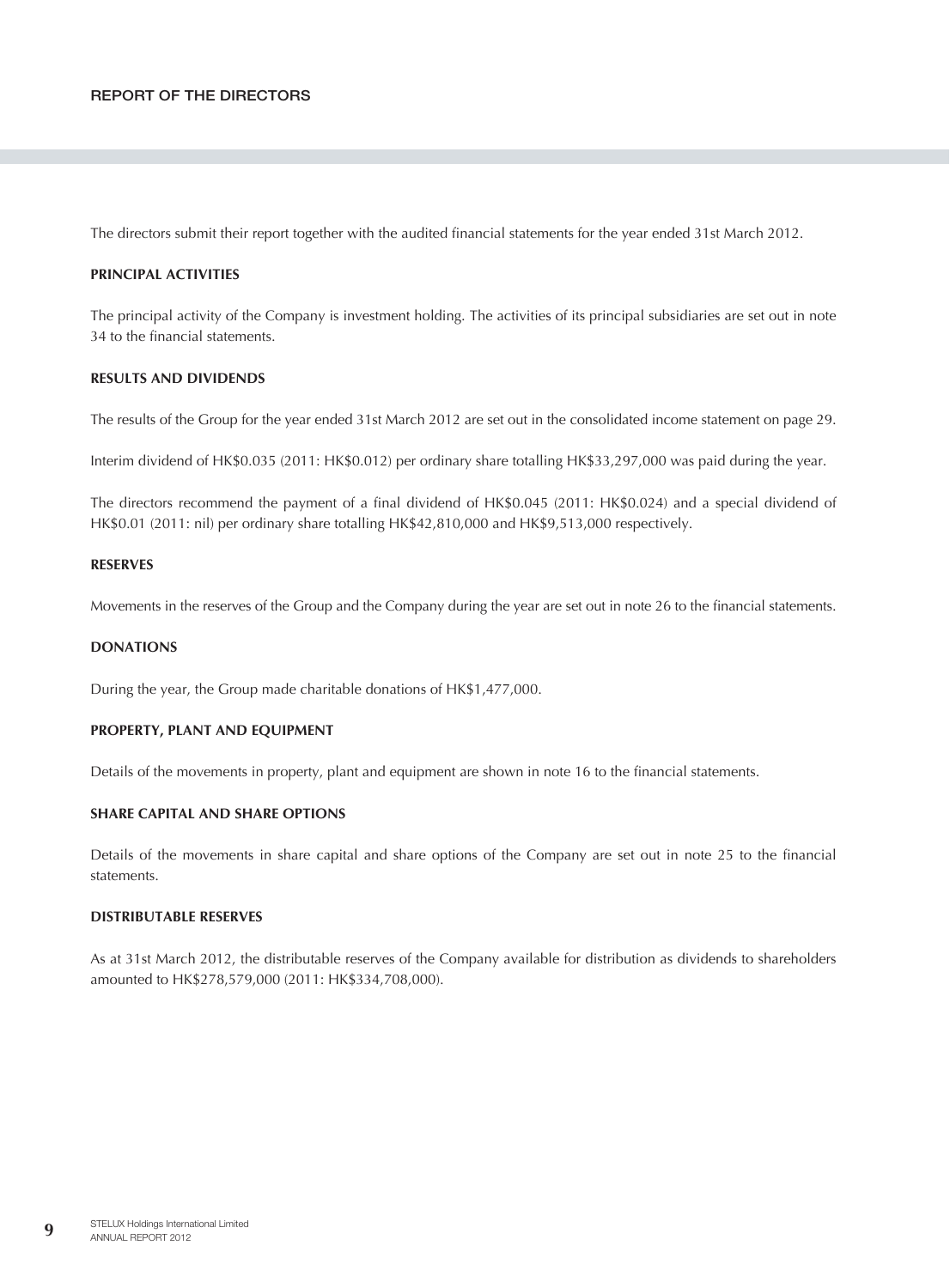## **PRE-EMPTIVE RIGHTS**

There is no provision for pre-emptive rights under the Company's Bye-laws although there is no restriction against such rights under the laws in Bermuda.

## **DIRECTORS AND INTERESTS IN CONTRACTS**

The directors during the year were:

| <b>Wong</b> Chong Po        | (resigned on 31st August 2011) |
|-----------------------------|--------------------------------|
| Joseph C. C. Wong           |                                |
| Chu Kai Wah, Anthony        |                                |
| Sakorn Kanjanapas           |                                |
| Lau Tak Bui, Vincent        |                                |
| <b>Wu</b> Chun Sang         | (independent non-executive)    |
| Wu Chi Man, Lawrence        | (independent non-executive)    |
| <b>Kwong</b> Yi Hang, Agnes | (independent non-executive)    |

The terms of office of all non-executive directors, including the independent non-executive directors, are 3 years, subject to retirement by rotation according to the Company's Bye-law 110(A), whichever is the earlier. In accordance with Byelaw 110(A), Mr. Sakorn Kanjanapas and Mr. Lau Tak Bui, Vincent will retire by rotation at the forthcoming Annual General Meeting and, being eligible, offer themselves for re-election.

No director has a service contract with the Company which is not determinable by the employer within one year without payment of compensation (other than statutory compensation).

All directors have formal letters of appointment setting out the key terms and conditions of their appointment.

During the year, Mr. Joseph C. C. Wong, Mr. Chu Kai Wah, Anthony, and Mr. Lau Tak Bui, Vincent were eligible to an annual bonus determinable under the terms of an executive bonus scheme with respect to their management of the Group. Provision for the executive bonus in respect of the directors eligible under the Executive Bonus Scheme for the year ended 31st March 2012 amounted to HK\$17,708,000 (2011: HK\$11,417,000).

Apart from the foregoing, no other contracts of significance in relation to the Group's businesses to which the Company, its subsidiaries or its holding company was a party and in which a director of the Company had a material interest, whether directly or indirectly, subsisted at the end of the year or at any time during the year.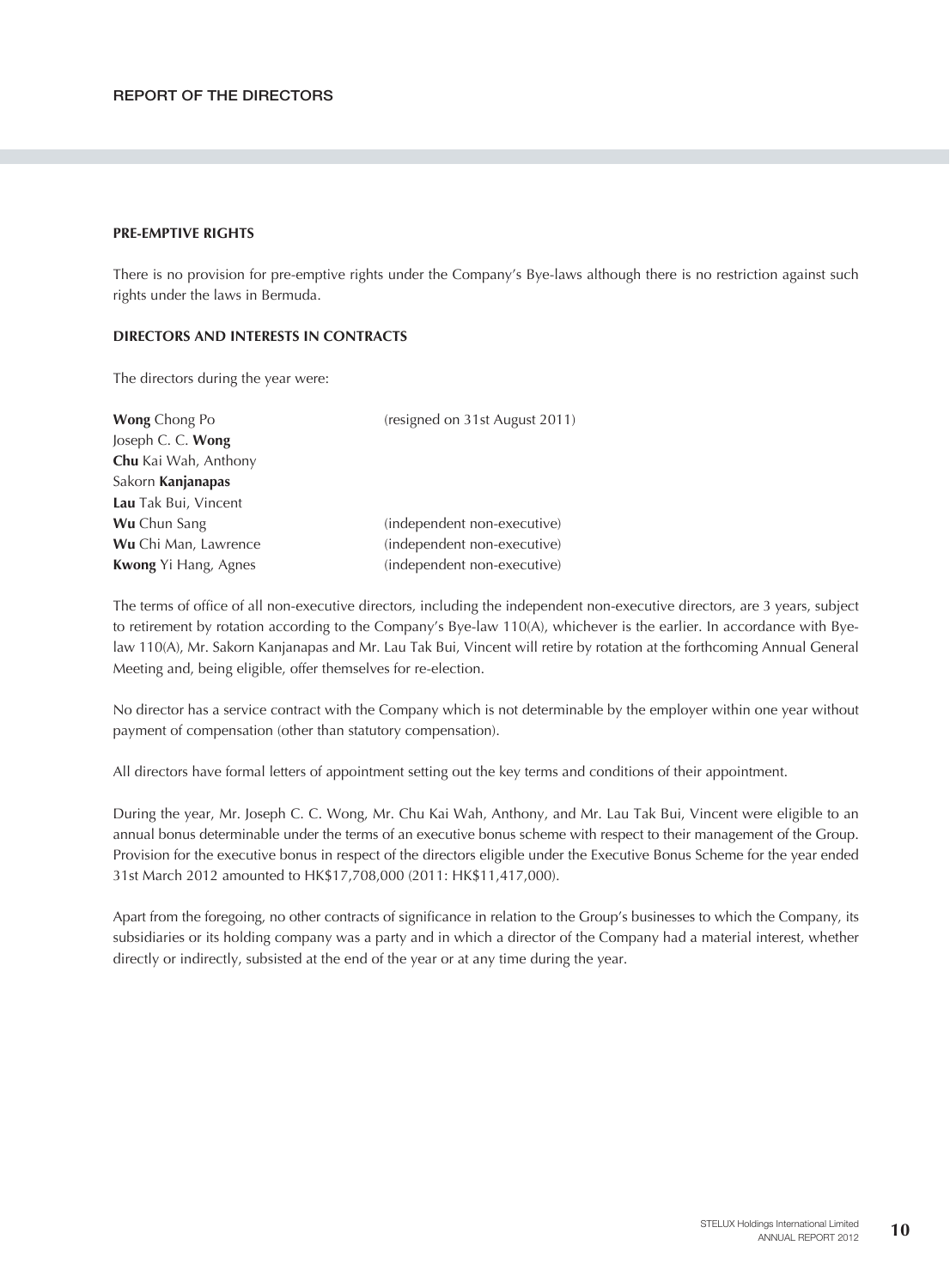#### **SHARE OPTIONS**

On 9th March 2005, a new share option scheme, replacing the previous scheme which was approved by the shareholders on 25th June 1997, for the employees, officers and directors of the Company and its subsidiaries (the "Share Option Scheme") was approved and adopted by the shareholders pursuant to which the Board was authorised to grant options to the employees, officers and directors of the Company or its subsidiaries to subscribe for shares of the Company for a fixed period. The option period refers to a period which the Board may in its absolute discretion determine and specify, save that (a) for ease of administration, in the absence of a separate Board resolution at the time of grant specifying otherwise, such period should be seven years from the commencement date of the share option and (b) in any event such period shall expire not later than 10 years from the commencement date of the share option. The total number of shares which may be issued upon exercise of all options to be granted under the Share Option Scheme and any other schemes must not in aggregate exceed 95,134,002 shares. The limit on the number of shares which may be issued upon exercise of all outstanding options granted and yet to be exercised under the Share Option Scheme and any other schemes must not exceed 30% of the shares in issue from time to time. No options may be granted under any schemes of the Company if this will result in the limit being exceeded. An offer of the grant of options must be accepted within 28 days from the commencement date of the relevant option period. The purpose of the Share Option Scheme is to attract and retain the best quality personnel for the development of the Company's business; to provide additional incentives to the employees, officers and directors of the Company and its subsidiaries and to promote the long term financial success of the Company by aligning the interests of Option Holder (any employee or a director of the Company or any subsidiary who accepts an offer of the grant of an Option in accordance with the terms of the Share Option Scheme or their legal personal representatives) to shareholders. The consideration payable on acceptance of the offer for the grant of an option is HK\$1. The subscription price is determined by the Board at the time of grant of the relevant option and shall not be less than whichever is the higher of the closing price of the shares as stated in the daily quotation sheets of the Stock Exchange of Hong Kong Limited ("Stock Exchange") on the commencement date of the share option, which must be a business day; the average closing prices of the shares as stated in the Stock Exchange's daily quotation sheets for the five business days immediately preceding the commencement date of the share option; and the nominal value of a share. No option had been granted during the year and there was no option outstanding as at 31st March 2012.

As at 31st March 2012, the total number of ordinary shares available for issue in the remaining life of the Share Option Scheme was 95,134,002.

With the exception of the Share Option Scheme of the Company, at no time during the year was the Company, its subsidiaries or its holding company a party to any arrangements to enable the directors of the Company to acquire benefits by means of the acquisition of shares in, or debentures of, the Company or any other body corporate.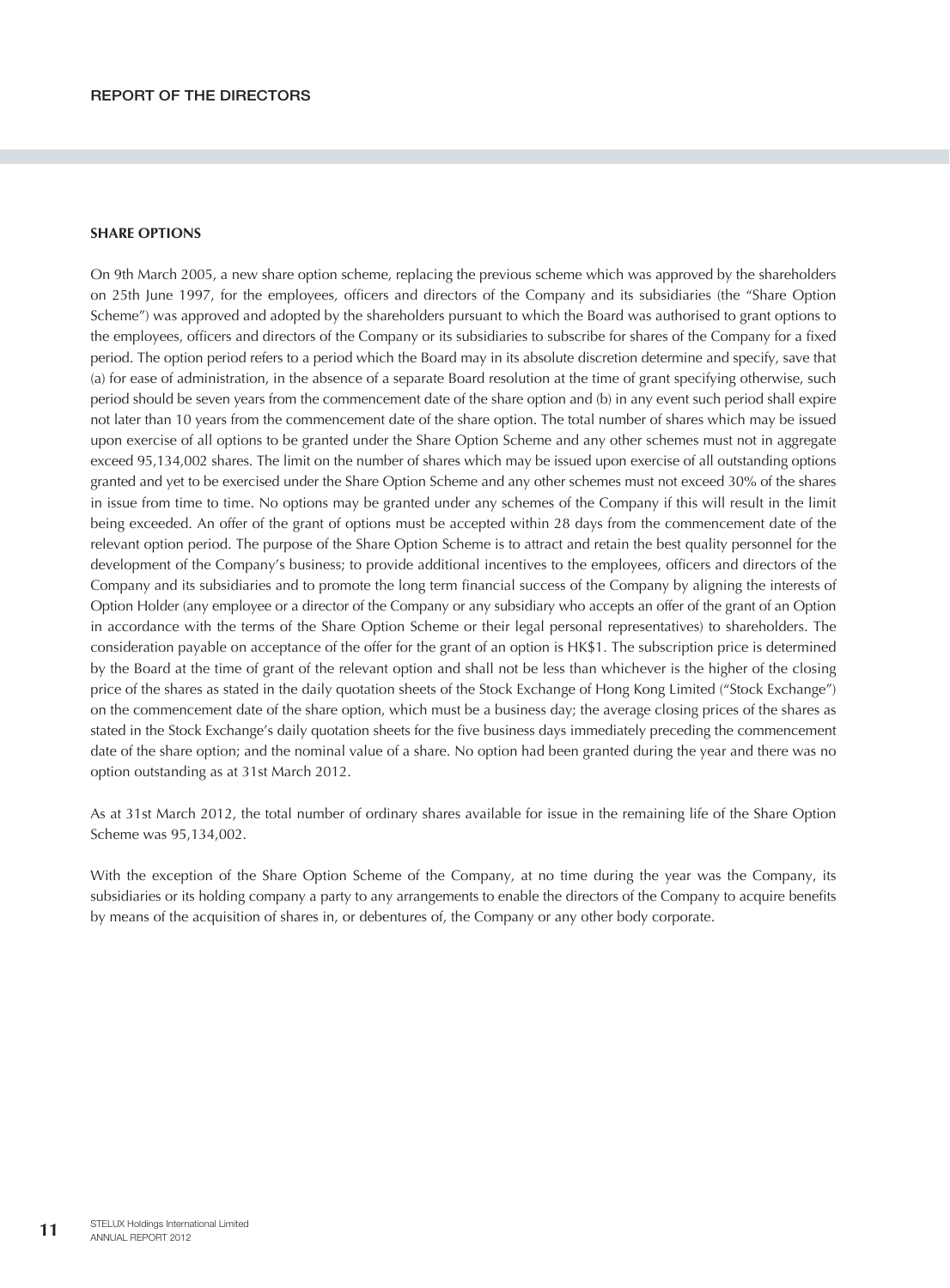## **DIRECTORS' INTERESTS**

As at 31st March 2012, the interests and short positions of the directors, and the Company's chief executive in the shares, underlying shares and debentures of the Company or any associated corporation (within the meaning of Part XV of the Securities and Futures Ordinance ("SFO")) as recorded in the register required to be kept under Section 352 of the SFO or as otherwise notified to the Company and the Stock Exchange pursuant to the Model Code for Securities Transactions by Directors of Listed Companies were as follows:

#### (a) The Company – Ordinary shares

#### *Long position in shares and underlying shares of the Company*

|                          | Number of shares            |                                |                              |                   |              | Approximate<br>percentage of |
|--------------------------|-----------------------------|--------------------------------|------------------------------|-------------------|--------------|------------------------------|
|                          | <b>Personal</b><br>interest | Family<br>interest             | Corporate/<br>trust interest | Other<br>interest | <b>Total</b> | issued share<br>capital      |
| Mr. Joseph C. C. Wong    | 455,388,013                 | 10.000                         | 4,391,000<br>(Note 1)        |                   | 459,789,013  | 48.33                        |
| Mr. Chu Kai Wah, Anthony | 2,000,000                   |                                |                              |                   | 2,000,000    | 0.21                         |
| Mr. Sakorn Kanjanapas    | 78,382,799                  | $\qquad \qquad \longleftarrow$ | 4,391,000<br>(Note 1)        |                   | 82,773,799   | 8.70                         |
| Mr. Lau Tak Bui, Vincent | 7,297,200                   |                                |                              |                   | 7,297,200    | 0.77                         |

Notes:

(1) Yee Hing Company Limited, directly and indirectly through its subsidiaries, including Active Lights Company Limited, held 4,391,000 shares of the Company as at 31st March 2012. 55% of the total issued ordinary shares of Yee Hing Company Limited is held by Klayze Holdings Limited, which is the trustee of a discretionary trust (the "Trust"). Mr. Joseph C.C. Wong and Mr. Sakorn Kanjanapas are the beneficiaries of the Trust and were therefore deemed to be interested in 4,391,000 shares of the Company through the Trust's interest in Yee Hing Company Limited.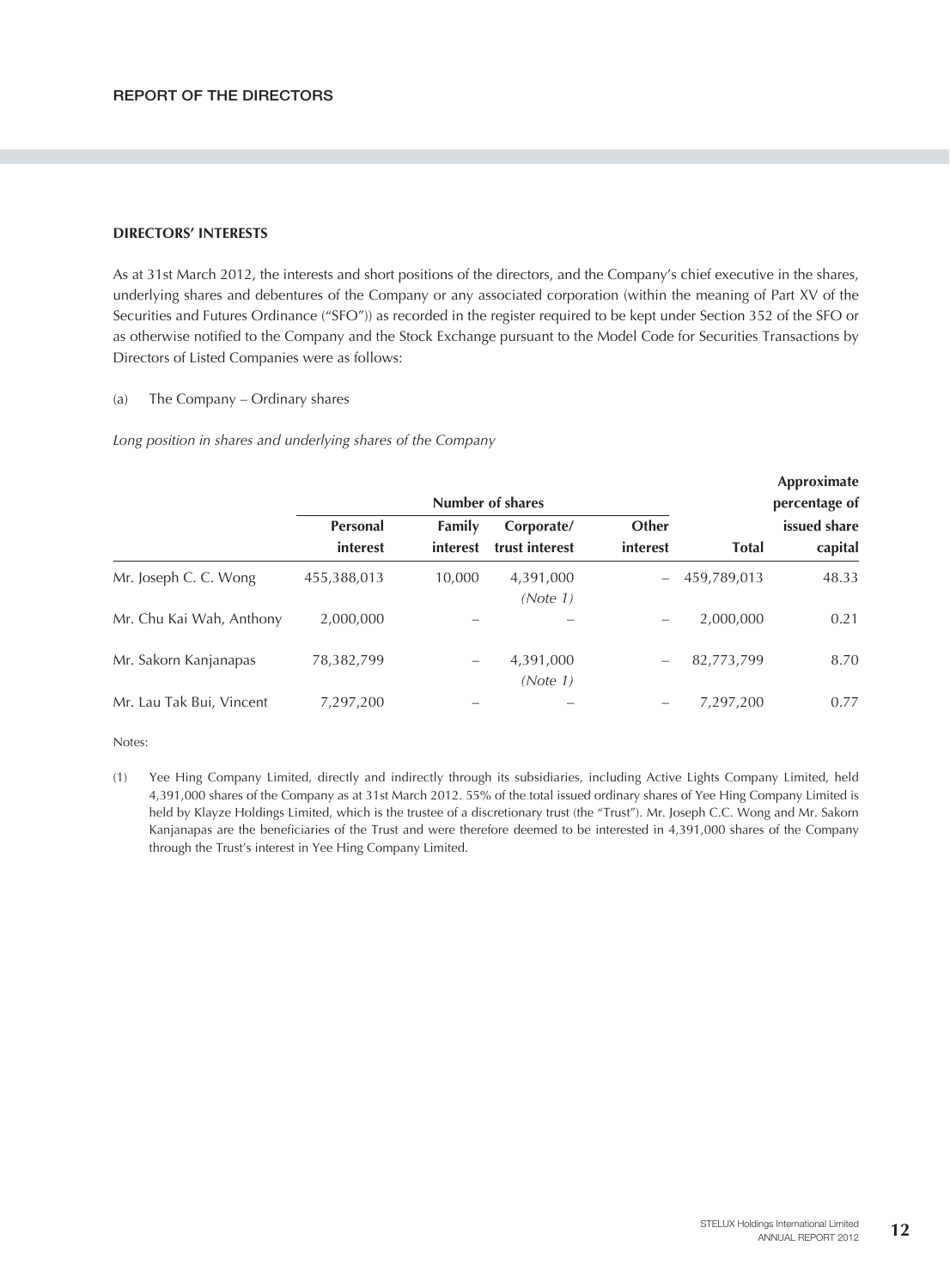## (b) Subsidiaries

|       |                                                                          |           |                  | <b>Number of shares</b> |              | Approximate<br>percentage<br>of the total<br>preference<br>shares in issue<br>as at |
|-------|--------------------------------------------------------------------------|-----------|------------------|-------------------------|--------------|-------------------------------------------------------------------------------------|
|       |                                                                          | Personal  | Family           | Corporate               |              | 31st March                                                                          |
|       |                                                                          | interests | <b>interests</b> | interests               | <b>Total</b> | 2012                                                                                |
| (i)   | City Chain (Thailand) Company Limited - Preference shares <sup>1</sup>   |           |                  |                         |              |                                                                                     |
|       | Mr. Joseph C. C. Wong                                                    | 200       |                  | 208,800                 | 209,000      | 99.52                                                                               |
|       | Mr. Sakorn Kanjanapas                                                    | 200       |                  | 208,800                 | 209,000      | 99.52                                                                               |
| (ii)  | Stelux Watch (Thailand) Company Limited - Preference shares <sup>2</sup> |           |                  |                         |              |                                                                                     |
|       | Mr. Joseph C. C. Wong                                                    | 600       |                  |                         | 600          | 16.67                                                                               |
|       | Mr. Sakorn Kanjanapas                                                    | 600       |                  |                         | 600          | 16.67                                                                               |
| (iii) | Optical 88 (Thailand) Company Limited - Preference shares <sup>3</sup>   |           |                  |                         |              |                                                                                     |
|       | Mr. Joseph C. C. Wong                                                    | 5,000     |                  | 225,000                 | 230,000      | 90.20                                                                               |
|       | Mr. Sakorn Kanjanapas                                                    | 5,000     |                  | 225,000                 | 230,000      | 90.20                                                                               |
| (iv)  | Stelux (Thailand) Limited - Preference shares <sup>4</sup>               |           |                  |                         |              |                                                                                     |
|       | Mr. Joseph C. C. Wong                                                    | 5,100     |                  |                         | 5,100        | 100                                                                                 |

Notes:

(1) City Chain (Thailand) Company Limited is a subsidiary of the Company. Each preference share carries a right to vote and a right to an annual fixed dividend but not to any other profit sharing. The corporate interests of each of Mr. Joseph C. C. Wong and Mr. Sakorn Kanjanapas in 208,800 preference shares duplicate with each other.

(2) Stelux Watch (Thailand) Company Limited is a subsidiary of the Company. Each preference share carries a right to vote and a right to an annual fixed dividend but not to any other profit sharing.

(3) Optical 88 (Thailand) Company Limited is a subsidiary of the Company. Each preference share carries a right to vote and a right to an annual fixed dividend but not to any other profit sharing. The corporate interests of each of Mr. Joseph C. C. Wong and Mr. Sakorn Kanjanapas in 225,000 preference shares duplicate with each other.

(4) Stelux (Thailand) Limited is a subsidiary of the Company. Mr. Joseph C. C. Wong is entitled to approximately 8.6% of the voting power of such subsidiary and an annual fixed dividend by virtue of the 5,100 preference shares held by him but not to any other profit sharing.

Save as disclosed above, no directors, chief executive of the Company or their associates have any interest or short positions in the shares or underlying shares of the Company or any of its associated corporations (within the meaning of Part XV of the SFO) as recorded in the register required to be kept under Section 352 of the SFO or as otherwise notified to the Company and the Stock Exchange pursuant to the Model Code for Securities Transactions by Directors of Listed Companies.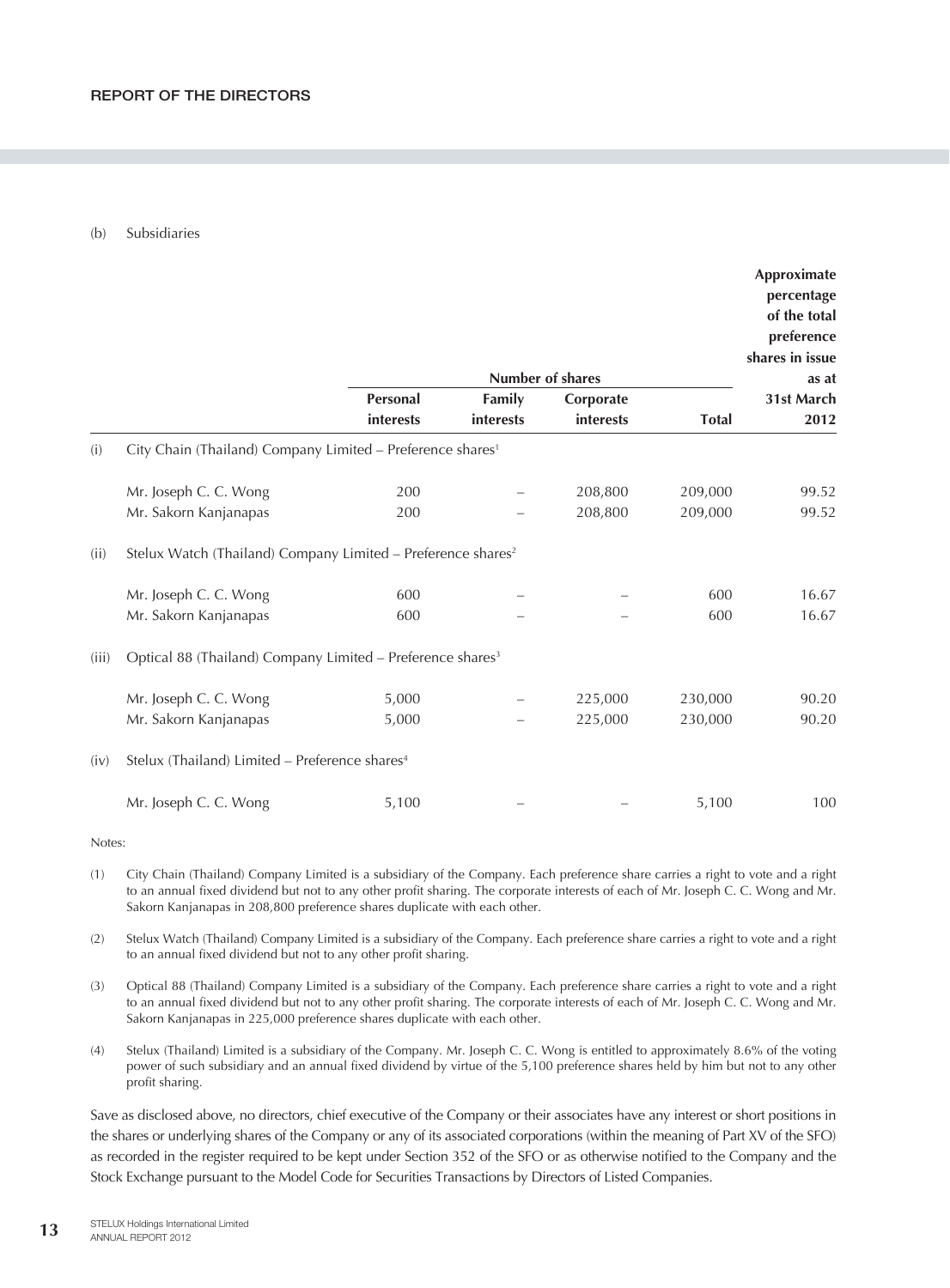## **INTERESTS OF SHAREHOLDERS DISCLOSEABLE PURSUANT TO THE SFO**

Save as disclosed below, the directors are not aware of any person (other than a director or chief executive of the Company or his/her respective associate(s)), who had an interest or short position in the shares or underlying shares of the Company as recorded in the register required to be kept under Section 336 of the SFO as at 31st March 2012:

|                          |                  |                    | Approximate<br>percentage of |
|--------------------------|------------------|--------------------|------------------------------|
| <b>Name</b>              | Number of shares | Nature of interest | interests $(\% )$            |
| Mr. Chaiyasit Kanjanapas | 49,045,606       | Beneficial owner   | 5.16                         |

All interests disclosed above represent long positions in shares of the Company.

#### **PURCHASE, SALE OR REDEMPTION OF LISTED SECURITIES**

The Company has not redeemed any of its shares during the year. Neither the Company nor any of its subsidiaries has purchased or sold any of the Company's shares during the year.

## **MAJOR CUSTOMERS AND SUPPLIERS**

The percentages of purchases and sales for the year attributable to the Group's major suppliers and customers are as follows:

Purchases

| – the largest supplier            | 23%   |
|-----------------------------------|-------|
| - five largest suppliers combined | 45%   |
| Sales                             |       |
| – the largest customer            | $1\%$ |
| - five largest customers combined | 2%    |

None of the directors, their associates or any shareholder (which to the knowledge of the directors owns more than 5% of the Company's share capital) had an interest in the major suppliers or customers noted above.

#### **MANAGEMENT CONTRACTS**

No contracts concerning the management and administration of the whole or any substantial part of the business of the Company were entered into or existed during the year.

## **SUFFICIENCY OF PUBLIC FLOAT**

Based on information publicly available to the Company and to the best knowledge of the directors of the Company, at least 25% of issued share capital of the Company was held by public members as at the date of this report.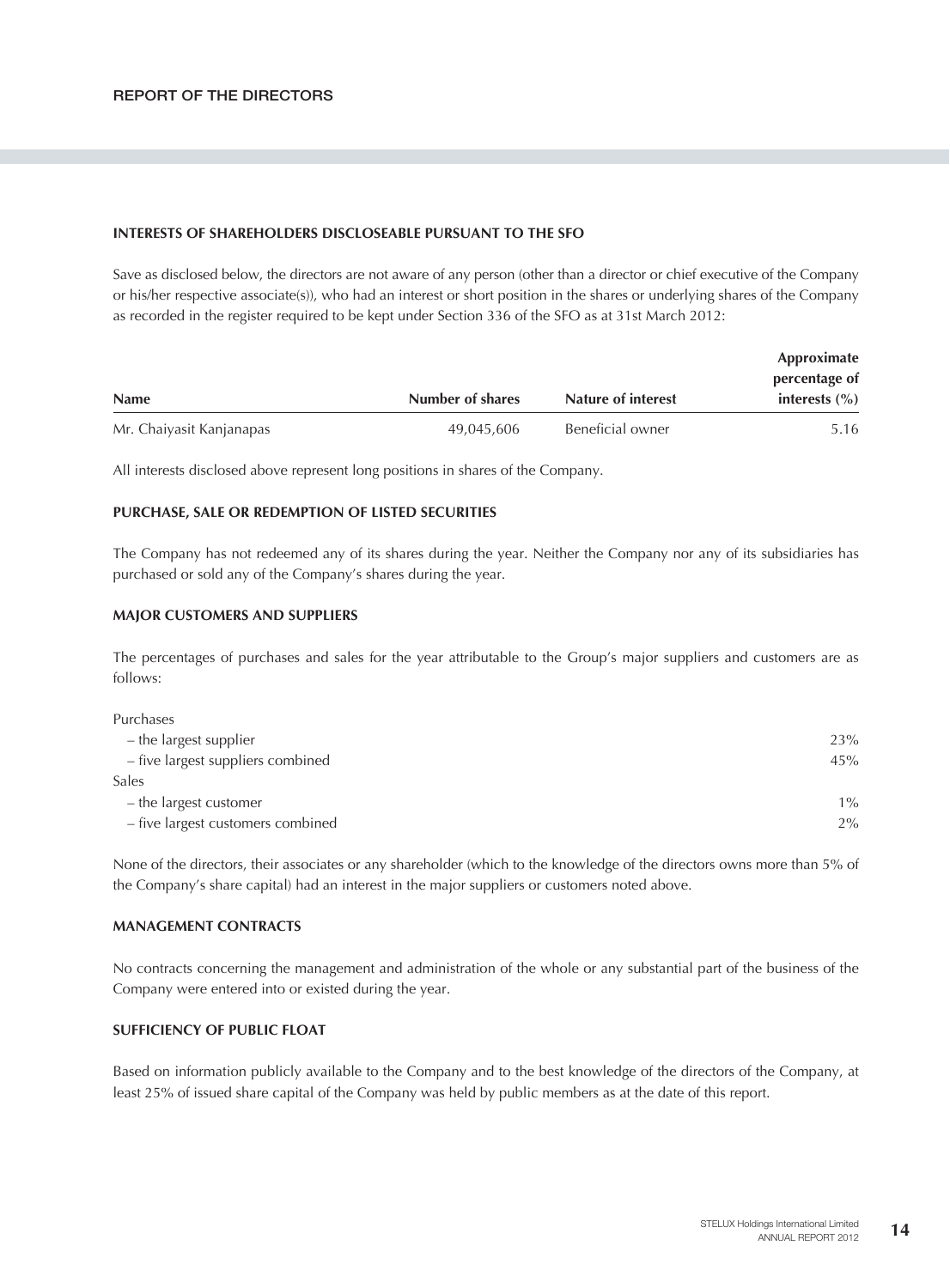## **CONFIRMATION OF INDEPENDENCE BY INDEPENDENT NON-EXECUTIVE DIRECTORS**

The Company has received confirmations of independence from its independent non-executive directors, who have confirmed their independence as of 1st April 2011 up to and including 31st March 2012. The Company considers its independent non-executive directors to be independent.

## **CONNECTED TRANSACTIONS**

The following connected transaction and continuing connected transactions are based on normal commercial terms agreed after arms' length negotiations between the parties and are in the ordinary and usual course of business of the Company. The continuing connected transactions are subject to the annual review, reporting and announcement requirements respectively under Rules 14A.37 to 14A.41, and Rules 14A.45 to 14A.47 of the Rules Governing the Listing of Securities on the Stock Exchange ("Listing Rules") and exempt from independent shareholders' approval.

**(1) Connected transaction relating to acquisition of Vision Pro Trading Company Limited ("Vision Pro") now known as Thong Sia Optics (Hong Kong) Company Limited**

#### **Date of the Sale and Purchase Agreement:** 29th December 2011

#### **Parties**

- (1) International Optical Manufacturing Company Limited ("IOM"), as the seller;
- (2) Thong Sia Optical Group Limited, a wholly-owned subsidiary of the Company, as the purchaser; and
- (3) Yee Hing Company Limited ("Yee Hing"), as guarantor of IOM's obligations under the Sale and Purchase Agreement.

#### **Assets to be acquired ("Acquisition")**

5,000 shares of Vision Pro ("Sale Shares") and the amount of HK\$21,335,994 owed by Vision Pro to IOM at the date of the Sale and Purchase Agreement ("Amount Due"), representing the entire interest in Vision Pro.

#### **Completion**

Completion of the acquisition ("Completion") took place immediately after the signing of the Sale and Purchase Agreement on 29th December 2011. Upon Completion, Vision Pro became a wholly-owned subsidiary of the Company. The assignment of the Amount Due in the agreed form ("Assignment of Amount Due") was entered into between IOM and Thong Sia Optical Group Limited upon Completion.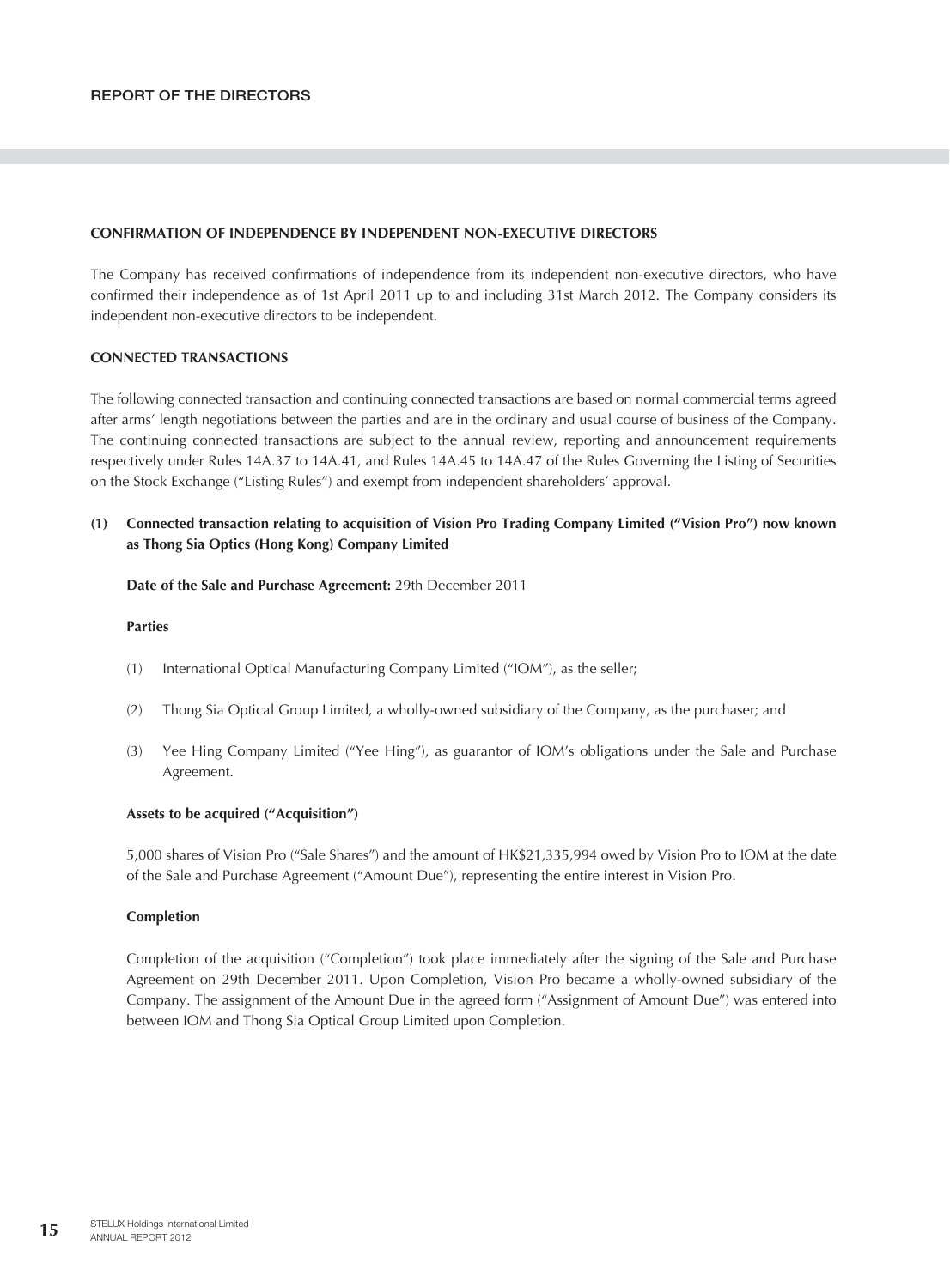## **Consideration**

The Consideration was HK\$12,033,270 ("Base Amount"), which was the sum of the Amount Due less the net current liabilities of Vision Pro as at 28th December 2011 as shown in the management accounts of Vision Pro, comprising a profit and loss account for the period of 8 months and 28 days ended on 28th December 2011 and a balance sheet as at 28th December 2011 ("Management Accounts") in the amount of HK\$9,302,724, subject to the following adjustments:–

- (a) by adding the amount by which, if applicable:
	- (i) the amount of the net book value of the inventories of Vision Pro as at 31st December 2011 ("Inventories") as shown in the audited accounts of Vision Pro, comprising a profit and loss account for the period of 9 months ended on 31st December 2011 and a balance sheet as at 31st December 2011 to be jointly prepared and agreed by the purchaser and IOM after Completion in accordance with the Sale and Purchase Agreement, ("Completion Accounts") ("Inventories NBV") is more than HK\$4,103,908;
	- (ii) the amount of the trade accounts receivable of Vision Pro as shown in the Completion Accounts ("Accounts Receivable") is more than HK\$12,336,212;
	- (iii) the amount of the current assets of Vision Pro as shown in the Completion Accounts less the Inventories NBV and the Accounts Receivable ("Other Current Assets") is more than HK\$508,383; and/or
	- (iv) the amount of the current liabilities of Vision Pro as shown in the Completion Accounts less the Amount Due is less than HK\$4,915,233.

provided that the sum to be so added pursuant to this sub-paragraph (a) shall not exceed the difference between HK\$13,000,000 and the Base Amount;

- (b) by deducting the amount by which, if applicable:
	- (i) the amount of the Inventories is less than HK\$4,103,908;
	- (ii) the amount of the Accounts Receivable is less than HK\$12,336,212;
	- (iii) the amount of the Other Current Assets is less than HK\$508,383; and/or
	- (iv) the amount of the current liabilities of Vision Pro as shown in the Completion Accounts less the Amount Due is more than HK\$4,915,233;

(the adjustments made pursuant to sub-paragraphs (a) and (b) referred to as the "Completion Accounts Adjustment")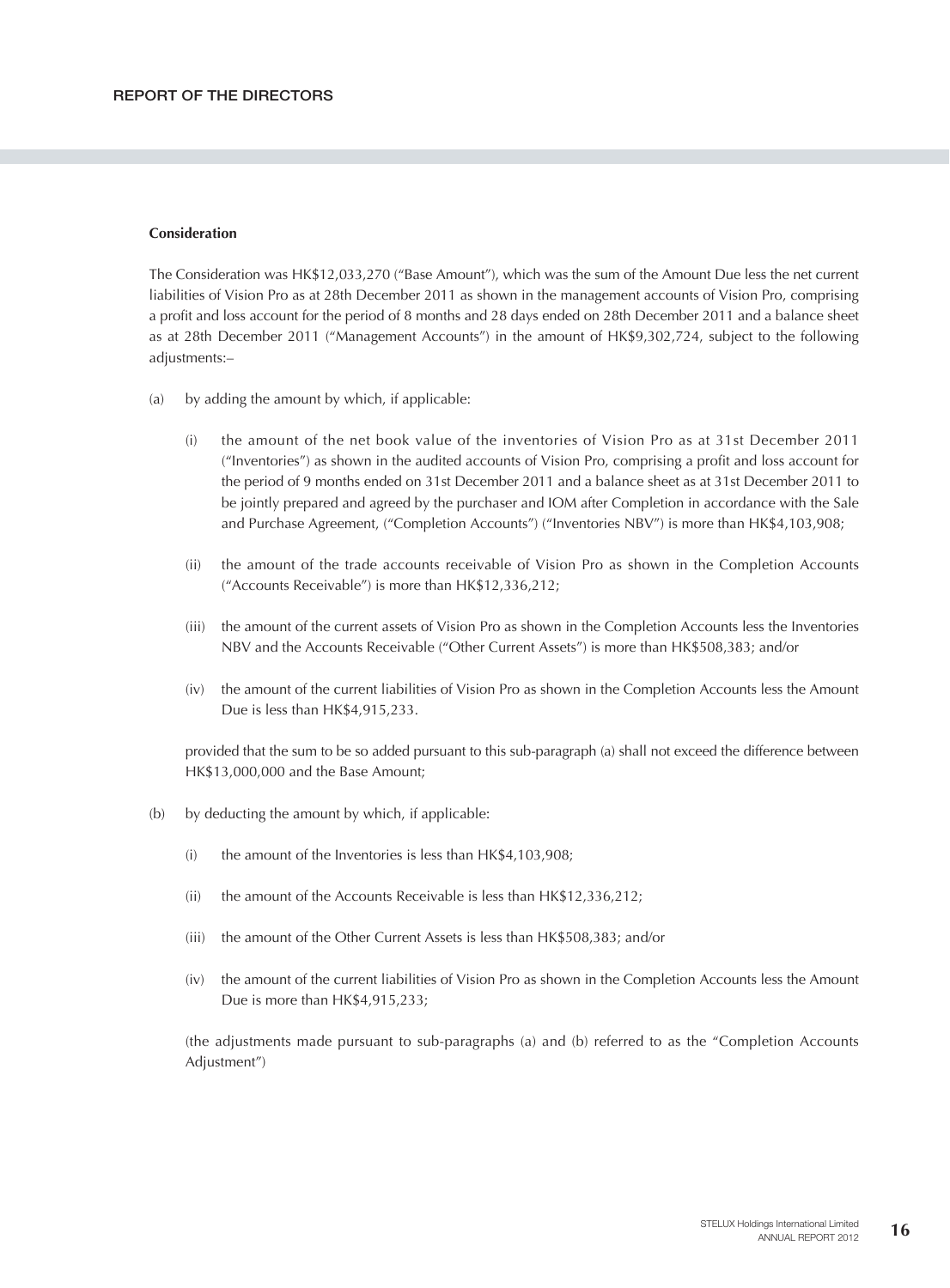#### (c) by further deducting:

- (i) the amount (if any) of the Accounts Receivable that has not been received by Vision Pro on or before 31st December 2012; and/or
- (ii) the aggregate amount of the net proceeds of the sale of the Inventories during the period from 1st January 2012 to and including 31st December 2012 and the net book value (as at 31st December 2012) of the Inventories which have not been sold on or before 31st December 2012 is less than the Inventories NBV.

The payment terms:

- 40% of the Base Amount (being HK\$4,813,308) (the "First Instalment") was paid by the purchaser to IOM immediately after signing of the Sale and Purchase Agreement;
- 30% of the Base Amount (being HK\$3,609,981) after the Completion Accounts Adjustment is made (the "Second Instalment") will be paid by the purchaser to IOM on 30th June 2012; and
- if the Consideration exceeds the aggregate amount of the First Instalment and the Second Instalment, the balance shall be paid by the purchaser to IOM on 31st December 2012, or in the event that the Consideration is less than the aggregate amount of the First Instalment and the Second Instalment, the excess amount shall be refunded by IOM to the purchaser on 31st December 2012.

All payments are funded by the internal resources of the Group.

## **Information of Vision Pro**

Vision Pro was established by IOM in Hong Kong on 9th January 1996. It has an authorised share capital of HK\$10,000,000 divided into 10,000 shares of HK\$1,000 each and an issued share capital of HK\$5,000,000 divided into 5,000 shares of HK\$1,000 each.

Vision Pro is the exclusive wholesale distributor for, and licensee of, several brands of optical products in Hong Kong, the PRC, Singapore and Malaysia respectively.

The net asset value (excluding Amount Due) of Vision Pro as at 28th December 2011 based on the Management Accounts was approximately HK\$12,136,974.

The audited net profits (both before and after taxation and extraordinary items) of Vision Pro for the financial year ended 31st March 2011 were approximately HK\$417,636 and HK\$342,929, respectively. The audited net profits (both before and after taxation and extraordinary items) of Vision Pro for the financial year ended 31st March 2010 were approximately HK\$1,574,970 and HK\$1,307,165, respectively.

The original cost of investment in respect of Vision Pro as stated in the financial statements of IOM was HK\$5,000,000.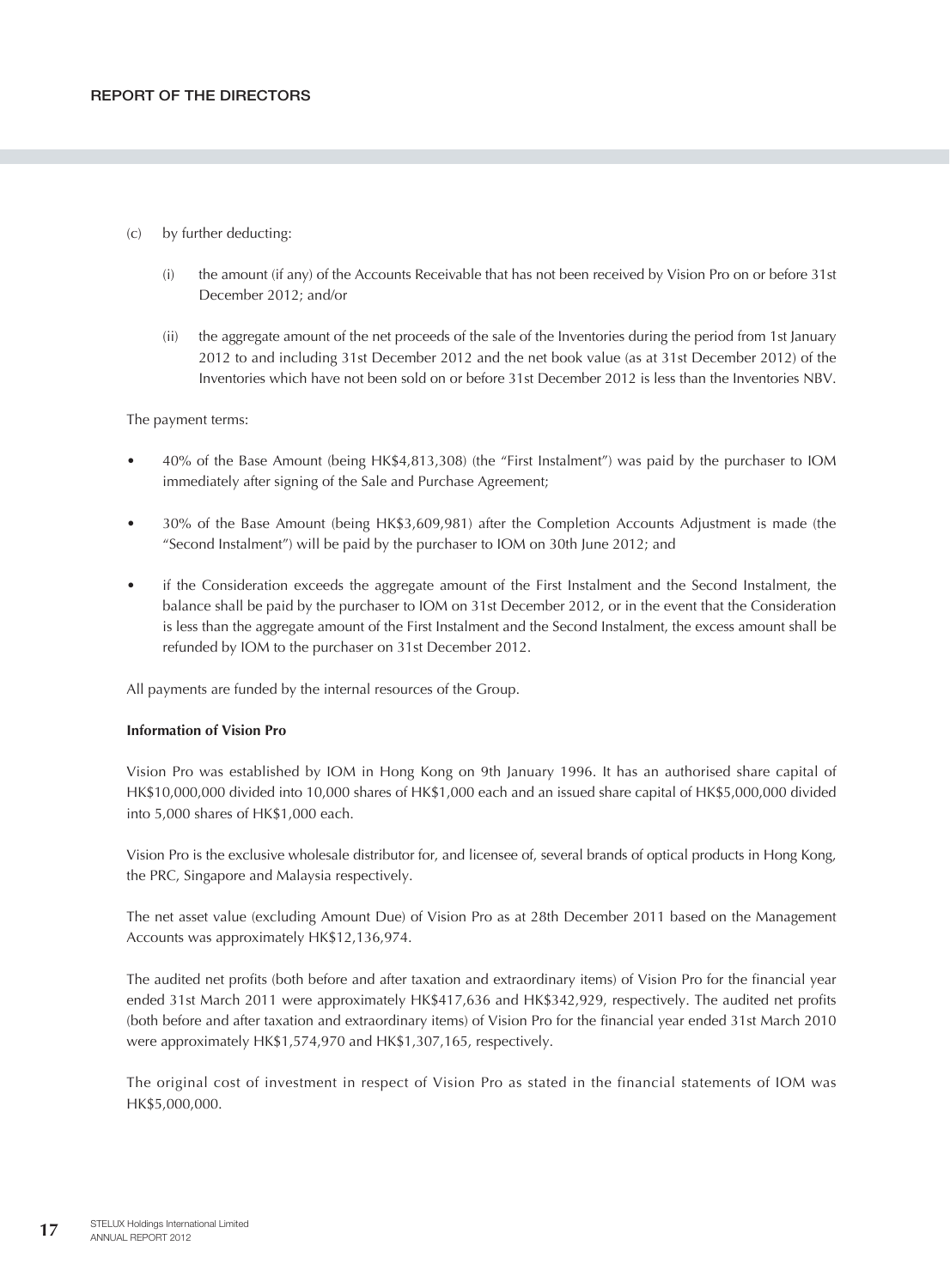#### **Information of IOM and Yee Hing**

IOM is a well-known and leading manufacturer of quality optical products in the industry and its customers include various internationally renowned brands of optical products.

IOM is a subsidiary of Yee Hing, which is an investment holding company.

#### **Reasons for and Benefits of the Acquisition**

The directors (including the independent non-executive directors) of the Company consider that the Acquisition is beneficial to the Group because it will enhance the optical wholesale business of the Group.

The directors (including the independent non-executive directors) of the Company are of the view that the terms of the Sale and Purchase Agreement are on normal commercial terms which were agreed after arm's length negotiations between the parties, and are fair and reasonable and in the interests of the Company and the shareholders of the Company as a whole.

#### **Listing Rules Implications of the Acquisition**

At the date of the announcement on 29th December 2011, it was disclosed that the Trust, of which Mr. Chumphol Kanjanapas (alias Mr. Joseph C.C. Wong) and Mr. Sakorn Kanjanapas, being directors of the Company, were beneficiaries, held 55% of the total issued ordinary shares of Yee Hing. IOM was a subsidiary of Yee Hing. IOM and Yee Hing were therefore associates of the aforesaid directors of the Company and hence connected persons of the Company.

Since members of the Yee Hing Group are connected persons of the Company, ongoing transactions between Vision Pro and the Yee Hing Group that continued upon completion of the acquisition on 29th December 2011 have become continuing connected transactions for the Company under Chapter 14A of the Listing Rules. The continuing connected transactions between Vision Pro and the Yee Hing Group include: (a) the Manufacturing and Supply Agreement; and (b) the Tenancy Agreement, which are described below in note (ii) and in note (viii) respectively of the following section.

#### (2) Continuing Connected Transactions of the Group for the financial year ended 31st March 2012

The following continuing connected transactions under the heading above have been reviewed by the directors (including the independent non-executive directors) of the Company. The independent non-executive directors of the Company have confirmed that during the year all these transactions were entered into:

- (a) in the ordinary and usual course of business of the Company;
- (b) either (i) on normal commercial terms or (ii) where there was no available comparison on terms no less favourable to or from the Company than terms available to or from independent third parties; and
- (c) in accordance with the relevant agreements governing such transactions on terms that were fair and reasonable and in the interests of the shareholders of the Company as a whole.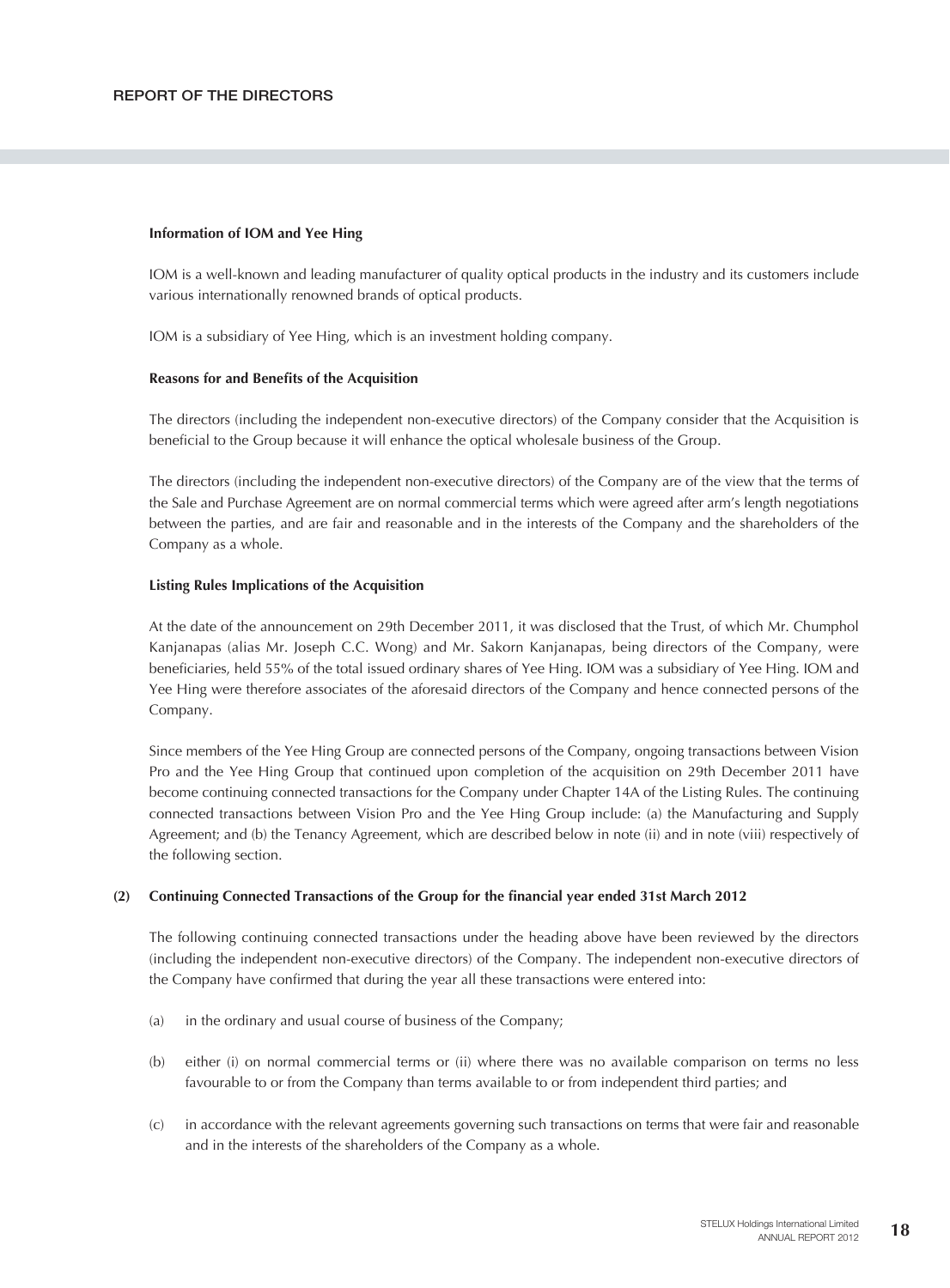The Company's auditor was engaged to report on the Group's continuing connected transactions in accordance with Hong Kong Standard on Assurance Engagements 3000 "Assurance Engagements Other Than Audits or Reviews of Historical Financial Information" and with reference to Practice Note 740 "Auditor's Letter on Continuing Connected Transactions under the Hong Kong Listing Rules" issued by the Hong Kong Institute of Certified Public Accountants. The Company's auditor has issued his unqualified letter containing his findings and conclusions in respect of the continuing connected transactions disclosed by the Group below in accordance with paragraph 14A.38 of the Rules Governing the Listing of Securities on The Stock Exchange of Hong Kong Limited. A copy of the Company's auditor's letter has been provided by the Company to The Stock Exchange of Hong Kong Limited.

Summary of the continuing connected transactions:

| <b>Connected persons</b>                                                                                                                                             | <b>Nature of transactions</b>                                                        | Income/<br>(expenses)<br>HK\$'000 | Caps<br>HK\$'000                    | <b>Note</b>       |
|----------------------------------------------------------------------------------------------------------------------------------------------------------------------|--------------------------------------------------------------------------------------|-----------------------------------|-------------------------------------|-------------------|
| Vision Pro and Triple Top Optical<br>Company Limited ("Triple Top")<br>(before Triple Top was acquired by<br>IOM in November 2011) ("Vision<br>Pro Group") as Vendor | Purchase of optical<br>products                                                      | (6,916)                           | Aggregated per<br>note (ii) below   | (i)               |
| IOM and Triple Top (since Triple<br>Top was acquired by IOM in<br>November 2011) ("IOM Group") as<br>Manufacturer and Vendor                                         | Manufacture and supply<br>of optical products and<br>purchase of optical<br>products | (3,862)                           | (13,052)                            | (ii)              |
| Mengiwa Private Limited ("Mengiwa)<br>as Landlord                                                                                                                    | Leasing of properties                                                                | (157)                             | Aggregated per<br>note (viii) below | (iii)             |
| Mengiwa Property Investment Limited<br>("MPIL") as Landlord                                                                                                          | Leasing of properties                                                                | (5,651)                           | Aggregated per<br>note (viii) below | (iv)              |
| Active Lights Company Limited and<br>Thong Sia Company Limited<br>("TSCL"), each of them as Landlord                                                                 | Leasing of properties                                                                | (935)                             | Aggregated per<br>note (viii) below | (v)               |
| MPIL as Landlord                                                                                                                                                     | Leasing of properties                                                                | (870)                             | Aggregated per<br>note (viii) below | (v <sub>i</sub> ) |
| MPIL as Landlord                                                                                                                                                     | Leasing of properties                                                                | (298)                             | Aggregated per<br>note (viii) below | (vii)             |
| MPIL as Landlord                                                                                                                                                     | Leasing of properties                                                                | (80)                              | (7,995)                             | (viii)            |
| MPIL as Principal                                                                                                                                                    | Provision of management<br>and property agency<br>liaison services                   | 2,142                             | 2,356                               | (ix)              |

Notes:

(i) On 31st March 2010, the Group, through certain of its subsidiaries, entered into the Renewal Retail Purchase Agreements and the Renewal Wholesale Purchase Agreements, with Vision Pro Group for a term of three years to 31st March 2013 in order to continue to make purchases of suitable optical products on an ongoing basis for its retail and wholesale operations from the Vision Pro Group.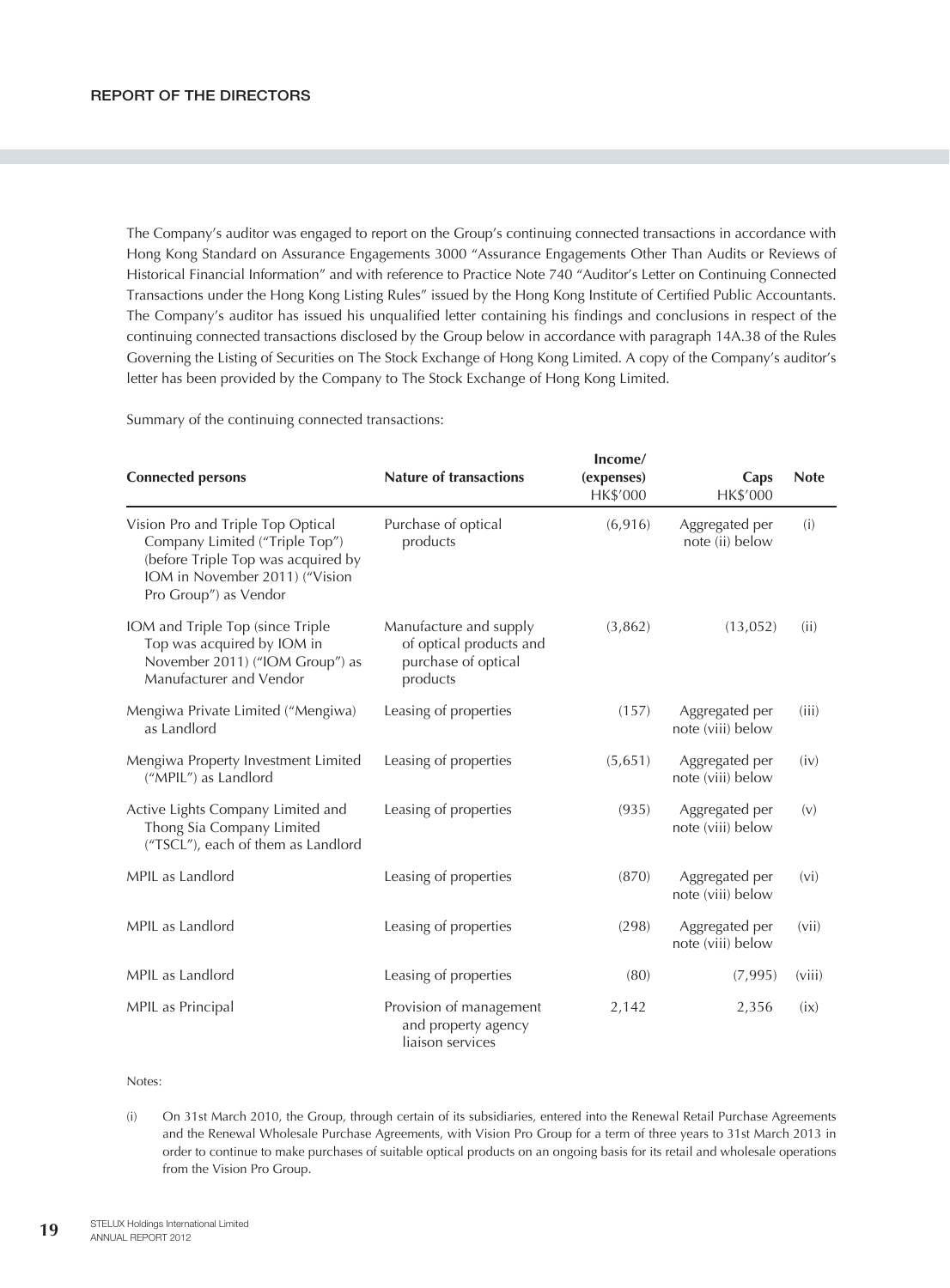At the date of the announcement on 31st March 2010, Yee Hing, the controlling shareholder of the Company with an approximate shareholding of 32% in the Company, had effective controlling interests of approximately 94% in Vision Pro Group. Vision Pro Group, being a subsidiary of Yee Hing, was thus a connected person of the Company as defined in the Listing Rules.

The Vision Pro Group was the exclusive wholesale distributor for, and licensee of, several brands of optical products in Hong Kong, the PRC, Singapore and Malaysia respectively. It had been one of the major optical products suppliers of the Group. The optical products supplied by the Vision Pro Group had been well received in the retail and wholesale markets and had made a positive contribution to the Group's principal business of optical retailing and wholesale distribution. As such, the renewal of the Retail Purchase Agreements and Wholesale Purchase Agreements were considered commercially beneficial to the Group.

The Group has engaged the Vision Pro Group to supply optical products typically for cash with payment terms of 30 to 60 days upon receipt of the invoice for purchases made under the Renewal Retail Purchase Agreements and 90 days upon receipt of the invoice for purchases made under the Renewal Wholesale Purchase Agreements. The terms of purchases had been determined on an individual purchase order basis based on prevailing industry conditions and the purchases had been on terms no less favourable than those offered by the Vision Pro Group to other third parties. The optical products purchased by the Group from Vision Pro Group were not available from other suppliers. If the Group purchases optical products that were also available from suppliers other than Vision Pro Group, the terms of purchase under these agreements would be on terms no less favourable to the Group than those offered by independent third party suppliers to the Group.

The aggregate annual caps for the Renewal Retail Purchase Agreements and the Renewal Wholesale Purchase Agreements were set at HK\$8.75 million, HK\$9 million and HK\$9.25 million for each of the two years ended 31st March 2012 and for the year ending 31st March 2013.

Triple Top had been a subsidiary of Vision Pro until it was acquired by IOM in November 2011. Vision Pro was acquired by a wholly-owned subsidiary of the Company and ceased to be a connected person of the Company on 29th December 2011. Therefore, the purchases of optical products by the Group from Vision Pro since the date of acquisition are no longer connected transactions. The changes are detailed in note (ii) below.

(ii) On 19th June 2008, IOM, as manufacturing supplier, and the Group, through two of its wholly-owned subsidiaries, as purchaser, entered into the Manufacturing and Supply Agreement engaging IOM as one of the manufacturing suppliers of the Group for the manufacture and supply of the Group's house-brand optical products for the period from 20th June 2008 to and including 31st March 2011. In order to streamline the administration of various supply agreements entered into with IOM and the Vision Pro Group, on 31st March 2010, the Group, through certain of its wholly-owned subsidiaries, entered into the Extended Manufacturing and Supply Agreement with IOM to extend the Manufacturing and Supply Agreement for a term of 24 months covering the period from 1st April 2011 up to and including 31st March 2013.

At the date of announcement on 31st March 2010, Yee Hing, the controlling shareholder of the Company with an approximate shareholding of 32% in the Company, had effective controlling interests of approximately 94% in IOM. IOM, being a subsidiary of Yee Hing, was thus a connected person of the Company as defined in the Listing Rules.

IOM is a well-known and leading manufacturer of quality optical products in the industry and its customers include various internationally renowned brands of optical products. IOM agrees to manufacture for and supply to the Group, and the Group agrees to purchase from IOM, house-brand optical products subject to the terms and conditions contained in the Extended Manufacturing and Supply Agreement. The Group is satisfied with the business relationship with IOM over the previous years, and is pleased with IOM's market knowledge and trend perception in certain major markets, as evidenced by its success in being a supplier to various internationally renowned brands of optical products. The directors of the Company believe that the Extended Manufacturing and Supply Agreement will help achieve the Group's objectives to develop more higher end house brand optical products and secure manufacture and supply of these products in the upcoming years. Furthermore, the extension of the Manufacturing and Supply Agreement will help the Group streamline the administration of various supply agreements entered into with IOM and the Vision Pro Group.

The Group has engaged IOM to supply and manufacture optical products typically for cash with payment terms of 60 days upon receipt of invoice. The terms of purchases have been determined on an individual purchase order basis based on prevailing industry conditions and the purchases have been made on normal commercial terms.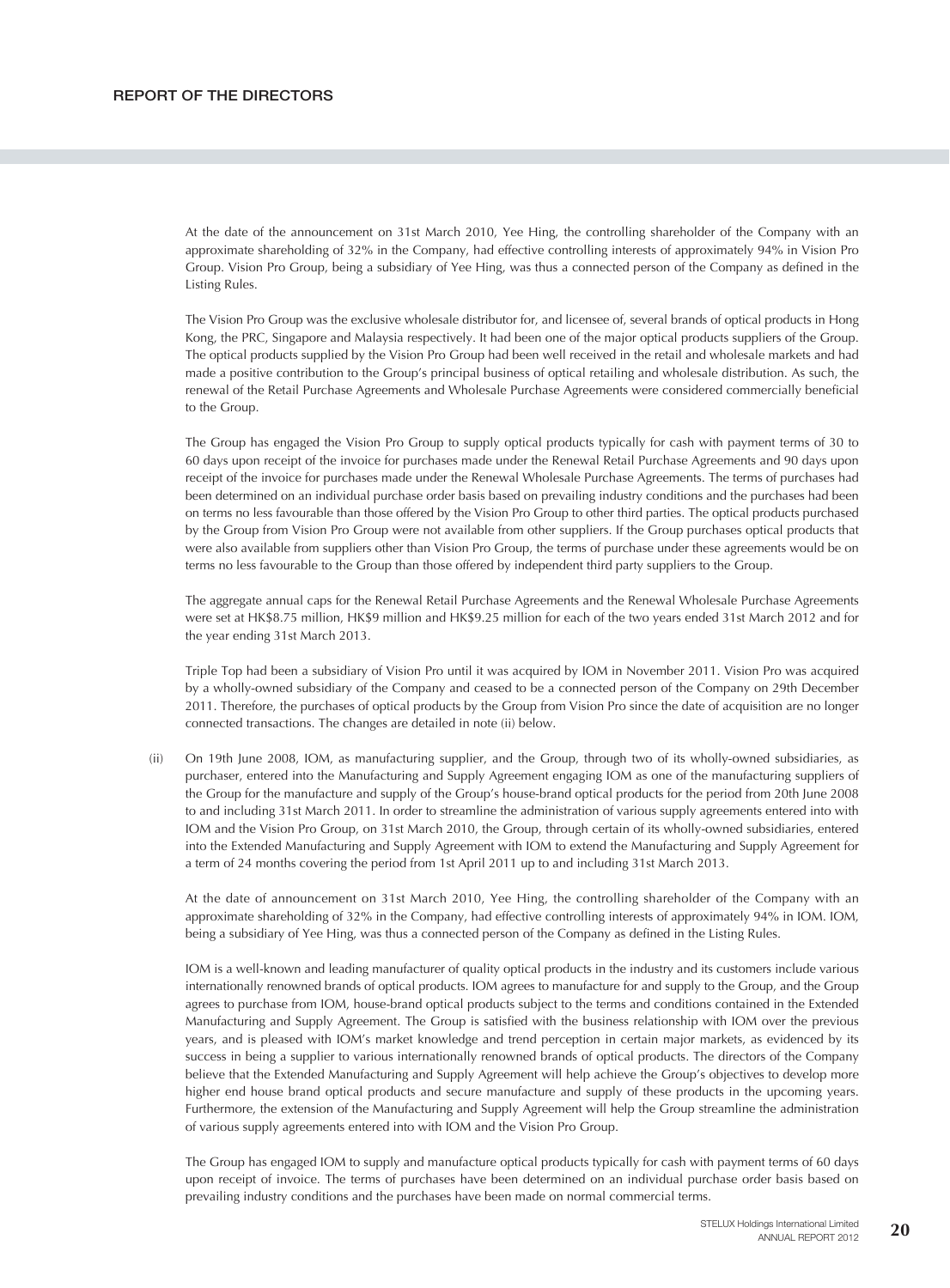In light of the then current market conditions and historical purchases records, the Group had decided to reduce the annual cap for the Manufacturing and Supply Agreement for the year ended 31st March 2011 from HK\$5.04 million to HK\$3 million. The annual cap for the Extended Manufacturing Supply Agreement for the year ended 31st March 2012 and year ending 2013 is both HK\$3 million and has been set based on the Group's past experience and best estimation of the maximum amount of future purchases.

On 29th December 2011, Vision Pro was acquired and became a wholly-owned subsidiary of the Company. Vision Pro has been engaging IOM to design, manufacture and supply optical products and has continued to do so after Completion. On 29th December 2011, Vision Pro entered into the Manufacturing and Supply Agreement with IOM to engage IOM to design, manufacture and supply Vision Pro's licensed brand optical products.

#### **Date of the Manufacturing and Supply Agreement:** 29th December 2011

#### **Parties**

- (1) Vision Pro, as purchaser
- (2) IOM, as supplier

#### **Subject Matter**

Vision Pro will engage IOM to design, manufacture and supply Vision Pro's licensed brand optical products subject to the terms and conditions contained in the Manufacturing and Supply Agreement.

#### **Duration**

From 1st January 2012 up to and including 31st March 2013

#### **Terms of Purchase**

The precise terms of purchases shall be set out in the purchase orders placed by Vision Pro with IOM from time to time. Payment for the optical products shall be made within 90 days from the date of delivery of the optical products.

#### **Annual Caps of Purchases under the Manufacturing and Supply Agreement**

The value of purchases of optical products by Vision Pro from IOM for each of the three years ended 31st March 2011 and the period from 1st April 2011 to and excluding 29th December 2011 amounted to approximately HK\$322,230, HK\$386,415, HK\$702,921 and HK\$1,047,845, respectively.

The Company estimated that the maximum aggregate annual value of purchases of optical products by Vision Pro from IOM under the Manufacturing and Supply Agreement for the period from 1st January 2012 to 31st March 2012 and the year ending 31st March 2013 would be HK\$1,052,000 and HK\$3,000,000, respectively, based on the amount of purchases of optical products by Vision Pro from IOM for the period from 1st April 2011 to and excluding 29th December 2011 and the confirmed purchase orders already placed by Vision Pro with IOM with delivery to take place on or after 1st January 2012.

#### **Reasons for and Benefits of the Manufacturing and Supply Agreement**

Both the Group and Vision Pro have been engaging IOM to manufacture and supply optical products. The directors (including all independent non-executive directors) of the Company are of the view that the Manufacturing and Supply Agreement was entered into in the usual and ordinary course of business of the Group on normal commercial terms which were agreed after arm's length negotiations between the parties, and that the terms of the Manufacturing and Supply Agreement and the maximum aggregate annual value of purchases of optical products by Vision Pro from IOM under the Manufacturing and Supply Agreement set out above are fair and reasonable and are in the interests of the Group and the shareholders of the Company as a whole.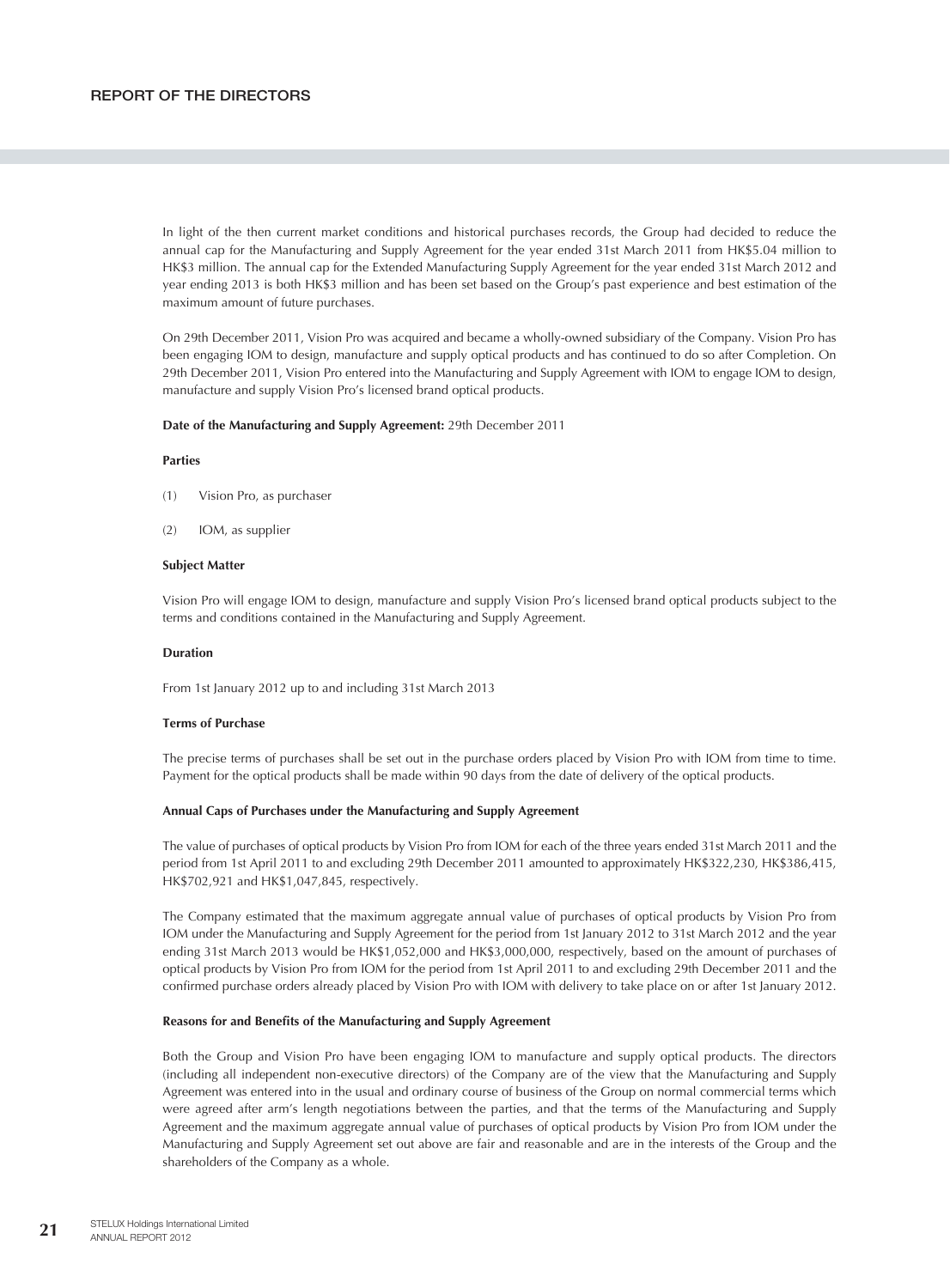As described in the above paragraph of this note (ii), the maximum aggregate annual value of purchases of optical products by the Group (not including Vision Pro) from IOM under the Existing Manufacturing and Supply Agreement was set at HK\$3 million for each of the year ended 31st March 2012 and the year ending 31st March 2013.

It is further described in note (i) above that the maximum aggregate annual values of purchases of optical products by the Group from the Vision Pro Group under the Retail and Wholesale Purchase Agreements were set at HK\$9 million and HK\$9.25 million for the year ended 31st March 2012 and the year ending 31st March 2013 respectively. Since Vision Pro ceased to be a connected person of the Company on 29th December 2011, the purchases of optical products by the Group from Vision Pro since 29th December 2011 are no longer connected transactions. The Vision Pro Group included Triple Top, which was a subsidiary of Vision Pro at the time when the Company's announcement dated 31st March 2010 was made and was acquired by IOM from Vision Pro in November 2011. The aggregate value of purchases of optical products (i) by the Group from Vision Pro for the period from 1st April 2011 up to and excluding 29th December 2011 and (ii) by the Group from Triple Top under the Retail and Wholesale Purchase Agreements for the period from 1st April 2011 up to and excluding 29th December 2011 amounted to approximately HK\$6,848,000. Therefore, the Company estimated that the maximum aggregate annual values of purchases of optical products by the Group (including Vision Pro from 29th December 2011) from the IOM Group (including Vision Pro from 1st April 2011 to and excluding 29th December 2011) under the Retail and Wholesale Purchase Agreements for the year ended 31st March 2012 and the year ending 31st March 2013 would be HK\$9 million and HK\$900,000 respectively.

Based on the above, the maximum aggregate annual values of purchases of optical products by the Group (including Vision Pro from 29th December 2011) from the IOM Group (including Vision Pro from 1st April 2011 to and excluding 29th December 2011) under the Manufacturing and Supply Agreement, the Existing Manufacturing and Supply Agreement and the Retail and Wholesale Purchase Agreements in aggregate for the year ended 31st March 2012 and for the year ending 31st March 2013 were set at HK\$13,052,000 and HK\$6,900,000 respectively.

(iii) Thong Sia Company (Singapore) Private Limited ("TSS") as tenant, entered into the Thongsia Building Tenancy Agreement 2010 with Mengiwa as landlord, in respect of the lease of Units #B2-00, #01-01 and #04-00 of Thongsia Building, No. 30 Bideford Road, Singapore as office, showroom, warehouse and service centre.

At the date of the announcement on 16th December 2009 for renewal of the lease, it was disclosed that the estate of Mr. Wong Chue Meng ("Estate") held a controlling interest in Mengiwa and the Estate was deemed to be interested in a controlling interest in the Company through the Estate's indirect controlling interest in Yee Hing. In this connection, Mengiwa was an associate of the Estate and thus was a connected person of the Company.

The tenancy agreement was renewed on 22nd July 2008 for two years from 1st July 2008 up to and including 30th June 2010 at a monthly rental of S\$82,650 per month (exclusive of management fee and air-conditioning charges) payable monthly in advance in cash from internal funds by the tenant on the first day of each and every calendar month. There were rent-free periods of two months in total from 1st June 2009 up to and including 30th June 2009, and from 1st June 2010 up to and including 30th June 2010. It was renewed on 16th December 2009 for a further 33 months from 1st July 2010 to 31st March 2013 ("Thongsia Building Tenancy Agreement 2010") with rent-free periods of 3 months in total from 1st March 2011 and up to and including 31st March 2011, from 1st March 2012 and up to and including 31st March 2012, and from 1st March 2013 and up to and including 31st March 2013. The monthly rental was S\$50,404.22 (equivalent to approximately HK\$282,264) per calendar month (exclusive of management fees and air-conditioning charges), payable monthly in advance in cash by the tenant on the first day of each and every calendar month. Based on the monthly rent payable by the tenant under the term of the tenancy agreement, the caps were set at S\$105,000, S\$743,850, S\$909,150 and S\$165,300 for each of the periods from 1st April 2008 to 30th June 2008, from 1st July 2008 to 31st March 2009, from 1st April 2009 to 31st March 2010 and from 1st April 2010 to 30th June 2010 respectively.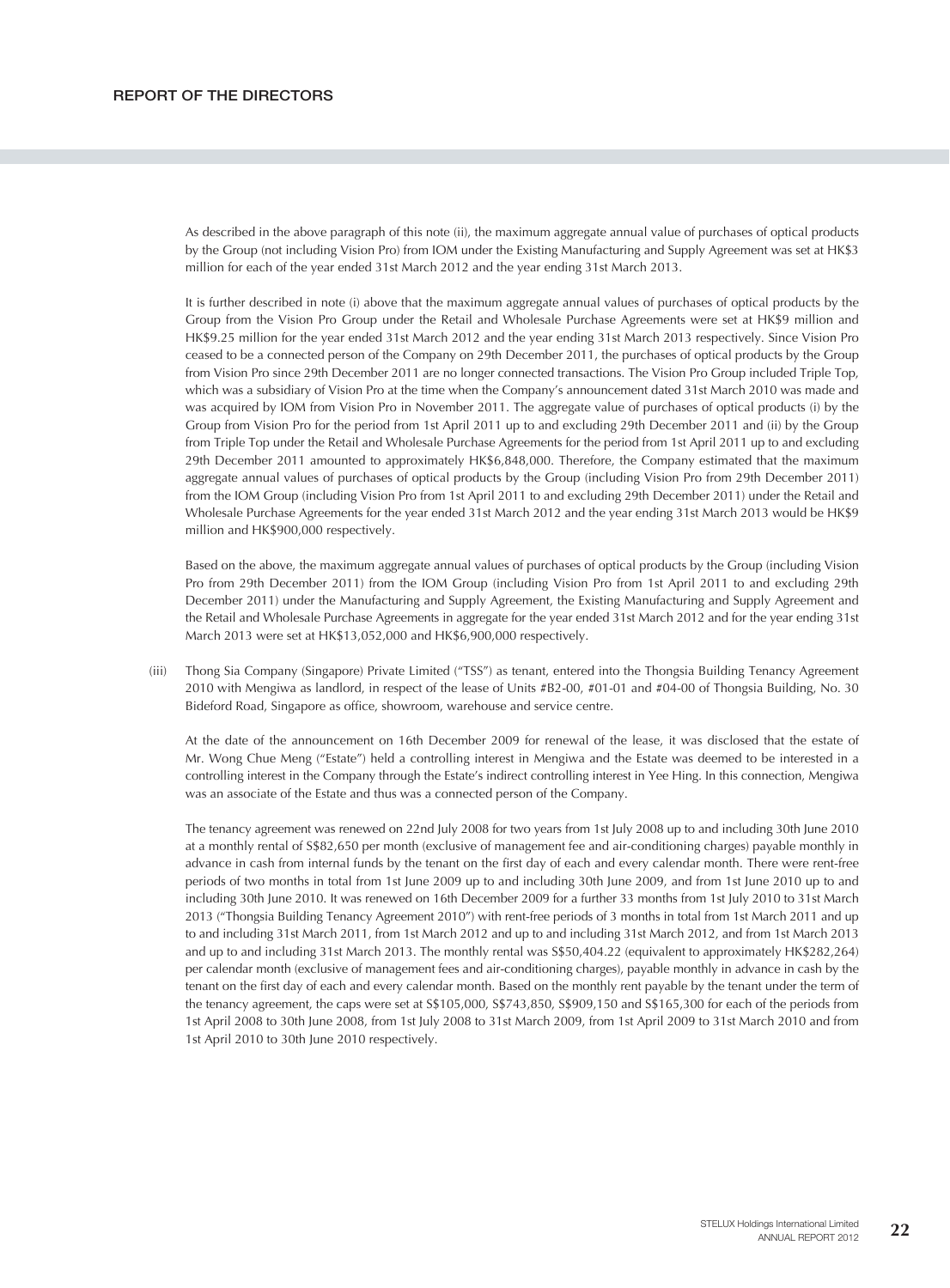Pursuant to the Thongsia Building Tenancy Agreement 2010, the monthly rental was revised downward from S\$82,650 (equivalent to approximately HK\$462,840) to S\$50,404.22 (equivalent to approximately HK\$282,264). The monthly rental was determined on an arm's length basis having taken into account the valuation conducted by an independent property valuer dated 23rd November 2009, which indicated that the renewal rental rate under the Thongsia Building Tenancy Agreement 2010 was favourable to the Group as compared with the then prevailing market rental values of the subject premises. Accordingly, the directors of the Company considered that the Thongsia Building Tenancy Agreement 2010 was entered into on normal commercial terms and was fair and reasonable and in the interests of the Company and its shareholders as a whole. Based on the monthly rental rate mentioned above, the annual rental (and also the annual cap) were S\$568,533.76 (equivalent to approximately HK\$3,183,789) after taking into account the two months rent-free period for the financial year ended 31st March 2011, and S\$554,446.42 (equivalent to approximately HK\$3,104,900) after taking into account the one month rent-free period for the financial year ended 31st March 2012 and the financial year ending 31st March 2013 respectively.

The Thongsia Building Tenancy Agreement 2010 has ceased to be a connected transaction for the Company as from 15th April 2011 on which Mengiwa completed the sale of Thongsia Building to an independent third party. The total value of the transaction for the period from 1st April 2011 to 15th April 2011 amounted to S\$25,202.11 (equivalent to approximately HK\$157,000).

(iv) Stelux Holdings Limited ("SHL") and Thong Sia Watch Company Limited ("Thong Sia Watch"), wholly-owned subsidiaries of the Company, each individually as tenant, entered into the Stelux House Tenancy Agreements 2010 in respect of the whole of 27th floor and portion of 28th floor (including 12 car parking spaces), and office units numbers 502, 503, 505 and 506 on the 5th floor at Stelux House; and the whole of 21st floor (including 3 car parking spaces) at Stelux House for a term of three years from 1st April 2010 up to and including 31st March 2013 with no rent-free period.

At the date of the announcement on 16th December 2009, it was disclosed that the Estate was deemed to be interested in a controlling interest in the Company through the Estate's indirect controlling interest in Yee Hing. Furthermore, MPIL was a subsidiary of Yee Hing. In this connection, MPIL was an associate of the Estate and thus was a connected person of the Company.

The total monthly rental is HK\$470,880 per calendar month comprising HK\$424,180 per calendar month for the office premises (exclusive of rates, government rent and management charges) and HK\$46,700 for the 15 car parking spaces per calendar month (inclusive of rates, government rent and management charges), both payable monthly in advance in cash by the tenant on the first day of each and every calendar month.

SHL, as tenant, has been granted the naming right of Stelux House and each of SHL and Thong Sia Watch has been granted an option, but not an obligation, to renew the relevant tenancy agreement with the landlord every three years for three more years for a maximum of 18 years commencing from 1st April 2013 at the then prevailing open market rent.

Pursuant to the Stelux House Tenancy Agreements 2010, the monthly rental was revised downward from HK\$542,437.82 to HK\$470,880.00. The monthly rental was determined on an arm's length basis having taken into account the valuations on the office premises conducted by an independent property valuer dated 16th November 2009, which indicated that the renewal rental rates under the Stelux House Tenancy Agreements 2010 were favourable to the Group as compared with the prevailing market rental values of the subject premises, while the rental rates for car parking spaces were determined with reference to the prevailing market rental rates. Accordingly, the directors of the Company considered that the Stelux House Tenancy Agreements 2010 were entered into on normal commercial terms and were fair and reasonable and in the interests of the Company and the Shareholders as a whole.

(v) Certain wholly-owned subsidiaries of the Company, as tenants, entered into tenancy agreements relating to the leasing or licensing of certain properties from the landlords at different locations in Hong Kong ("Warehouse Leases and License"). The Warehouse Leases and Licence were renewed on 16th December 2009 for further three years to 31st March 2013 with no rent free period ("Warehouse Leasing and Licence Agreements 2010").

At the date of the announcement on 16th December 2009 for renewal of the leases, it was disclosed that the Estate was deemed to be interested in a controlling interest in the Company through the Estate's indirect controlling interest in Yee Hing. Furthermore, each of Active Lights Company Limited and TSCL was a subsidiary of Yee Hing. In this connection, each of Active Lights Company Limited and TSCL was an associate of the Estate and thus was a connected person of the Company.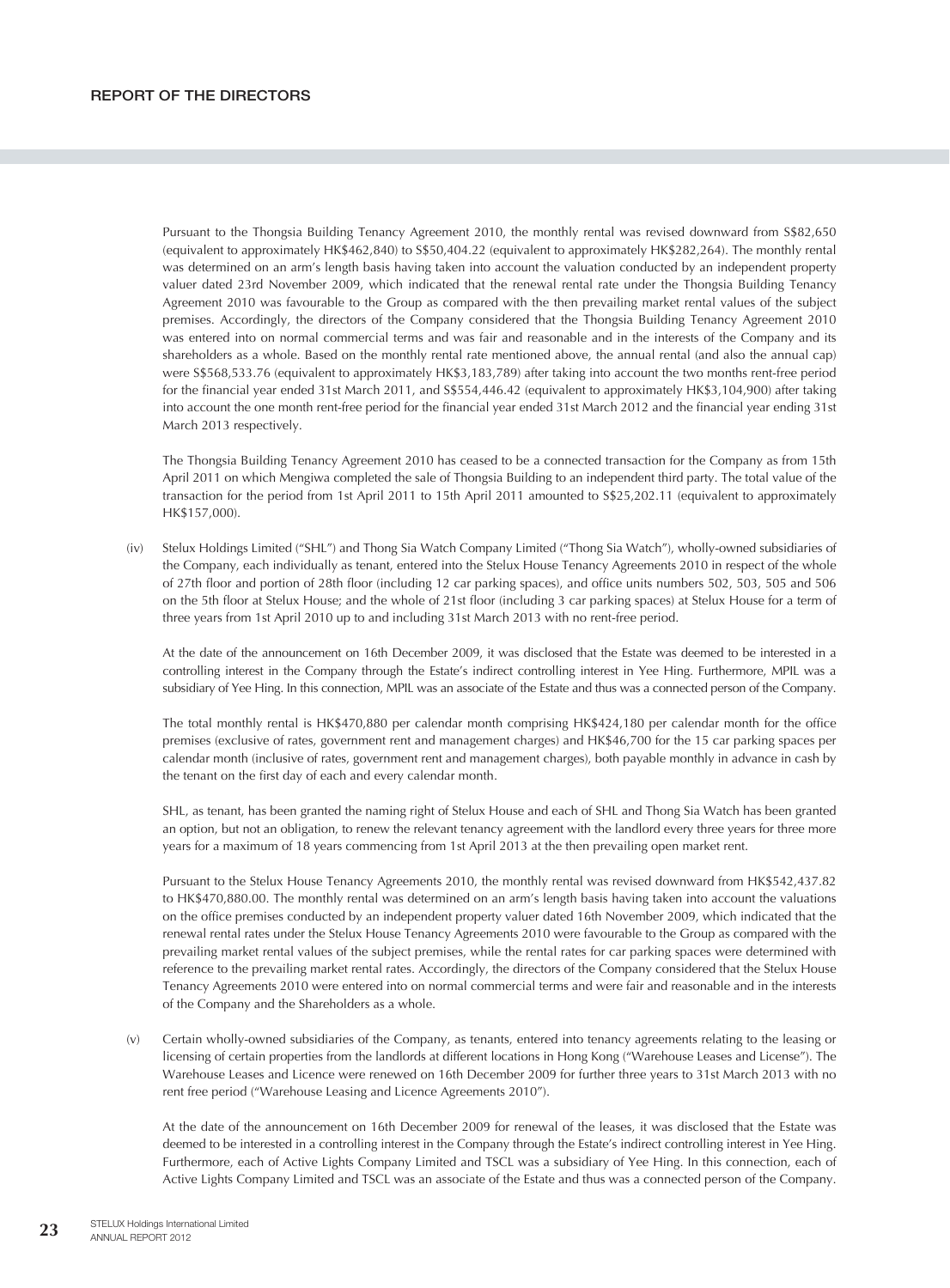All monthly rental/license fee under the Warehouse Leasing and License Agreements 2010 remain unchanged and are the same as the monthly rental/license fee under the Warehouse Leases and License. The monthly rental/license fee were determined on an arm's length basis after having taken into account the then prevailing market rates for properties in the vicinity of the different relevant locations of the warehouse spaces and also taking into account any relocation costs which might otherwise be incurred by the Group. Accordingly, the directors of the Company considered that the Warehouse Leasing and License Agreements 2010 were entered into on normal commercial terms and were fair and reasonable and in the interests of the Company and its shareholders as a whole. Based on the monthly rental/license fee mentioned above, the total annual rental/license fee (and also the annual Cap) was HK\$935,280 for the financial years ended 31st March 2011 and 31st March 2012 and is also HK\$935,280 for the financial year ending 31st March 2013.

(vi) SHL, a wholly-owned subsidiary of the Company, as tenant, entered into a tenancy agreement in respect of the lease of office unit numbers 1901,1902 and 1903 with storeroom numbers 1A and 1B on the 19th Floor at Stelux House for the period from 1st February 2011 up to and including 31st March 2013 at a monthly rental of HK\$72,530 exclusive of management fee, rates and government rent payable in advance on the first day of each calendar month with a rent free period of one month from 1st February 2011 up to and including 28th February 2011. The monthly rental was determined on an arm's length basis taking into account the valuation conducted on the office premises as described above by an independent property valuer dated 4th January 2011, which indicated that the monthly rental under the tenancy agreement was based on the prevailing market rental value of the subject premises.

At the date of the announcement on 1st February 2011, it was disclosed that MPIL was controlled by Yee Hing, a controlling shareholder of the Company. Therefore, MPIL was a connected person of the Company.

Based on the monthly rent payable by SHL during the term of the tenancy agreement, the caps for the period from 1st February 2011 to 31st March 2011 and each of the financial year ended 31st March 2012 and the financial year ending 31st March 2013 were set at HK\$72,530 and HK\$870,360 respectively.

The Company, including its major subsidiaries, has its headquarters located at Stelux House. To improve the overall operating efficiency of the Group, certain back office functions of the Group have been relocated to Stelux House. The Group has been using the subject premises (including the car parking spaces), as mentioned above, primarily for office, administrative and storage purposes over a long period of time. In order to avoid possible disruption to its business due to relocation, the Group continues to lease/license the subject premises (including the car parking spaces) following the expiration of the relevant leases/license. The directors of the Company consider it to be in the interests of the Company and its shareholders as a whole for the Group to continue to use the subject premises as long as the relevant rental/license fee and other terms are in line with the market rates so as to avoid relocation and refurbishment costs which otherwise the Group will have to incur.

(vii) On 11th July 2011, SHL, a wholly-owned subsidiary of the Company, as tenant, entered into a tenancy agreement with MPIL, as landlord, in respect of the lease of office unit numbers 1702 and 1703 on the 17th Floor of Stelux House for the period from 11th July 2011 up to and including 31st March 2013 at a monthly rental of HK\$38,850 exclusive of management fee, rates and government rent payable in advance on the first day of each calendar month with a rent free period of one month from 11th July 2011 up to and including 10th August 2011. The monthly rental was determined on an arm's length basis taking into account the valuation conducted on the office premises as described above by an independent property valuer dated 30th May 2011, which indicated that the monthly rental under the tenancy agreement was based on the prevailing market rental value of the subject premises.

At the date of the announcement on 11th July 2011, it was disclosed that MPIL was a wholly-owned subsidiary of Yee Hing. The Trust, of which Mr. Wong Chong Po, Mr. Chumphol Kanjanapas (alias Mr. Joseph C.C. Wong) and Mr. Sakorn Kanjanapas, being directors of the Company, were beneficiaries, held 55% of the total issued ordinary shares of Yee Hing. MPIL was therefore an associate of the aforesaid directors of the Company and hence a connected person of the Company.

Based on the monthly rent payable by SHL during the term of the tenancy agreement, the caps for the period from 11th July 2011 to 31st March 2012 and for the financial year ending 31st March 2013 were set at HK\$298,268 and HK\$466,200 respectively.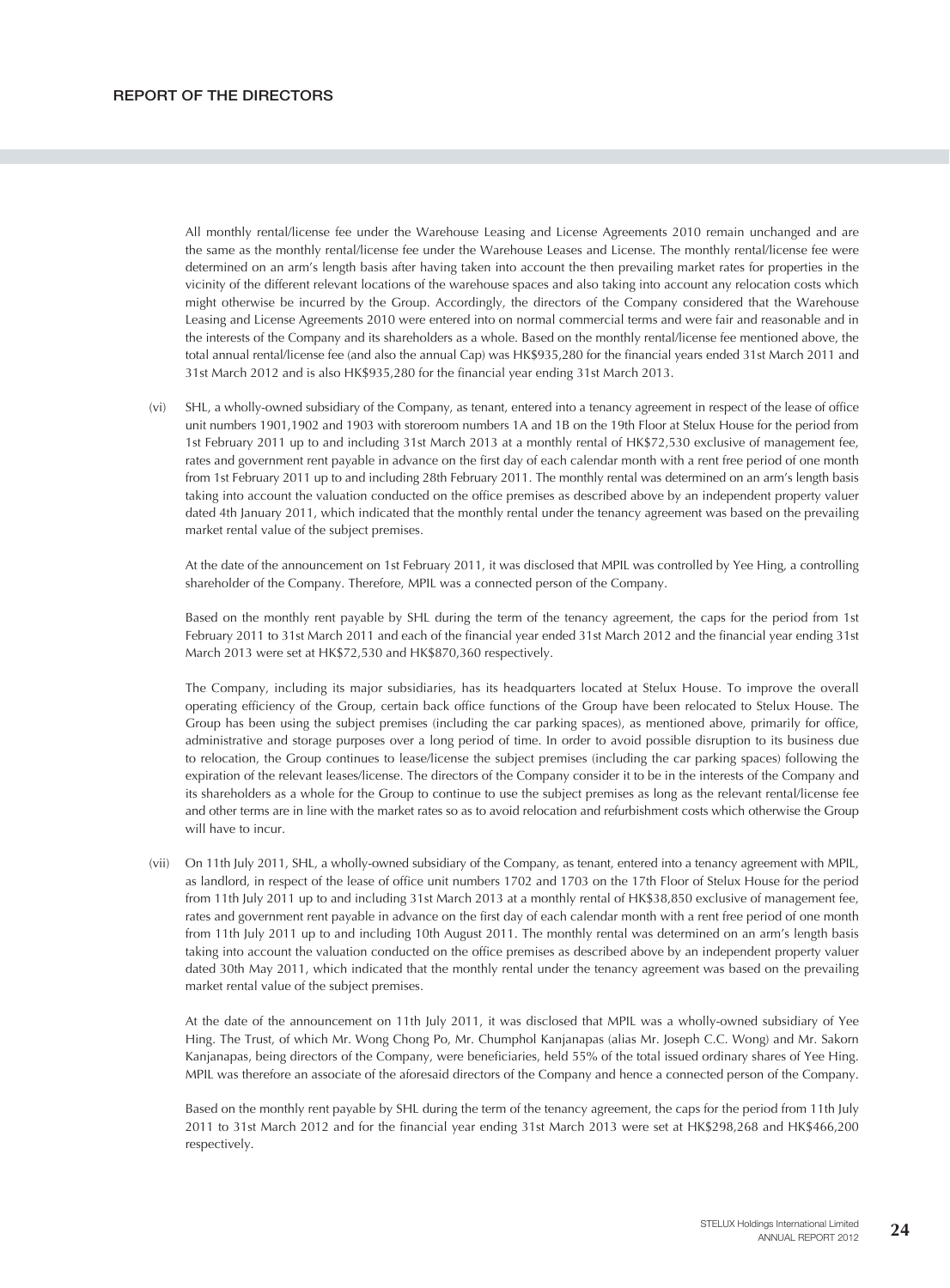Due to overall expansion, the Group requires more office space. Since the Company and its major subsidiaries have their headquarters located at Stelux House, leasing additional office space at the same office building is more convenient than at other locations and will also help to improve operational efficiency and reduce overall rental costs.

(viii) Vision Pro has been leasing the same office premises from MPIL pursuant to the tenancy agreement signed on 1st December 2011.

On 1st December 2011, Vision Pro, as tenant, entered into a tenancy agreement with MPIL, as landlord, in respect of the lease of portion of office unit numbers 1905-1906 with one storeroom No. 6A on the 19th floor and one storeroom No. 6A on the 18th floor of Stelux House for the period from 1st December 2011 up to and including 31st March 2013 at a monthly rental of HK\$25,993.60 exclusive of management fee, rates and government rent payable in advance in cash by Vision Pro on the first day of each and every calendar month.

Vision Pro has been occupying the Premises as its office. The directors (including the independent non-executive directors) of the Company consider that it is more convenient for Vision Pro to continue to use the Premises as its office. The directors (including all independent non-executive directors) of the Company are of the view that the tenancy agreement was entered into in the usual and ordinary course of business of the Group on normal commercial terms, and that the terms of the tenancy agreement (including the monthly rental, which the directors (including the independent non-executive directors) of the Company consider to be in line with the prevailing rentals of premises within Stelux House) are fair and reasonable and are in the interests of the Group and the shareholders of the Company as a whole.

On the date of the announcement on 29th December 2011, it was disclosed that MPIL was a wholly-owned subsidiary of Yee Hing and was therefore a connected person of the Company.

The maximum aggregate annual rentals payable by Vision Pro to MPIL for the period from 29th December 2011 to 31st March 2012 and the year ending 31st March 2013 under the tenancy agreement were estimated at approximately HK\$80,497 and HK\$311,924, respectively.

It was disclosed in the Company's announcement dated 11th July 2011, that the maximum aggregate annual rentals and licence fees payable by the Group to the Yee Hing Group and Mengiwa for the financial year ended 31st March 2012 and the financial year ending 31st March 2013 under the then subsisting agreements relating to the leasing or licencing of premises by the Group from the Yee Hing Group and Mengiwa amounted to approximately HK\$7,914,501 and HK\$7,922,400, respectively.

The continuing connected transactions as in (iii), (iv), (v), (vi), (vii) and (viii) mentioned above, in relation to the leasing of properties from connected parties, have been aggregated for the purpose of classification in accordance with Rule 14A.25 of the Listing Rules, and, the aggregate annual caps for the financial year ended 31st March 2012 was HK\$7,994,998 and for the financial year ending 31st March 2013 was HK\$8,234,324.

- (ix) On 16th December 2009, Stelux Properties Agency Limited ("SPAL"), a wholly-owned subsidiary of the Company, as agent, entered into the renewal management and property agency liaison services agreement ("Service Agreement 2010") with MPIL for a term of three years up to and including 31st March 2013 for the provision of the following services ("Services"):
	- (a) contract administration with respect to contracts entered into between MPIL and third parties from time to time;
	- (b) property agency liaison and tenancy management;
	- (c) management of the property manager of Stelux House; and
	- (d) other miscellaneous administrative services.

SPAL has been providing the Services with respect to Stelux House since 1998 and has accumulated relevant knowledge and experience. MPIL is satisfied so far with the services provided by the Group under the Service Agreement 2010, whilst the remuneration received by the Group under the Service Agreement is more than enough to cover the relevant costs incurred by the Group in providing the Services.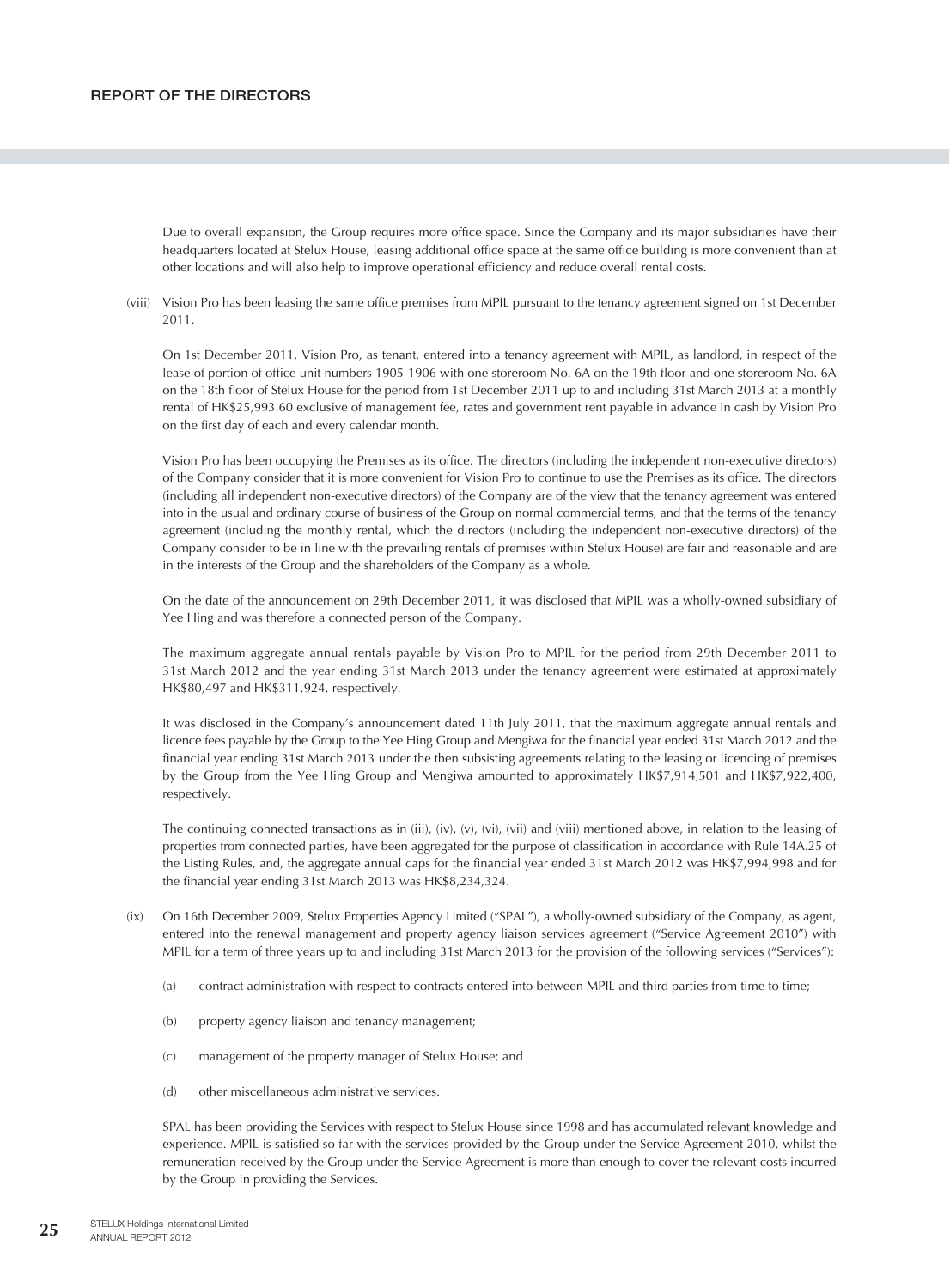At the date of the announcement on 16th December 2009 for the Service Agreement 2010, it was disclosed that the Estate was deemed to be interested in a controlling interest in the Company through the Estate's indirect controlling interest in Yee Hing. Furthermore, MPIL was a subsidiary of Yee Hing. In this connection, MPIL was an associate of the Estate and thus was a connected person of the Company.

Monthly remuneration was set at HK\$178,500 per calendar month (in the first year up to and including 31st March 2011) payable in advance in cash on the first day of each and every calendar month. Parties to the Service Agreement 2010 shall negotiate and agree in good faith to increase the remuneration on an annual basis for the second year and the third year by not more than 10% over that in the preceding year with reference to the actual increase in costs (including but not limited to the related staff salaries) incurred by the Group with respect to the provision of the Services. In the event that no agreement is reached between the parties in negotiating the remuneration for the next year, the remuneration shall remain unchanged.

With reference to the monthly remuneration under the Service Agreement 2010, the Annual Cap Amounts for this continuing connected transaction have been set at HK\$2,142,000, HK\$2,356,000 and HK\$2,591,820 respectively for the two financial years ended 31st March 2012 and for the financial year ending 31st March 2013.

The above continuing connected transactions also constitute related party transactions and are disclosed in note 32 to the financial statements.

#### **AUDITORS**

The financial statements have been audited by PricewaterhouseCoopers who retire and, being eligible, offer themselves for re-appointment.

On behalf of the Board

**Joseph C. C. Wong Chairman and Chief Executive Officer** 

Hong Kong, 27th June 2012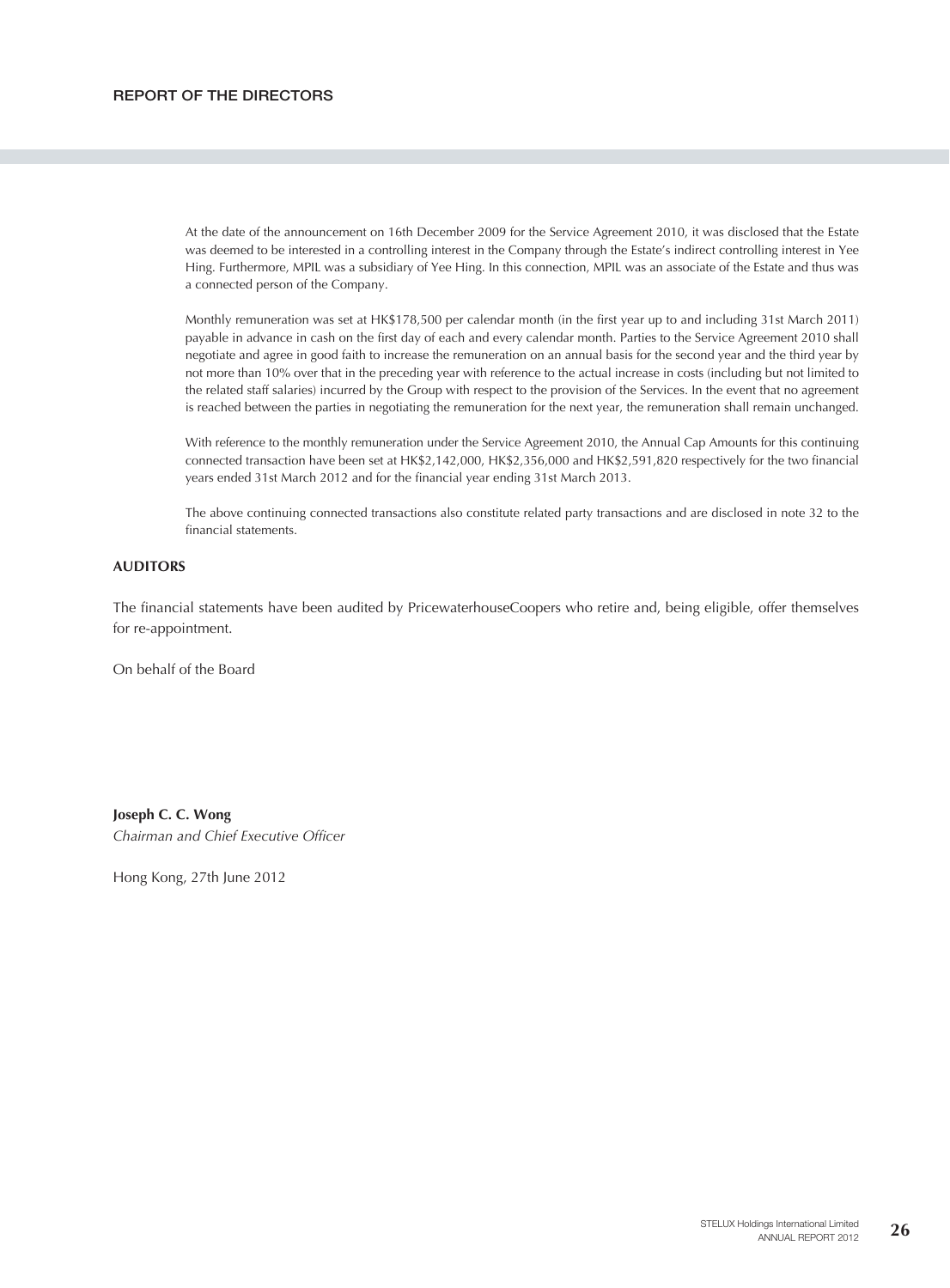# **INDEPENDENT AUDITOR'S REPORT TO THE SHAREHOLDERS OF STELUX HOLDINGS INTERNATIONAL LIMITED**

(incorporated in Bermuda with limited liability)

We have audited the consolidated financial statements of Stelux Holdings International Limited (the "Company") and its subsidiaries (together, the "Group") set out on pages 29 to 90, which comprise the consolidated and company balance sheets as at 31st March 2012, and the consolidated income statement, the consolidated statement of comprehensive income, the consolidated statement of changes in equity and the consolidated cash flow statement for the year then ended, and a summary of significant accounting policies and other explanatory information.

#### **DIRECTORS' RESPONSIBILITY FOR THE CONSOLIDATED FINANCIAL STATEMENTS**

The directors of the Company are responsible for the preparation of consolidated financial statements that give a true and fair view in accordance with Hong Kong Financial Reporting Standards issued by the Hong Kong Institute of Certified Public Accountants and the disclosure requirements of the Hong Kong Companies Ordinance, and for such internal control as the directors determine is necessary to enable the preparation of consolidated financial statements that are free from material misstatement, whether due to fraud or error.

#### **AUDITOR'S RESPONSIBILITY**

Our responsibility is to express an opinion on these consolidated financial statements based on our audit and to report our opinion solely to you, as a body, in accordance with Section 90 of the Companies Act 1981 of Bermuda and for no other purpose. We do not assume responsibility towards or accept liability to any other person for the contents of this report.

We conducted our audit in accordance with Hong Kong Standards on Auditing issued by the Hong Kong Institute of Certified Public Accountants. Those standards require that we comply with ethical requirements and plan and perform the audit to obtain reasonable assurance about whether the financial statements are free from material misstatement.

An audit involves performing procedures to obtain audit evidence about the amounts and disclosures in the consolidated financial statements. The procedures selected depend on the auditor's judgment, including the assessment of the risks of material misstatement of the consolidated financial statements, whether due to fraud or error. In making those risk assessments, the auditor considers internal control relevant to the entity's preparation of the consolidated financial statements that give a true and fair view in order to design audit procedures that are appropriate in the circumstances, but not for the purpose of expressing an opinion on the effectiveness of the entity's internal control. An audit also includes evaluating the appropriateness of accounting policies used and the reasonableness of accounting estimates made by the directors, as well as evaluating the overall presentation of the consolidated financial statements.

We believe that the audit evidence we have obtained is sufficient and appropriate to provide a basis for our audit opinion.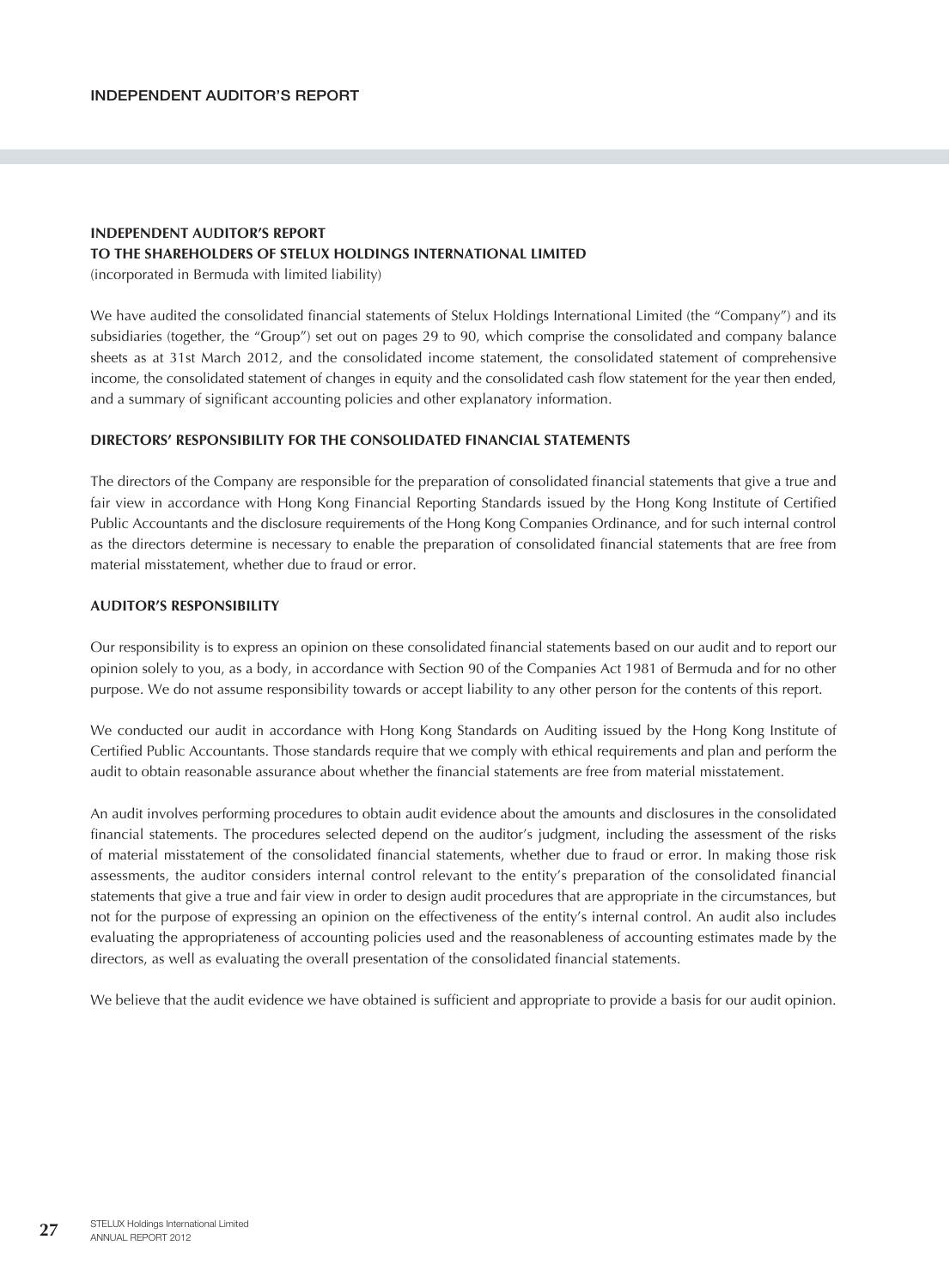## **OPINION**

In our opinion, the consolidated financial statements give a true and fair view of the state of affairs of the Company and of the Group as at 31st March 2012 and of the Group's profit and cash flows for the year then ended in accordance with Hong Kong Financial Reporting Standards and have been properly prepared in accordance with the disclosure requirements of the Hong Kong Companies Ordinance.

**PricewaterhouseCoopers Certified Public Accountants** 

Hong Kong, 27th June 2012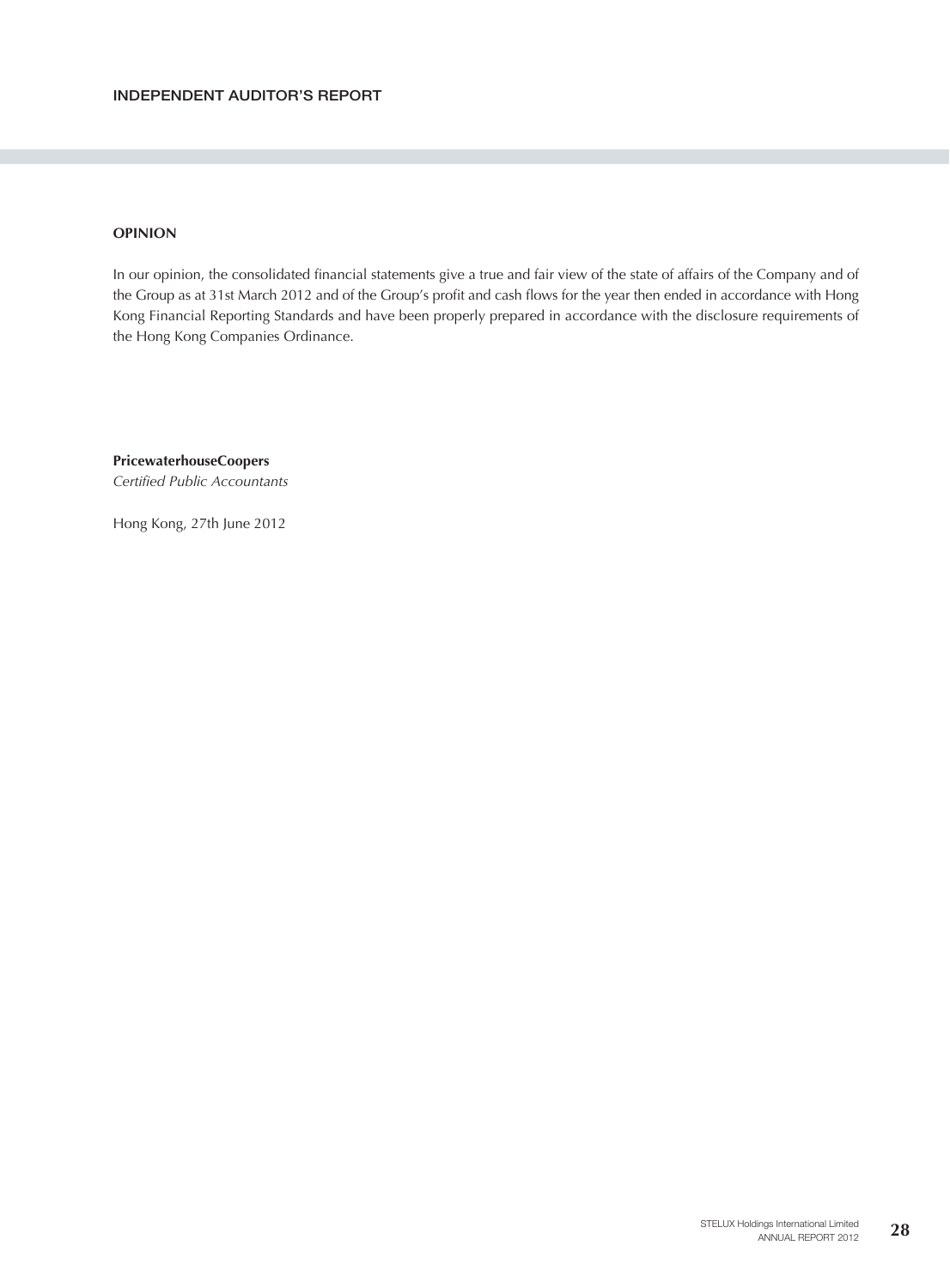# **CONSOLIDATED INCOME STATEMENT**

For the year ended 31st March 2012

|                                               | Note        | 2012<br><b>HK\$'000</b> | 2011<br>HK\$'000         |
|-----------------------------------------------|-------------|-------------------------|--------------------------|
| Revenues                                      | 5           | 3,330,887               |                          |
| Cost of sales                                 | 9           | (1, 275, 561)           | 2,705,610<br>(1,046,791) |
| Gross profit                                  |             | 2,055,326               | 1,658,819                |
| Other gains, net                              | 6           | 18,472                  | 28,871                   |
| Other income                                  | 7           | 19,471                  | 18,190                   |
| Selling expenses                              | 9           | (1, 413, 751)           | (1, 178, 500)            |
| General and administrative expenses           | 9           | (324, 460)              | (274, 269)               |
| Other operating expenses                      | 9           | (35, 459)               | (60, 956)                |
| Operating profit                              |             | 319,599                 | 192,155                  |
| Finance costs                                 | 11          | (9, 219)                | (9,305)                  |
| Profit before income tax                      |             | 310,380                 | 182,850                  |
| Income tax expense                            | 12          | (59, 434)               | (51, 389)                |
| Profit for the year                           |             | 250,946                 | 131,461                  |
| Attributable to:                              |             |                         |                          |
| Equity holders of the Company                 |             | 250,325                 | 130,831                  |
| Non-controlling interests                     |             | 621                     | 630                      |
|                                               |             |                         |                          |
|                                               |             | 250,946                 | 131,461                  |
|                                               |             | <b>HK</b> cents         | HK cents                 |
| Earnings per share for profit attributable to |             |                         |                          |
| the equity holders of the Company             |             |                         |                          |
| - Basic and diluted                           | 14          | 26.31                   | 13.75                    |
|                                               |             |                         |                          |
|                                               |             | 2012                    | 2011                     |
|                                               | <b>Note</b> | <b>HK\$'000</b>         | HK\$'000                 |
| Dividends                                     | 15          | 85,620                  | 34,248                   |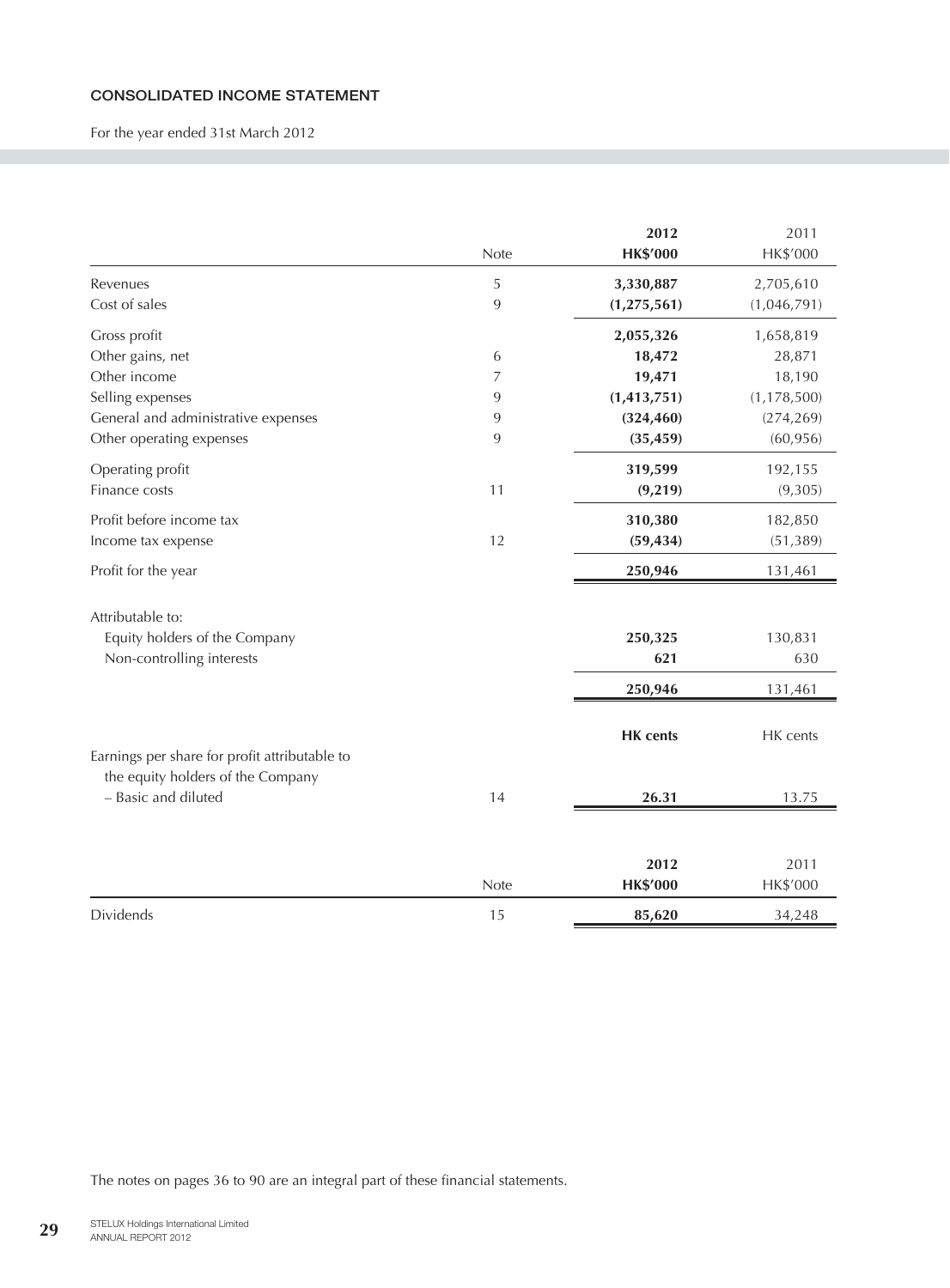# **CONSOLIDATED STATEMENT OF COMPREHENSIVE INCOME**

For the year ended 31st March 2012

|                                                                                                         |             | 2012            | 2011     |
|---------------------------------------------------------------------------------------------------------|-------------|-----------------|----------|
|                                                                                                         | <b>Note</b> | <b>HK\$'000</b> | HK\$'000 |
| Profit for the year                                                                                     |             | 250,946         | 131,461  |
| Other comprehensive income:                                                                             |             |                 |          |
| Exchange differences                                                                                    |             | (4,057)         | 19,729   |
| Revaluation of available-for-sale financial assets<br>Impairment of available-for-sale financial assets | 21          | 951             | 3,335    |
| charged to income statement                                                                             | 26          |                 | 1,120    |
| Other comprehensive income for the year, net of tax                                                     |             | (3, 106)        | 24,184   |
| Total comprehensive income for the year                                                                 |             | 247,840         | 155,645  |
| Attributable to:                                                                                        |             |                 |          |
| Equity holders of the Company                                                                           |             | 247,377         | 154,707  |
| Non-controlling interests                                                                               |             | 463             | 938      |
| Total comprehensive income for the year                                                                 |             | 247,840         | 155,645  |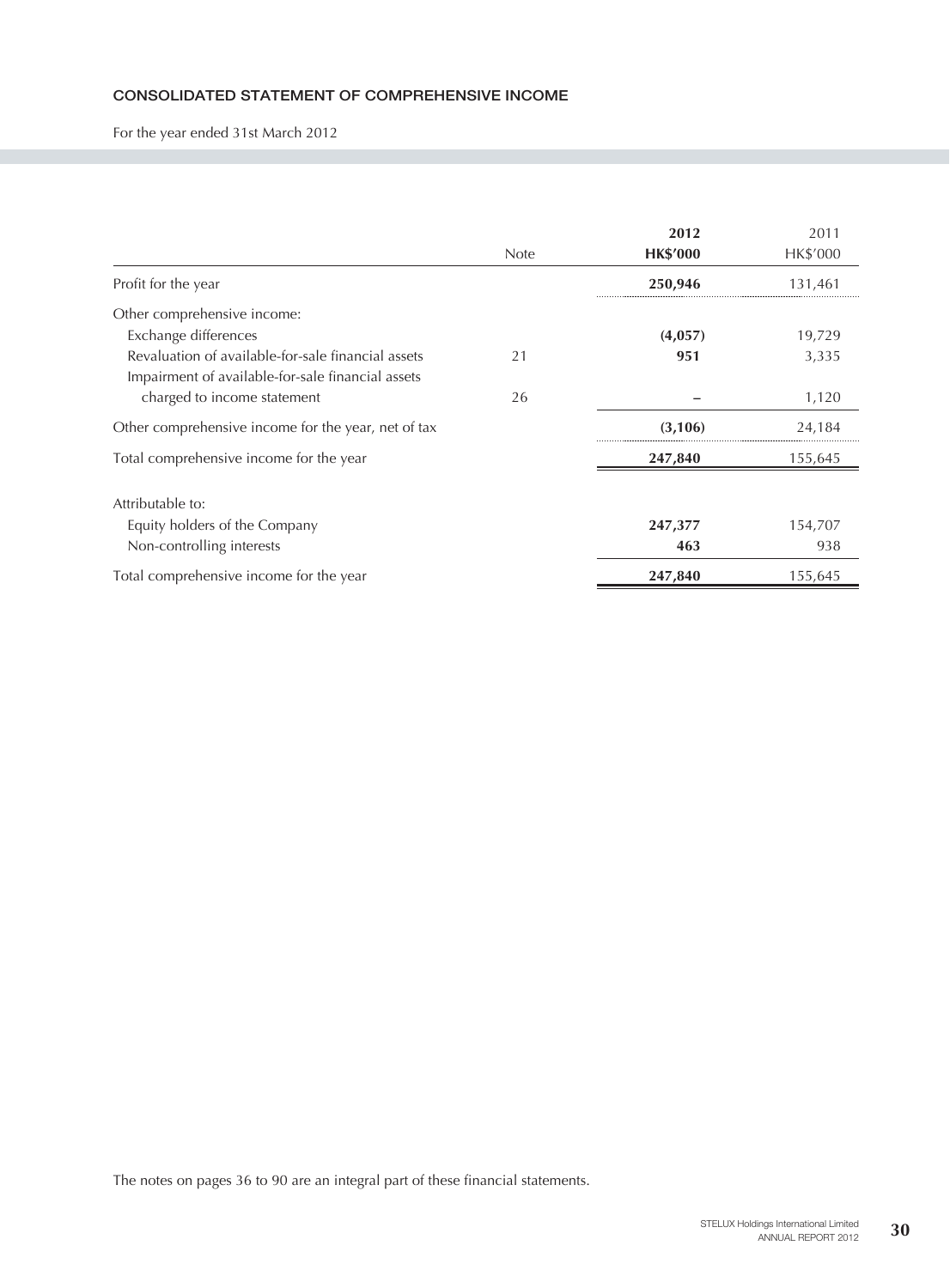# **CONSOLIDATED BALANCE SHEET**

As at 31st March 2012

|                                                                           | <b>Note</b> | 2012<br><b>HK\$'000</b> | 2011<br>HK\$'000 |
|---------------------------------------------------------------------------|-------------|-------------------------|------------------|
| <b>ASSETS</b>                                                             |             |                         |                  |
| Non-current assets                                                        |             |                         |                  |
| Property, plant and equipment                                             | 16          | 376,728                 | 321,114          |
| Investment property                                                       | 17          | 66,000                  | 52,000           |
| Prepayment of lease premium                                               | 18          | 64,477                  | 73,549           |
| Intangible assets                                                         | 20          | 60,323                  | 26,387           |
| Deferred tax assets                                                       | 29          | 61,997                  | 55,794           |
| Available-for-sale financial assets                                       | 21          | 15,590                  | 14,639           |
|                                                                           |             | 645,115                 | 543,483          |
| Current assets                                                            |             |                         |                  |
| <b>Stocks</b>                                                             | 22          | 1,008,902               | 777,411          |
| Debtors and prepayments                                                   | 23          | 455,634                 | 337,044          |
| Bank balances and cash                                                    | 24          | 220,855                 | 226,080          |
|                                                                           |             | 1,685,391               | 1,340,535        |
| Total assets                                                              |             | 2,330,506               | 1,884,018        |
| <b>EQUITY</b>                                                             |             |                         |                  |
| Capital and reserves attributable to the<br>equity holders of the Company |             |                         |                  |
| Share capital                                                             | 25          | 95,134                  | 95,134           |
| Reserves                                                                  | 26          | 1,077,651               | 886,403          |
| Shareholders' funds                                                       |             | 1,172,785               | 981,537          |
| Non-controlling interests                                                 |             | 8,656                   | 8,650            |
| Total equity                                                              |             | 1,181,441               | 990,187          |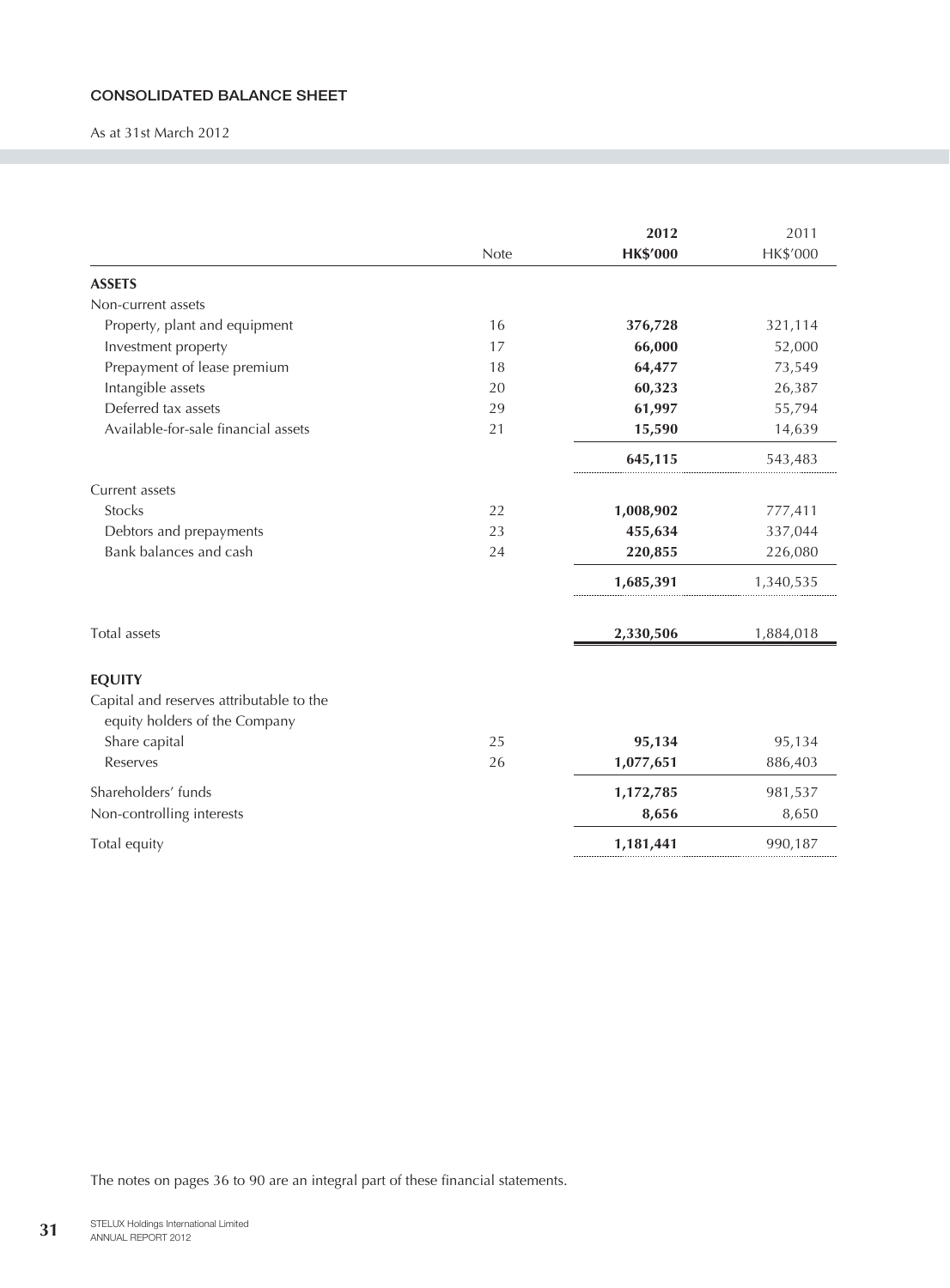# **CONSOLIDATED BALANCE SHEET**

#### As at 31st March 2012

|                                       | <b>Note</b> | 2012<br><b>HK\$'000</b> | 2011<br>HK\$'000 |
|---------------------------------------|-------------|-------------------------|------------------|
| <b>LIABILITIES</b>                    |             |                         |                  |
| Non-current liabilities               |             |                         |                  |
| Deferred tax liabilities              | 29          | 2,752                   | 2,198            |
| Borrowings                            | 28          | 85,688                  | 67,742           |
|                                       |             | 88,440                  | 69,940           |
| Current liabilities                   |             |                         |                  |
| Creditors and accruals                | 27          | 593,570                 | 425,613          |
| Income tax payable                    |             | 44,554                  | 28,482           |
| Borrowings                            | 28          | 422,501                 | 369,796          |
|                                       |             | 1,060,625               | 823,891          |
| <b>Total liabilities</b>              |             | 1,149,065               | 893,831          |
| Total equity and liabilities          |             | 2,330,506               | 1,884,018        |
| Net current assets                    |             | 624,766                 | 516,644          |
|                                       |             |                         |                  |
| Total assets less current liabilities |             | 1,269,881               | 1,060,127        |

 **Joseph C.C. Wong Lau Tak Bui, Vincent** *Chief Executive Officer* 

 *Chairman and Executive Director*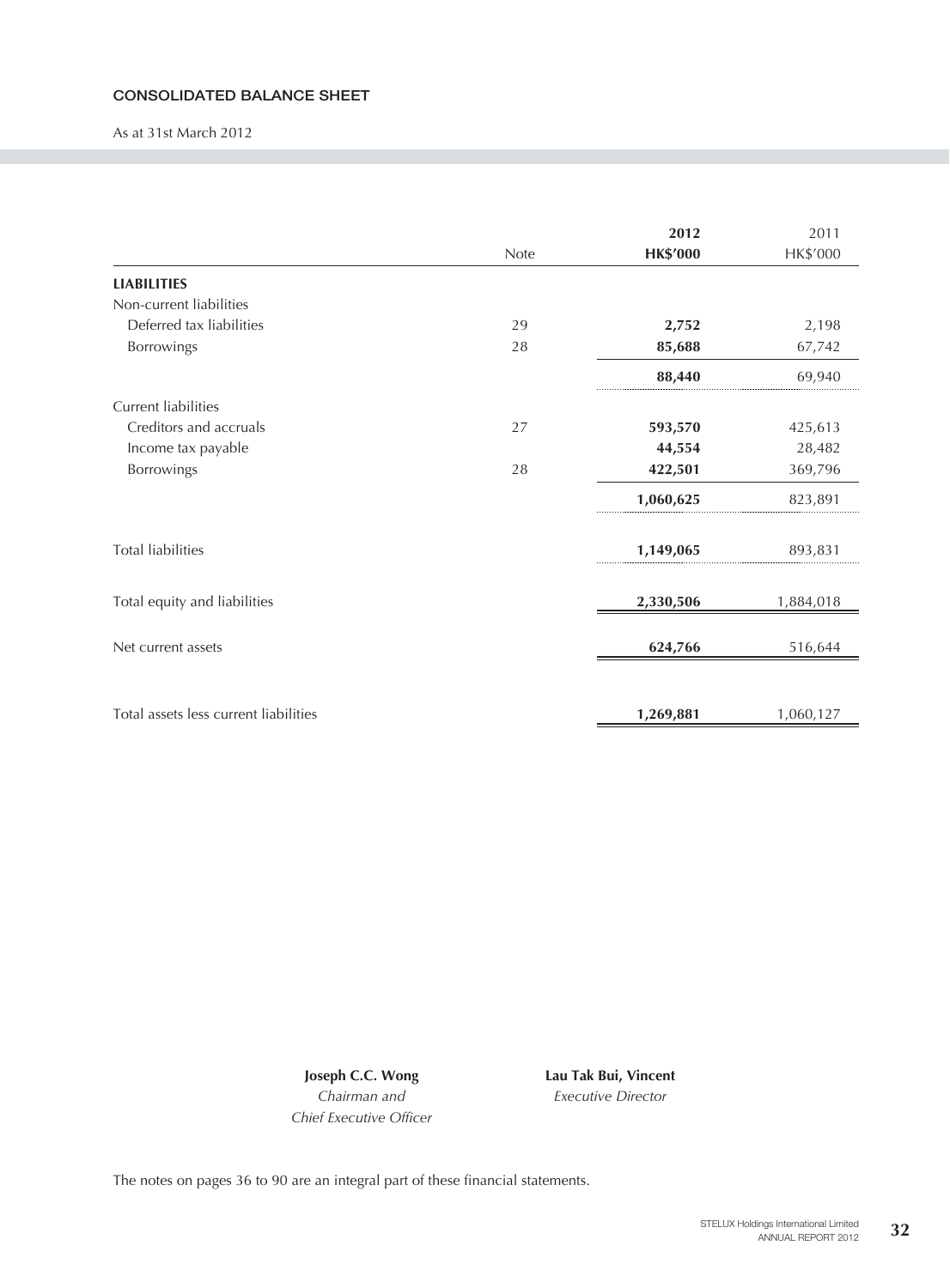# **BALANCE SHEET**

As at 31st March 2012

|                                                       | Note | 2012<br>HK\$'000 | 2011<br>HK\$'000 |
|-------------------------------------------------------|------|------------------|------------------|
| <b>ASSETS</b>                                         |      |                  |                  |
| Non-current asset                                     |      |                  |                  |
| Investment in a subsidiary                            | 19   |                  |                  |
| Current assets                                        |      |                  |                  |
| Amount due from a subsidiary                          | 19   | 374,123          | 430,271          |
| Debtors and prepayments                               |      | 210              | 463              |
| Bank balances and cash                                | 24   | 29               | 33               |
|                                                       |      | 374,362          | 430,767          |
| Total assets                                          |      | 374,362          | 430,767          |
| <b>EQUITY</b><br>Capital and reserves attributable to |      |                  |                  |
| the equity holders of the Company                     |      |                  |                  |
| Share capital                                         | 25   | 95,134           | 95,134           |
| Reserves                                              | 26   | 278,579          | 334,708          |
| Total equity                                          |      | 373,713          | 429,842          |
| <b>LIABILITIES</b>                                    |      |                  |                  |
| <b>Current liabilities</b>                            |      |                  |                  |
| Creditors and accruals                                | 27   | 649              | 925              |
| <b>Total liabilities</b>                              |      | 649              | 925              |
| Total equity and liabilities                          |      | 374,362          | 430,767          |
|                                                       |      |                  |                  |
| Net current assets                                    |      | 373,713          | 429,842          |
| Total assets less current liabilities                 |      | 373,713          | 429,842          |

 *Chairman and Executive Director Chief Executive Officer* 

 **Joseph C.C. Wong Lau Tak Bui, Vincent**

The notes on pages 36 to 90 are an integral part of these financial statements.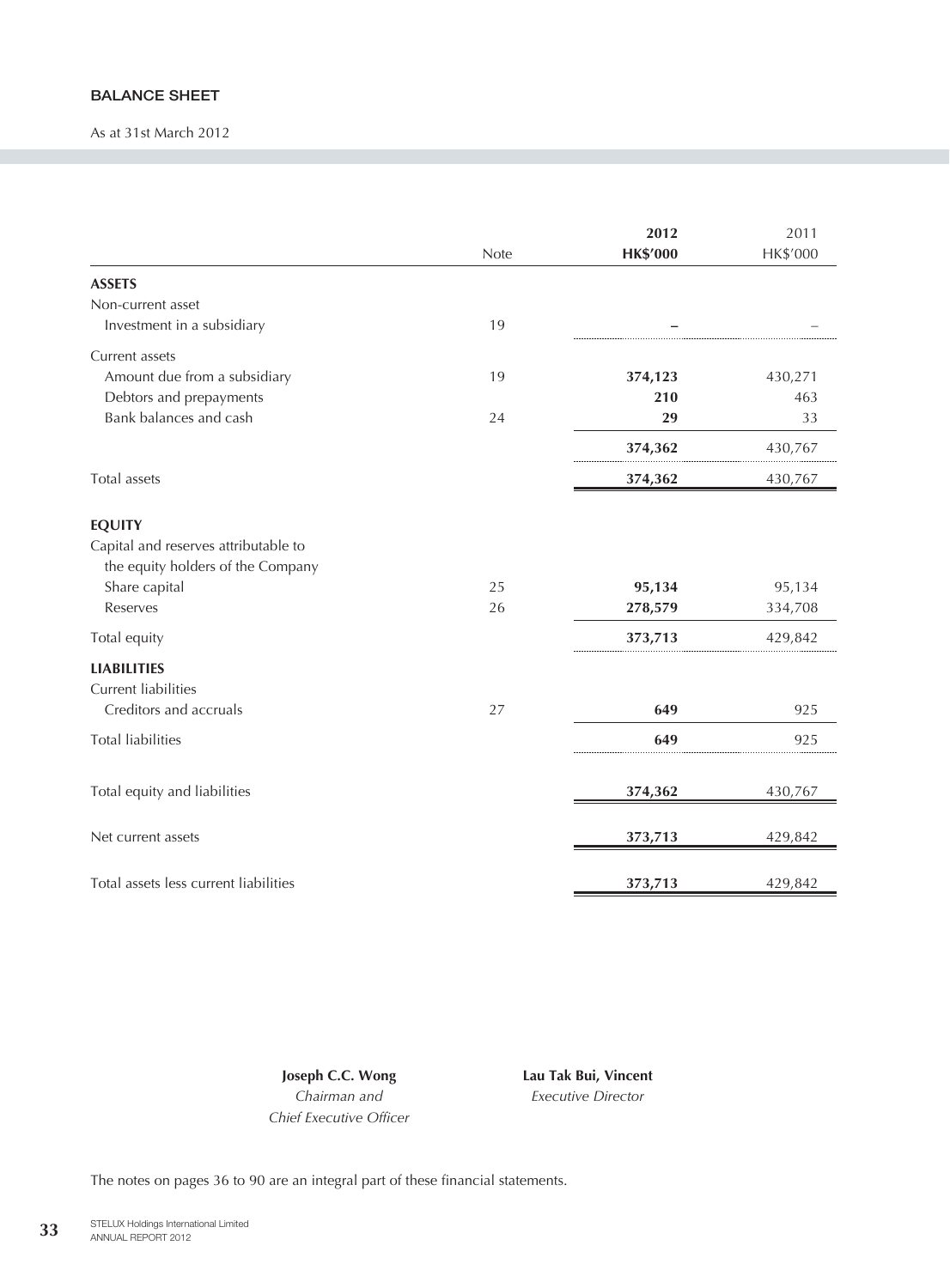# **CONSOLIDATED STATEMENT OF CHANGES IN EQUITY**

For the year ended 31st March 2012

|                                                                                                                       |                                                  | Attributable to the equity<br>holders of the Company |                                                      |                          |                                              |                                    |
|-----------------------------------------------------------------------------------------------------------------------|--------------------------------------------------|------------------------------------------------------|------------------------------------------------------|--------------------------|----------------------------------------------|------------------------------------|
|                                                                                                                       | <b>Share</b><br>capital<br>(Note 25)<br>HK\$'000 | Other<br>reserves<br>(Note 26)<br>HK\$'000           | <b>Retained</b><br>earnings<br>(Note 26)<br>HK\$'000 | <b>Total</b><br>HK\$'000 | Non-<br>controlling<br>interests<br>HK\$'000 | <b>Total</b><br>equity<br>HK\$'000 |
| At 1st April 2010                                                                                                     | 95,134                                           | 39,577                                               | 713,048                                              | 847,759                  | 4,968                                        | 852,727                            |
| Profit for the year                                                                                                   |                                                  |                                                      | 130,831                                              | 130,831                  | 630                                          | 131,461                            |
| Other comprehensive income:<br>Exchange differences<br>Revaluation of available-for-sale<br>financial assets          |                                                  | 19,421<br>3,335                                      |                                                      | 19,421<br>3,335          | 308                                          | 19,729<br>3,335                    |
| Impairment of available-for-sale<br>financial assets charged to<br>income statement                                   |                                                  | 1,120                                                |                                                      | 1,120                    |                                              | 1,120                              |
| Total other comprehensive income                                                                                      |                                                  | 23,876                                               |                                                      | 23,876                   | 308                                          | 24,184                             |
| Total comprehensive income<br>Dividends paid<br>Capital contribution from                                             |                                                  | 23,876                                               | 130,831<br>(20, 929)                                 | 154,707<br>(20, 929)     | 938<br>(269)                                 | 155,645<br>(21, 198)               |
| non-controlling interests<br>Acquisition of additional interests<br>in a subsidiary from<br>non-controlling interests |                                                  |                                                      |                                                      |                          | 4,033<br>(1,020)                             | 4,033<br>(1,020)                   |
| At 31st March 2011                                                                                                    | 95,134                                           | 63,453                                               | 822,950                                              | 981,537                  | 8,650                                        | 990,187                            |
|                                                                                                                       |                                                  |                                                      |                                                      |                          |                                              |                                    |
| At 1st April 2011                                                                                                     | 95,134                                           | 63,453                                               | 822,950                                              | 981,537                  | 8,650                                        | 990,187                            |
| Profit for the year                                                                                                   |                                                  |                                                      | 250,325                                              | 250,325                  | 621                                          | 250,946                            |
| Other comprehensive income:<br>Exchange differences<br>Revaluation of available-for-sale                              |                                                  | (3,899)                                              |                                                      | (3,899)                  | (158)                                        | (4,057)                            |
| financial assets                                                                                                      |                                                  | 951                                                  |                                                      | 951                      |                                              | 951                                |
| Total other comprehensive income                                                                                      |                                                  | (2,948)                                              |                                                      | (2,948)                  | (158)                                        | (3, 106)                           |
| Total comprehensive income<br>Dividends paid                                                                          |                                                  | (2,948)                                              | 250,325<br>(56, 129)                                 | 247,377<br>(56, 129)     | 463<br>(457)                                 | 247,840<br>(56, 586)               |
| At 31st March 2012                                                                                                    | 95,134                                           | 60,505                                               | 1,017,146                                            | 1,172,785                | 8,656                                        | 1,181,441                          |

The notes on pages 36 to 90 are an integral part of these financial statements.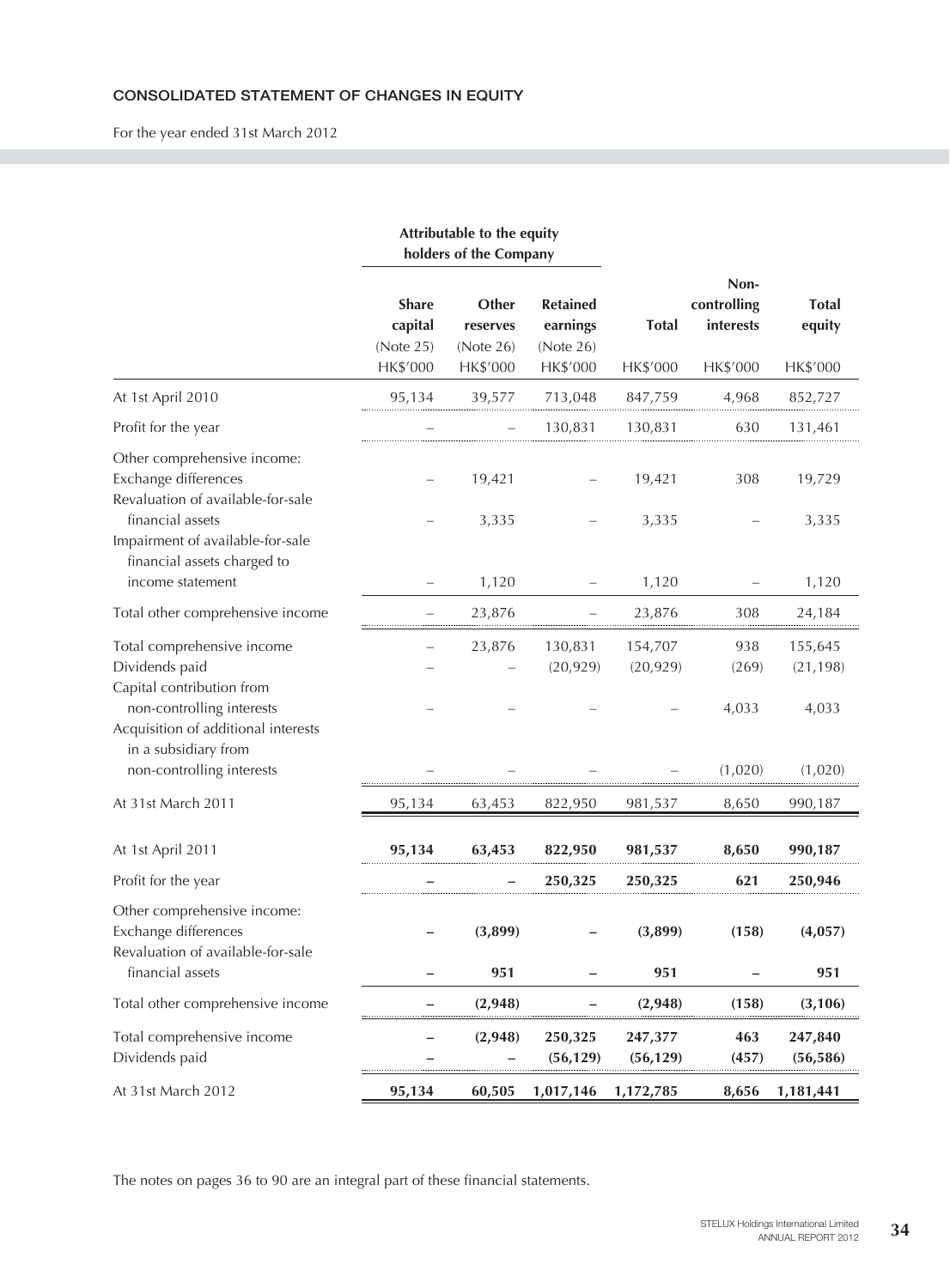# **CONSOLIDATED CASH FLOW STATEMENT**

For the year ended 31st March 2012

|                                                      | <b>Note</b> | 2012<br><b>HK\$'000</b> | 2011<br>HK\$'000 |
|------------------------------------------------------|-------------|-------------------------|------------------|
| Cash flows from operating activities                 |             |                         |                  |
| Cash generated from operations                       | 30          | 224,031                 | 306,907          |
| Interest paid                                        |             | (9, 219)                | (9,305)          |
| Hong Kong profits tax paid                           |             | (32, 111)               | (6,778)          |
| Hong Kong profits tax refund                         |             | 201                     |                  |
| Overseas profits tax paid                            |             | (27, 657)               | (37, 825)        |
| Overseas profits tax refund                          |             | 9,702                   | 1,424            |
| Net cash generated from operating activities         |             | 164,947                 | 254,423          |
| Cash flows from investing activities                 |             |                         |                  |
| Purchase of property, plant and equipment            |             | (151, 583)              | (92, 404)        |
| Proceeds from sale of an investment property         |             |                         | 3,896            |
| Proceeds from sale of property, plant and equipment  |             | 1,622                   | 1,366            |
| Acquisition of a subsidiary                          | 33          | (4,670)                 |                  |
| Addition of prepayment of lease premium              |             |                         | (23,996)         |
| Disposal of prepayment of lease premium              |             |                         | 1,429            |
| Acquisition of trademark                             |             | (33,797)                |                  |
| Interest received                                    |             | 569                     | 200              |
| Dividends received                                   |             | 4,682                   | 4,482            |
| Acquisition of additional interests in a subsidiary  |             |                         |                  |
| from non-controlling interests                       |             |                         | (1,020)          |
| Net cash used in investing activities                |             | (183, 177)              | (106, 047)       |
| Cash flows from financing activities                 |             |                         |                  |
| Drawdown of bank loans                               |             | 539,330                 | 367,279          |
| Repayment of bank loans                              |             | (468, 187)              | (463, 499)       |
| Capital element of finance lease payments            |             | (255)                   | (348)            |
| Dividends paid to the Company's shareholders         |             | (56, 129)               | (20, 929)        |
| Dividends paid to non-controlling interests          |             | (457)                   | (269)            |
| Capital contribution from non-controlling interests  |             |                         | 4,033            |
| Net cash from/(used in) financing activities         |             | 14,302                  | (113, 733)       |
| Net (decrease)/increase in cash and cash equivalents |             | (3,928)                 | 34,643           |
| Cash and cash equivalents at beginning of year       |             | 226,080                 | 213,184          |
| Effect of foreign exchange rate changes              |             | (1, 297)                | (21, 747)        |
| Cash and cash equivalents at end of year             |             | 220,855                 | 226,080          |
| Analysis of balances of cash and cash equivalents:   |             |                         |                  |
| Cash and bank balances                               |             | 220,855                 | 226,080          |

The notes on pages 36 to 90 are an integral part of these financial statements.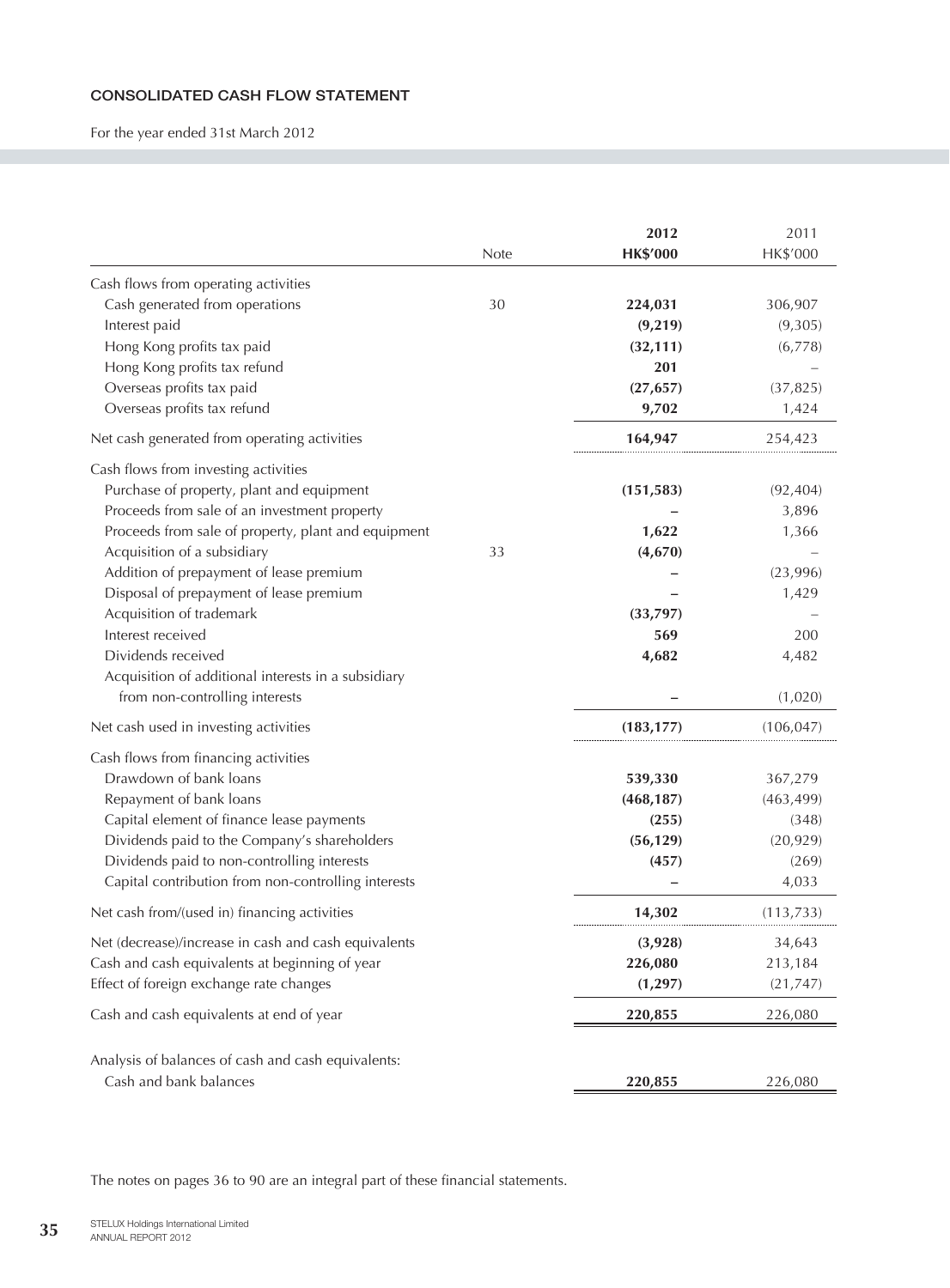## **1 GENERAL INFORMATION**

The principal activity of the Company is investment holding. The activities of its principal subsidiaries are shown in Note 34 to financial statements.

The Company is a limited liability company incorporated in Bermuda. The address of its registered office is Canon's Court, 22 Victoria Street, Hamilton, HM12, Bermuda.

The Company has its primary listing on The Stock Exchange of Hong Kong Limited.

The consolidated financial statements are presented in Hong Kong dollars, unless otherwise stated. These financial statements have been approved by the Board of Directors on 27th June 2012.

## **2 SUMMARY OF SIGNIFICANT ACCOUNTING POLICIES**

The principal accounting policies applied in the preparation of these consolidated financial statements are set out below. These policies have been consistently applied to all the years presented, unless otherwise stated.

#### **(a) Basis of preparation**

The consolidated financial statements of the Group have been prepared in accordance with Hong Kong Financial Reporting Standards ("HKFRS"). The consolidated financial statements have been prepared under the historical cost convention, as modified by the revaluation of available-for-sale financial assets and investment properties.

The preparation of financial statements in conformity with HKFRS requires the use of certain critical accounting estimates. It also requires management to exercise its judgement in the process of applying the Group's accounting policies. The areas involving a higher degree of judgement or complexity, or areas where assumptions and estimates are significant to the consolidated financial statements, are disclosed in Note 4.

#### *Adoption of new standards and amendments to standards*

The following new standards and amendments to standards and interpretations are mandatory for the first time for the financial year beginning 1st April 2011 but they are either not relevant or have no impact to the Group's operations:

HKAS 24 (Revised) Related party disclosures HKAS 32 Amendment Classification of rights issue Annual improvement project to HKFRS 2010

HK(IFRIC) – Int 14 Prepayment of minimum funding requirement HK(IFRIC) – Int 19 Extinguishing financial liabilities with equity instruments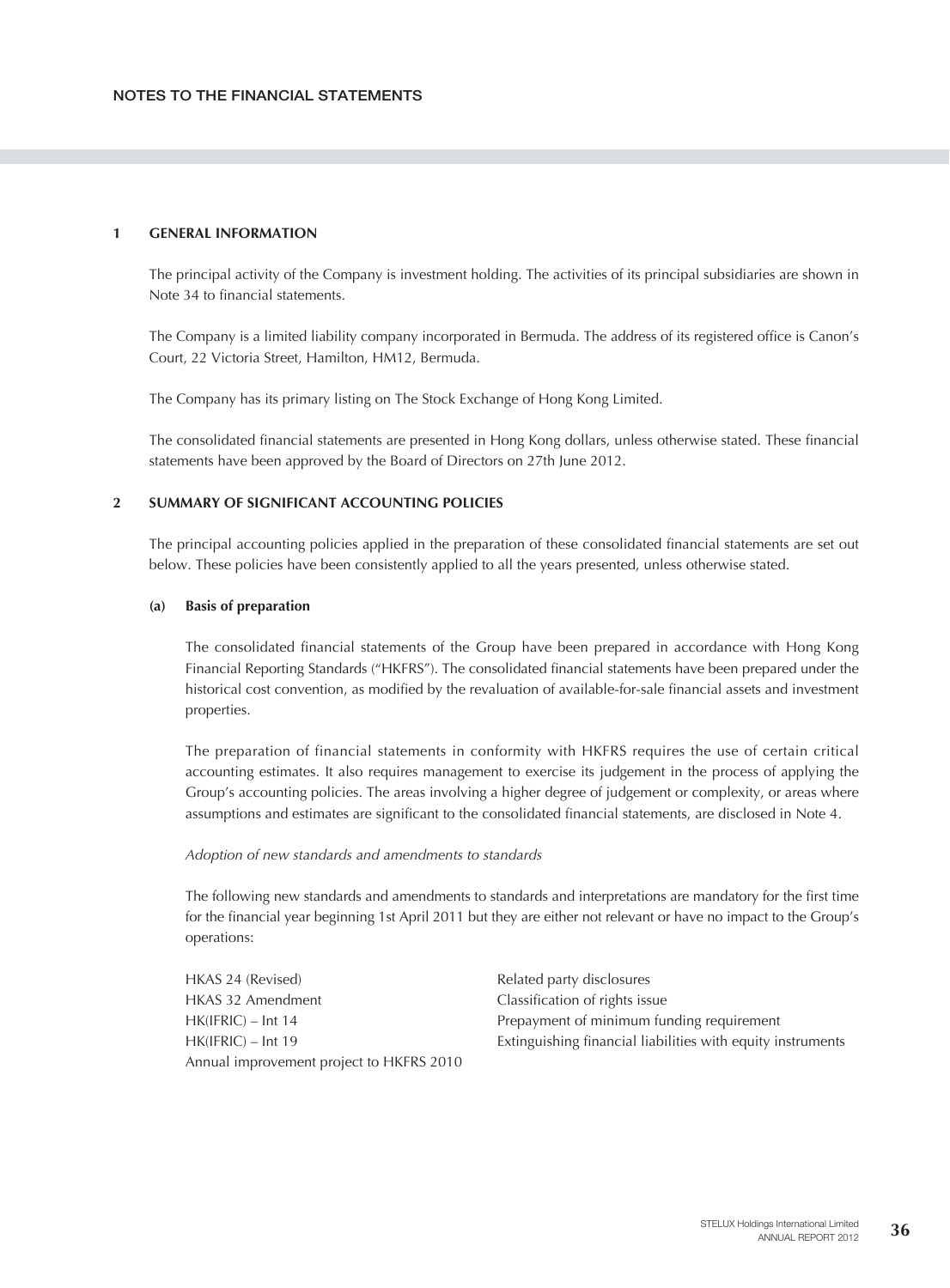## **(a) Basis of preparation** *(Continued)*

*New standards and amendments to standards that are not yet effective and have not been early adopted by the Group*

The following new standards, amendments and interpretations to existing standards have been published and are mandatory for the Group's accounting periods beginning on or after 1st April 2012 or later periods, but the Group has not early adopted them:

|                        |                                                                                                | <b>Effective for</b>  |
|------------------------|------------------------------------------------------------------------------------------------|-----------------------|
|                        |                                                                                                | financial year        |
|                        |                                                                                                | beginning on or after |
| HKFRS 1 (Amendment)    | Severe hyperinflation and removal                                                              | 1st April 2012        |
|                        | of fixed dates for first-time adopters                                                         |                       |
| HKFRS 7 (Amendment)    | Disclosures – Transfers of financial assets                                                    | 1st April 2012        |
| <b>HKFRS 9</b>         | <b>Financial Instruments</b>                                                                   | 1st April 2015        |
| <b>HKFRS 10</b>        | Consolidated financial statements                                                              | 1st April 2013        |
| <b>HKFRS 11</b>        | Joint arrangements                                                                             | 1st April 2013        |
| HKFRS 12               | Disclosure of interests in other entities                                                      | 1st April 2013        |
| HKFRS 13               | Fair value measurements                                                                        | 1st April 2013        |
| HKAS 1 (Amendment)     | Presentation of financial statements                                                           | 1st April 2013        |
| HKAS 19 (Amendment)    | Employee benefits                                                                              | 1st April 2013        |
| HKAS 27 (revised 2011) | Separate financial statements                                                                  | 1st April 2013        |
| HKAS 28 (revised 2011) | Associates and joint ventures                                                                  | 1st April 2013        |
| HKAS 32 (Amendment)    | Financial instruments: Presentation – Offsetting<br>financial assets and financial liabilities | 1st April 2014        |
| $HK(IFRIC) - Int 20$   | Stripping costs in the production<br>phase of a surface mine                                   | 1st April 2013        |

Except for the early adoption of HKAS 12 (Amendment) as discussed below, the expected impacts from the adoption of the above standards, amendments and interpretations to existing standards are still being assessed in details by management but it is expected that the adoption should not have significant impacts to the Group.

In addition, Hong Kong Institute of Certified Public Accountants also published a number of amendments for the existing standards under its improvement projects. These amendments are also not expected to have a significant financial impact to the Group's financial statements.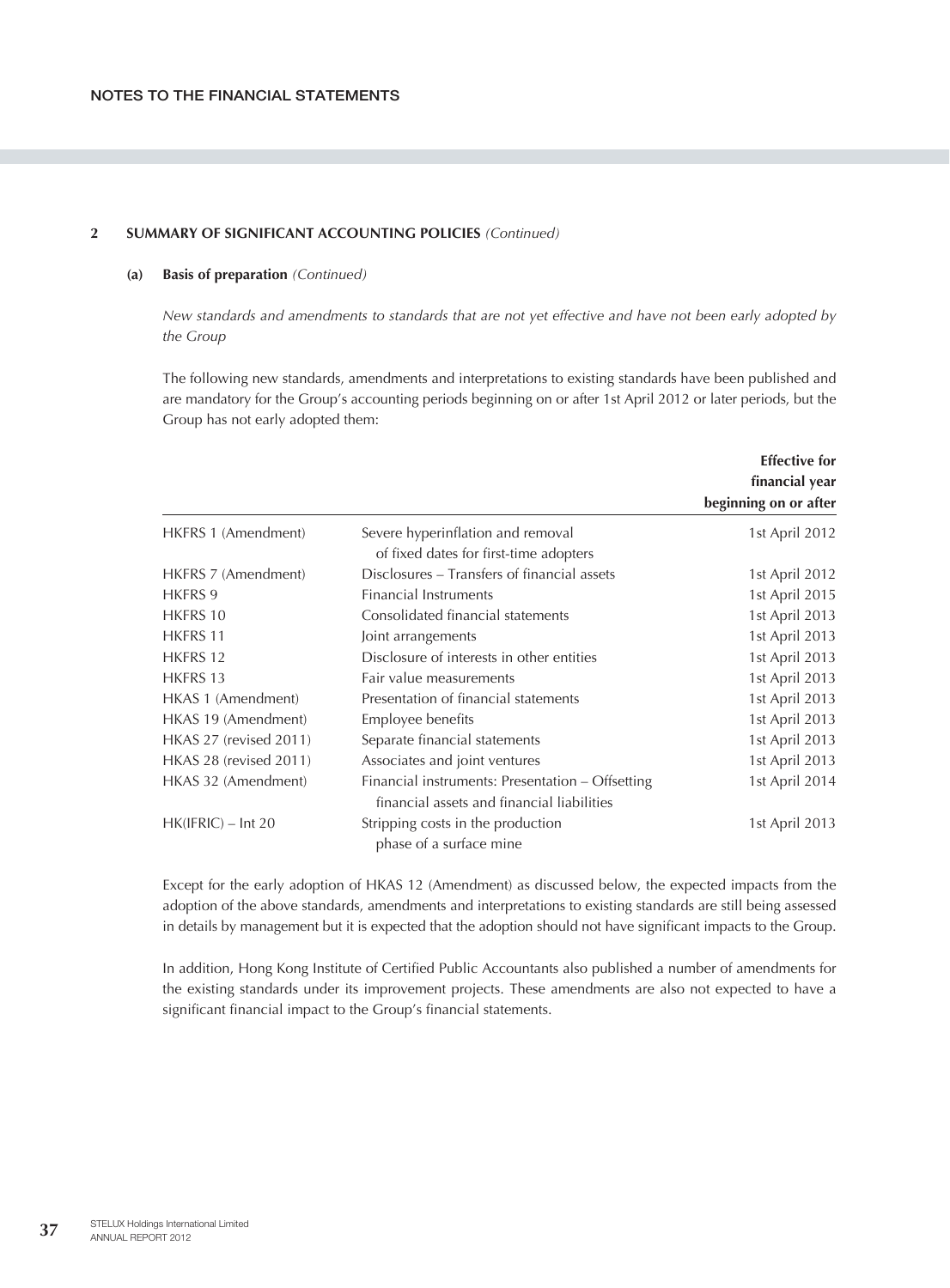## **(a) Basis of preparation** *(Continued)*

*Early adoption of HKAS 12 (Amendment) 'Income taxes – Deferred tax: recovery of underlying assets'*

In December 2010, the Hong Kong Institute of Certified Public Accountants promulgated HKAS 12 (Amendment) 'Income taxes – Deferred tax: recovery of underlying assets', to introduce an exception to the principle for the measurement of deferred tax assets or liabilities arising on an investment property measured at fair value. HKAS 12 requires an entity to measure the deferred tax relating to an asset depending on whether the entity expects to recover the carrying amount of the asset through use or sale. The amendment introduces a rebuttable presumption that an investment property measured at fair value is recovered entirely by sale. The amendment is applicable retrospectively to the accounting periods beginning on or after 1st April 2012 with early adoption permitted.

The Group has early adopted this amendment retrospectively for the financial year ended 31st March 2012. As required by the amendment, the Group has re-measured the deferred tax relating to the investment property according to the tax consequence on the presumption that it is recovered entirely by sale retrospectively. The early adoption of this amendment did not result in any significant financial impact to the Group for the years ended 31st March 2012 and before.

## **(b) Subsidiaries**

### *(i) Consolidation*

Subsidiaries are all entities (including special purpose entities) over which the Group has the power to govern the financial and operating policies generally accompanying a shareholding of more than one half of the voting rights. The existence and effect of potential voting rights that are currently exercisable or convertible are considered when assessing whether the Group controls another entity. The group also assesses existence of control where it does not have more than 50% of the voting power but is able to govern the financial and operating policies by virtue of de-facto control. De-facto control may arise from circumstances such as enhanced minority rights or contractual terms between shareholders, etc.

Subsidiaries are fully consolidated from the date on which control is transferred to the group. They are de-consolidated from the date that control ceases.

Inter-company transactions, balances, income and expenses on transactions between group companies are eliminated. Profits and losses resulting from inter-company transactions that are recognised in assets are also eliminated. Accounting policies of subsidiaries have been changed where necessary to ensure consistency with the policies adopted by the group.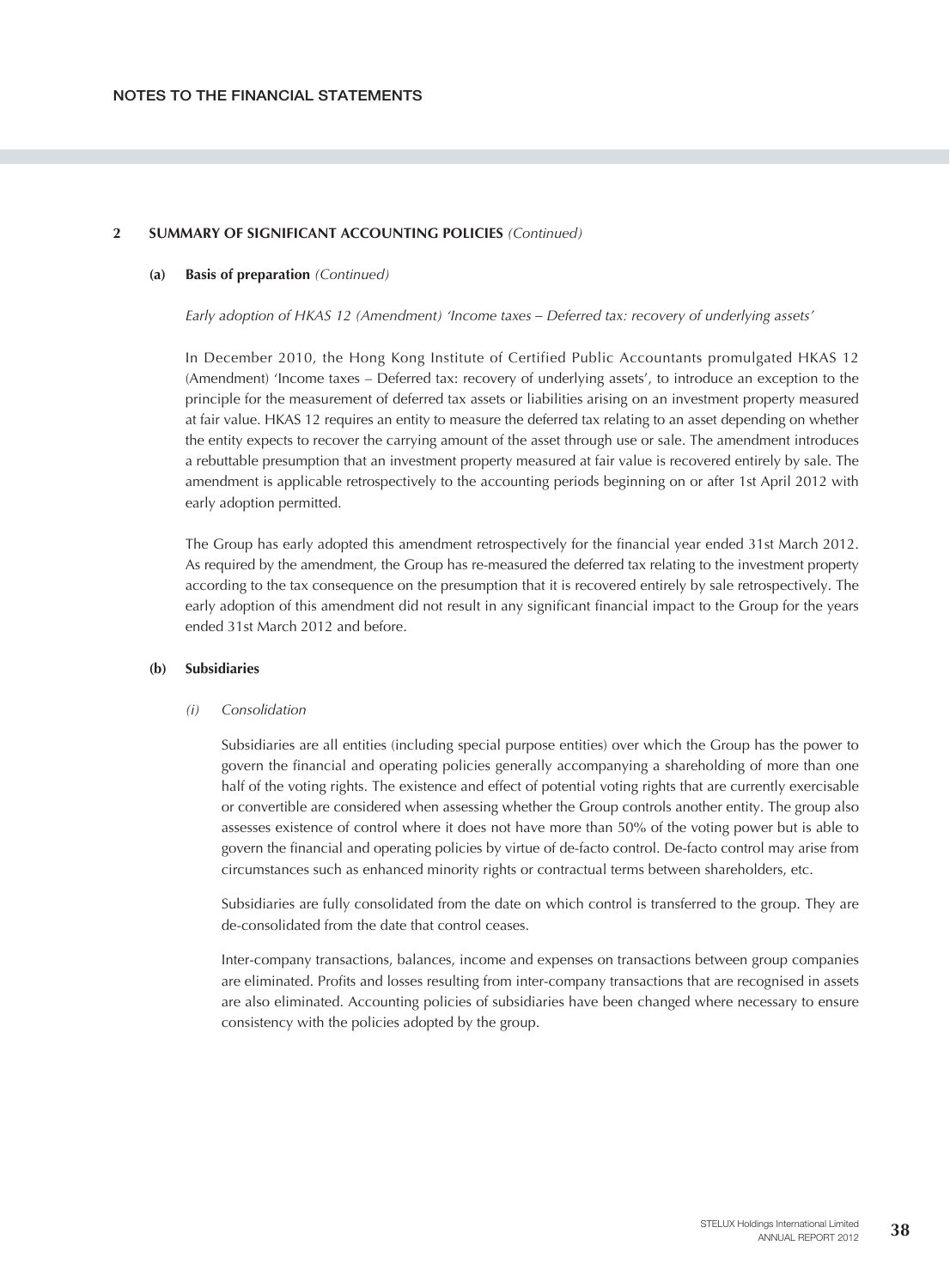### **(b) Subsidiaries** *(Continued)*

- *(i) Consolidation (Continued)*
	- (1) Business combination

The Group applies the acquisition method to account for business combinations. The consideration transferred for the acquisition of a subsidiary is the fair values of the assets transferred, the liabilities incurred to the former owners of the acquiree and the equity interests issued by the Group. The consideration transferred includes the fair value of any asset or liability resulting from a contingent consideration arrangement. Identifiable assets acquired and liabilities and contingent liabilities assumed in a business combination are measured initially at their fair values at the acquisition date. The Group recognises any non-controlling interest in the acquiree on an acquisition-by-acquisition basis, either at fair value or at the non-controlling interest's proportionate share of the recognized amounts of acquiree's identifiable net assets.

Acquisition-related costs are expensed as incurred.

If the business combination is achieved in stages, the acquirer's previously held equity interest in the acquiree is remeasured to fair value at the acquisition date through profit or loss.

Any contingent consideration to be transferred by the Group is recognised at fair value at the acquisition date. Subsequent changes to the fair value of the contingent consideration that is deemed to be an asset or liability is recognised in accordance with HKAS 39 either in profit or loss or as a change to other comprehensive income. Contingent consideration that is classified as equity is not remeasured, and its subsequent settlement is accounted for within equity.

Goodwill is initially measured as the excess of the aggregate of the consideration transferred and the fair value of non-controlling interest over the net identifiable assets acquired and liabilities assumed. If this consideration is lower than the fair value of the net assets of the subsidiary acquired, the difference is recognised in profit or loss.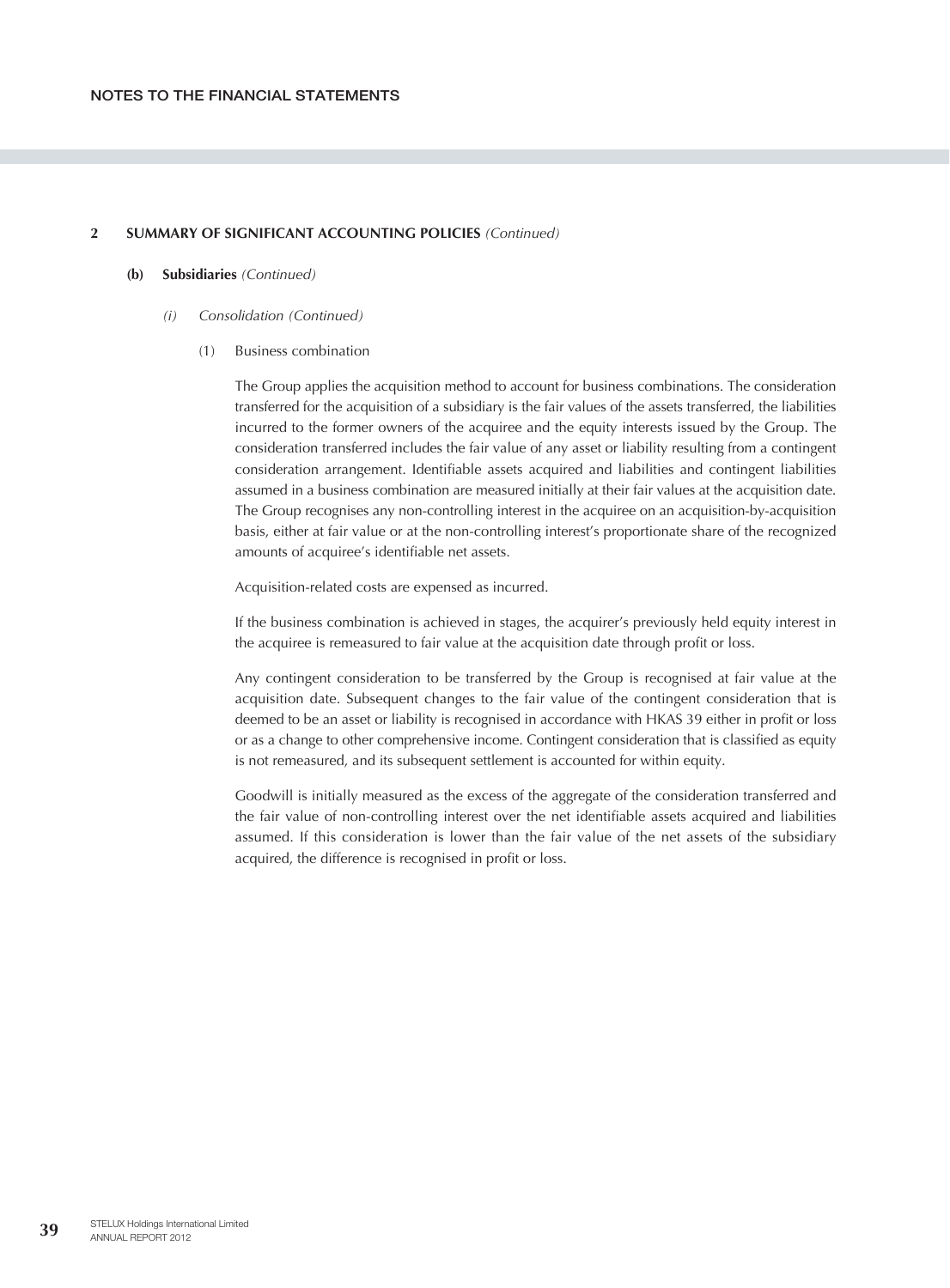### **(b) Subsidiaries** *(Continued)*

- *(i) Consolidation (Continued)*
	- (2) Changes in ownership interests in subsidiaries without change of control

Transactions with non-controlling interests that do not result in loss of control are accounted for as equity transactions – that is, as transactions with the owners in their capacity as owners. The difference between fair value of any consideration paid and the relevant share acquired of the carrying value of net assets of the subsidiary is recorded in equity. Gains or losses on disposals to non-controlling interests are also recorded in equity.

(3) Disposal of subsidiaries

When the Group ceases to have control, any retained interest in the entity is remeasured to its fair value at the date when control is lost, with the change in carrying amount recognised in profit or loss. The fair value is the initial carrying amount for the purposes of subsequently accounting for the retained interest as an associate, joint venture or financial asset. In addition, any amounts previously recognised in other comprehensive income in respect of that entity are accounted for as if the group had directly disposed of the related assets or liabilities. This may mean that amounts previously recognised in other comprehensive income are reclassified to profit or loss.

#### *(ii)* Separate financial statements

Investments in subsidiaries are accounted for at cost less impairment. Cost also includes direct attributable costs of investment. The results of subsidiaries are accounted for by the company on the basis of dividend and receivable.

Impairment testing of the investments in subsidiaries is required upon receiving dividends from these investments if the dividend exceeds the total comprehensive income of the subsidiary in the period the dividend is declared or if the carrying amount of the investment in the separate financial statements exceeds the carrying amount in the consolidated financial statements of the investee's net assets including goodwill.

#### **(c) Segment reporting**

Operating segments are reported in a manner consistent with the internal reporting provided to the chief operating decision-maker. The chief operating decision-maker, who is responsible for allocating resources and assessing performance of the operating segments, has been identified as the executive directors that makes strategic decisions.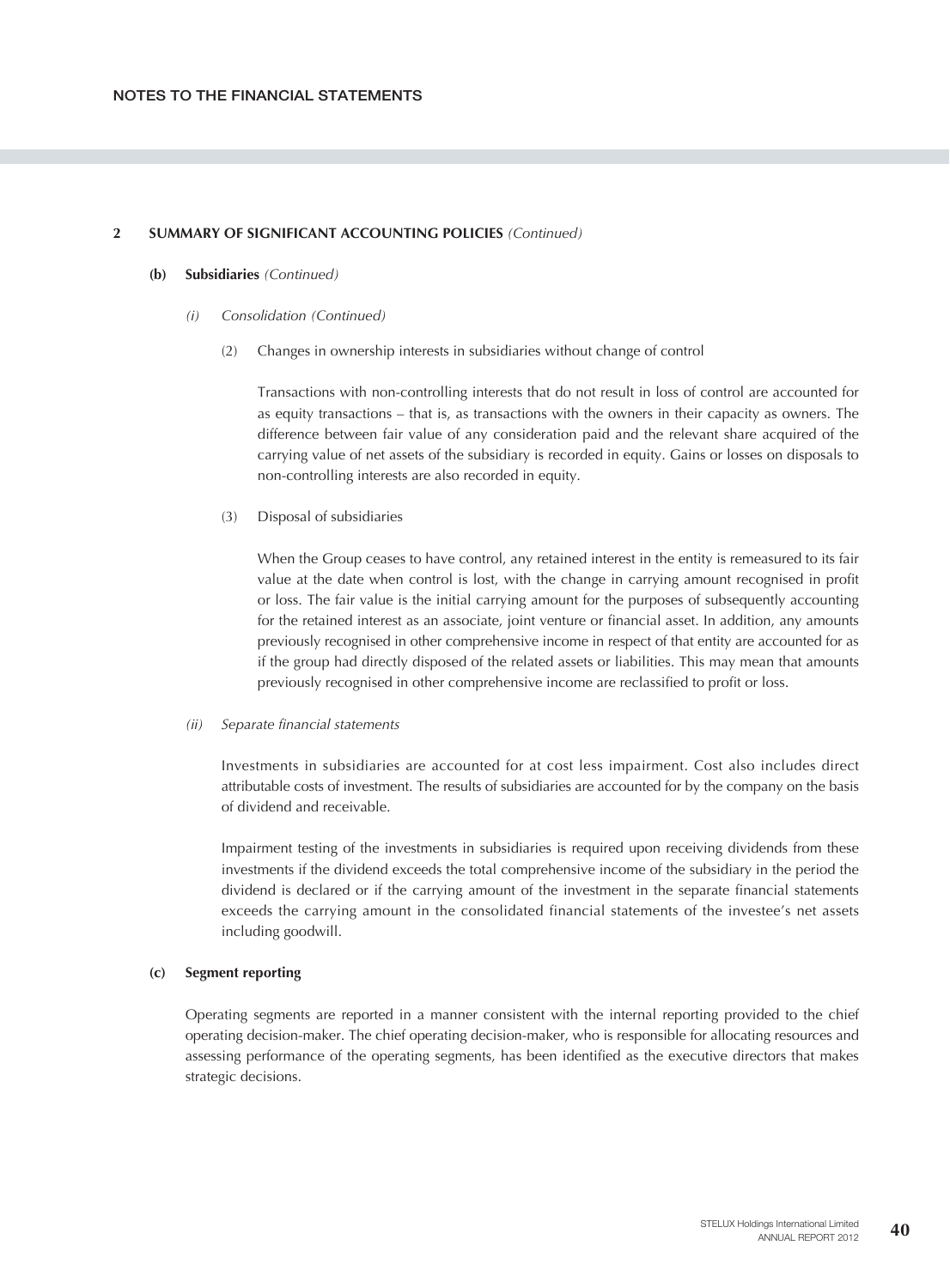### **(d) Foreign currency translation**

#### *(i) Functional and presentation currency*

Items included in the financial statements of each of the Group's entities are measured using the currency of the primary economic environment in which the entity operates (the "functional currency"). The consolidated financial statements are presented in Hong Kong dollars (HK\$), which is the Company's functional and presentation currency.

## *(ii) Transactions and balances*

Foreign currency transactions are translated into the functional currency using the exchange rates prevailing at the dates of the transactions or valuations where items are remeasured. Foreign exchange gains and losses resulting from the settlement of such transactions and from the translation at year-end exchange rates of monetary assets and liabilities denominated in foreign currencies are recognised in the consolidated income statement.

Translation differences on non-monetary financial assets, such as equities classified as available for sale, are included in other comprehensive income.

## *(iii) Group companies*

The results and financial position of all the Group entities (none of which has the currency of a hyperinflationary economy) that have a functional currency different from the presentation currency are translated into the presentation currency as follows:

- assets and liabilities for each balance sheet presented are translated at the closing rate at the date of that balance sheet;
- income and expenses for each income statement are translated at average exchange rates (unless this average is not a reasonable approximation of the cumulative effect of the rates prevailing on the transaction dates, in which case income and expenses are translated at the dates of the transactions); and
- all resulting exchange differences are recognised as a separate component of equity.

Goodwill and fair value adjustments arising on the acquisition of a foreign entity are treated as assets and liabilities of the foreign entity and translated at the closing rate. Exchange differences arising are recognised in equity.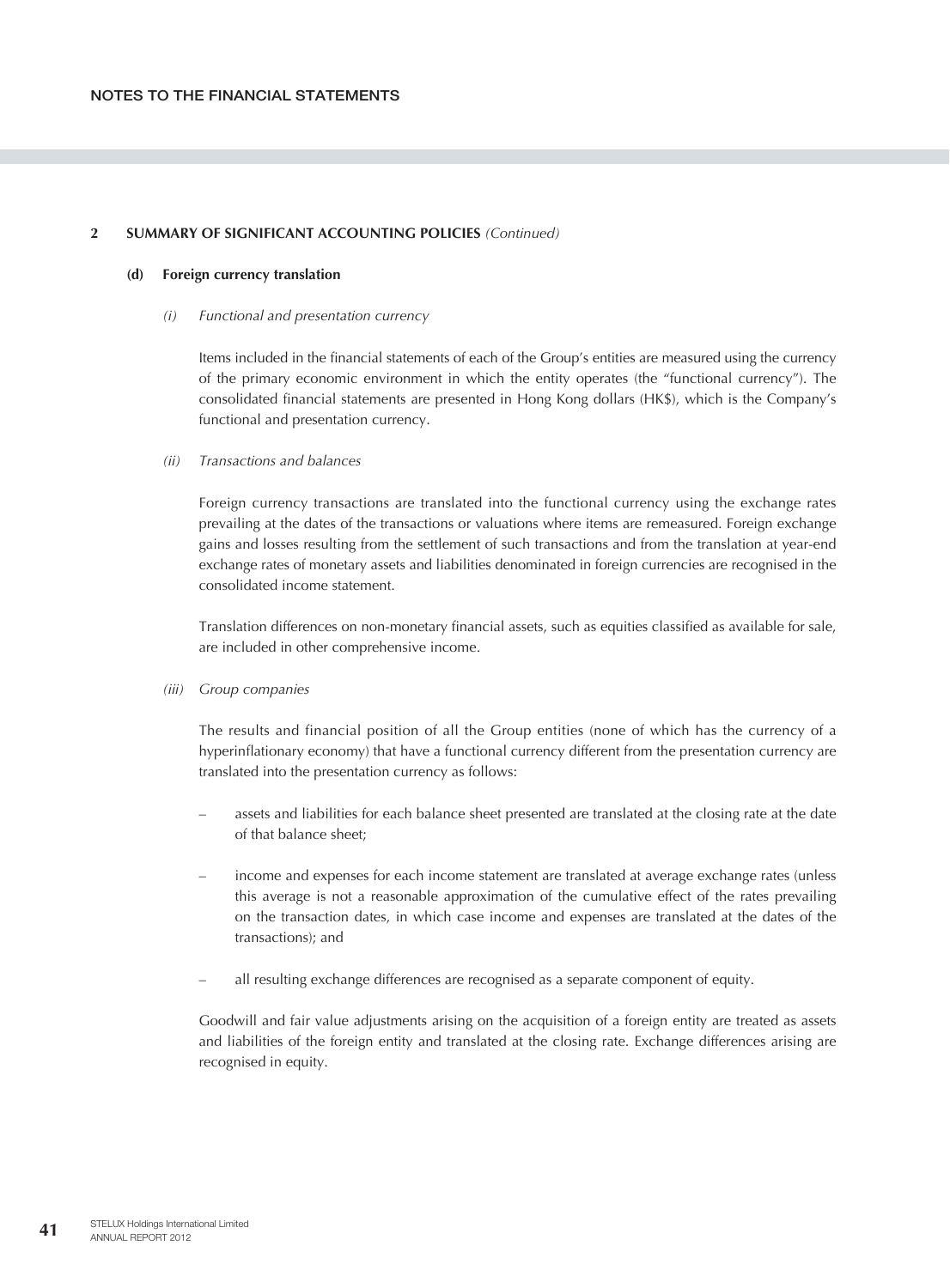### **(d) Foreign currency translation** *(Continued)*

#### *(iv) Disposal of foreign operation and partial disposal*

On the disposal of a foreign operation (that is, a disposal of the Group's entire interest in a foreign operation, or a disposal involving loss of control over a subsidiary that includes a foreign operation), all of the exchange differences accumulated in equity in respect of that operation attributable to the equity holders of the Company are reclassified to profit or loss.

In the case of a partial disposal that does not result in the Group losing control over a subsidiary that includes a foreign operation, the proportionate share of accumulated exchange differences are reattributed to non-controlling interests and are not recognised in profit or loss.

#### **(e) Property, plant and equipment**

Property, plant and equipment are stated at historical cost less accumulated depreciation and accumulated impairment losses.

Subsequent costs are included in the asset's carrying amount or recognised as a separate asset, as appropriate, only when it is probable that future economic benefits associated with the item will flow to the Group and the cost of the item can be measured reliably. The carrying amount of the replaced parts is derecognised. All other repairs and maintenance are charged to the income statement during the financial year in which they are incurred.

Leasehold land classified as finance lease commences amortisation from the time when the land interest becomes available for its intended use. Amortisation on leasehold land classified as finance lease and depreciation on other assets is calculated using the straight-line method to allocate their cost to their residual values over their estimated useful lives, as follows:

| Leasehold land classified as finance lease   | Shorter of remaining lease term or useful life       |
|----------------------------------------------|------------------------------------------------------|
| <b>Buildings</b>                             | Lesser of the unexpired lease term or 20 to 50 years |
| Equipment (including leasehold improvements) | 3 to 10 years or over the lease term                 |
| Furniture and fixtures                       | 3 to 15 years                                        |
| Motor vehicles                               | 4 to 5 years                                         |

No depreciation is provided on freehold land.

The assets' residual values and useful lives are reviewed, and adjusted if appropriate, at the end of each reporting period.

An asset's carrying amount is written down immediately to its recoverable amount if the asset's carrying amount is greater than its estimated recoverable amount (note 2h).

Gains and losses on disposals are determined by comparing the proceeds with the carrying amount and are recognised in the income statement.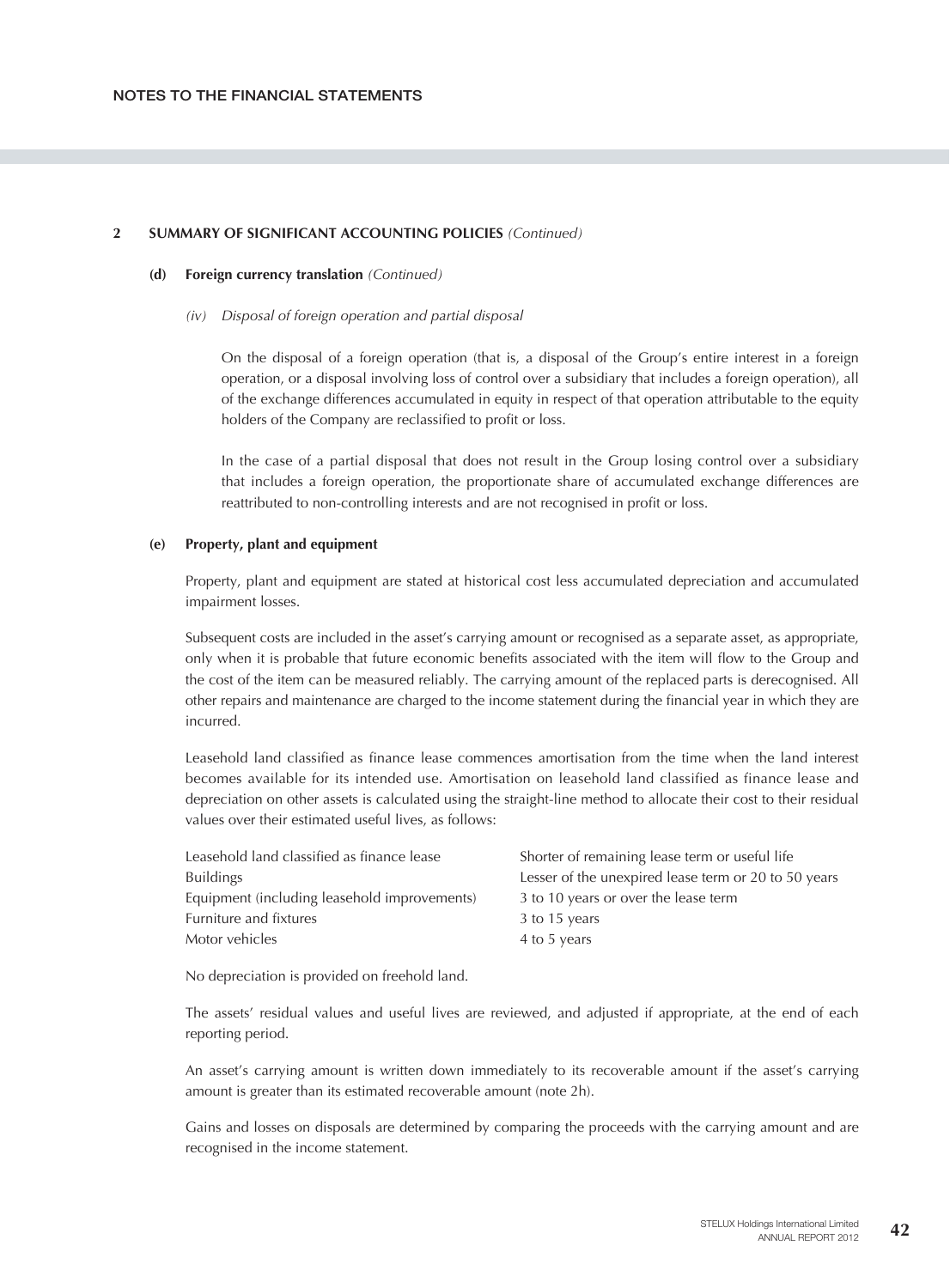## **(f) Investment properties**

Investment properties, principally comprising leasehold land and buildings, are held for long-term rental yields or for capital appreciation or both, and that is not occupied by the Group. Land held under operating leases are accounted for as investment properties when the rest of the definition of an investment property is met. In such cases, the operating leases concerned are accounted for as if they were finance leases. Investment properties are initially measured at cost, including related transaction costs and where applicable borrowing costs. After initial recognition, investment properties are carried at fair value, representing open market value determined at each reporting date by external valuers. Changes in fair values are recorded in the income statement.

### **(g) Intangible assets**

### *(i) Goodwill*

Goodwill arises on the acquisition of subsidiaries, associates and joint ventures and represents the excess of the consideration transferred over the Group's interest in net fair value of the net identifiable assets, liabilities and contingent liabilities of the acquiree and the fair value of the non-controlling interest in the acquiree.

For the purpose of impairment testing, goodwill acquired in a business combination is allocated to each of the cash-generating units ("CGUs"), or groups of CGUs, that is expected to benefit from the synergies of the combination. Each unit or group of units to which the goodwill is allocated represents the lowest level within the entity at which the goodwill is monitored for internal management purposes. Goodwill is monitored at the operating segment level.

Goodwill impairment reviews are undertaken annually or more frequently if events or changes in circumstances indicate a potential impairment. The carrying value of goodwill is compared to the recoverable amount, which is the higher of value in use and the fair value less costs to sell. Any impairment is recognised immediately as an expense and is not subsequently reversed.

#### *(ii) Trademarks*

Trademarks have an indefinite useful life and the carrying amount brought forward are not amortised but tested annually for impairment. Trademarks are carried at cost less accumulated amortisation up to 31st March 2005 and accumulated impairment losses.

#### (h) Impairment of non-financial assets

Assets that have an indefinite useful life – for example, goodwill or intangible assets not ready to use-are not subject to amortisation and are tested annually for impairment. Assets that are subject to amortisation are reviewed for impairment whenever events and changes in circumstances indicate that the carrying amount may not be recoverable. An impairment loss is recognised for the amount by which the asset's carrying amount exceeds its recoverable amount. The recoverable amount is the higher of an asset's fair value less costs to sell and value in use. For the purposes of assessing impairment, assets are grouped at the lowest levels for which there are separately identifiable cash flows (cash-generating units). Non-financial assets other than goodwill that suffered an impairment are reviewed for possible reversal of the impairment at each reporting date.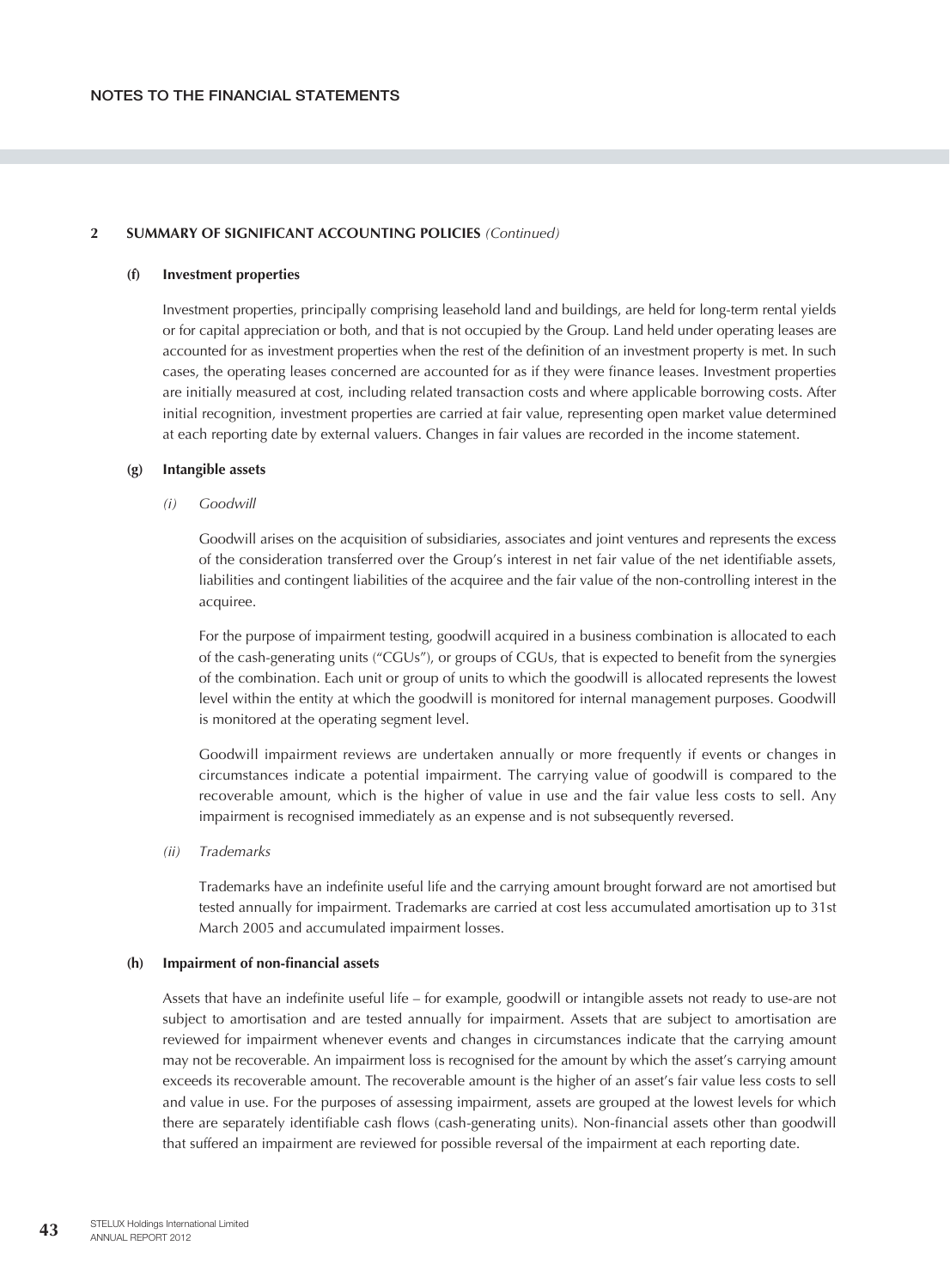## $(i)$  Available-for-sale financial assets

The Group classifies its financial assets as available-for-sale. The classification depends on the purpose for which the financial assets were acquired. Management determines the classification of its financial assets at initial recognition.

Available-for-sale financial assets are non-derivatives that are either designated in this category or not classified in any of the other categories. They are included in non-current assets unless management intends to dispose of the investment within 12 months of the balance sheet date.

Regular way purchases and sales of financial assets are recognised on trade-date, the date on which the Group commits to purchase or sell the asset. Investments are initially recognised at fair value plus transaction costs for all financial assets not carried at fair value through profit or loss. Financial assets are derecognised when the rights to receive cash flows from the investments have expired or have been transferred and the Group has transferred substantially all risks and rewards of ownership. Available-for-sale financial assets are subsequently carried at fair value.

The translation differences on non-monetary securities are recognised in equity. Changes in the fair value of non-monetary securities classified as available-for-sale are recognised in other comprehensive income.

When securities classified as available-for-sale are sold or impaired, the accumulated fair value adjustments recognised in equity are included in the consolidated income statement.

Dividends on available-for-sale equity instruments are recognised in the consolidated income statement when the Group's right to receive payments is established.

Financial assets and liabilities are offset and the net amount reported in the balance sheet when there is a legally enforceable right to offset the recognised amounts and there is an intention to settle on a net basis, or realise the asset and settle the liability simultaneously.

The Group assesses at the end of each reporting date whether there is objective evidence that a financial asset or a group of financial assets is impaired. In the case of equity securities classified as available-for-sale, a significant or prolonged decline in the fair value of the security below its cost is an evidence that the assets are impaired. If any such evidence exists for available-for-sale financial assets, the cumulative loss – measured as the difference between the acquisition cost and the current fair value, less any impairment loss on that financial asset previously recognised in the profit or loss – is removed from equity and recognised in the consolidated income statement. Impairment losses recognised in the consolidated income statement on equity instruments are not reversed through the consolidated income statement.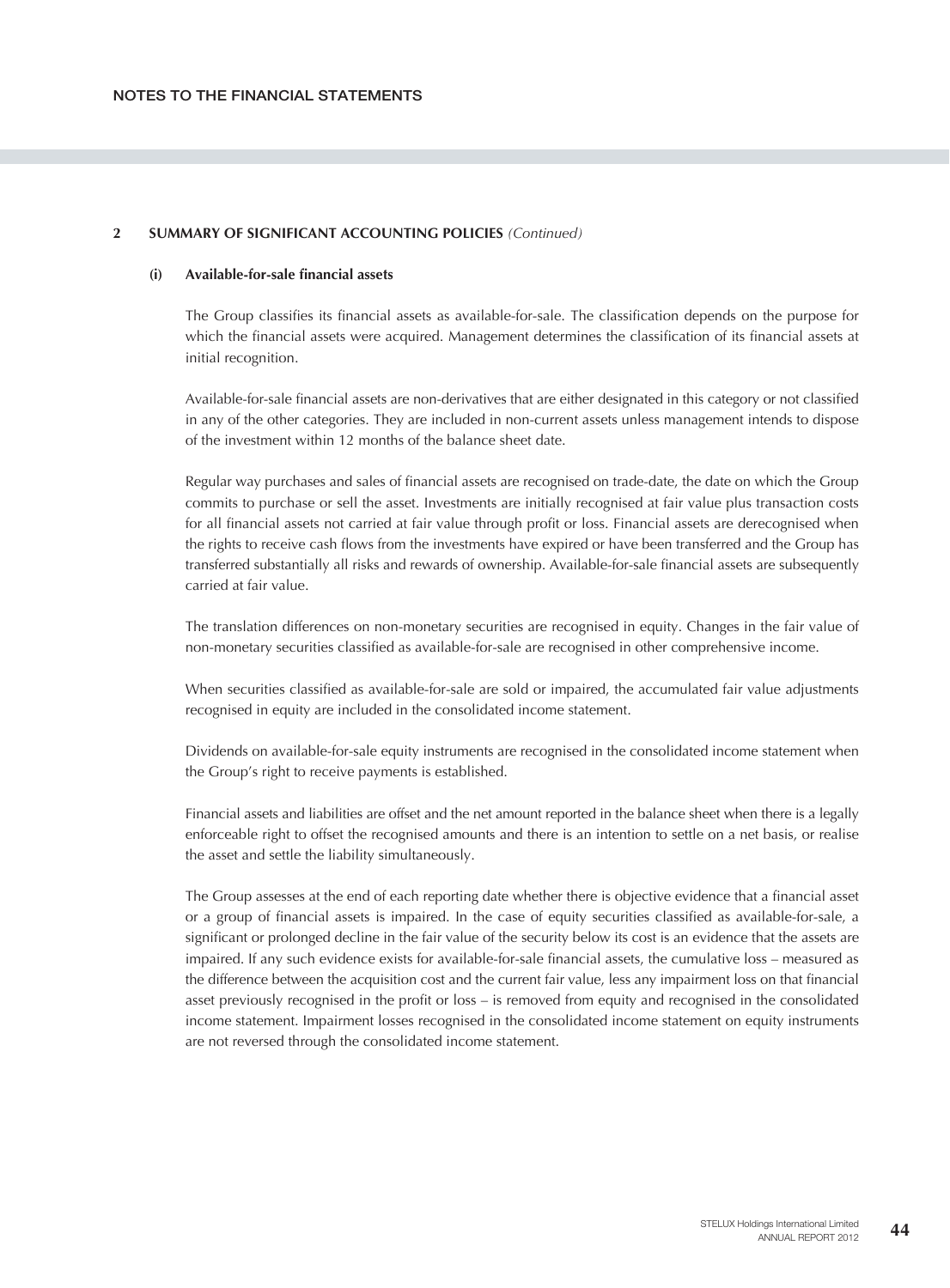## **(j) Stocks**

Stocks are stated at the lower of cost and net realisable value. Cost includes the cost of direct labour, materials and appropriate proportion of production overhead expenditure, and is calculated on the weighted average basis. Net realisable value is the anticipated sales proceeds less selling expenses in the ordinary course of business.

## **(k) Debtors**

If collection of debtors is expected in one year or less (or in the normal operating cycle of the business if longer), they are classified as current assets. If not, they are presented as non-current assets.

Debtors are recognised initially at fair value and subsequently measured at amortised cost using the effective interest method, less provision for impairment. A provision for impairment of debtors is established when there is objective evidence that the Group will not be able to collect all amounts due according to the original terms of the receivables. Significant financial difficulties of the debtor, probability that the debtor will enter bankruptcy or financial reorganisation, and default or delinquency in payments are considered indicators that the trade receivable is impaired. The amount of the provision is the difference between the asset's carrying amount and the present value of estimated future cash flows, discounted at the original effective interest rate. The carrying amount of the assets is reduced through the use of an allowance account, and the amount of the loss is recognised in the consolidated income statement. When a trade receivable is uncollectible, it is written off against the allowance account for debtors. Subsequent recoveries of amounts previously written off are credited in the consolidated income statement.

#### **(l) Cash and cash equivalents**

Cash and cash equivalents includes cash in hand, deposits held at call with banks, and bank overdrafts. Bank overdrafts are shown within borrowings in current liabilities on the balance sheet.

#### **(m) Share capital**

Ordinary shares are classified as equity. Incremental costs directly attributable to the issue of new shares or options are shown in equity as a deduction, net of tax, from the proceeds.

#### **(n) Creditors**

Creditors are obligations to pay for goods or services that have been acquired in the ordinary course of business from suppliers. Creditors are classified as current liabilities if payment is due within one year or less (or in the normal operating cycle of the business if longer). If not, they are presented as non-current liabilities.

Creditors are recognised initially at fair value and subsequently measured at amortised cost using the effective interest method.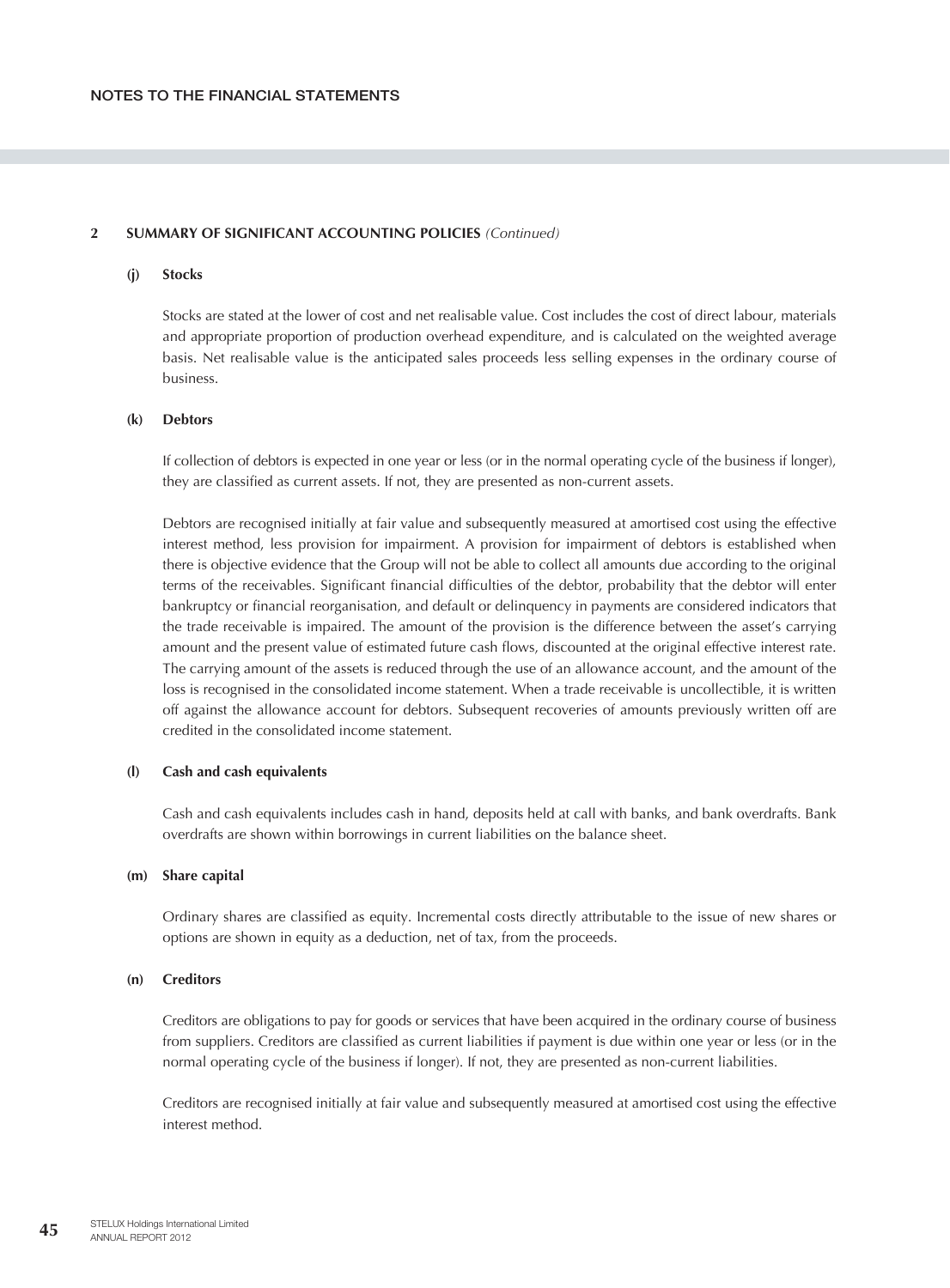### **(o) Borrowings**

Borrowings are recognised initially at fair value, net of transaction costs incurred. Borrowings are subsequently stated at amortised cost; any difference between the proceeds (net of transaction costs) and the redemption value is recognised in the consolidated income statement over the period of the borrowings using the effective interest method.

Fees paid on the establishment of loan facilities are recognised as transaction costs of the loan to the extent that it is probable that some or all of the facility will be drawn down. In this case, the fee is deferred until the draw-down occurs. To the extent there is no evidence that it is probable that some or all of the facility will be drawn down, the fee is capitalised as a pre-payment for liquidity services and amortised over the period of the facility to which it relates.

Borrowings are classified as current liabilities unless the Group has an unconditional right to defer settlement of the liability for at least 12 months after the balance sheet date.

### **(p) Current and deferred income tax**

The tax expense for the period comprises current and deferred tax. Tax is recognised in the consolidated income statement, except to the extent that it relates to items recognised in other comprehensive income or directly in equity. In this case the tax is also recognised in other comprehensive income or directly in equity, respectively.

The current income tax charge is calculated on the basis of the tax laws enacted or substantially enacted at the balance sheet date in the countries where the Company and its subsidiaries operate and generate taxable income. Management periodically evaluates positions taken in tax returns with respect to situations in which applicable tax regulation is subject to interpretation. It establishes provisions where appropriate on the basis of amounts expected to be paid to the tax authorities.

Deferred income tax is recognised, using the liability method, on temporary differences arising between the tax bases of assets and liabilities and their carrying amounts in the consolidated financial statements. However, the deferred income tax is not accounted for if it arises from initial recognition of an asset or liability in a transaction other than a business combination that at the time of the transaction affects neither accounting nor taxable profit or loss. Deferred income tax is determined using tax rates (and law) that have been enacted or substantially enacted by the balance sheet date and are expected to apply when the related deferred income tax asset is realised or the deferred income tax liability is settled.

Deferred income tax assets are recognised to the extent that it is probable that future taxable profit will be available against which the temporary differences can be utilised.

Deferred income tax is provided on temporary differences arising on investments in subsidiaries, except where the timing of the reversal of the temporary difference is controlled by the Group and it is probable that the temporary difference will not reverse in the foreseeable future.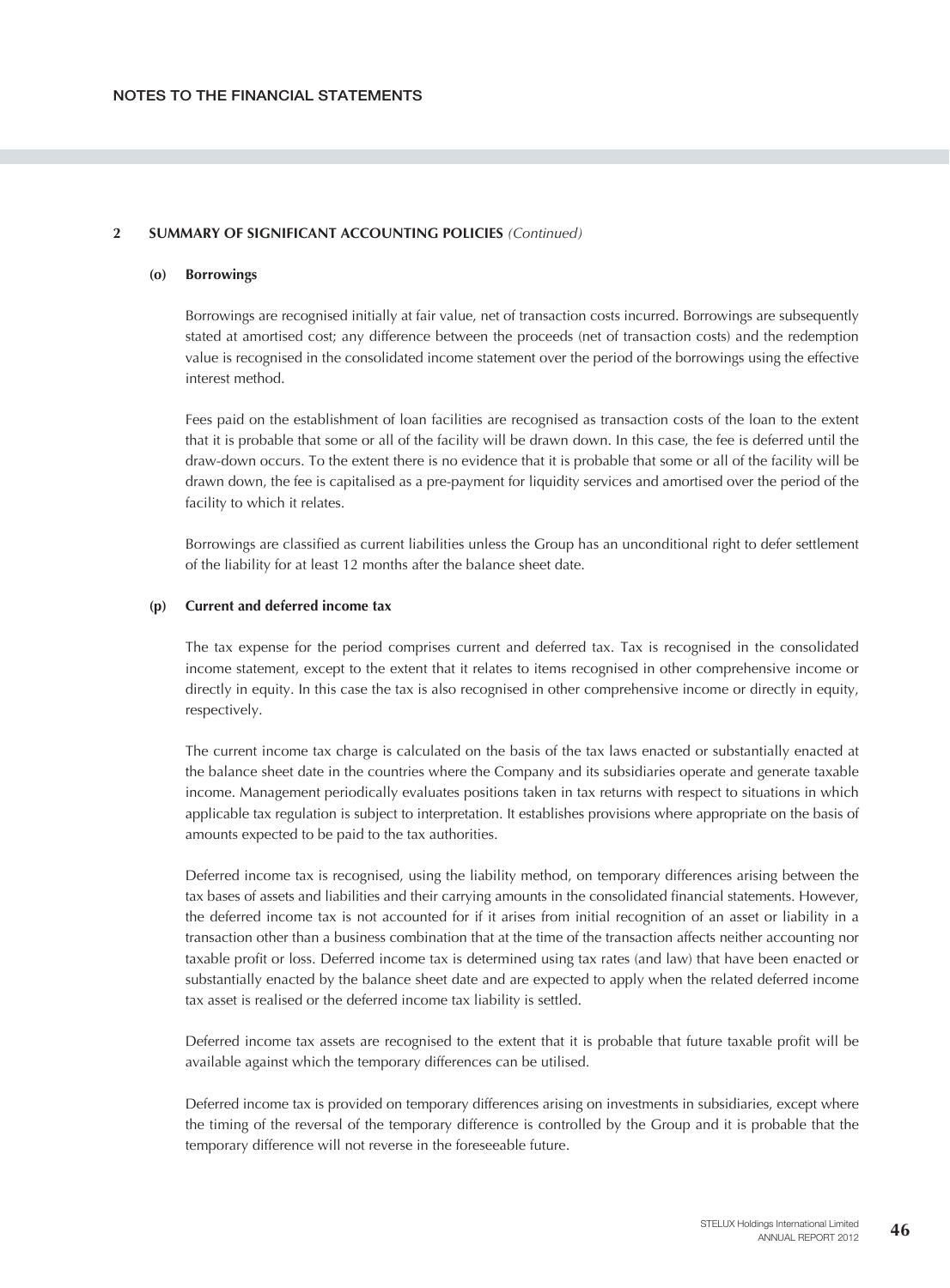## **(p) Current and deferred income tax** *(Continued)*

Deferred income tax assets and liabilities are offset when there is a legally enforceable right to offset current tax assets against current tax liabilities and when the deferred income taxes assets and liabilities relate to income taxes levied by the same taxation authority on either the taxable entity or different taxable entities where there is an intention to settle the balances on a net basis.

### (q) Employee benefits

### *(i) Pension obligations*

Group companies operate various pension schemes. The schemes are generally funded through payments to insurance companies or trustee-administered funds. The Group mainly has defined benefit plans.

A defined contribution plan is a pension plan under which the Group pays fixed contributions into a separate entity. The Group has no legal or constructive obligations to pay further contributions if the fund does not hold sufficient assets to pay all employees the benefits relating to employee service in the current and prior periods.

The Group pays contributions to publicly or privately administered pension insurance plans on a mandatory, contractual or voluntary basis. The Group has no further payment obligations once the contributions have been paid. The contributions are recognised as employee benefit expense when they are due. Prepaid contributions are recognised as an asset to the extent that a cash refund or a reduction in the future payments is available.

## *(ii)* Profit-sharing and bonus plans

The Group recognises a liability and an expense for bonuses and profit-sharing, based on a formula that takes into consideration the profit attributable to the Company's shareholders after certain adjustments. The Group recognises a provision where contractually obliged or where there is a past practice that has created a constructive obligation.

### *(iii) Employee leave entitlements*

Employee entitlements to annual leave are recognised when they accrue to employees. A provision is made for the estimated liability for annual leave as a result of services rendered by employees up to the balance sheet date.

Employee entitlements to sick leave and maternity leave are not recognised until the time of leave.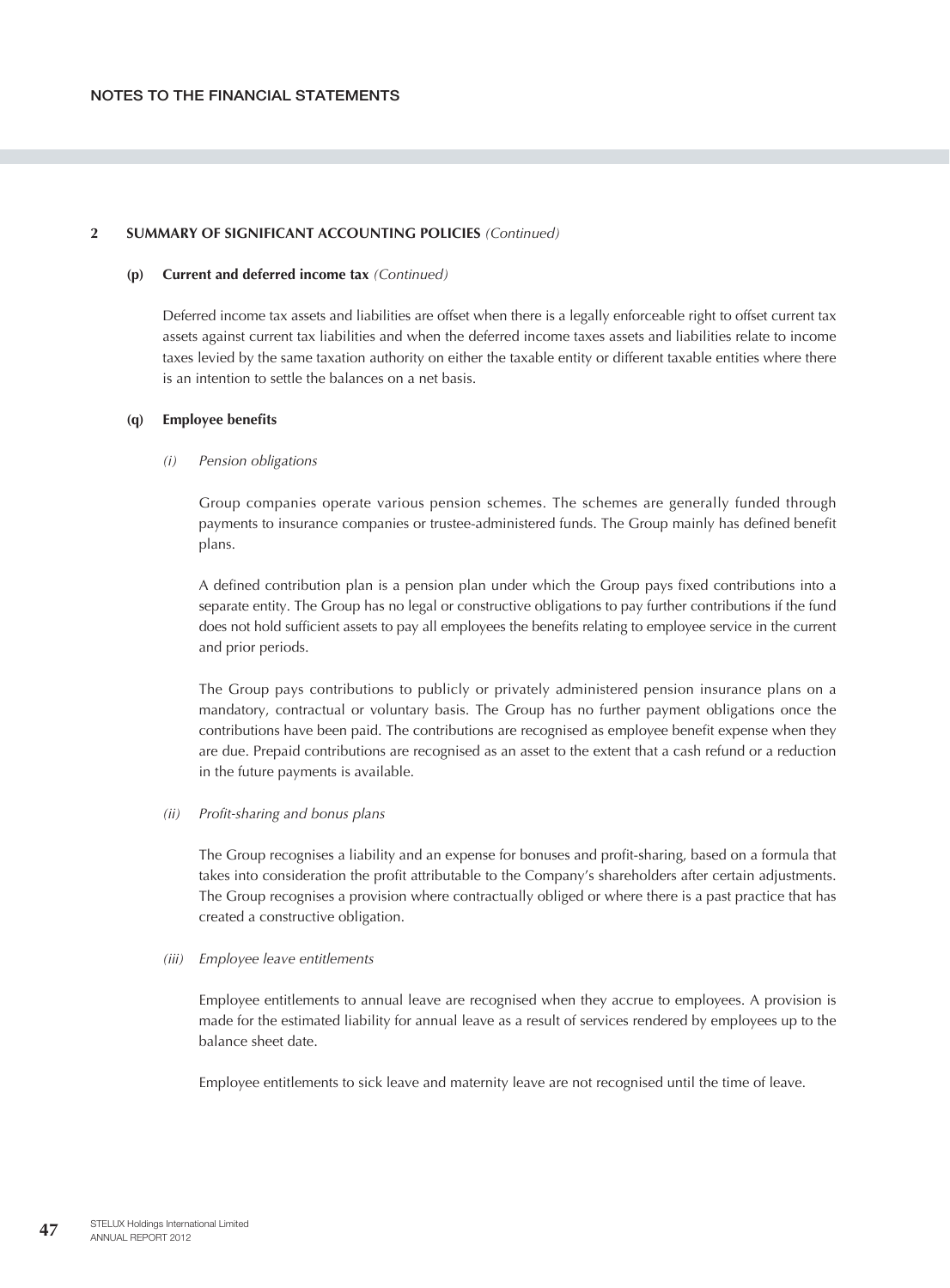### **(r) Provisions**

Provisions are recognised when the Group has a present legal or constructive obligation as a result of past events, it is more likely than not that an outflow of resources will be required to settle the obligation, and a reliable estimate of the amount can be made. Restructuring provisions comprise lease termination penalties and employee termination payments. Provisions are not recognised for future operating losses. Provision for an onerous contract is recognised when the unavoidable costs of meeting the obligations under the contract exceed the economic benefits expected to be received.

Where there are a number of similar obligations, the likelihood that an outflow will be required in settlement is determined by considering the class of obligations as a whole. A provision is recognised even if the likelihood of an outflow with respect to any one item included in the same class of obligations may be small.

Provisions are measured at the present value of the expenditures expected to be required to settle the obligation using a pre-tax rate that reflects current market assessments of the time value of money and the risks specific to the obligation. The increase in the provision due to passage of time is recognised as interest expense.

### **(s) Recognition of revenue**

Revenue is measured at the fair value of the consideration received or receivable, and represents amounts receivable for goods supplied, stated net of discounts returns and value added taxes. The Group recognises revenue when the amount of revenue can be reliably measured; when it is probable that future economic benefits will flow to the entity; and when specific criteria have been met for each of the Group's activities, as described below. The Group bases its estimates of return on historical results, taking into consideration the type of customer, the type of transaction and the specifics of each arrangement.

*(i) Sales of goods – retail*

Sales of goods are recognised when a group entity sells a product to the customer. Retail sales are usually in cash or by credit card.

*(ii) Sales of goods – wholesale and trading*

Sales of goods are recognised when the Group has delivered products to the customer, the customer has accepted the product and collectability of the related receivables is reasonably assured.

*(iii) Building management fee income*

Building management fee income is recognised when the services are rendered.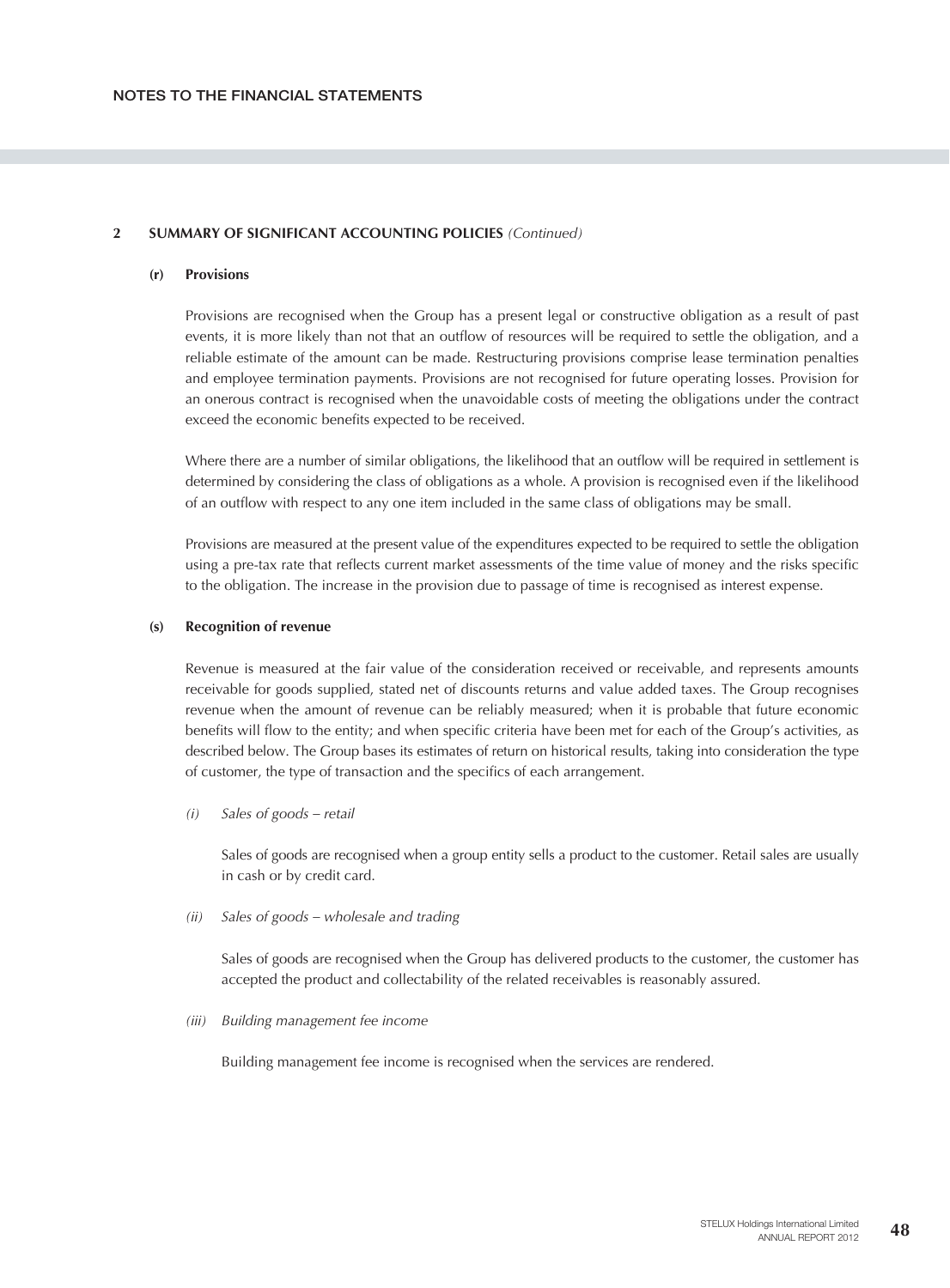## **(s) Recognition of revenue** *(Continued)*

#### *(iv) Rental income*

Rental income is recognised on a straight-line basis over the lease term.

### *(v) Interest income*

Interest income is recognised on a time-proportion basis using the effective interest method.

### *(vi) Dividend income*

Dividend income is recognised when the right to receive payment is established.

#### **(t) Leases**

Leases in which a significant portion of the risks and rewards of ownership are retained by the lessor are classified as operating leases. Payments made under operating leases (net of any incentives received from the lessor) are charged to the income statement on a straight-line basis over the period of the lease.

The Group leases certain property, plant and equipment. Leases of property, plant and equipment where the Group has substantially all the risks and rewards of ownership are classified as finance leases. Finance leases are capitalised at the lease's commencement at the lower of the fair value of the leased property and the present value of the minimum lease payments.

Each lease payment is allocated between the liability and finance charges. The corresponding rental obligations, net of finance charges, are included in other long-term payables. The interest element of the finance cost is charged to the income statement over the lease period so as to produce a constant periodic rate of interest on the remaining balance of the liability for each period. The property, plant and equipment acquired under finance leases is depreciated over the shorter of the useful life of the asset and the lease term.

#### **(u) Dividend distribution**

Dividend distribution to the Company's shareholders is recognised as a liability in the Group's and Company's financial statements in the year in which the dividends are approved by the Company's shareholders or directors, where appropriate.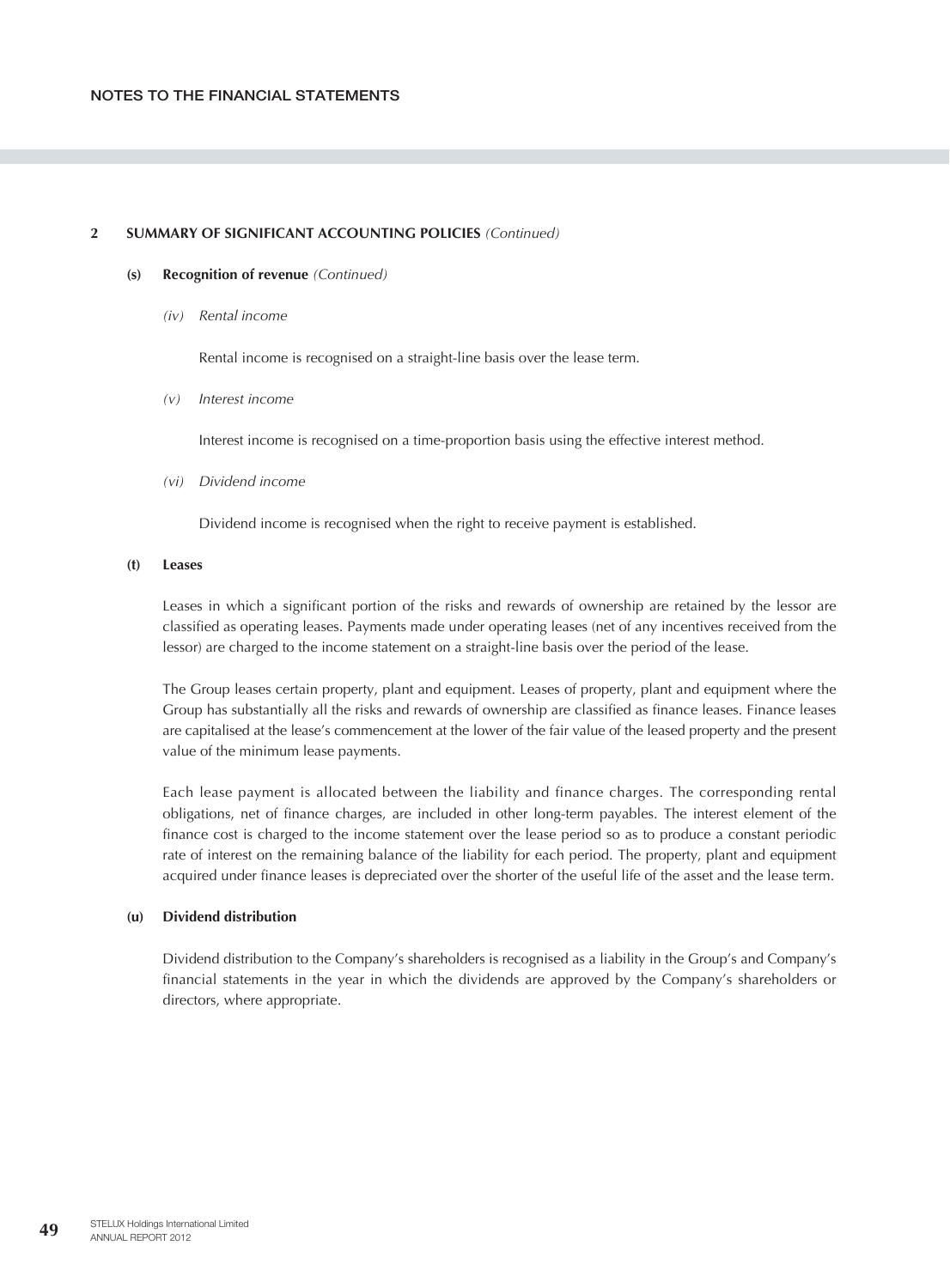## **(v) Financial guarantee**

A financial guarantee (a kind of insurance contract) is a contract that requires the issuer to make specified payments to reimburse the holder for a loss it incurs because a specified debtor fails to make payments when due in accordance with the original or modified terms of a debt instrument. The Group does not recognise liabilities for financial guarantees at inception, but perform a liability adequacy test at each reporting date by comparing the carrying amount of the net liability regarding the financial guarantee with its present legal or constructive obligation amount. If the carrying amount of the net liability is less than its present legal or constructive obligation amount, the entire difference is recognised in the income statement immediately.

### **3 FINANCIAL RISK MANAGEMENT**

#### **(a) Financial risk factors**

The Group's activities expose it to a variety of financial risks: foreign exchange risk, interest rate risk, credit risk and liquidity risk.

#### *(i) Foreign exchange risk*

The Group mainly operates in Hong Kong, China and a number of countries in South East Asia. Retail sales transactions are mostly denominated in the functional currencies of the group entities. The Group's exposure to foreign exchange risk mainly arise from future purchase transactions, recognised assets and liabilities denominated in currencies other than the functional currency of the group entities to which they relate. The Group considers its foreign currency exposure as mainly arising from the exposure of the Singapore dollar, Malaysian ringgit, Thai baht, Renminbi and British pound against the Hong Kong dollar. The Group regularly monitors its exposures to foreign currency transactions and use foreign exchange forward contracts to hedge such exposure occasionally depending on management's risk assessment.

The details of the currencies in which the Group's bank loans are denominated are set out in Note 28 to the financial statements. The Group's bank loans are principally denominated in the functional currency of the relevant group entity. Management does not anticipate any significant foreign exchange risk associated with the Group's borrowings.

The approximate impact to the Group's profit before tax that might be resulted from the reasonable possible changes in the foreign exchange rates against the Hong Kong dollar to which the Group has significant exposure at 31st March 2012 is summarised below. The analysis includes balances between group companies where the balances are denominated in a currency other than the functional currencies of the lending or the borrowing entities.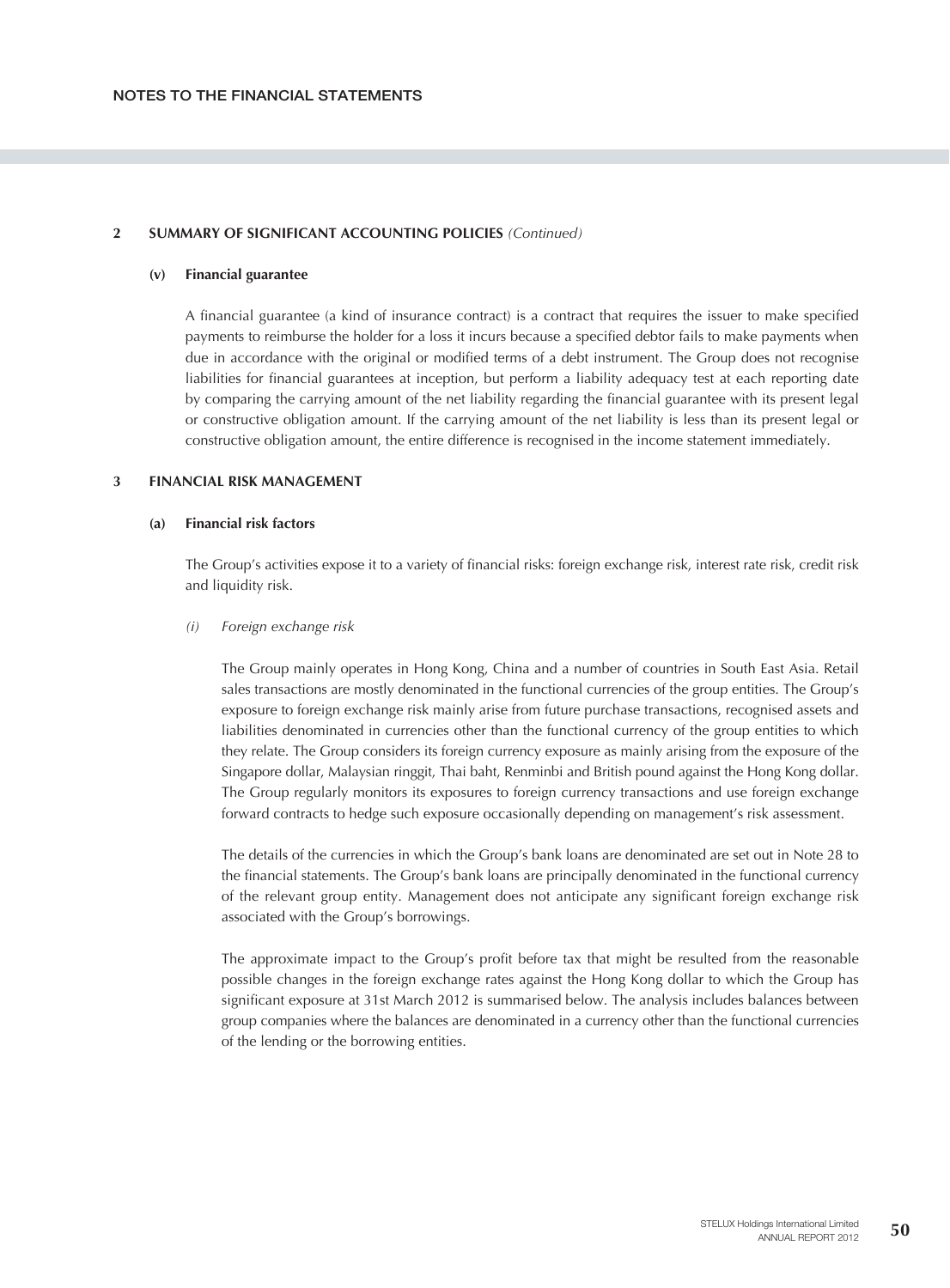## **(a) Financial risk factors** *(Continued)*

### *(i) Foreign exchange risk (Continued)*

|                   | 2012            |                 | 2011       |            |
|-------------------|-----------------|-----------------|------------|------------|
|                   |                 | Increase/       |            | Increase/  |
|                   | <b>Increase</b> | (decrease)      | Increase   | (decrease) |
|                   | in foreign      | in profit       | in foreign | in profit  |
|                   | exchange        | before          | exchange   | before     |
|                   | rate            | income tax      | rate       | income tax |
|                   |                 | <b>HK\$'000</b> |            | HK\$'000   |
| Singapore dollar  | $5\%$           | 5,047           | 10%        | 6,502      |
| Malaysian ringgit | $5\%$           | 2,002           | 10%        | 1,578      |
| Thai baht         | $5\%$           | 780             | 10%        | 891        |
| Renminbi          | $5\%$           | 3,564           | 10%        | 7,007      |
| British pound     | $5\%$           | (2,397)         | 10%        | (4, 844)   |

Decrease in the above foreign exchange rates by 5% (2011: 10%) would affect the profit before income tax by the same amount but in the opposite direction.

#### *(ii) Interest rate risk*

The Group's income and operating cash flows are substantially independent of changes in market interest rates as the Group has no significant interest-bearing assets. The Group's exposure to changes in interest rates is mainly attributable to its bank loans. Bank loans at variable rates expose the Group to cash flow interest-rate risk. Details of the Group's bank borrowings are disclosed in Note  $28(a)$  to the financial statements.

The Group has not used any interest rate swaps to hedge its exposure to cash flow interest rate risk.

At 31st March 2012, if interest rates on borrowings had been 50 basis points (2011: 100) higher/ lower with all other variables held constant, profit for the year would have been HK\$2,363,000 (2011: HK\$4,844,000) lower/higher, mainly as a result of higher/lower interest expense on floating rate borrowings.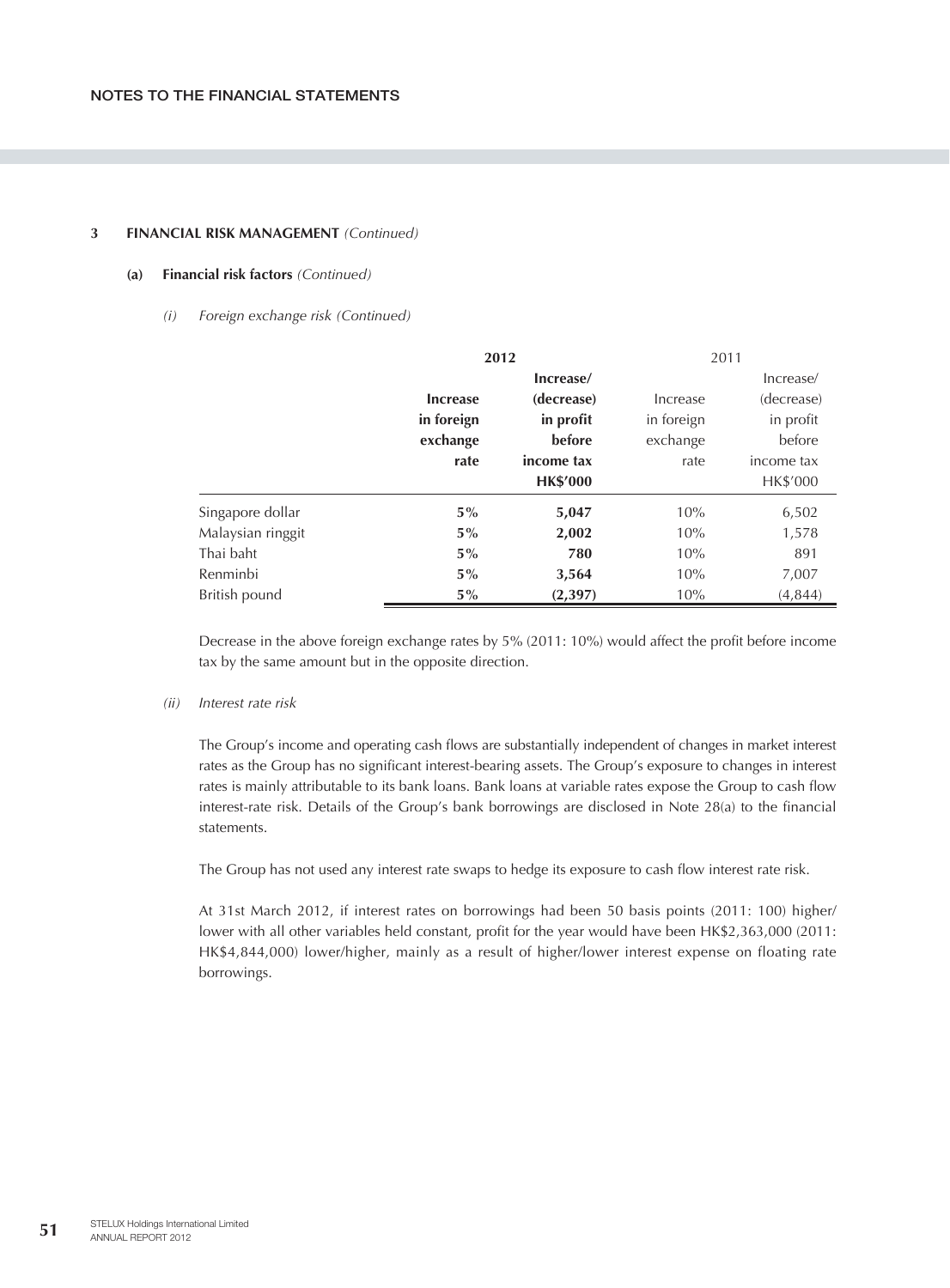#### **(a) Financial risk factors** *(Continued)*

*(iii) Credit risk*

The Group's maximum exposure to credit risk which cause a financial loss to the Group due to failure to perform an obligation by the counterparties is arising from the carrying amount of the respective recognised financial assets (mainly include deposits with banks and debtors) as stated in the consolidated balance sheet.

Bank balances are deposited in banks with sound credit ratings to mitigate the risk arising from banks. The Group has no significant concentration of credit risk with any single counterparty or group of counterparties. The Group also has policies in place to assess the credit worthiness of customers to ensure that sales of products are made to wholesale customers with an appropriate credit history. Besides, management of the Group monitors its credit risk on an ongoing basis by reviewing the debtors' aging to minimise its exposure to credit risk.

Sales to retail customers are made in cash or via major credit cards.

Rental deposits are mainly placed with various landlords in countries where the Group operates and are due to refund upon the expiry of the tenancy agreements and handover of the leased premises. During the year, the Group did not experience any defaults by the landlords.

*(iv) Liquidity risk*

Prudent liquidity risk management implies maintaining sufficient cash and the availability of funding through an adequate amount of committed credit facilities. Due to the dynamic nature of the underlying businesses, management aims to maintain flexibility in funding by keeping credit lines available.

The table below analyses the Group's and the Company's financial liabilities into relevant maturity groupings based on the remaining period at the balance sheet to the contractual maturity date. The amounts disclosed in the table are the contractual undiscounted cash flows.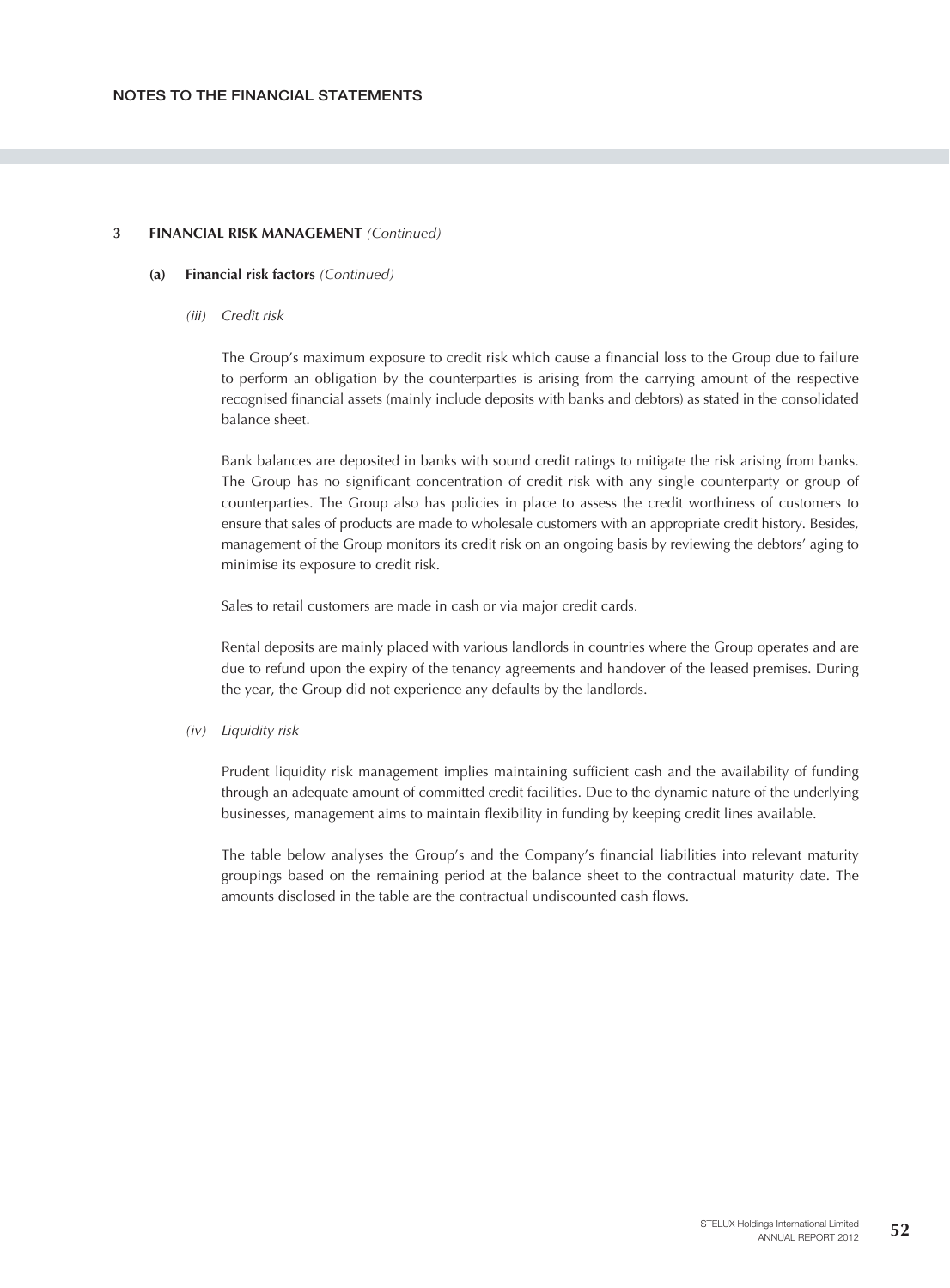## **(a) Financial risk factors** *(Continued)*

## *(iv) Liquidity risk (Continued)*

|                        |         | <b>Between</b> | <b>Between</b> |         |
|------------------------|---------|----------------|----------------|---------|
|                        | Within  | 1 and $2$      | $2$ and $3$    | Over    |
|                        | 1 year  | <b>Years</b>   | years          | 3 years |
| Group                  |         |                |                |         |
| At 31st March 2012     |         |                |                |         |
| <b>Bank borrowings</b> | 432,330 | 20,310         | 14,890         | 55,946  |
| Finance lease          | 98      | 46             |                |         |
| Creditors and accruals | 581,529 |                |                |         |
| At 31st March 2011     |         |                |                |         |
| <b>Bank borrowings</b> | 377,760 | 15,625         | 15,398         | 40,561  |
| Finance lease          | 279     | 98             | 46             |         |
| Creditors and accruals | 414,710 |                |                |         |
| Company                |         |                |                |         |
| At 31st March 2012     |         |                |                |         |
| Creditors and accruals | 650     |                |                |         |
| At 31st March 2011     |         |                |                |         |
| Creditors and accruals | 925     |                |                |         |

### **(b) Capital risk management**

The Group's objectives when managing capital are to safeguard the Group's ability to continue as a going concern in order to provide returns for shareholders and benefits for other stakeholders and to maintain an optimal capital structure to reduce the cost of capital.

In order to maintain or adjust the capital structure, the Group may adjust the amount of dividends paid to shareholders, return capital to shareholders, issue new shares or sell assets to reduce debt.

Consistent with others in the industry, the Group monitors capital on the basis of the gearing ratio. This ratio is calculated as net debt divided by total capital. Net debt is calculated as total borrowings (including current and non-current borrowings as shown in the consolidated balance sheet) less bank balances and cash. Total capital is calculated as 'equity' as shown in the consolidated balance sheet, plus net debt.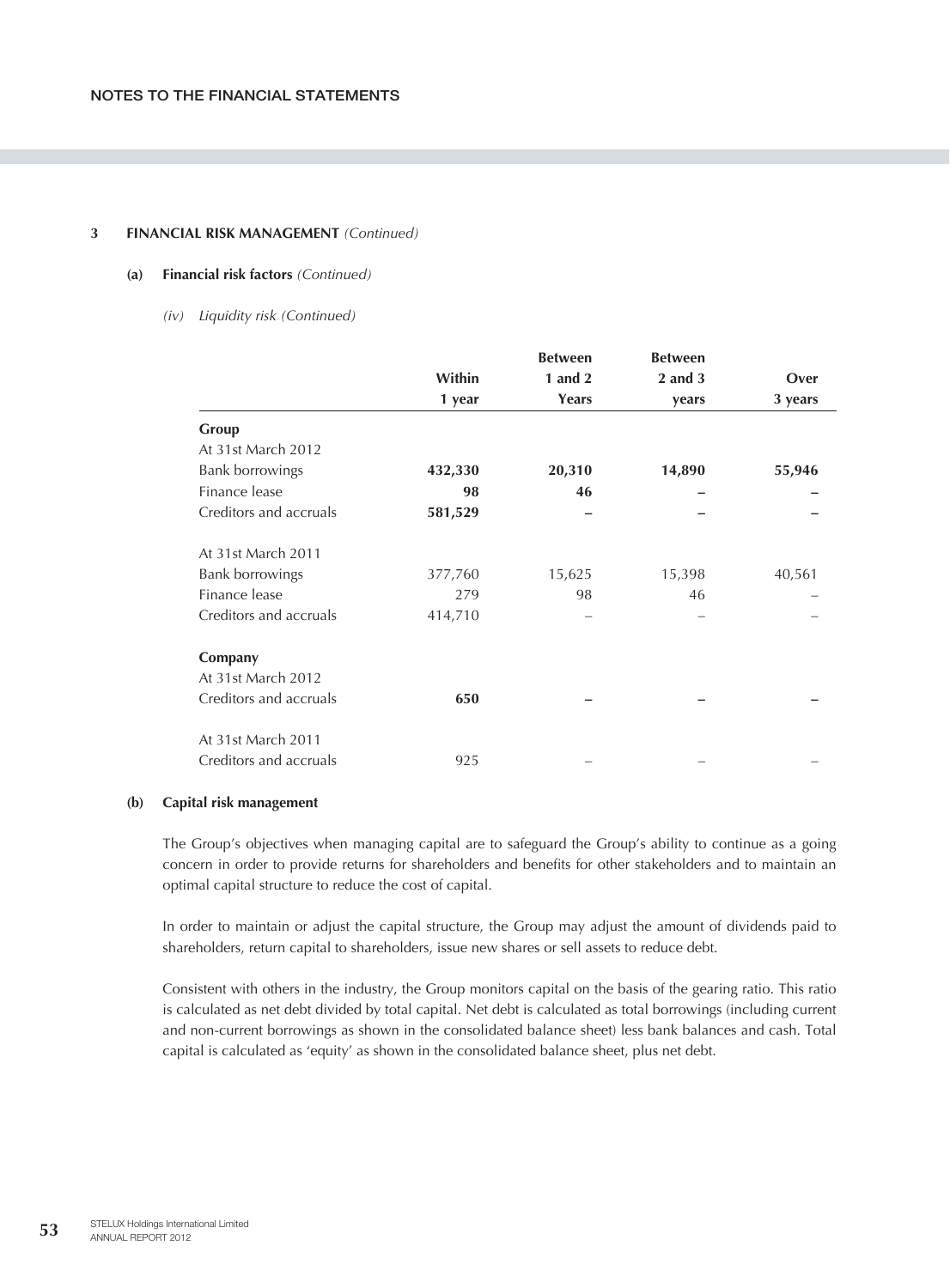## **(b) Capital risk management** *(Continued)*

The gearing ratios at 31st March 2012 and 2011 were as follows:

|                                        | 2012            | 2011            |
|----------------------------------------|-----------------|-----------------|
|                                        | <b>HK\$'000</b> | <b>HK\$'000</b> |
| Total borrowings (Note 28)             | 508,189         | 437,538         |
| Less: Bank balances and cash (Note 24) | (220, 855)      | (226,080)       |
| Net debt                               | 287,334         | 211,458         |
| Shareholders' funds                    | 1,172,785       | 981,537         |
| Gearing ratio                          | 25%             | 22%             |

## **(c) Fair value estimation**

The Group's financial instruments carried at fair value is analysed as follows by valuation method. The different levels have been defined as follows:

- Quoted prices (unadjusted) in active markets for identical assets or liabilities (level 1).
- Inputs other than quoted prices included within level 1 that are observable for the asset or liability, either directly (that is, as prices) or indirectly (that is, derived from prices) (level 2).
- Inputs for the asset or liability that are not based on observable market data (that is, unobservable inputs) (level 3).

The Group's available-for-sale financial assets are measured at fair value by discounting the estimated future cash flows. Their fair value measurement is classified as level 3. Changes in level 3 instruments for the year ended 31st March 2012 are set out in Note 21.

There was no transfer of financial instruments into or out of level 3 during the year.

The carrying amounts of the Group's financial assets including cash and cash equivalents, deposits in approved financial institutions and debtors and financial liabilities including creditors and short-term borrowings, approximate their fair values due to their short maturities.

The fair value of financial liabilities for disclosure purpose is estimated by discounting the future contractual cash flows at the current market interest rate that available to the Group for similar financial instruments.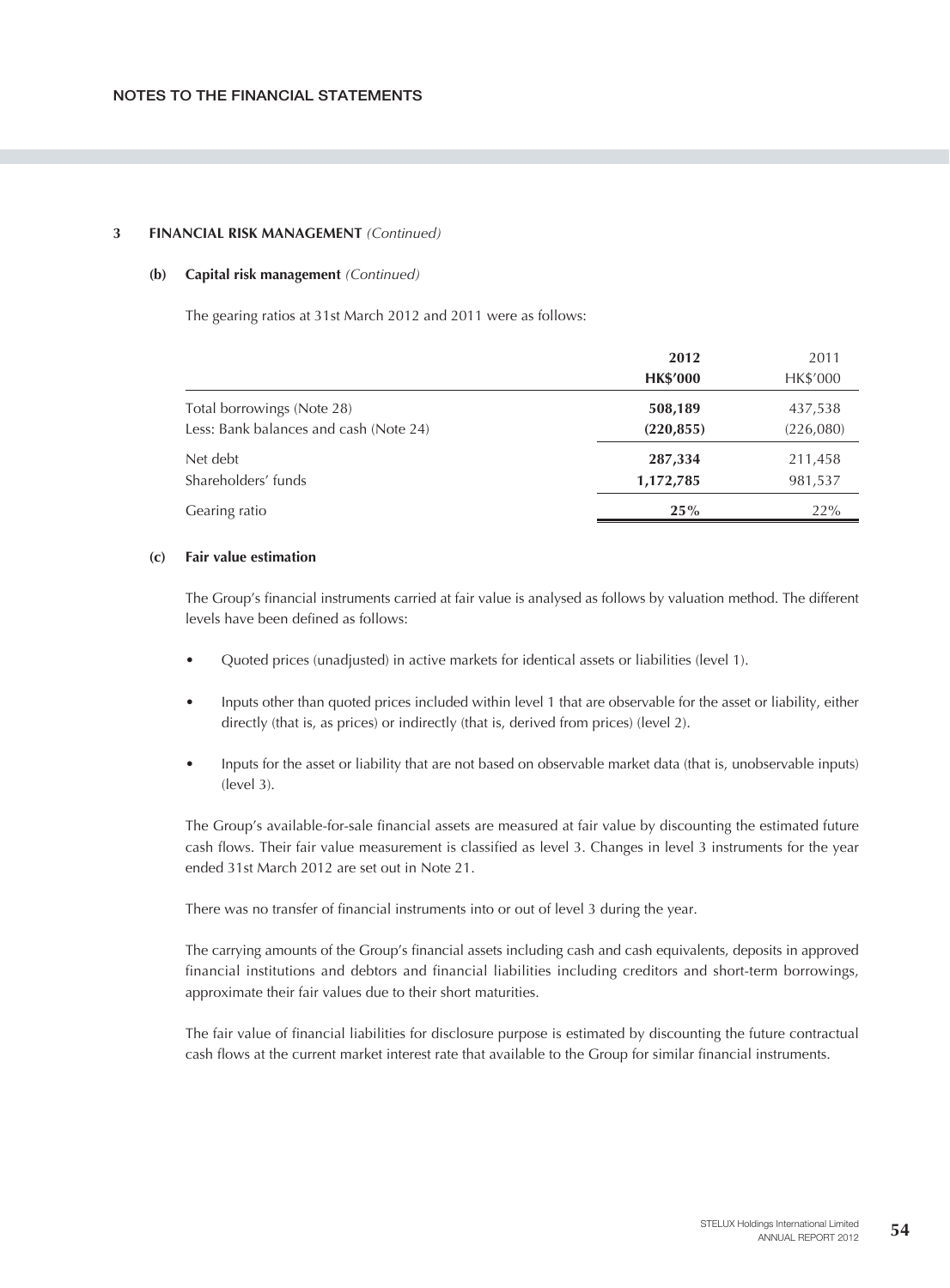## **4 CRITICAL ACCOUNTING ESTIMATES AND JUDGEMENTS**

Estimates and judgements are continually evaluated and are based on historical experience and other factors, including expectations of future events that are believed to be reasonable under the circumstances.

The Group makes estimates and assumptions concerning the future. The resulting accounting estimates will, by definition, seldom equal the related actual results. The estimates and assumptions that have a significant risk of causing a material adjustment to the carrying amounts of assets and liabilities within the next financial year are discussed below.

### **(i) Net realisable value of stocks**

Net realisable value of stocks is the estimated selling price in the ordinary course of business, less estimated costs of completion and selling expenses. These estimates are based on the current market condition and the historical experience of manufacturing and selling products of similar nature. It could change significantly as a result of changes in customer taste and competitor actions in response to severe industry cycles. Management will reassess the estimations at the balance sheet date.

### **(ii) Impairment of debtors**

The Group's management determines the provision for impairment of debtors receivable. This estimate is based on the credit history of its customers and the current market condition. Management reassesses the provision at each balance sheet date.

### **(iii) Impairment of property, plant and equipment**

The Group assesses annually whether property, plant and equipment exhibit any indications of impairment. The recoverable amounts are determined based on value-in-use calculation. The value-in-use calculation involves estimating the future cash inflows and outflows to be derived from continuing use of the asset and applying the appropriate discount rate to those future cash flows. The estimation of future cash flows and selection of discount rate require the use of judgements and estimates. Management believes that any reasonably foreseeable change in any of the above key elements in the value-in-use calculation would not result in material additional impairment charges.

#### **(iv) Impairment of intangible assets**

The Group tests annually whether goodwill and trademarks have suffered any impairment, in accordance with the accounting policy stated in Note 2(g). The recoverable amounts of cash-generating units have been determined based on value-in-use calculations. These calculations require the use of estimates (Note 20).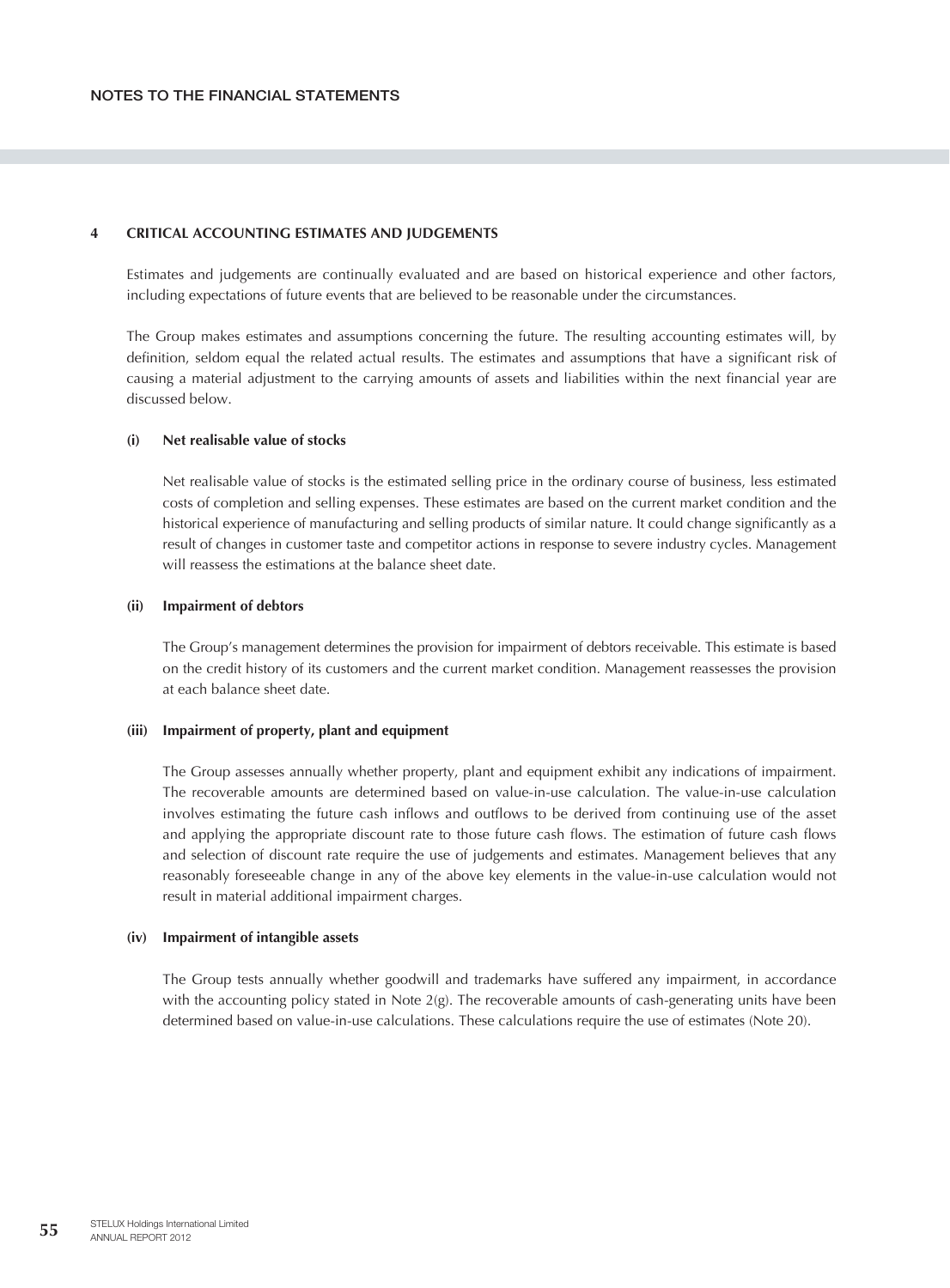## **4 CRITICAL ACCOUNTING ESTIMATES AND JUDGEMENTS** *(Continued)*

## **(v) Deferred income tax**

The Group's management determines the amount of deferred tax asset to be recognised by estimating the amount of future profit available to utilise the tax losses in the relevant tax jurisdiction and entity. The estimate is based on the projected profit in respective jurisdiction and entity and the Group uses its judgement to make assumptions that are mainly based on market conditions existing on balance sheet date. It could change as a result of the uncertainties in the market conditions.

## **5 REVENUES**

|                     | 2012            | 2011      |
|---------------------|-----------------|-----------|
|                     | <b>HK\$'000</b> | HK\$'000  |
| Turnover            |                 |           |
| Sales of goods      | 3,329,327       | 2,704,053 |
| Gross rental income | 1,560           | 1,557     |
|                     | 3,330,887       | 2,705,610 |

## **6 OTHER GAINS, NET**

|                                                               | 2012            | 2011     |
|---------------------------------------------------------------|-----------------|----------|
|                                                               | <b>HK\$'000</b> | HK\$'000 |
| (Loss)/gain on disposal of property, plant and equipment, net | (312)           | 419      |
| Gain on disposal of an investment property                    |                 | 1,296    |
| Fair value gain of an investment property                     | 14,000          | 13,400   |
| Exchange gain, net                                            | 4,784           | 13,756   |
|                                                               | 18,472          | 28,871   |

## **7 OTHER INCOME**

|                                  | 2012            | 2011            |
|----------------------------------|-----------------|-----------------|
|                                  | <b>HK\$'000</b> | <b>HK\$'000</b> |
| Building management fee income   | 3,671           | 3,747           |
| Dividend income from investments | 4,682           | 4,482           |
| Interest income                  | 569             | 200             |
| Sundries                         | 10,549          | 9,761           |
|                                  | 19,471          | 18,190          |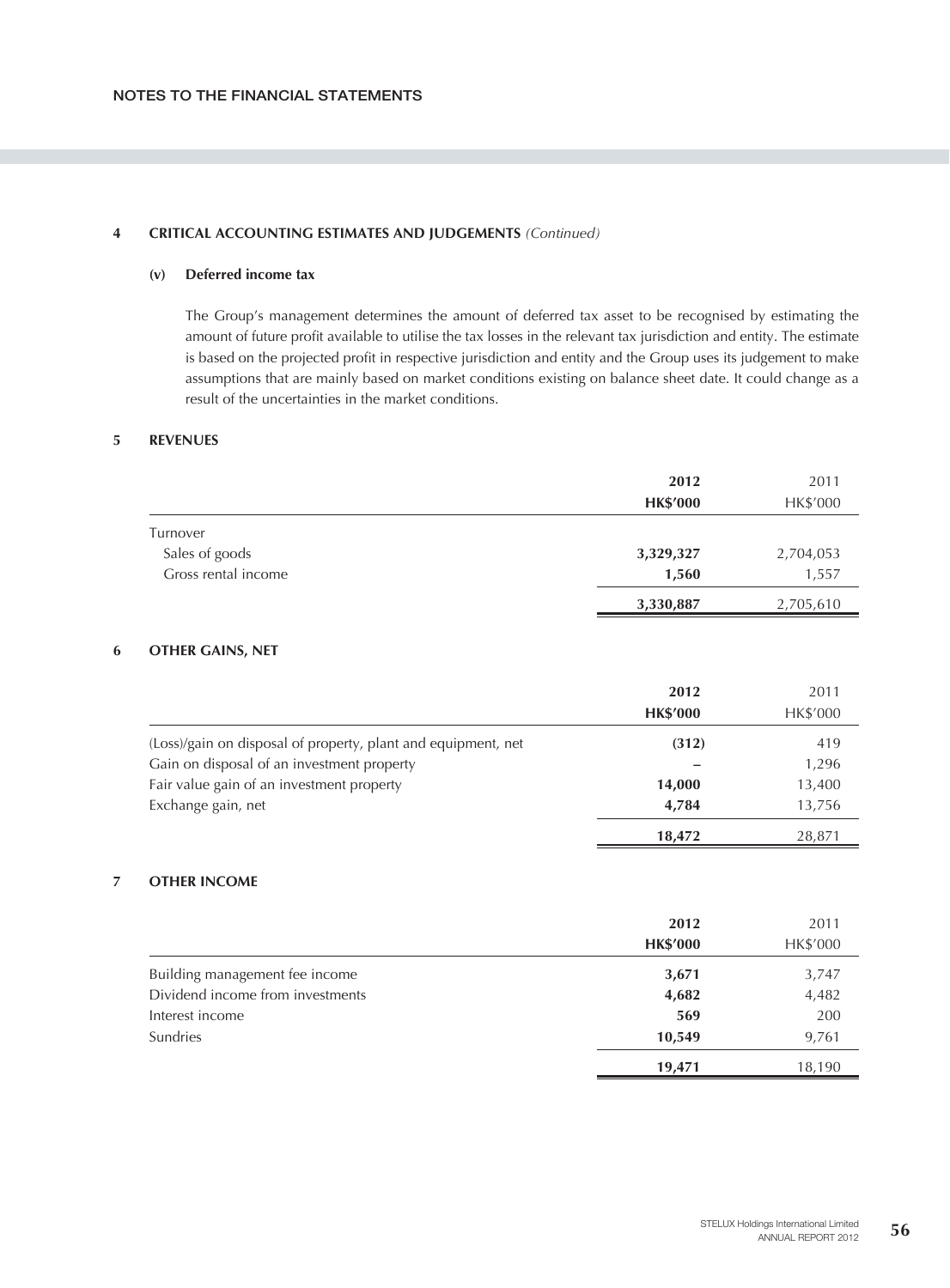## **8 SEGMENT INFORMATION**

The chief operating decision-makers have been identified as the executive directors. The executive directors review the Group's financial information mainly from product and geographical perspective. From a geographical perspective, management assesses the performance of watch and optical operations in Hong Kong, Macau and Mainland China and rest of Asia.

Sales between operating segments are carried out on terms equivalent to those prevailing in arm's length transactions. The executive directors assess the performance of the operating segments based on a measure of adjusted earnings before interest and tax (EBIT). This measurement basis excludes unallocated income and net corporate expenses.

Net corporate expenses mainly represent staff costs and provision for senior management bonus. Unallocated assets represent equipment and debtors at corporate level, available-for-sale financial assets, deferred tax assets and bank balances and cash. Unallocated liabilities represent creditors and accruals at corporate level, borrowings, deferred tax liabilities and income tax payable.

|                          | For the year ended 31st March 2012                              |                                           |                                                                 |                                           |                                         |                                     |                                          |
|--------------------------|-----------------------------------------------------------------|-------------------------------------------|-----------------------------------------------------------------|-------------------------------------------|-----------------------------------------|-------------------------------------|------------------------------------------|
|                          | Watch retail                                                    |                                           | Optical retail                                                  |                                           |                                         |                                     |                                          |
|                          | Hong Kong,<br>Macau and<br>Mainland<br>China<br><b>HK\$'000</b> | <b>Rest</b><br>of Asia<br><b>HK\$'000</b> | Hong Kong,<br>Macau and<br>Mainland<br>China<br><b>HK\$'000</b> | <b>Rest</b><br>of Asia<br><b>HK\$'000</b> | Wholesale<br>trading<br><b>HK\$'000</b> | Other<br>segment<br><b>HK\$'000</b> | Group<br><b>Total</b><br><b>HK\$'000</b> |
| Revenues                 |                                                                 |                                           |                                                                 |                                           |                                         |                                     |                                          |
| Gross segment            | 1,268,441                                                       | 535,073                                   | 800,005                                                         | 301,071                                   | 896,970                                 | 15,512                              | 3,817,072                                |
| Inter-segment            |                                                                 |                                           |                                                                 |                                           | (472, 233)                              | (13, 952)                           | (486, 185)                               |
|                          | 1,268,441                                                       | 535,073                                   | 800,005                                                         | 301,071                                   | 424,737                                 | 1,560                               | 3,330,887                                |
| Segment results          | 171,388                                                         | 19,366                                    | 65,586                                                          | 18,900                                    | 94,438                                  | 9,395                               | 379,073                                  |
| Unallocated income       |                                                                 |                                           |                                                                 |                                           |                                         |                                     | 4,773                                    |
| Net corporate expenses   |                                                                 |                                           |                                                                 |                                           |                                         |                                     | (64, 247)                                |
| Operating profit         |                                                                 |                                           |                                                                 |                                           |                                         |                                     | 319,599                                  |
| Finance costs            |                                                                 |                                           |                                                                 |                                           |                                         |                                     | (9,219)                                  |
| Profit before income tax |                                                                 |                                           |                                                                 |                                           |                                         |                                     | 310,380                                  |
| Income tax expense       |                                                                 |                                           |                                                                 |                                           |                                         |                                     | (59, 434)                                |
| Profit for the year      |                                                                 |                                           |                                                                 |                                           |                                         |                                     | 250,946                                  |

Other segment primarily relates to rental income received from an investment property in Macau.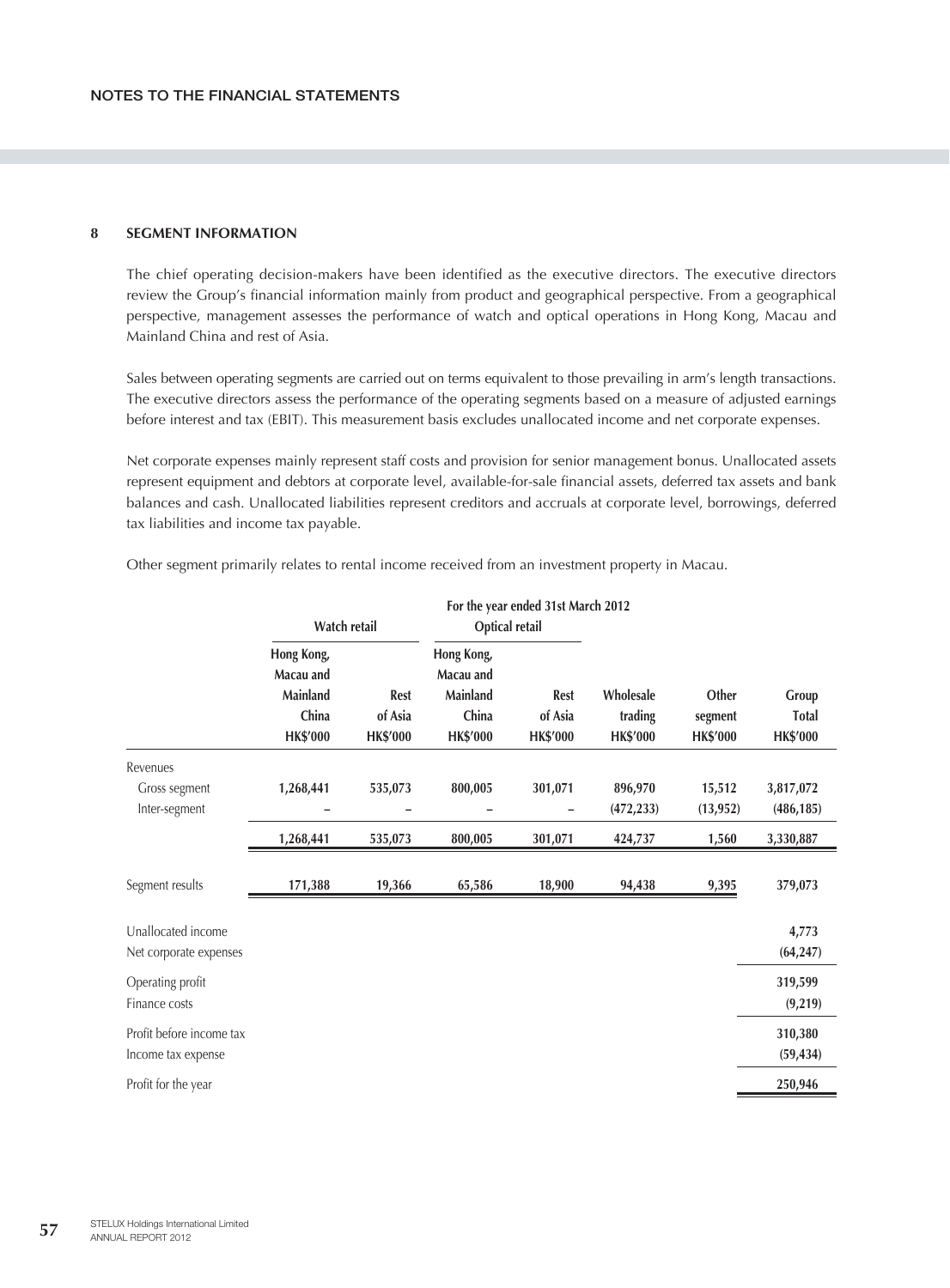# **8 SEGMENT INFORMATION** *(Continued)*

|                                  |                                                                 |                                    | For the year ended 31st March 2012                              |                                           |                                         |                                     |                              |                                          |
|----------------------------------|-----------------------------------------------------------------|------------------------------------|-----------------------------------------------------------------|-------------------------------------------|-----------------------------------------|-------------------------------------|------------------------------|------------------------------------------|
|                                  |                                                                 | Watch retail                       |                                                                 | Optical retail                            |                                         |                                     |                              |                                          |
|                                  | Hong Kong,<br>Macau and<br>Mainland<br>China<br><b>HK\$'000</b> | Rest<br>of Asia<br><b>HK\$'000</b> | Hong Kong,<br>Macau and<br>Mainland<br>China<br><b>HK\$'000</b> | <b>Rest</b><br>of Asia<br><b>HK\$'000</b> | Wholesale<br>trading<br><b>HK\$'000</b> | Other<br>segment<br><b>HK\$'000</b> | Corporate<br><b>HK\$'000</b> | Group<br><b>Total</b><br><b>HK\$'000</b> |
| Capital expenditures             | (44, 781)                                                       | (35, 833)                          | (41, 540)                                                       | (26, 056)                                 | (39,377)                                |                                     | (2, 463)                     | (190, 050)                               |
| Depreciation                     | (27, 246)                                                       | (19,751)                           | (21, 406)                                                       | (14, 918)                                 | (1,274)                                 | (4,821)                             | (1,246)                      | (90, 662)                                |
| Amortisation of prepayment       |                                                                 |                                    |                                                                 |                                           |                                         |                                     |                              |                                          |
| of lease premium                 |                                                                 | (4, 242)                           | -                                                               | (3, 415)                                  |                                         |                                     |                              | (7, 657)                                 |
| Fair value gain of an investment |                                                                 |                                    |                                                                 |                                           |                                         |                                     |                              |                                          |
| property                         |                                                                 |                                    |                                                                 |                                           |                                         | 14,000                              | -                            | 14,000                                   |
| (Provision)/write back of        |                                                                 |                                    |                                                                 |                                           |                                         |                                     |                              |                                          |
| provision for stocks             | (12, 154)                                                       | (5,076)                            | (2,887)                                                         | (4,605)                                   | 868                                     |                                     |                              | (23, 854)                                |
| Impairment of property,          |                                                                 |                                    |                                                                 |                                           |                                         |                                     |                              |                                          |
| plant and equipment              | (1,824)                                                         |                                    |                                                                 | (1,041)                                   |                                         |                                     |                              | (2,865)                                  |
| Provision for onerous contracts  | (2,833)                                                         |                                    |                                                                 |                                           |                                         |                                     |                              | (2,833)                                  |

|                                                | For the year ended 31st March 2011 |                 |                         |                 |                      |                  |                      |  |
|------------------------------------------------|------------------------------------|-----------------|-------------------------|-----------------|----------------------|------------------|----------------------|--|
|                                                | Watch retail                       |                 |                         | Optical retail  |                      |                  |                      |  |
|                                                | Hong Kong,<br>Macau and            |                 | Hong Kong,<br>Macau and |                 |                      |                  |                      |  |
|                                                | Mainland<br>China                  | Rest<br>of Asia | Mainland<br>China       | Rest<br>of Asia | Wholesale<br>trading | Other<br>segment | Group<br>Total       |  |
|                                                | HK\$'000                           | HK\$'000        | HK\$'000                | HK\$'000        | HK\$'000             | HK\$'000         | HK\$'000             |  |
| Revenues                                       |                                    |                 |                         |                 |                      |                  |                      |  |
| Gross segment                                  | 931,620                            | 484,549         | 655,298                 | 276,010         | 632,981              | 14,135           | 2,994,593            |  |
| Inter-segment                                  |                                    |                 |                         |                 | (276, 405)           | (12, 578)        | (288, 983)           |  |
|                                                | 931,620                            | 484,549         | 655,298                 | 276,010         | 356,576              | 1,557            | 2,705,610            |  |
| Segment results                                | 69,800                             | 29,925          | 31,768                  | 23,515          | 75,898               | 9,268            | 240,174              |  |
| Unallocated income<br>Net corporate expenses   |                                    |                 |                         |                 |                      |                  | 4,308<br>(52, 327)   |  |
| Operating profit<br>Finance costs              |                                    |                 |                         |                 |                      |                  | 192,155<br>(9,305)   |  |
| Profit before income tax<br>Income tax expense |                                    |                 |                         |                 |                      |                  | 182,850<br>(51, 389) |  |
| Profit for the year                            |                                    |                 |                         |                 |                      |                  | 131,461              |  |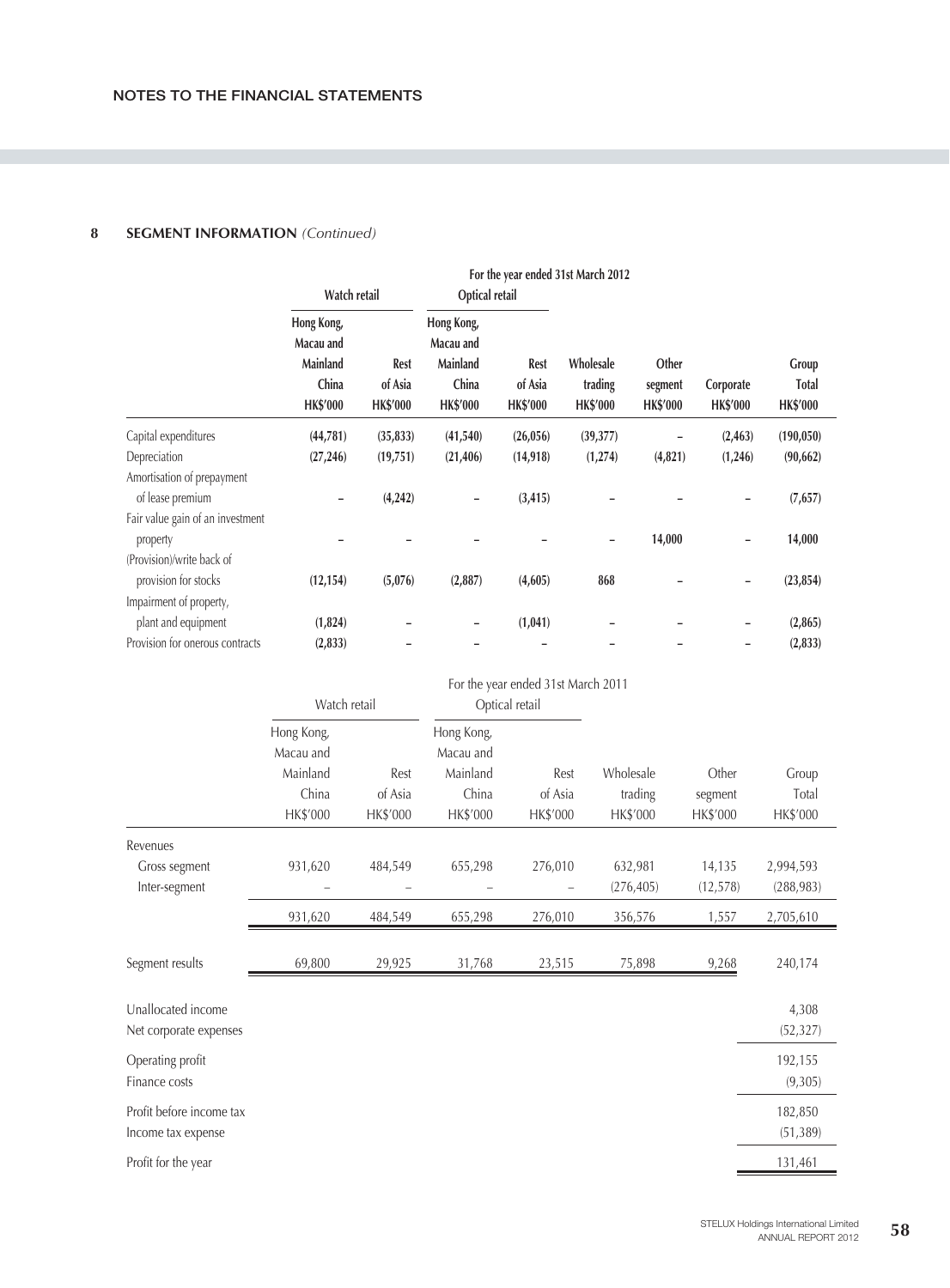# **8 SEGMENT INFORMATION** *(Continued)*

|                                                   |                                                          | For the year ended 31st March 2011 |                                                          |                             |                                  |                              |                          |                            |
|---------------------------------------------------|----------------------------------------------------------|------------------------------------|----------------------------------------------------------|-----------------------------|----------------------------------|------------------------------|--------------------------|----------------------------|
|                                                   | Watch retail                                             |                                    | Optical retail                                           |                             |                                  |                              |                          |                            |
|                                                   | Hong Kong,<br>Macau and<br>Mainland<br>China<br>HK\$'000 | Rest<br>of Asia<br>HK\$'000        | Hong Kong,<br>Macau and<br>Mainland<br>China<br>HK\$'000 | Rest<br>of Asia<br>HK\$'000 | Wholesale<br>trading<br>HK\$'000 | Other<br>segment<br>HK\$'000 | Corporate<br>HK\$'000    | Group<br>Total<br>HK\$'000 |
| Capital expenditures                              | (23, 942)                                                | (27, 613)                          | (19, 930)                                                | (41, 913)                   | (556)                            | (603)                        | (1,843)                  | (116, 400)                 |
| Depreciation                                      | (23, 269)                                                | (18, 716)                          | (18,078)                                                 | (13,580)                    | (1,430)                          | (4, 823)                     | (930)                    | (80, 826)                  |
| Amortisation of prepayment<br>of lease premium    |                                                          | (4, 148)                           |                                                          | (3,371)                     |                                  |                              |                          | (7, 519)                   |
| Fair value gain of an investment<br>property      |                                                          |                                    |                                                          |                             |                                  | 13,400                       | $\qquad \qquad -$        | 13,400                     |
| (Provision)/write back of<br>provision for stocks | (29, 842)                                                | (6,678)                            | (4,400)                                                  | (3,251)                     | 1,406                            |                              | $\overline{\phantom{m}}$ | (42, 765)                  |
| Impairment of property,<br>plant and equipment    | (1, 379)                                                 | (3, 332)                           | (878)                                                    | (530)                       |                                  |                              |                          | (6, 119)                   |
| Write back of provision<br>for onerous contracts  |                                                          |                                    | 96                                                       |                             |                                  |                              |                          | 96                         |

|                                                | As at 31st March 2012                                                  |                                           |                                                                        |                                           |                                         |                                     |                                          |  |
|------------------------------------------------|------------------------------------------------------------------------|-------------------------------------------|------------------------------------------------------------------------|-------------------------------------------|-----------------------------------------|-------------------------------------|------------------------------------------|--|
|                                                | Watch retail                                                           |                                           | Optical retail                                                         |                                           |                                         |                                     |                                          |  |
|                                                | Hong Kong,<br>Macau and<br><b>Mainland</b><br>China<br><b>HK\$'000</b> | <b>Rest</b><br>of Asia<br><b>HK\$'000</b> | Hong Kong,<br>Macau and<br><b>Mainland</b><br>China<br><b>HK\$'000</b> | <b>Rest</b><br>of Asia<br><b>HK\$'000</b> | Wholesale<br>trading<br><b>HK\$'000</b> | Other<br>segment<br><b>HK\$'000</b> | Group<br><b>Total</b><br><b>HK\$'000</b> |  |
| Segment assets<br>Unallocated assets           | 660,441                                                                | 368,776                                   | 302,119                                                                | 202,848                                   | 299,119                                 | 186,008                             | 2,019,311<br>311,195                     |  |
| Total assets                                   |                                                                        |                                           |                                                                        |                                           |                                         |                                     | 2,330,506                                |  |
| Segment liabilities<br>Unallocated liabilities | 205,049                                                                | 52,057                                    | 162,231                                                                | 39,103                                    | 95,962                                  | 1,024                               | 555,426<br>593,639                       |  |
| <b>Total liabilities</b>                       |                                                                        |                                           |                                                                        |                                           |                                         |                                     | 1,149,065                                |  |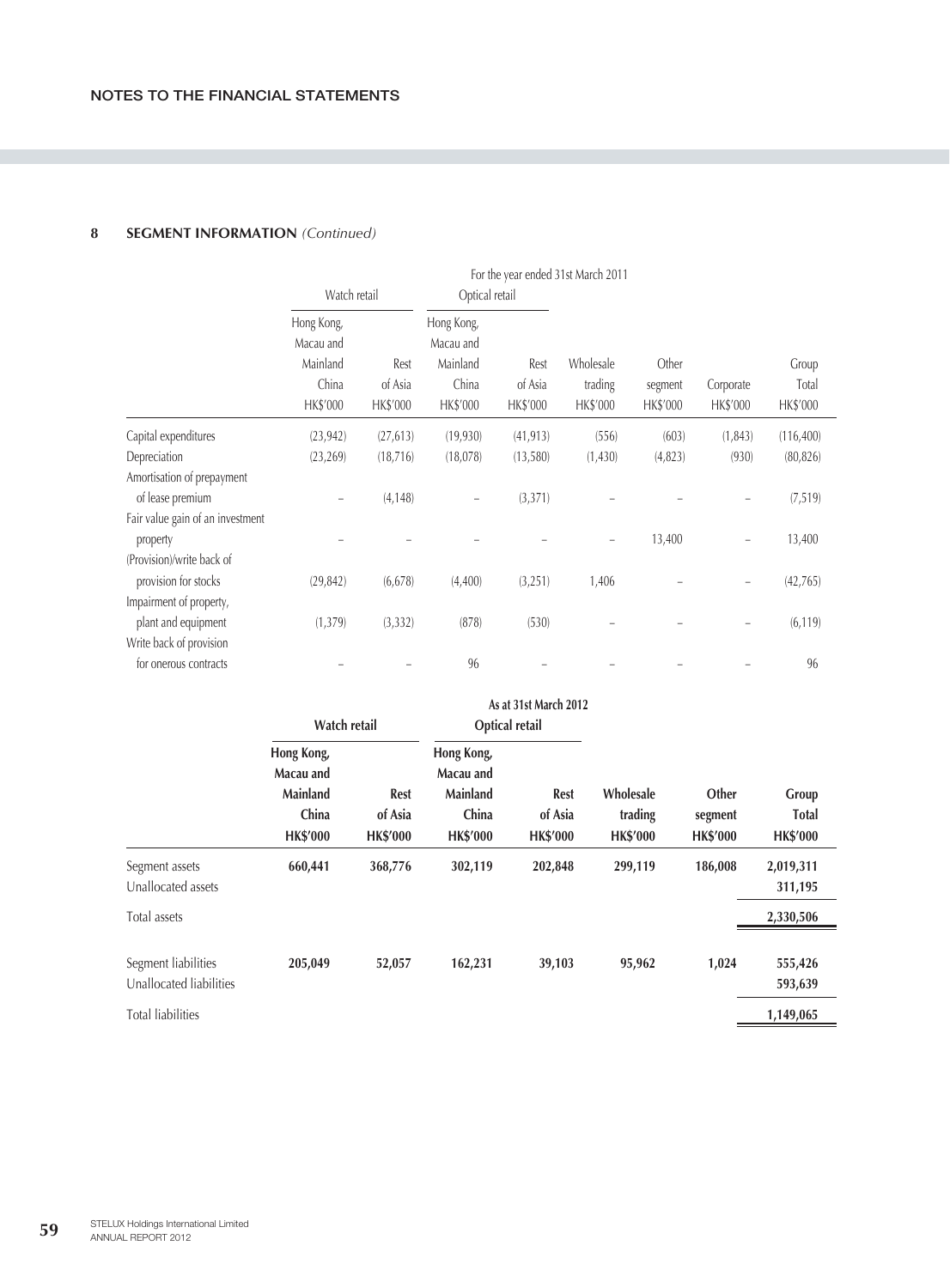## **8 SEGMENT INFORMATION** *(Continued)*

|                                                |                                                          | Watch retail                       | As at 31st March 2011<br>Optical retail                  |                             |                                  |                              |                            |
|------------------------------------------------|----------------------------------------------------------|------------------------------------|----------------------------------------------------------|-----------------------------|----------------------------------|------------------------------|----------------------------|
|                                                | Hong Kong,<br>Macau and<br>Mainland<br>China<br>HK\$'000 | Rest<br>of Asia<br><b>HK\$'000</b> | Hong Kong,<br>Macau and<br>Mainland<br>China<br>HK\$'000 | Rest<br>of Asia<br>HK\$'000 | Wholesale<br>trading<br>HK\$'000 | Other<br>segment<br>HK\$'000 | Group<br>Total<br>HK\$'000 |
| Segment assets<br>Unallocated assets           | 479,392                                                  | 291,145                            | 226,726                                                  | 176,932                     | 224,241                          | 176,819                      | 1,575,255<br>308,763       |
| Total assets                                   |                                                          |                                    |                                                          |                             |                                  |                              | 1,884,018                  |
| Segment liabilities<br>Unallocated liabilities | 169,227                                                  | 40,794                             | 116,023                                                  | 33,372                      | 46,127                           | 1,003                        | 406,546<br>487,285         |
| <b>Total liabilities</b>                       |                                                          |                                    |                                                          |                             |                                  |                              | 893,831                    |

An analysis of the Group's revenue by geographical area is as follows:

|                | 2012                     | 2011      |
|----------------|--------------------------|-----------|
|                | <b>HK\$'000</b>          | HK\$'000  |
| Hong Kong      | 1,828,679                | 1,442,044 |
| Macau          | 178,326                  | 98,737    |
| Mainland China | 261,251                  | 215,885   |
| Rest of Asia   | 1,062,134                | 947,978   |
| Europe         | 497                      | 642       |
| Others         | $\overline{\phantom{m}}$ | 324       |
|                | 3,330,887                | 2,705,610 |

An analysis of the Group's non-current assets (other than financial instruments and deferred tax assets) by geographical area is as follows:

|                | 2012            | 2011     |
|----------------|-----------------|----------|
|                | <b>HK\$'000</b> | HK\$'000 |
| Hong Kong      | 190,815         | 170,901  |
| Macau          | 133,657         | 116,178  |
| Mainland China | 22,337          | 15,505   |
| Rest of Asia   | 185,372         | 168,942  |
| Others         | 35,347          | 1,524    |
|                | 567,528         | 473,050  |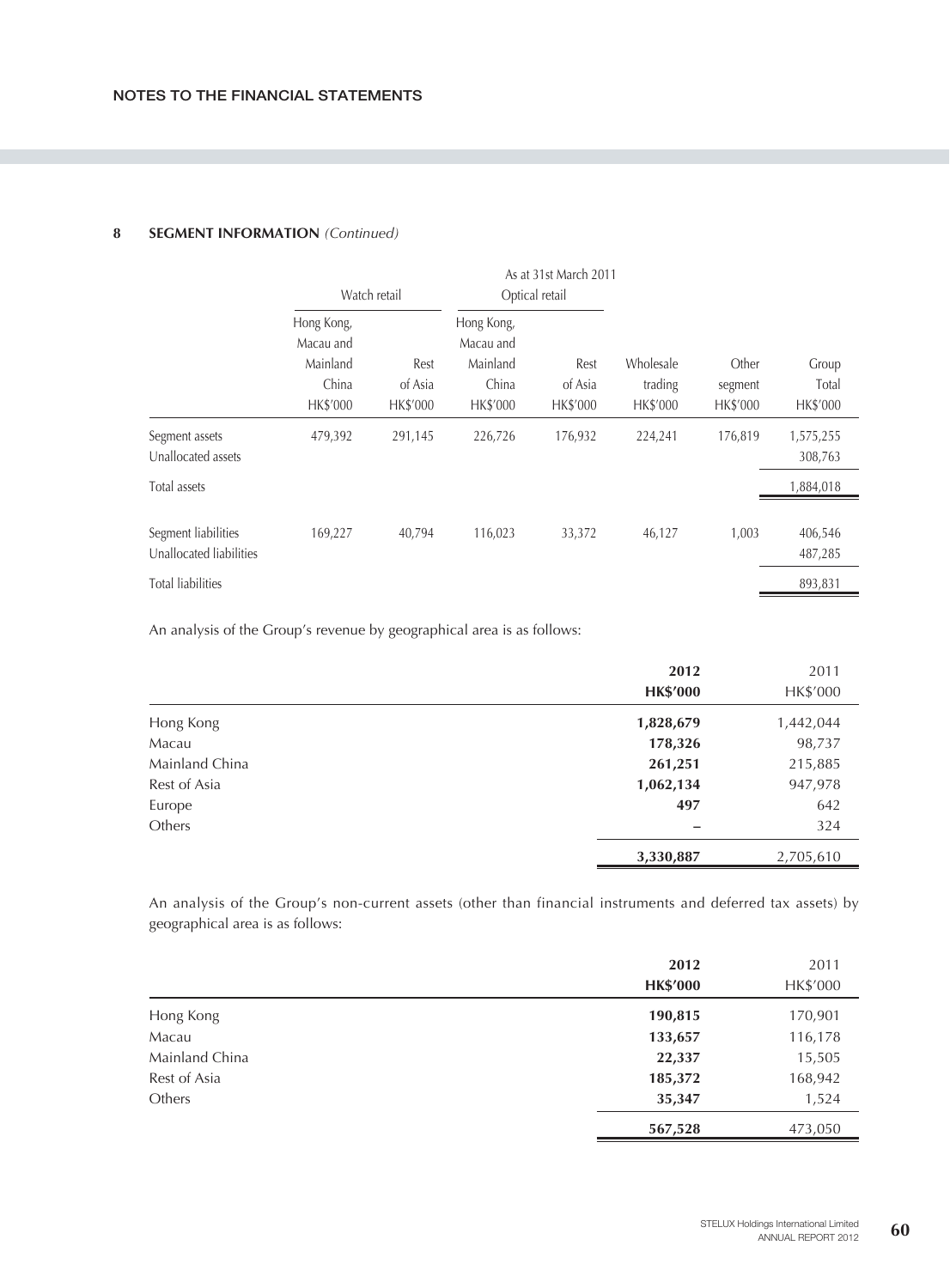## **9 EXPENSES BY NATURE**

|                                                           | 2012<br><b>HK\$'000</b> | 2011<br>HK\$'000 |
|-----------------------------------------------------------|-------------------------|------------------|
| Cost of stocks sold and raw materials consumed            | 1,275,561               | 1,046,791        |
| Amortisation of prepayment of lease premium               | 7,657                   | 7,519            |
| Depreciation of property, plant and equipment             |                         |                  |
| - Owned                                                   | 90,234                  | 80,358           |
| – Leased                                                  | 428                     | 468              |
| Impairment of property, plant and equipment               | 2,865                   | 6,119            |
| Provision/(write back of provision) for onerous contracts | 2,833                   | (96)             |
| Auditor's remuneration                                    |                         |                  |
| - Audit services                                          | 7,873                   | 6,334            |
| - Non-audit services                                      | 1,147                   | 1,645            |
| Operating leases                                          |                         |                  |
| - Buildings                                               | 528,875                 | 452,358          |
| - Equipment                                               |                         | 5                |
| Provision for stocks                                      | 23,854                  | 42,765           |
| Impairment of debtors                                     | 156                     | 197              |
| Impairment of available-for-sale financial assets         |                         | 2,403            |
| Reversal of bad debts provision                           | (191)                   | (83)             |
| Donations                                                 | 1,477                   | 1,117            |
| Employee benefit expense (Note 10)                        | 568,092                 | 464,895          |
| Others                                                    | 538,370                 | 447,721          |
| Total cost of sales, selling expenses, general and        |                         |                  |
| administrative expenses and other operating expenses      | 3,049,231               | 2,560,516        |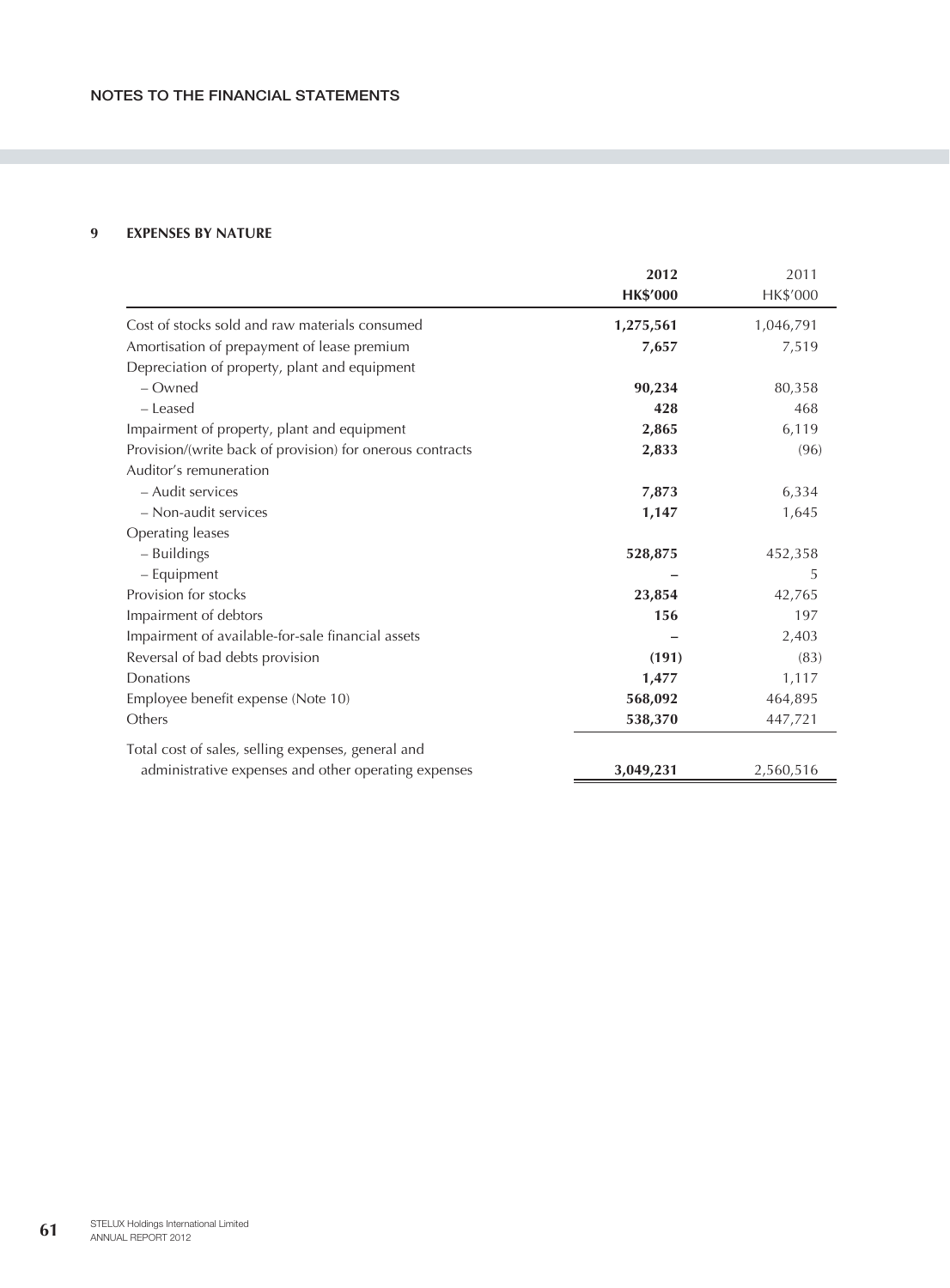## **10 EMPLOYEE BENEFIT EXPENSE**

|                                                         | 2012            | 2011            |
|---------------------------------------------------------|-----------------|-----------------|
|                                                         | <b>HK\$'000</b> | <b>HK\$'000</b> |
| Salaries and allowances                                 | 514,419         | 427,842         |
| Pension contributions less forfeiture utilised (Note a) | 36,097          | 25,272          |
| Unutilised annual leave                                 | (187)           | (618)           |
| Social security costs                                   | 11,681          | 7,448           |
| Other allowances                                        | 6,082           | 4,951           |
|                                                         | 568,092         | 464,895         |

#### (a) Pensions – defined contribution plans

The Group operated a retirement scheme under Occupation Retirement Scheme Ordinance ("ORSO scheme") up to 30th November 2000 for employees in Hong Kong. With effect from 1st December 2000, a mandatory provident fund ("MPF") scheme is set up which is available to eligible employees of the Group, including executive directors. Contributions to the MPF scheme by the Group and employees are calculated at rates specified in the rules of the MPF scheme. The assets of the MPF scheme are held separately from those of the Group in an independently administered fund.

For subsidiaries outside Hong Kong, contributions to the local pension scheme are made by the Group and employee, which are calculated at rates specified in the rules of the local pension scheme. The assets of the pension scheme are held separately from those of the Group in an independently administered fund.

Forfeited contributions totalling HK\$899,000 for the year ended 31st March 2012 (2011: HK\$1,206,000) arising from employees leaving the ORSO scheme, were utilised to offset contributions during the year.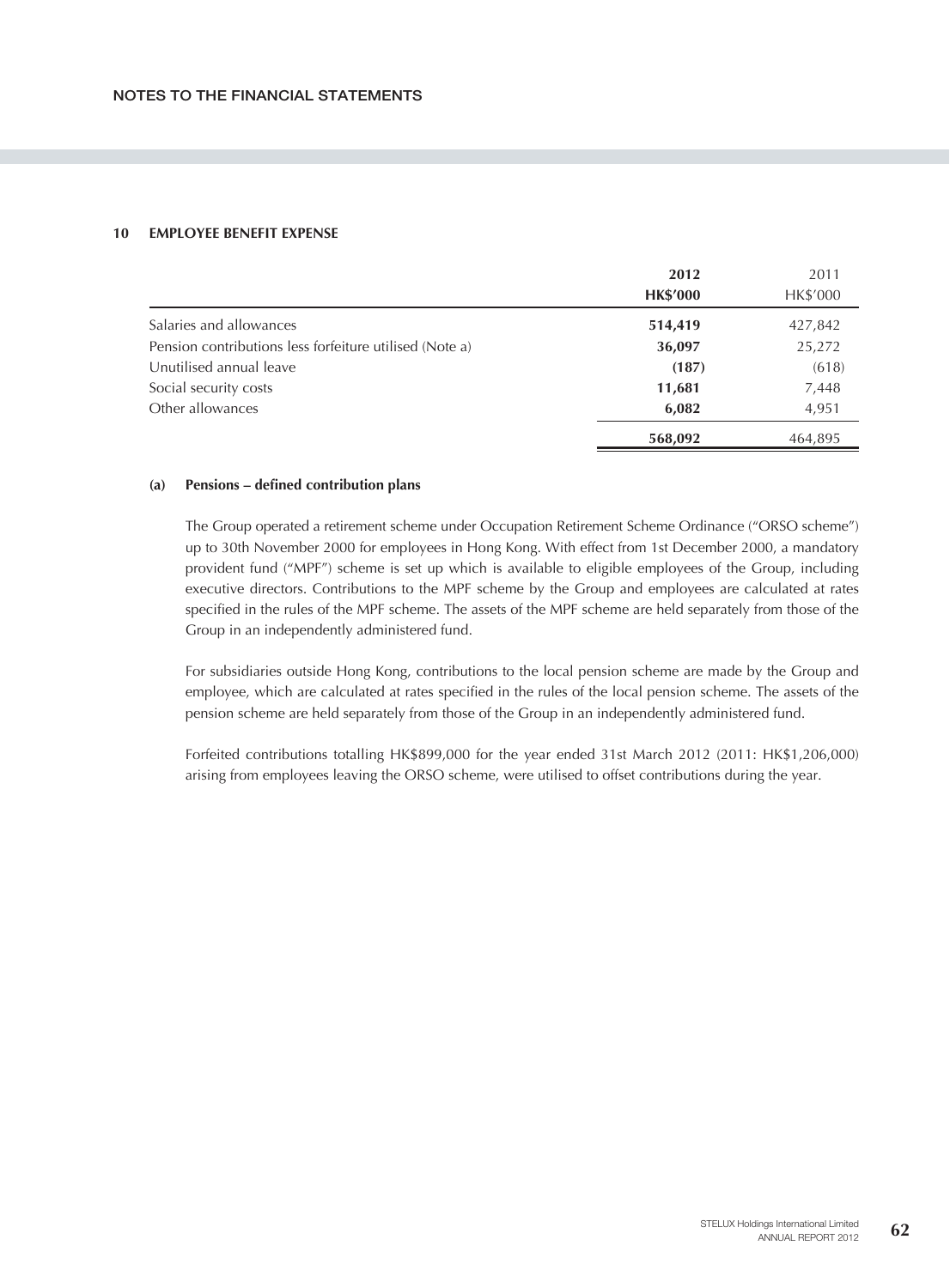## **10 EMPLOYEE BENEFIT EXPENSE** *(Continued)*

## **(b) Emoluments of directors**

The remuneration of each director of the Company is set out below:

|                      |             | <b>Basic</b><br>salaries, |                      |                      |              |
|----------------------|-------------|---------------------------|----------------------|----------------------|--------------|
|                      |             | allowances,<br>and        | <b>Contributions</b> |                      |              |
|                      |             | benefits                  | to pension           | <b>Discretionary</b> |              |
| <b>Name</b>          | <b>Fees</b> | in kind                   | plans                | bonus                | <b>Total</b> |
|                      | HK\$'000    | <b>HK\$'000</b>           | HK\$'000             | HK\$'000             | HK\$'000     |
| For the year ended   |             |                           |                      |                      |              |
| 31st March 2012      |             |                           |                      |                      |              |
| Wong Chong Po        | 42          | 536                       |                      |                      | 578          |
| Joseph C. C. Wong    | 80          | 2,517                     | 92                   | 5,317                | 8,006        |
| Chu Kai Wah, Anthony | 80          | 1,833                     | 71                   | 2,421                | 4,405        |
| Sakorn Kanjanapas    | 80          |                           |                      |                      | 80           |
| Lau Tak Bui, Vincent | 80          | 1,842                     | 71                   | 2,423                | 4,416        |
| Kwong Yi Hang, Agnes | 135         |                           |                      |                      | 135          |
| Wu Chun Sang         | 135         |                           |                      |                      | 135          |
| Wu Chi Man, Lawrence | 135         |                           |                      |                      | 135          |
|                      | 767         | 6,728                     | 234                  | 10,161               | 17,890       |
| For the year ended   |             |                           |                      |                      |              |
| 31st March 2011      |             |                           |                      |                      |              |
| Wong Chong Po        | 100         | 1,395                     |                      | 582                  | 2,077        |
| Joseph C. C. Wong    | 80          | 2,642                     | 90                   | 1,745                | 4,557        |
| Chu Kai Wah, Anthony | 80          | 1,925                     | 70                   | 775                  | 2,850        |
| Sakorn Kanjanapas    | 80          |                           |                      |                      | 80           |
| Lau Tak Bui, Vincent | 80          | 1,935                     | 69                   | 775                  | 2,859        |
| Kwong Yi Hang, Agnes | 120         |                           |                      |                      | 120          |
| Wu Chun Sang         | 120         |                           |                      |                      | 120          |
| Wu Chi Man, Lawrence | 120         |                           |                      |                      | 120          |
|                      | 780         | 7,897                     | 229                  | 3,877                | 12,783       |

i Discretionary bonus represents the amount paid during the year.

During the year, none of the directors waived their emoluments and no emoluments were paid by the Group to any of the directors of the Company as an inducement to join or upon joining the Group or as compensation of loss of office.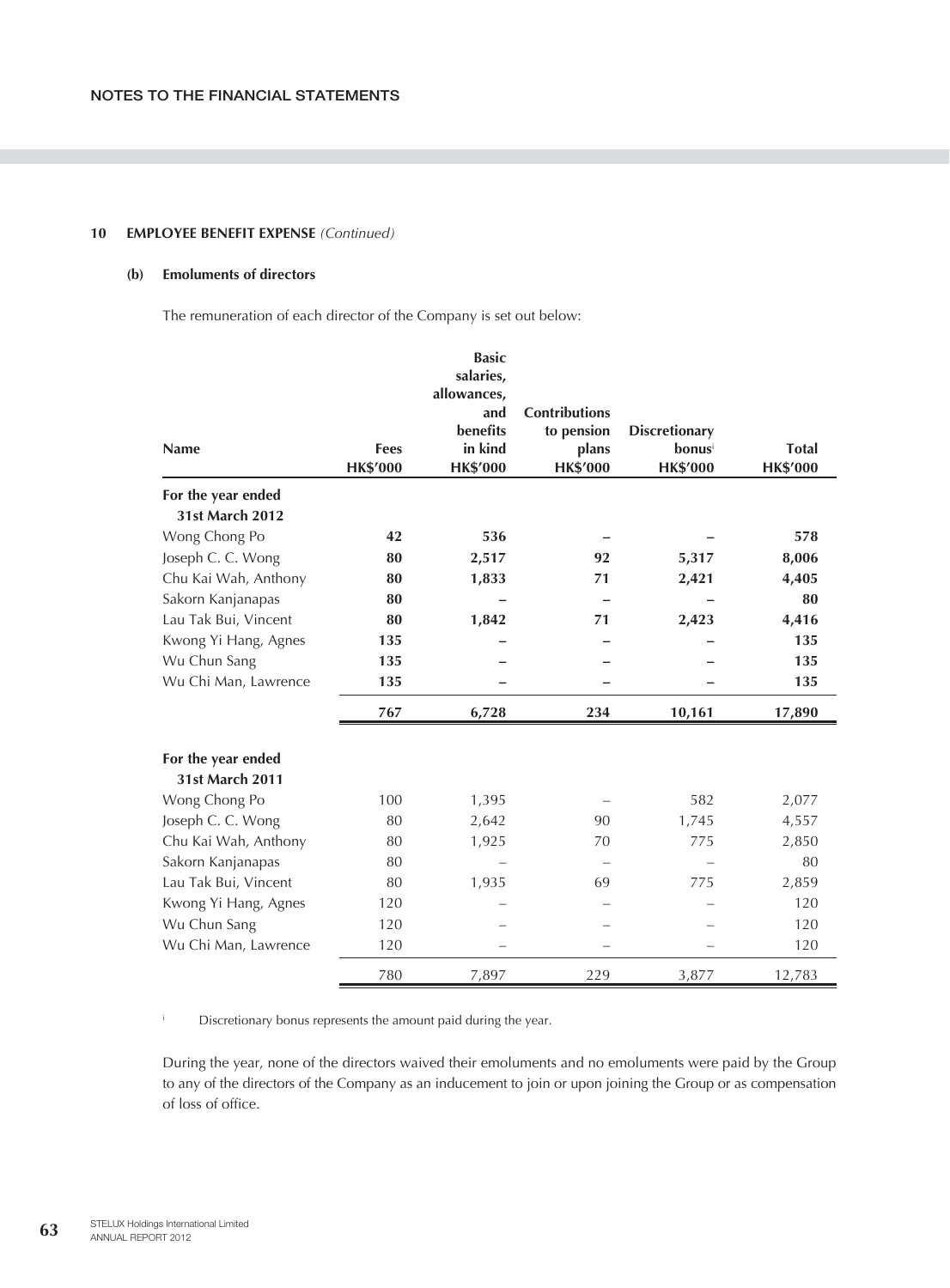## **10 EMPLOYEE BENEFIT EXPENSE** *(Continued)*

## **(c) Five highest paid individuals**

The five individuals whose emoluments were the highest in the Group for the year include three (2011: four) directors whose emoluments are reflected in the analysis presented above.

The emoluments payable to the remaining two (2011: one) individuals during the year are as follows:

|                                                 | 2012            | 2011     |
|-------------------------------------------------|-----------------|----------|
|                                                 | <b>HK\$'000</b> | HK\$'000 |
| Basic salaries, allowance and benefits in kind  | 2,181           | 1,454    |
| Performance bonus                               | 2,658           | 430      |
| Contributions to pension plans                  | 96              | 56       |
|                                                 | 4,935           | 1,940    |
| The emoluments fell within the following bands: |                 |          |
|                                                 | 2012            | 2011     |
| HK\$1,000,001 to HK\$2,000,000                  |                 |          |

| HK\$1,000,001 to HK\$2,000,000 |  |
|--------------------------------|--|
| HK\$2,000,001 to HK\$3,000,000 |  |
|                                |  |

## **11 FINANCE COSTS**

|                                                  | 2012            | 2011            |
|--------------------------------------------------|-----------------|-----------------|
|                                                  | <b>HK\$'000</b> | <b>HK\$'000</b> |
| Interest on bank loans and overdrafts wholly     |                 |                 |
| repayable within five years                      | 8,424           | 8,330           |
| Interest on bank loans and overdrafts not wholly |                 |                 |
| repayable within five years                      | 684             | 798             |
| Interest on other financial liabilities          | 91              | 128             |
| Interest on finance leases                       | 20              | 49              |
|                                                  | 9,219           | 9,305           |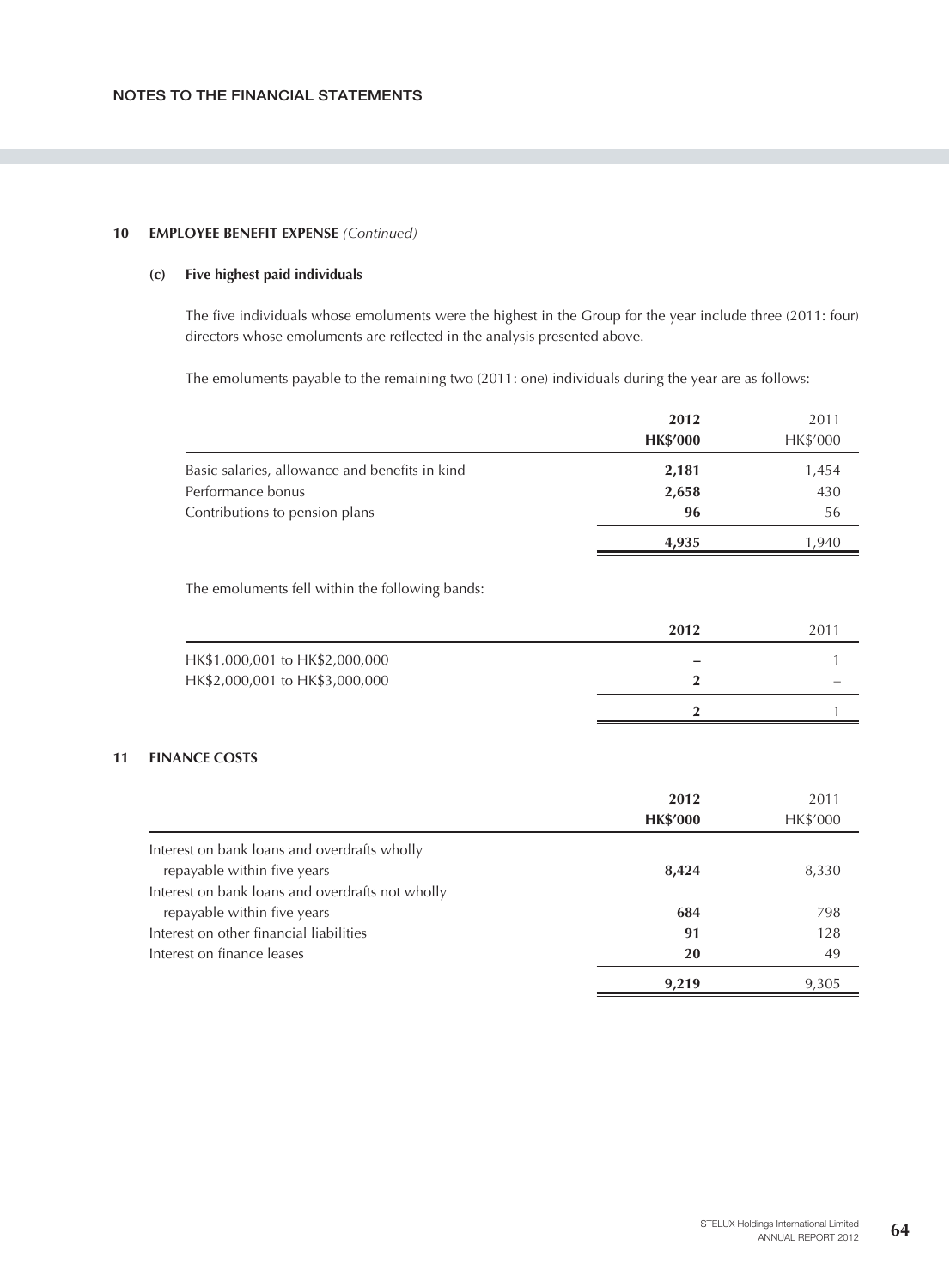## **12 INCOME TAX EXPENSE**

Hong Kong profits tax has been provided at the rate of 16.5% on the estimated assessable profits for the year ended 31st March 2012 (2011: 16.5%) less relief for available tax losses. Taxation on overseas profits has been calculated on the estimated assessable profits for the year at the rates of taxation prevailing in the territories in which the Group operates.

The amount of income tax charged to the consolidated income statement represents:

|                                                       | 2012            | 2011     |
|-------------------------------------------------------|-----------------|----------|
|                                                       | <b>HK\$'000</b> | HK\$'000 |
| Current income tax                                    |                 |          |
| – Hong Kong profits tax                               | 43,316          | 26,292   |
| $-$ Overseas profits tax                              | 30,986          | 30,773   |
| $-$ (Over)/under provisions in respect of prior years | (9, 157)        | 2,259    |
|                                                       | 65,145          | 59,324   |
| Deferred income tax (Note 29)                         | (5,711)         | (7,935)  |
| Income tax expense                                    | 59,434          | 51,389   |

The taxation on the Group's profit before income tax differs from the theoretical amount that would arise using the applicable tax rate, being the weighted average of tax rates prevailing in the territories in which the Group operates, is as follows:

|                                                                   | 2012            | 2011     |
|-------------------------------------------------------------------|-----------------|----------|
|                                                                   | <b>HK\$'000</b> | HK\$'000 |
| Profit before income tax                                          | 310,380         | 182,850  |
| Theoretical tax at weighted average rate of 15.76% (2011: 18.34%) | 48,920          | 33,542   |
| Income not subject to tax                                         | (4, 178)        | (4,934)  |
| Expenses not deductible for tax purpose                           | 13,010          | 14,926   |
| Recognition of temporary differences not previously recognised    | 503             | (5,029)  |
| Utilisation of previously unrecognised tax losses                 | (11, 905)       | (6, 491) |
| Tax losses not recognised                                         | 19,557          | 14,552   |
| (Over)/under provisions in respect of prior years                 | (9, 157)        | 2,259    |
| Others                                                            | 2,684           | 2,564    |
| Income tax expense                                                | 59,434          | 51,389   |

The weighted average applicable tax rate was 15.76% (2011: 18.34%). The decrease is caused by a change in the distribution of profitability of the Group's subsidiaries in the respective countries.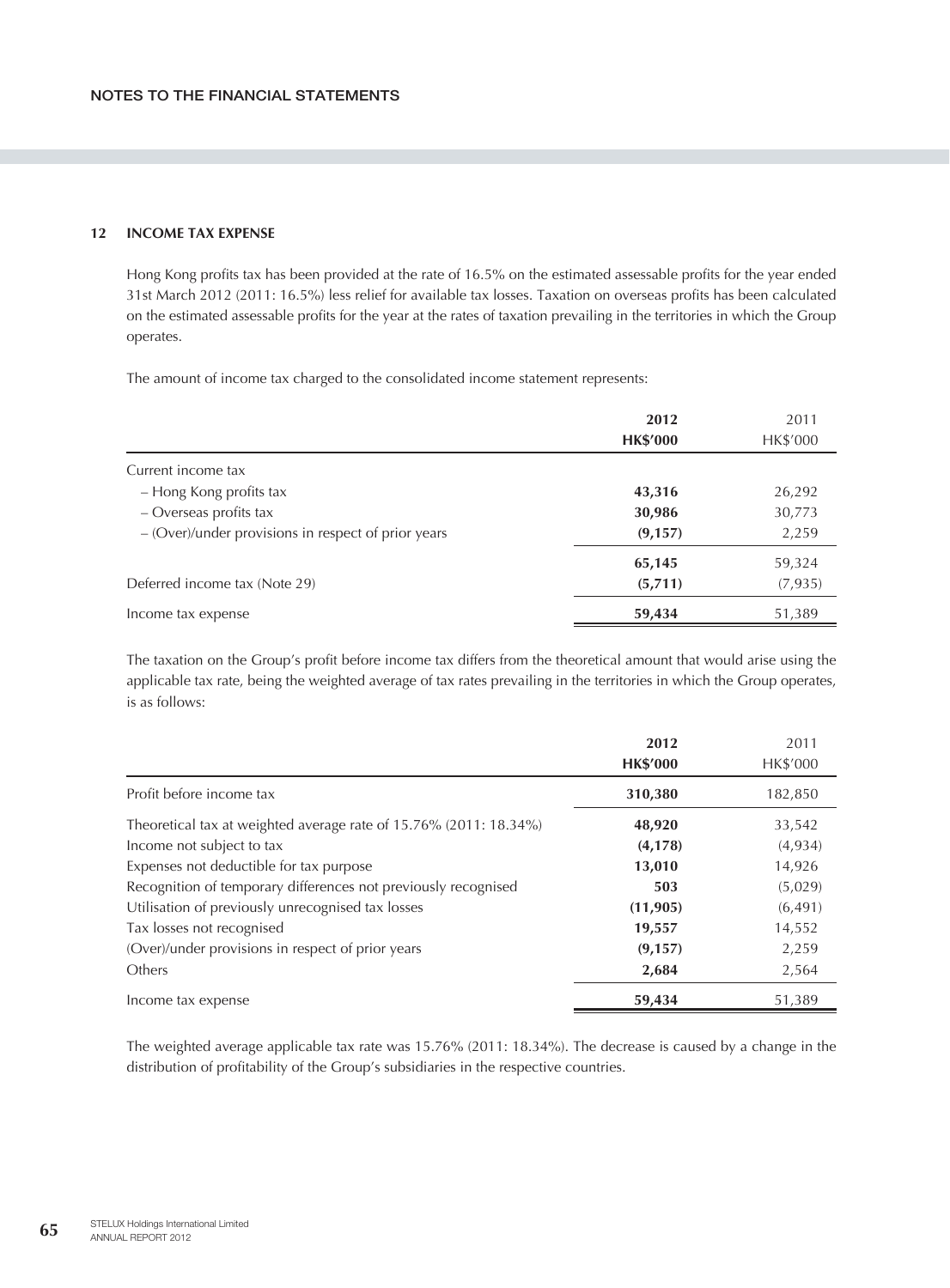## **13 RESULTS ATTRIBUTABLE TO EQUITY HOLDERS OF THE COMPANY**

All expenses of the Company were borne by a subsidiary. Accordingly, no profit or loss attributable to shareholders is dealt with in the financial statements of the Company for the years ended 31st March 2011 and 2012.

# **14 EARNINGS PER SHARE**

## **Basic**

Basic earnings per share is calculated by dividing the Group's profit attributable to equity holders by the weighted average number of ordinary shares in issue during the year.

|                                                                 | 2012    | 2011    |
|-----------------------------------------------------------------|---------|---------|
| Weighted average number of ordinary shares in issue (thousands) | 951,340 | 951,340 |
| Profit attributable to equity holders of the Company (HK\$'000) | 250,325 | 130,831 |
| Basic earnings per share (HK cents)                             | 26.31   | 13.75   |
|                                                                 |         |         |

## **Diluted**

There were no dilutive potential ordinary shares in existence during the years ended 31st March 2011 and 2012.

## **15 DIVIDENDS**

|                                                                                                                                                                                                          | 2012<br><b>HK\$'000</b>   | 2011<br>HK\$'000 |
|----------------------------------------------------------------------------------------------------------------------------------------------------------------------------------------------------------|---------------------------|------------------|
| Interim, paid, of HK\$0.035 (2011: HK\$0.012) per ordinary share<br>Final, proposed, of HK\$0.045 (2011: HK\$0.024) per ordinary share<br>Special, proposed, of HK\$0.010 (2011: nil) per ordinary share | 33,297<br>42,810<br>9,513 | 11,416<br>22,832 |
|                                                                                                                                                                                                          | 85,620                    | 34,248           |

A bonus issue of shares has been proposed on the basis of one share of HK\$0.10 of the Company for every ten existing shares. The proposed bonus shares will not rank for the above proposed final dividend or special dividend.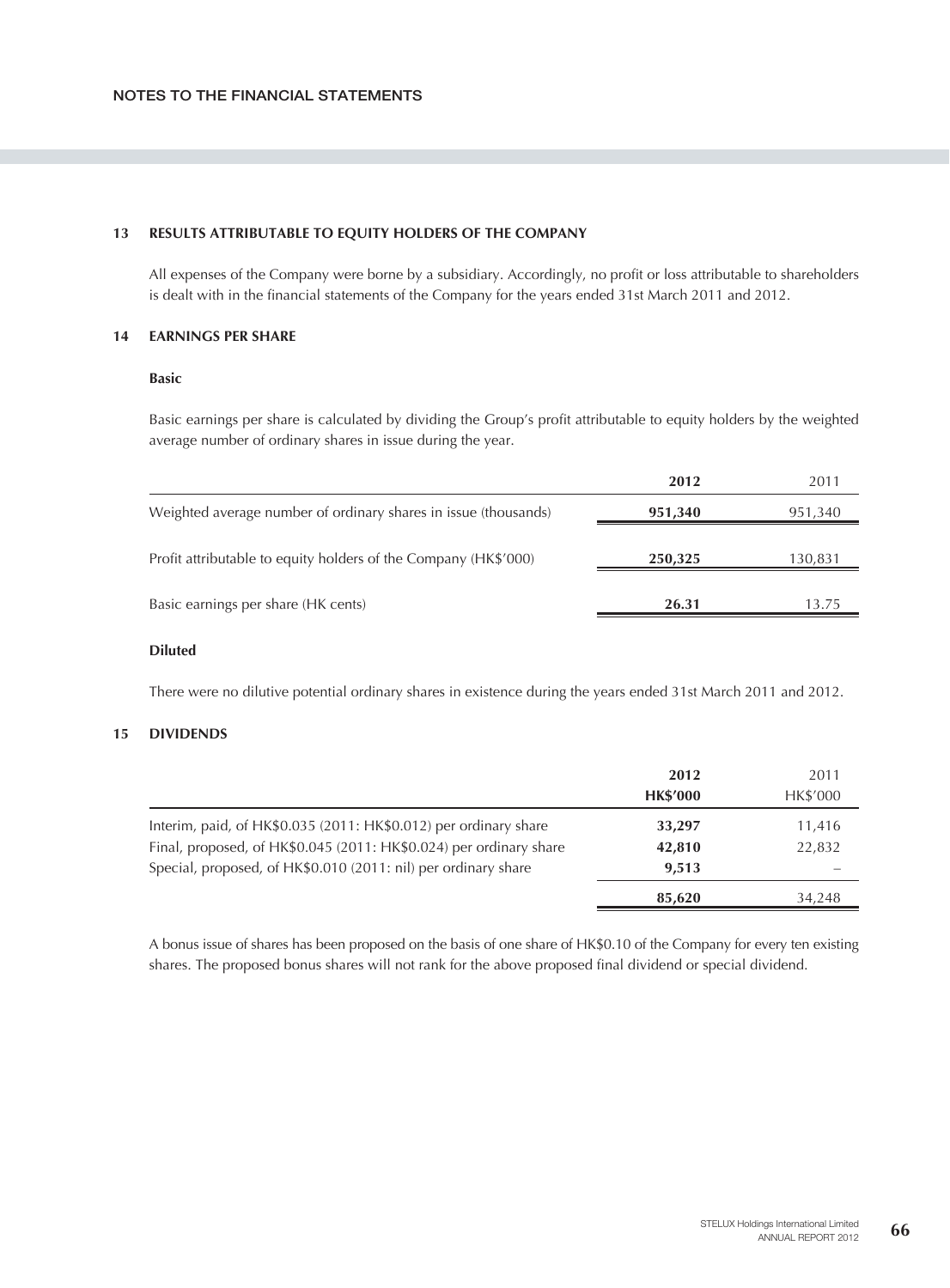# **16 PROPERTY, PLANT AND EQUIPMENT – GROUP**

|                             | Equipment       |                 |                 |
|-----------------------------|-----------------|-----------------|-----------------|
|                             | Land and        | and             | <b>Total</b>    |
|                             | buildings       | others          |                 |
|                             | <b>HK\$'000</b> | <b>HK\$'000</b> | <b>HK\$'000</b> |
| Year ended 31st March 2011  |                 |                 |                 |
| Opening net book amount     | 205,295         | 105,169         | 310,464         |
| Additions                   | 8,553           | 83,851          | 92,404          |
| Disposals/write-off         |                 | (947)           | (947)           |
| Depreciation                | (5, 643)        | (75, 183)       | (80, 826)       |
| Impairment (note c)         | (2,715)         | (3, 404)        | (6, 119)        |
| Exchange differences        | 1,583           | 4,555           | 6,138           |
| Closing net book amount     | 207,073         | 114,041         | 321,114         |
| At 31st March 2011          |                 |                 |                 |
| Cost                        | 322,289         | 558,914         | 881,203         |
| Accumulated depreciation    |                 |                 |                 |
| and impairment              | (115, 216)      | (444, 873)      | (560, 089)      |
| Net book amount             | 207,073         | 114,041         | 321,114         |
| Year ended 31st March 2012  |                 |                 |                 |
| Opening net book amount     | 207,073         | 114,041         | 321,114         |
| <b>Additions</b>            | 9,100           | 142,483         | 151,583         |
| Acquisition of a subsidiary |                 | 44              | 44              |
| Disposals/write-off         |                 | (1, 934)        | (1,934)         |
| Depreciation                | (6, 573)        | (84,089)        | (90, 662)       |
| Impairment (note c)         |                 | (2, 865)        | (2, 865)        |
| Exchange differences        | (622)           | 70              | (552)           |
| Closing net book amount     | 208,978         | 167,750         | 376,728         |
| At 31st March 2012          |                 |                 |                 |
| Cost                        | 331,141         | 651,277         | 982,418         |
| Accumulated depreciation    |                 |                 |                 |
| and impairment              | (122, 163)      | (483, 527)      | (605, 690)      |
| Net book amount             | 208,978         | 167,750         | 376,728         |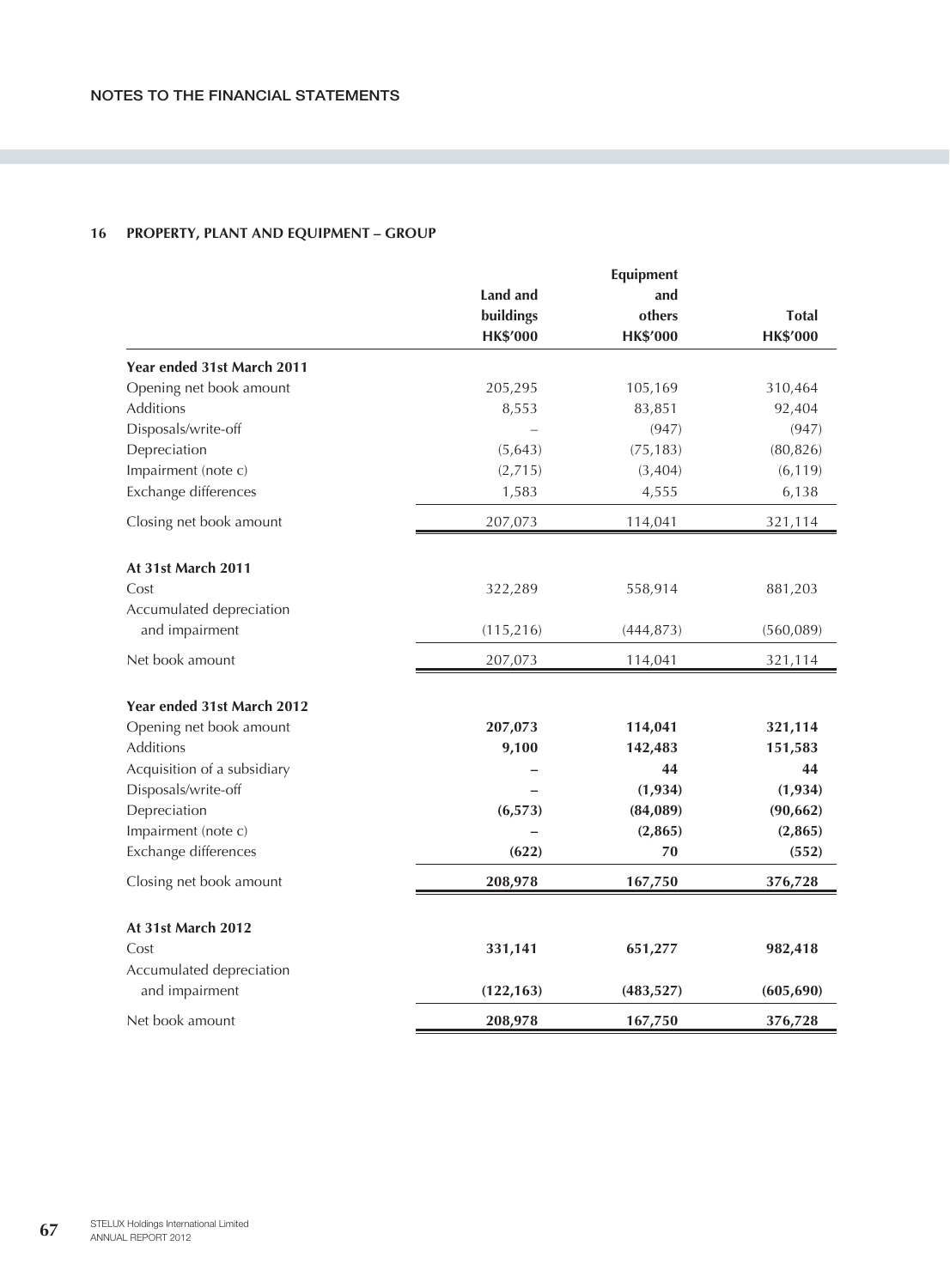## **16 PROPERTY, PLANT AND EQUIPMENT – GROUP** *(Continued)*

#### Notes:

- (a) Certain property, plant and equipment of the Group have been pledged for bank borrowings. The carrying value of these property, plant and equipment as at 31st March 2012 were approximately HK\$193,156,000 (2011: HK\$199,194,000).
- (b) At 31st March 2012, the net book value of motor vehicles held under finance leases amounted to HK\$175,000 (2011: HK\$605,000).
- (c) An impairment provision of HK\$2,865,000 (2011: HK\$6,119,000) was made for certain properties and equipment with reference to their fair value less costs to sell since their carrying values are not expected to be fully recoverable by this amount. Impairment loss was included in other operating expenses in the consolidated income statement.
- (d) The Group's interest in land and buildings at their net book values are analysed as follows:

|                                               | 2012            | 2011            |
|-----------------------------------------------|-----------------|-----------------|
|                                               | <b>HK\$'000</b> | <b>HK\$'000</b> |
| Freehold land and buildings outside Hong Kong | 89,135          | 82,415          |
| Land and buildings in Hong Kong, held on:     |                 |                 |
| $-$ Leases between 10 to 50 years             | 119,843         | 124,658         |
|                                               | 208,978         | 207,073         |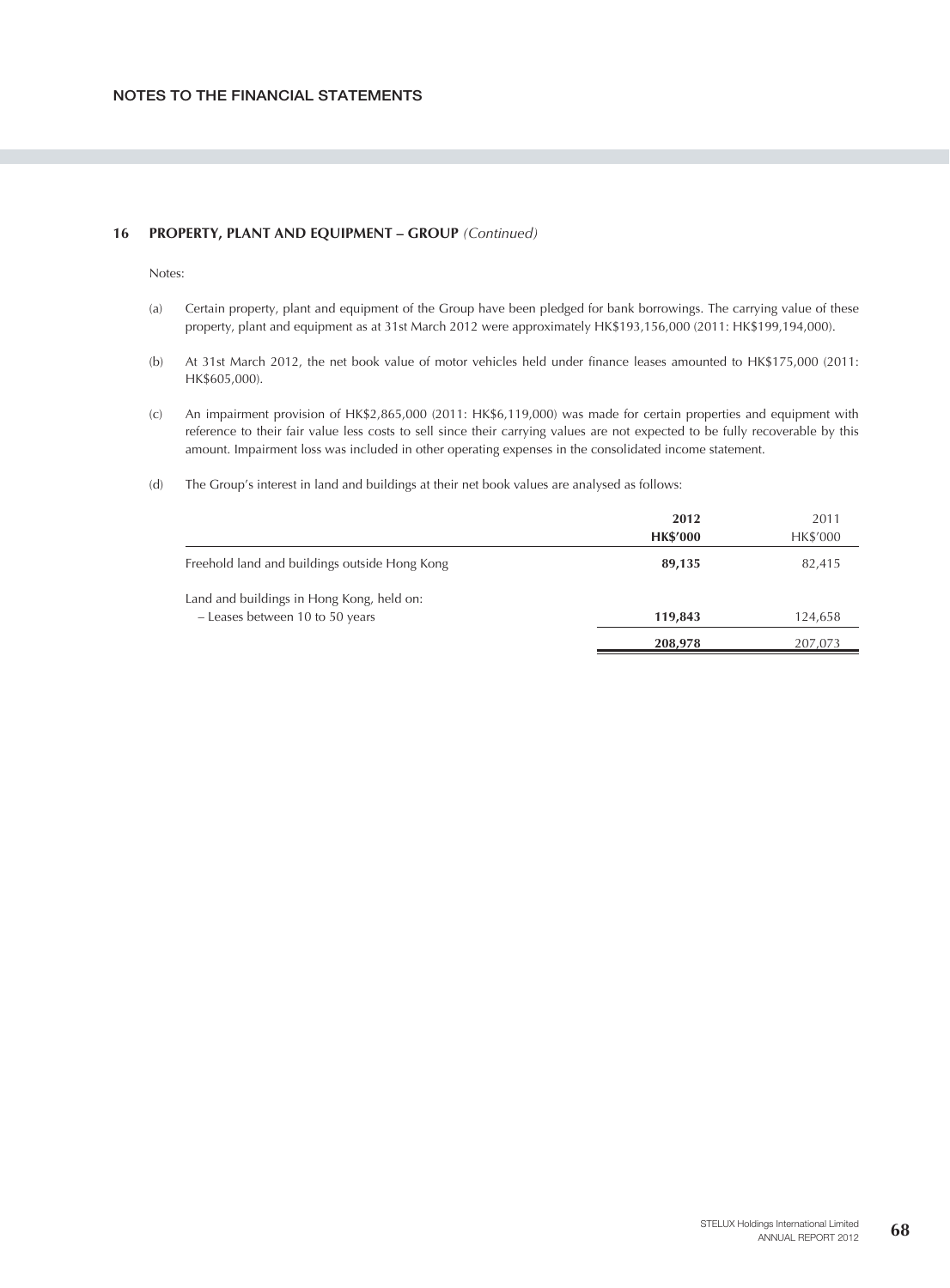#### **17 INVESTMENT PROPERTY – GROUP**

|                 | 2012            | 2011     |
|-----------------|-----------------|----------|
|                 | <b>HK\$'000</b> | HK\$'000 |
| At 1st April    | 52,000          | 41,200   |
| Disposal        |                 | (2,600)  |
| Fair value gain | 14,000          | 13,400   |
| At 31st March   | 66,000          | 52,000   |

The investment property was revalued by independent professionally qualified valuer as at 31st March 2012. Valuation was based on open market values of the property.

The investment property of the Group has been pledged for bank borrowings. The carrying value of this investment property as at 31st March 2012 was HK\$66,000,000 (2011: HK\$52,000,000).

The Group's interest in investment property at its carrying value is analysed as follows:

|                                                | 2012            | 2011     |
|------------------------------------------------|-----------------|----------|
|                                                | <b>HK\$'000</b> | HK\$'000 |
| Freehold investment property outside Hong Kong | 66.000          | 52,000   |

## **18 PREPAYMENT OF LEASE PREMIUM – GROUP**

|                       | 2012                     | 2011     |
|-----------------------|--------------------------|----------|
|                       | <b>HK\$'000</b>          | HK\$'000 |
| At 1st April          | 73,549                   | 54,215   |
| Addition              |                          | 23,996   |
| Disposal              | $\overline{\phantom{m}}$ | (1,429)  |
| Amortisation (note b) | (7,657)                  | (7, 519) |
| Exchange differences  | (1, 415)                 | 4,286    |
| At 31st March         | 64,477                   | 73,549   |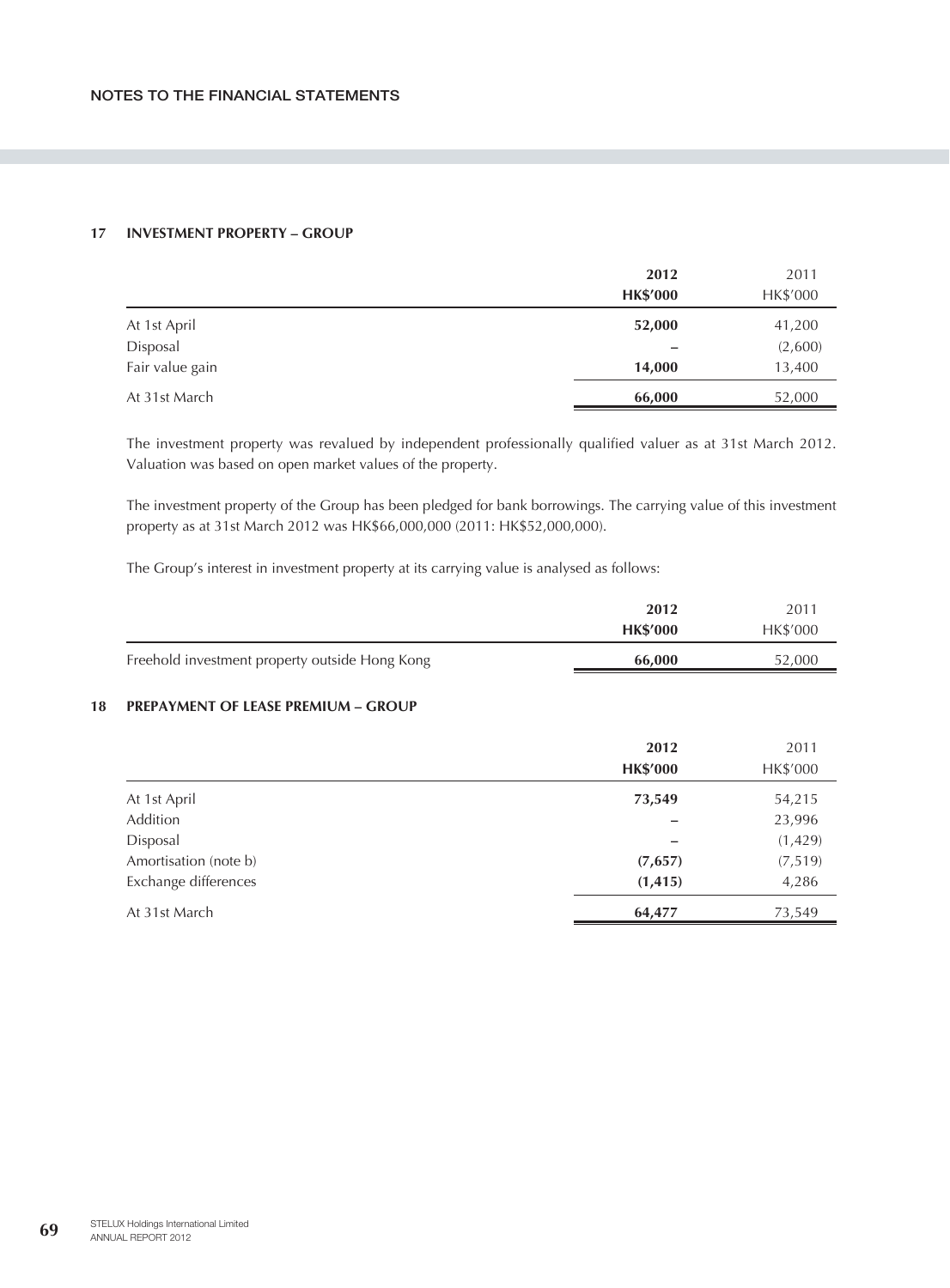### **18 PREPAYMENT OF LEASE PREMIUM – GROUP** *(Continued)*

The Group's interests in prepayment of lease premium for premises at their net book amounts are analysed as follows:

|                                                             | 2012            | 2011     |
|-------------------------------------------------------------|-----------------|----------|
|                                                             | <b>HK\$'000</b> | HK\$'000 |
| Prepayment of lease premium for premises outside Hong Kong, |                 |          |
| held on:<br>- Leases between 10 to 50 years                 | 24,289          | 38,920   |
| - Leases under 10 years                                     | 40,188          | 34,629   |
|                                                             | 64,477          | 73,549   |

Notes:

- (a) Certain prepayment of lease premium for premises of the Group have been pledged for bank borrowings. The carrying amount of these prepayment of lease premium as at 31st March 2012 was HK\$20,634,000 (2011: HK\$30,019,000).
- (b) Amortisation of prepayment of lease premium for premises was included in selling expenses in the consolidated income statement.

### **19 SUBSIDIARIES AND AMOUNT DUE FROM A SUBSIDIARY – COMPANY**

|                              | 2012            | 2011     |
|------------------------------|-----------------|----------|
|                              | <b>HK\$'000</b> | HK\$'000 |
| Investment in a subsidiary   |                 |          |
| Amount due from a subsidiary | 374,123         | 430,271  |
|                              | 374,123         | 430,271  |

The amount due from a subsidiary is unsecured, interest free and repayable on demand.

Details of principal subsidiaries are shown on Note 34.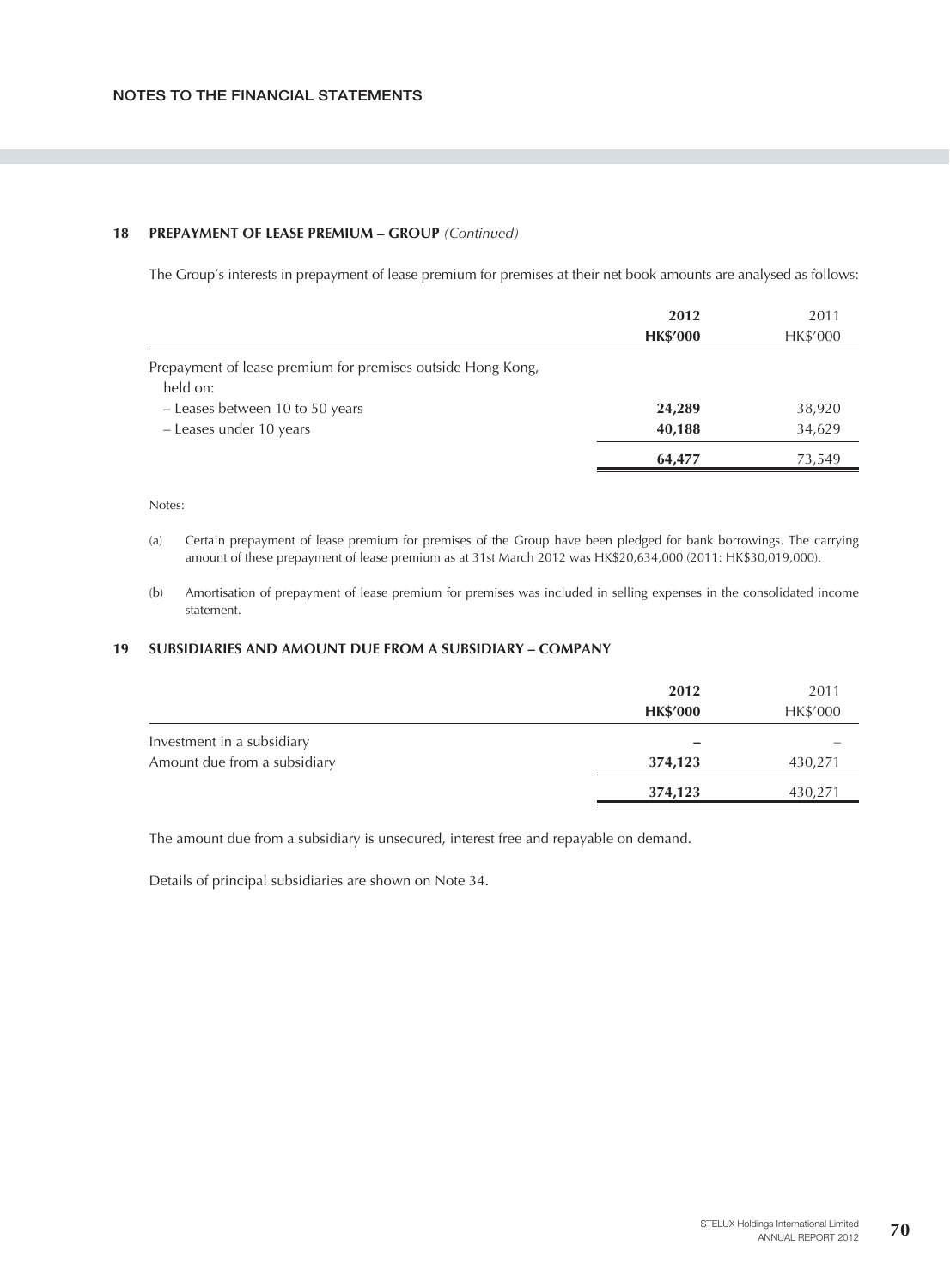#### **20 INTANGIBLE ASSETS – GROUP**

|                                         | Goodwill<br><b>HK\$'000</b> | <b>Trademarks</b><br><b>HK\$'000</b> | <b>Total</b><br><b>HK\$'000</b> |
|-----------------------------------------|-----------------------------|--------------------------------------|---------------------------------|
| Year ended 31st March 2011              |                             |                                      |                                 |
| Opening net book amount                 | 7,592                       | 16,586                               | 24,178                          |
| Exchange differences                    | 2,001                       | 208                                  | 2,209                           |
| Closing net book amount                 | 9,593                       | 16,794                               | 26,387                          |
| At 31st March 2011                      |                             |                                      |                                 |
| Cost                                    | 9,593                       | 46,478                               | 56,071                          |
| Accumulated amortisation and impairment |                             | (29, 684)                            | (29, 684)                       |
| Net book amount                         | 9,593                       | 16,794                               | 26,387                          |
| Year ended 31st March 2012              |                             |                                      |                                 |
| Opening net book amount                 | 9,593                       | 16,794                               | 26,387                          |
| <b>Additions</b>                        |                             | 33,797                               | 33,797                          |
| Exchange differences                    | 113                         | 26                                   | 139                             |
| Closing net book amount                 | 9,706                       | 50,617                               | 60,323                          |
| At 31st March 2012                      |                             |                                      |                                 |
| Cost                                    | 9,706                       | 80,275                               | 89,981                          |
| Accumulated amortisation and impairment |                             | (29, 658)                            | (29, 658)                       |
| Net book amount                         | 9,706                       | 50,617                               | 60,323                          |

#### **Impairment test for goodwill**

Goodwill is allocated to the Group's cash-generating units ("CGUs") identified according to business segment. The goodwill is attributable to the watch trading operations.

The recoverable amount of a CGU is determined based on value-in-use calculations. These calculations use pretax cash flow projections based on financial budgets performed by management covering a five-year period. Management determined the financial budgets based on past performance and its expectations for the market development. Cash flows beyond the five year period are extrapolated using the estimated growth rate stated below.

The key assumptions used for value-in-use calculations are as follows:

- 1. Growth rate used to extrapolate cash flows beyond the budget period of 0% (2011: 0%) which does not exceed historical growth rate.
- 2. Pre-tax discount rate applied to cash flows projections of 8% (2011: 5%). The discount rate used is pre-tax and reflects specific risks related to the Group.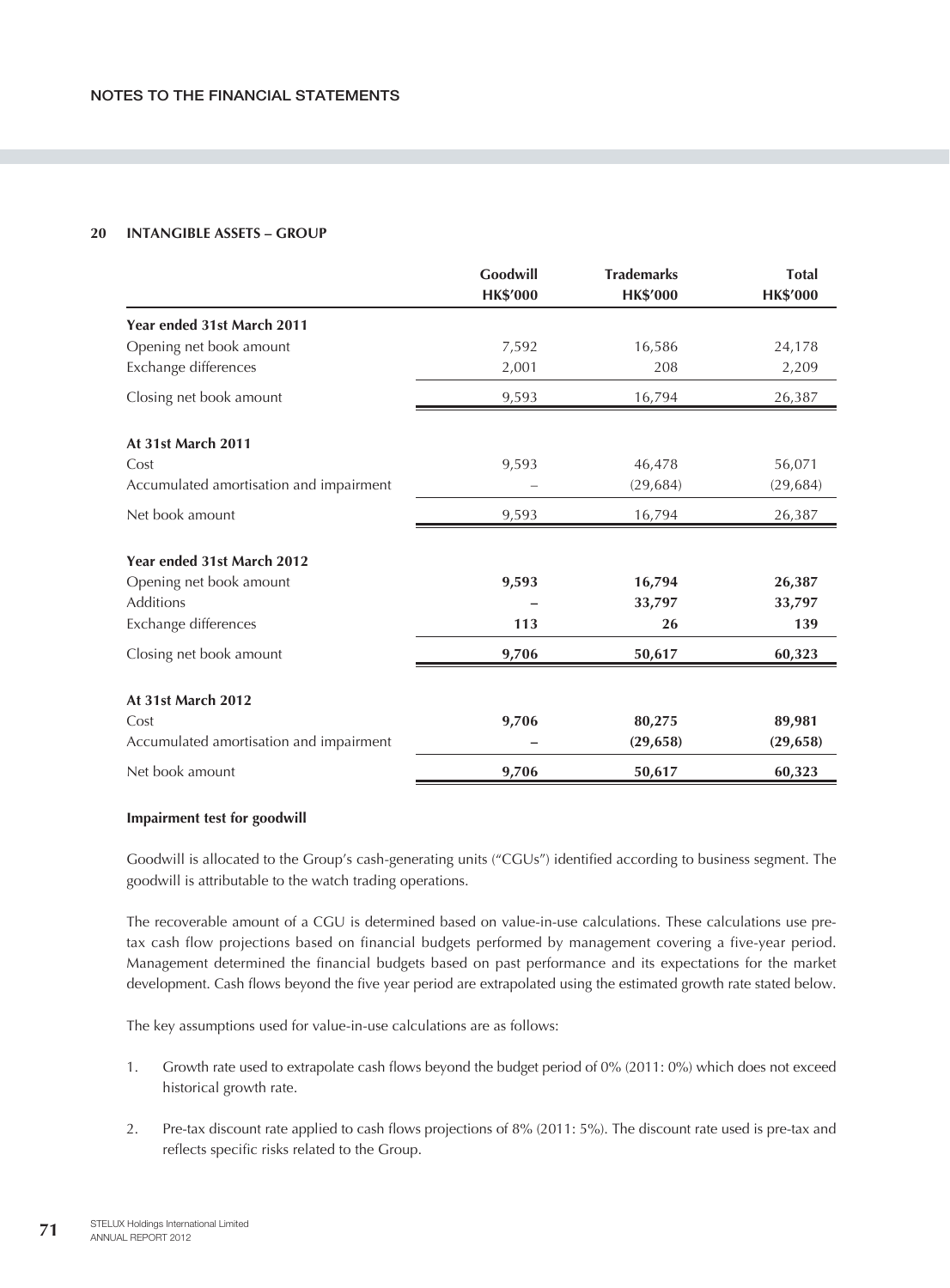### **20 INTANGIBLE ASSETS – GROUP** *(Continued)*

#### **Impairment test for goodwill** *(Continued)*

Management believes that any reasonably foreseeable change in any of the above key assumptions would not cause the carrying amount of goodwill to exceed the recoverable amount significantly.

During the year ended 31st March 2012, there was no impairment on the CGUs containing goodwill with indefinite useful lives.

#### **Impairment test for trademarks**

The valuation of the trademarks is determined by estimating the value of royalties which the Group is exempted from by virtue of the fact that it owns the trademarks. A net sales royalty rate is multiplied by the net sales expected to be generated by the trademarks and then capitalised at a discount rate at which the trademarks operates.

No impairment provision was made during the year ended 31st March 2012 (2011: nil).

#### **21 AVAILABLE-FOR-SALE FINANCIAL ASSETS – GROUP**

|                                                   | 2012            | 2011     |
|---------------------------------------------------|-----------------|----------|
|                                                   | <b>HK\$'000</b> | HK\$'000 |
| At 1st April                                      | 14,639          | 12,587   |
| Revaluation surplus transfer to equity (Note 26)  | 951             | 3,335    |
| Impairment of available-for-sale financial assets |                 | (1, 283) |
| At 31st March                                     | 15,590          | 14,639   |

Available-for-sale financial asset as at 31st March 2012 represents unlisted equity investment in Switzerland and is denominated in Swiss Francs.

### **22 STOCKS – GROUP**

|                  | 2012            | 2011     |
|------------------|-----------------|----------|
|                  | <b>HK\$'000</b> | HK\$'000 |
| Raw materials    | 38,970          | 30,901   |
| Work-in-progress | 16,676          | 13,070   |
| Finished goods   | 953,256         | 733,440  |
|                  | 1,008,902       | 777,411  |

The cost of inventories recognised as expense and included in cost of sales amounted to HK\$1,275,561,000 (2011: HK\$1,046,791,000).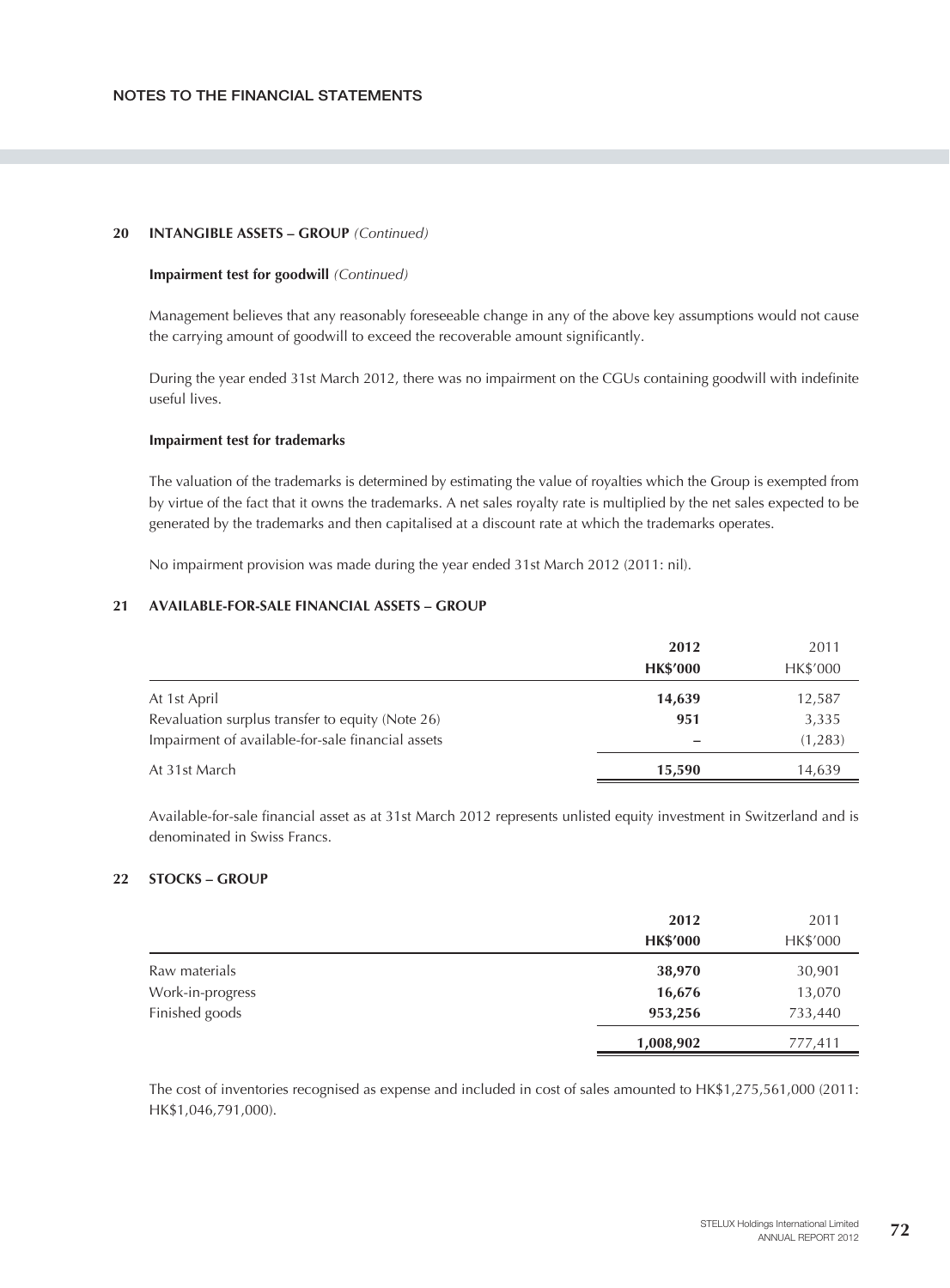### **23 DEBTORS AND PREPAYMENTS – GROUP**

|                                                  | 2012<br><b>HK\$'000</b> | 2011<br><b>HK\$'000</b> |
|--------------------------------------------------|-------------------------|-------------------------|
| Trade debtors, gross                             | 191,151                 | 153,094                 |
| Less: provision for impairment of trade debtors  | (692)                   | (24, 943)               |
| Trade debtors, net (note a)                      | 190,459                 | 128,151                 |
| Deposits, prepayments and other debtors (note c) | 265,175                 | 208,893                 |
|                                                  | 455,634                 | 337,044                 |
| Trade debtors analysed by invoice date:          |                         |                         |
| Below 60 days                                    | 110,310                 | 54,098                  |
| Over 60 days                                     | 80,841                  | 98,996                  |
|                                                  | 191,151                 | 153,094                 |

Notes:

(a) The Group engages designated import and export agents for the importation of products from the subsidiaries in Hong Kong to the subsidiaries in the Mainland China. The balances due from and due to the import and export agents are settled on a back-to-back basis, and hence, there are no fixed terms of settlement for such balances. The Group's trade debtors and trade creditors include balances due from and due to the import and export agents of HK\$90,126,000 (2011: HK\$57,697,000).

Other than the balances due from the import and export agents, the Group allows an average credit period of 60 days from the invoice date to its trade debtors.

Balances that are neither past due nor impaired relate to a number of independent customers whom there was no relevant history of default.

Included in the Group's trade debtors were debtors with a carrying amount of HK\$21,687,000 (2011: HK\$15,709,000) which were past due but not impaired. The ageing analysis of these trade debtors based on due dates is as follows:

|               | 2012            | 2011                     |
|---------------|-----------------|--------------------------|
|               | <b>HK\$'000</b> | HK\$'000                 |
| Overdue:      |                 |                          |
| Within 1 year | 21,512          | 15,510                   |
| 1-2 years     | 74              | 75                       |
| 2-3 years     | 24              | 124                      |
| Over 3 years  | 77              | $\overline{\phantom{a}}$ |
|               | 21,687          | 15,709                   |

Receivables that were past due but not impaired relate to a number of independent customers for whom there is no recent history of default. Based on past experience, management believes that no impairment allowance is necessary in respect of these balances as there has not been a significant change in credit quality and the balances are still considered fully receivable. The Group does not hold any collateral over these balances.

As at 31st March 2012, debtors of HK\$692,000 (2011: HK\$24,943,000) aged over 3 years were fully impaired.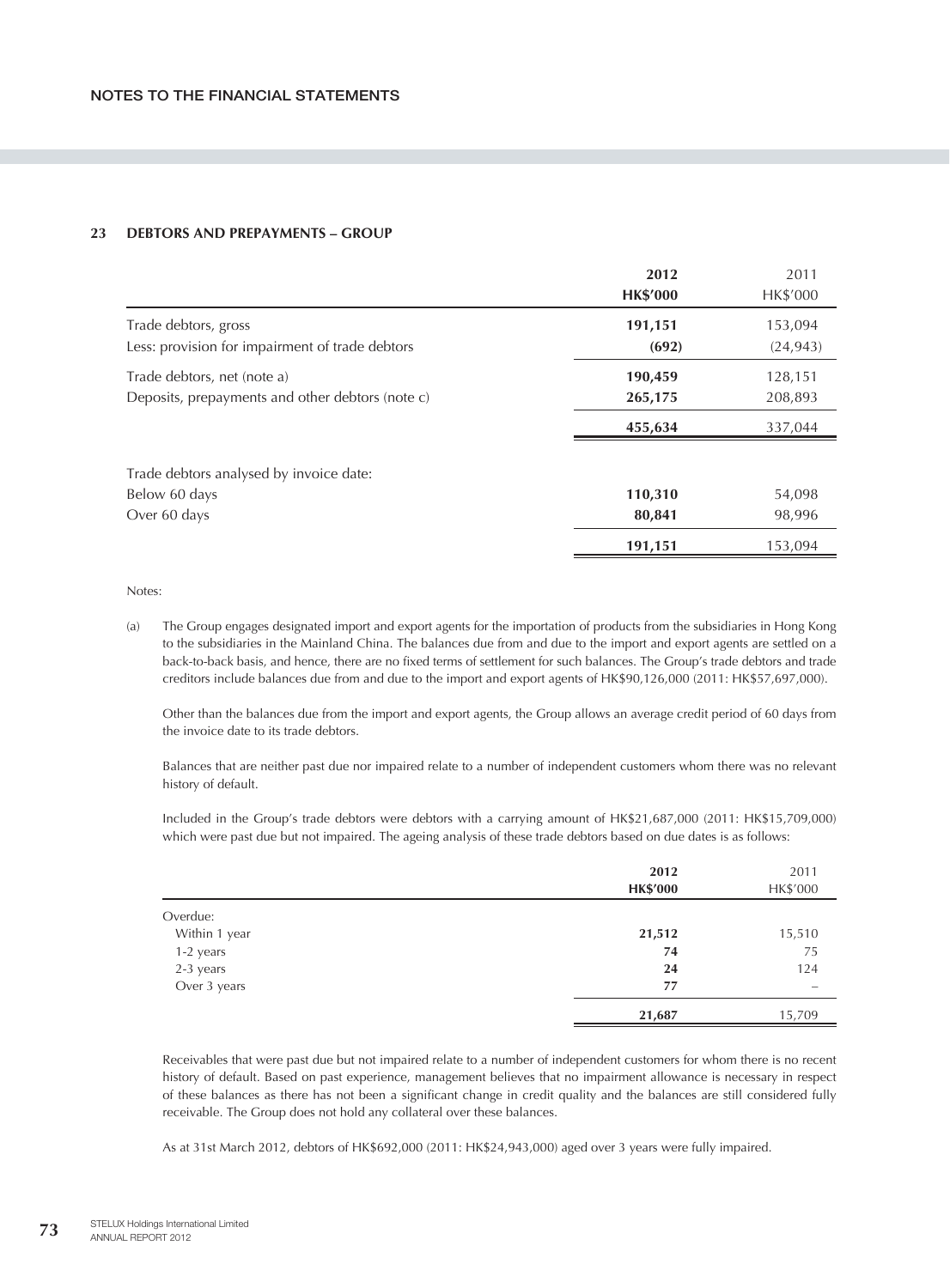#### **23 DEBTORS AND PREPAYMENTS – GROUP** *(Continued)*

#### Notes:

(b) Movements on the provision for impairment of trade debtors are as follows:

|                                                          | 2012<br><b>HK\$'000</b> | 2011<br>HK\$'000 |
|----------------------------------------------------------|-------------------------|------------------|
| At 1st April                                             | 24,943                  | 24,823           |
| Provision for impairment                                 | 156                     | 197              |
| Receivables written off during the year as uncollectible | (24, 219)               | (59)             |
| Provision written back                                   | (191)                   | (83)             |
| Exchange differences                                     | 3                       | 65               |
| At 31st March                                            | 692                     | 24,943           |

The creation and release of provision for impaired receivables have been included in 'other operating expenses' in the consolidated income statement. Amounts charged to the allowance account are generally written off when there is no expectation of recovering additional cash.

(c) The balance included amounts due from related companies of HK\$2,394,000 (2011: HK\$2,905,000).

The balances due from related companies as at 31st March 2012 are unsecured, interest free and repayable on demand.

(d) An analysis of debtors and prepayments by currency is as follows:

|                   | 2012<br><b>HK\$'000</b> | 2011<br>HK\$'000 |
|-------------------|-------------------------|------------------|
| Hong Kong dollars | 252,356                 | 188,046          |
| Renminbi          | 50,950                  | 59,997           |
| Singapore dollars | 53,874                  | 43,816           |
| Malaysian ringgit | 54,639                  | 21,781           |
| Thai bahts        | 18,903                  | 14,708           |
| Swiss Francs      | 718                     | 1,563            |
| Others            | 24,194                  | 7,133            |
|                   | 455,634                 | 337,044          |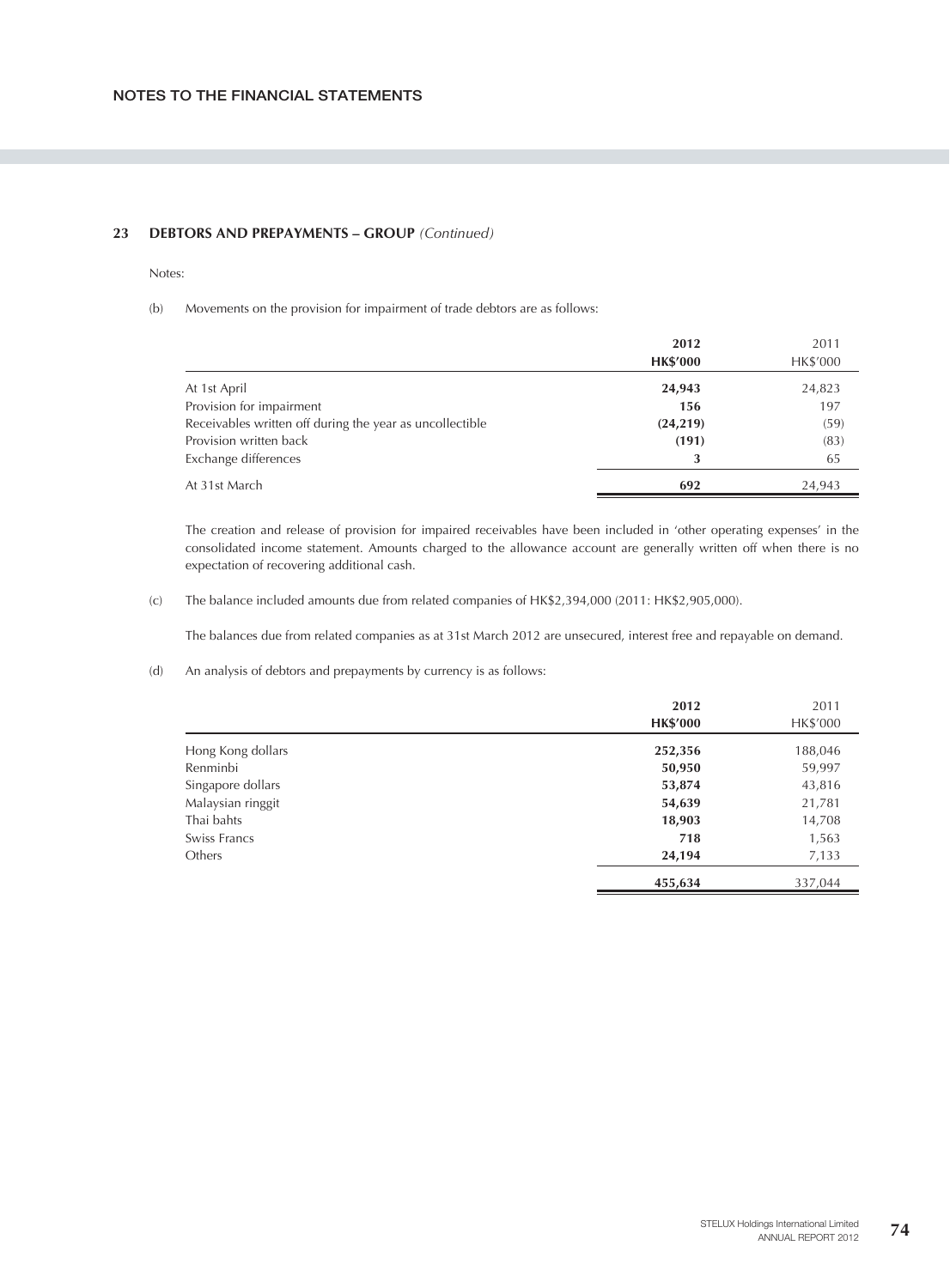### **24 BANK BALANCES AND CASH**

An analysis of bank balances and cash by currency is as follows:

|                   | Group                   |                  | Company                 |                  |
|-------------------|-------------------------|------------------|-------------------------|------------------|
|                   | 2012<br><b>HK\$'000</b> | 2011<br>HK\$'000 | 2012<br><b>HK\$'000</b> | 2011<br>HK\$'000 |
| Hong Kong dollars | 75,382                  | 75,292           | 29                      | 33               |
| Renminbi          | 31,328                  | 36,386           |                         |                  |
| Singapore dollars | 35,260                  | 30,505           |                         |                  |
| Malaysian ringgit | 31,265                  | 27,078           |                         |                  |
| Thai bahts        | 32,256                  | 41,009           |                         |                  |
| Swiss Francs      | 3,807                   | 1,395            |                         |                  |
| Others            | 11,557                  | 14,415           |                         |                  |
|                   | 220,855                 | 226,080          | 29                      | 33               |

The conversion of Renminbi into foreign currencies and remittance of Renminbi out of the PRC is subject to the rules and regulations of exchange controls promulgated by the PRC government.

The effective interest rate on short-term deposits was 0.26% (2011: 0.09%) per annum.

### **25 SHARE CAPITAL**

|                                                                                  | Number of<br>shares of<br><b>HK\$0.1</b><br>Each | <b>HK\$'000</b> |
|----------------------------------------------------------------------------------|--------------------------------------------------|-----------------|
| Authorised:<br>At 31st March 2011 and 2012                                       | 1,600,000,000                                    | 160,000         |
| Issued and fully paid:<br>At 1st April 2010, 31st March 2011 and 31st March 2012 | 951,340,023                                      | 95,134          |

On 9th March 2005, the share option scheme for the employees, officers and directors of the Company and its subsidiaries (the "Share Option Scheme") was approved and adopted by the shareholders pursuant to which the Board was authorised to grant options to the employees, officers and directors of the Company or its subsidiaries to subscribe for shares of the Company for a fixed period.

No share option was granted during the year and no share options were outstanding as at 31st March 2011 and 2012.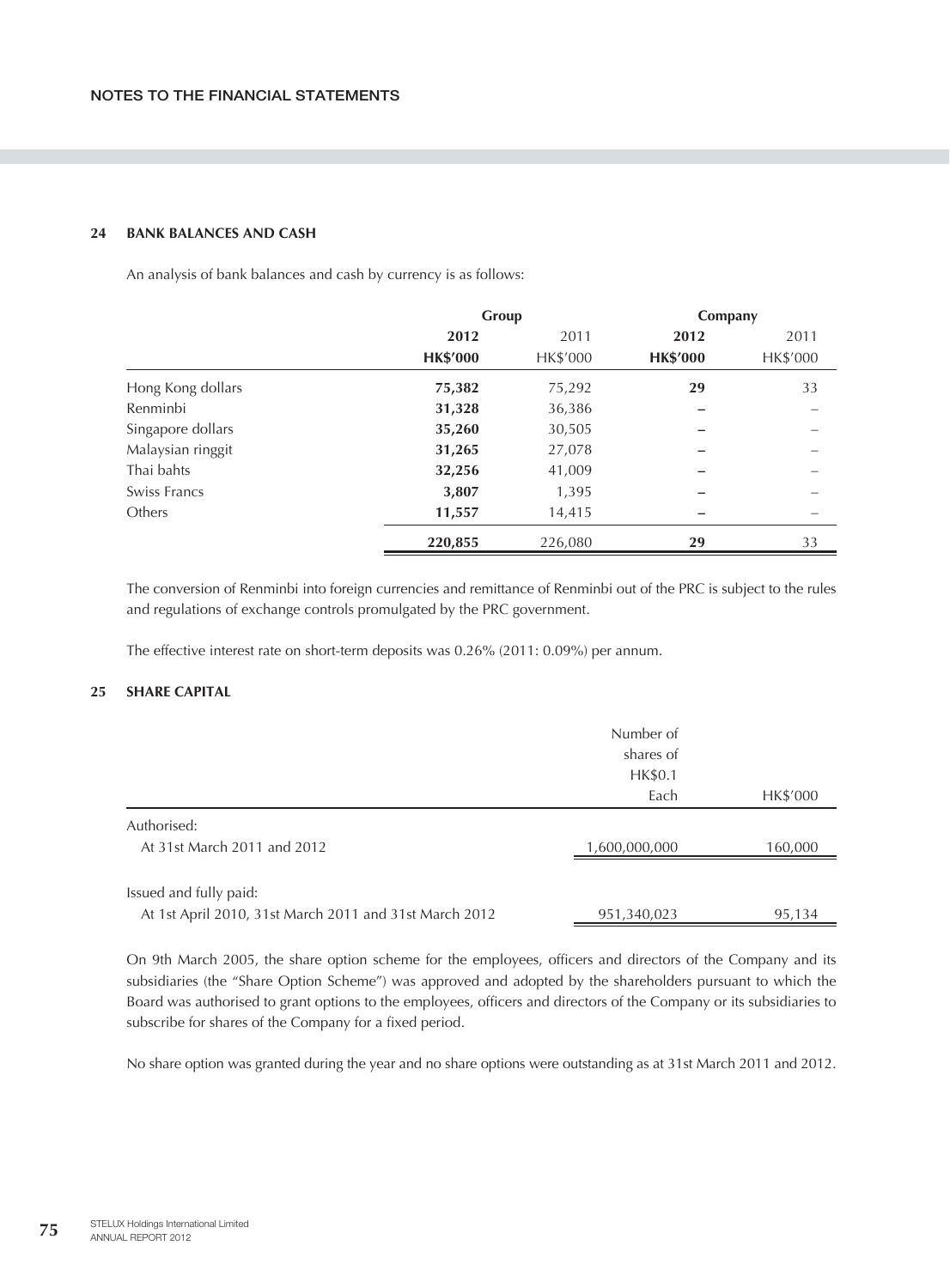## **26 RESERVES**

**Group**

|                                                                  | <b>Share</b>               | <b>Revaluation</b>         | <b>Exchange</b>            | <b>Retained</b>             |                                 |
|------------------------------------------------------------------|----------------------------|----------------------------|----------------------------|-----------------------------|---------------------------------|
|                                                                  | premium<br><b>HK\$'000</b> | reserve<br><b>HK\$'000</b> | reserve<br><b>HK\$'000</b> | earnings<br><b>HK\$'000</b> | <b>Total</b><br><b>HK\$'000</b> |
| At 1st April 2010                                                | 1,977                      | 8,288                      | 29,312                     | 713,048                     | 752,625                         |
| Exchange differences                                             |                            | (355)                      | 19,776                     |                             | 19,421                          |
| Revaluation of available-for-sale                                |                            |                            |                            |                             |                                 |
| financial assets (Note 21)                                       |                            | 3,335                      |                            |                             | 3,335                           |
| Impairment of available-for-sale<br>financial assets charged to  |                            |                            |                            |                             |                                 |
| income statement                                                 |                            | 1,120                      |                            |                             | 1,120                           |
| Profit for the year                                              |                            |                            |                            | 130,831                     | 130,831                         |
| Dividends paid                                                   |                            |                            |                            | (20, 929)                   | (20, 929)                       |
| At 31st March 2011                                               | 1,977                      | 12,388                     | 49,088                     | 822,950                     | 886,403                         |
| Representing:<br>2011 proposed final dividend<br><b>Reserves</b> |                            |                            |                            | 22,832<br>800,118           |                                 |
|                                                                  |                            |                            |                            | 822,950                     |                                 |
| At 1st April 2011                                                | 1,977                      | 12,388                     | 49,088                     | 822,950                     | 886,403                         |
| Exchange differences                                             |                            |                            | (3,899)                    |                             | (3,899)                         |
| Revaluation of available-for-sale                                |                            |                            |                            |                             |                                 |
| financial assets (Note 21)                                       |                            | 951                        |                            |                             | 951                             |
| Profit for the year                                              |                            |                            |                            | 250,325                     | 250,325                         |
| Dividends paid                                                   |                            |                            |                            | (56, 129)                   | (56, 129)                       |
| At 31st March 2012                                               | 1,977                      | 13,339                     | 45,189                     | 1,017,146                   | 1,077,651                       |
| Representing:                                                    |                            |                            |                            |                             |                                 |
| 2012 proposed final dividend                                     |                            |                            |                            | 42,810                      |                                 |
| 2012 proposed special dividend                                   |                            |                            |                            | 9,513                       |                                 |
| Reserves                                                         |                            |                            |                            | 964,823                     |                                 |
|                                                                  |                            |                            |                            | 1,017,146                   |                                 |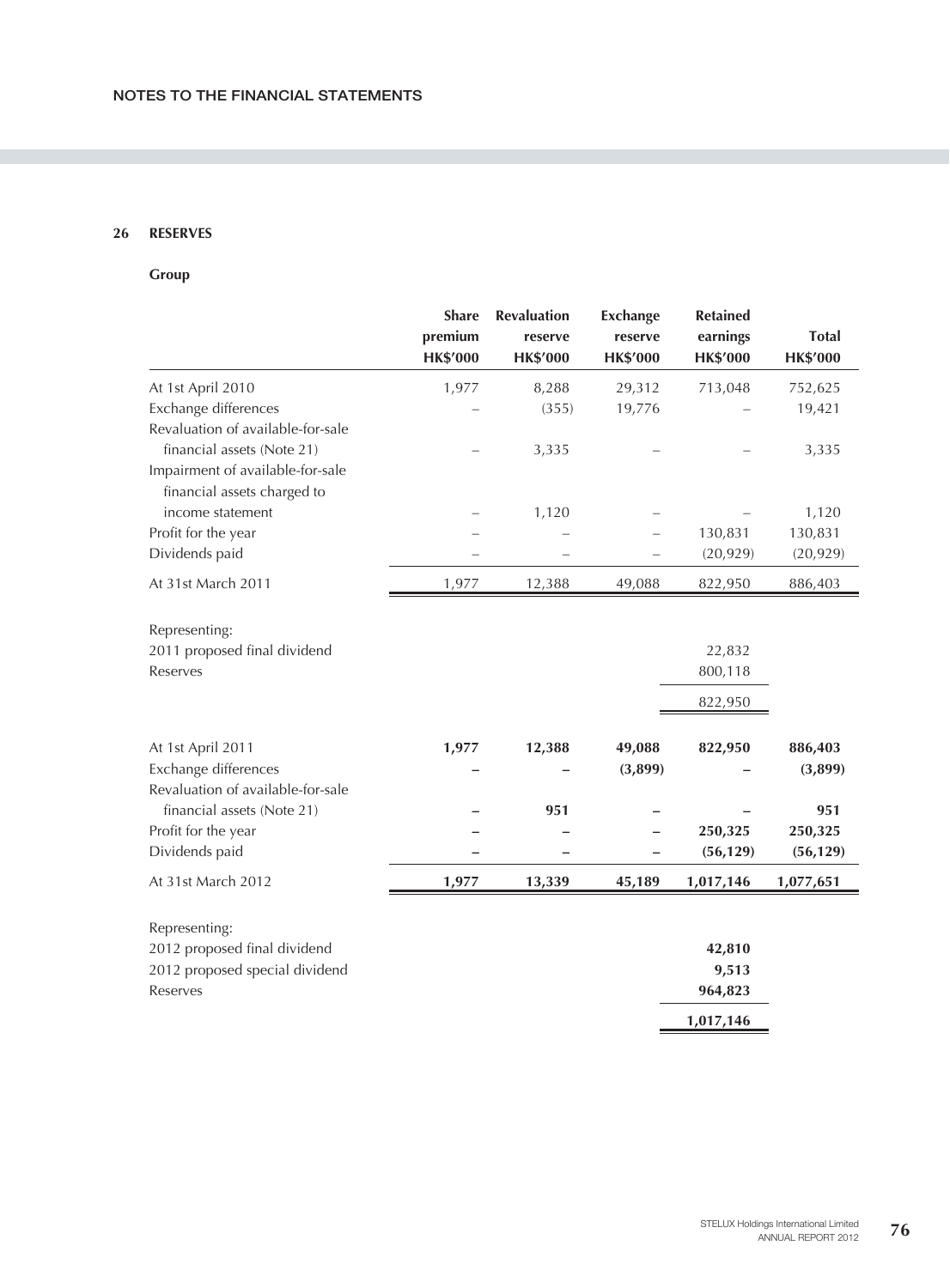## **26 RESERVES** *(Continued)*

## **Company**

|                                                                                             | <b>Share</b><br>premium<br><b>HK\$'000</b> | <b>Retained</b><br>earnings<br><b>HK\$'000</b> | <b>Total</b><br><b>HK\$'000</b> |
|---------------------------------------------------------------------------------------------|--------------------------------------------|------------------------------------------------|---------------------------------|
| At 1st April 2010<br>Dividends paid                                                         | 1,977                                      | 353,660<br>(20, 929)                           | 355,637<br>(20, 929)            |
| At 31st March 2011                                                                          | 1,977                                      | 332,731                                        | 334,708                         |
| Representing:<br>2011 proposed final dividend<br>Reserves                                   |                                            | 22,832<br>309,899<br>332,731                   |                                 |
| At 1st April 2011<br>Dividends paid                                                         | 1,977                                      | 332,731<br>(56, 129)                           | 334,708<br>(56, 129)            |
| At 31st March 2012                                                                          | 1,977                                      | 276,602                                        | 278,579                         |
| Representing:<br>2012 proposed final dividend<br>2012 proposed special dividend<br>Reserves |                                            | 42,810<br>9,513<br>224,279<br>276,602          |                                 |

## **27 CREDITORS AND ACCRUALS**

|                                              | Group           |                 | Company         |          |
|----------------------------------------------|-----------------|-----------------|-----------------|----------|
|                                              | 2012            | 2011            | 2012            | 2011     |
|                                              | <b>HK\$'000</b> | <b>HK\$'000</b> | <b>HK\$'000</b> | HK\$'000 |
| Trade creditors analysed by<br>invoice date: |                 |                 |                 |          |
| Below 60 days                                | 270,482         | 193,095         |                 |          |
| Over 60 days                                 | 55,448          | 65,270          |                 |          |
|                                              | 325,930         | 258,365         |                 |          |
| Other creditors and accruals (note a)        | 267,640         | 167,248         | 649             | 925      |
|                                              | 593,570         | 425,613         | 649             | 925      |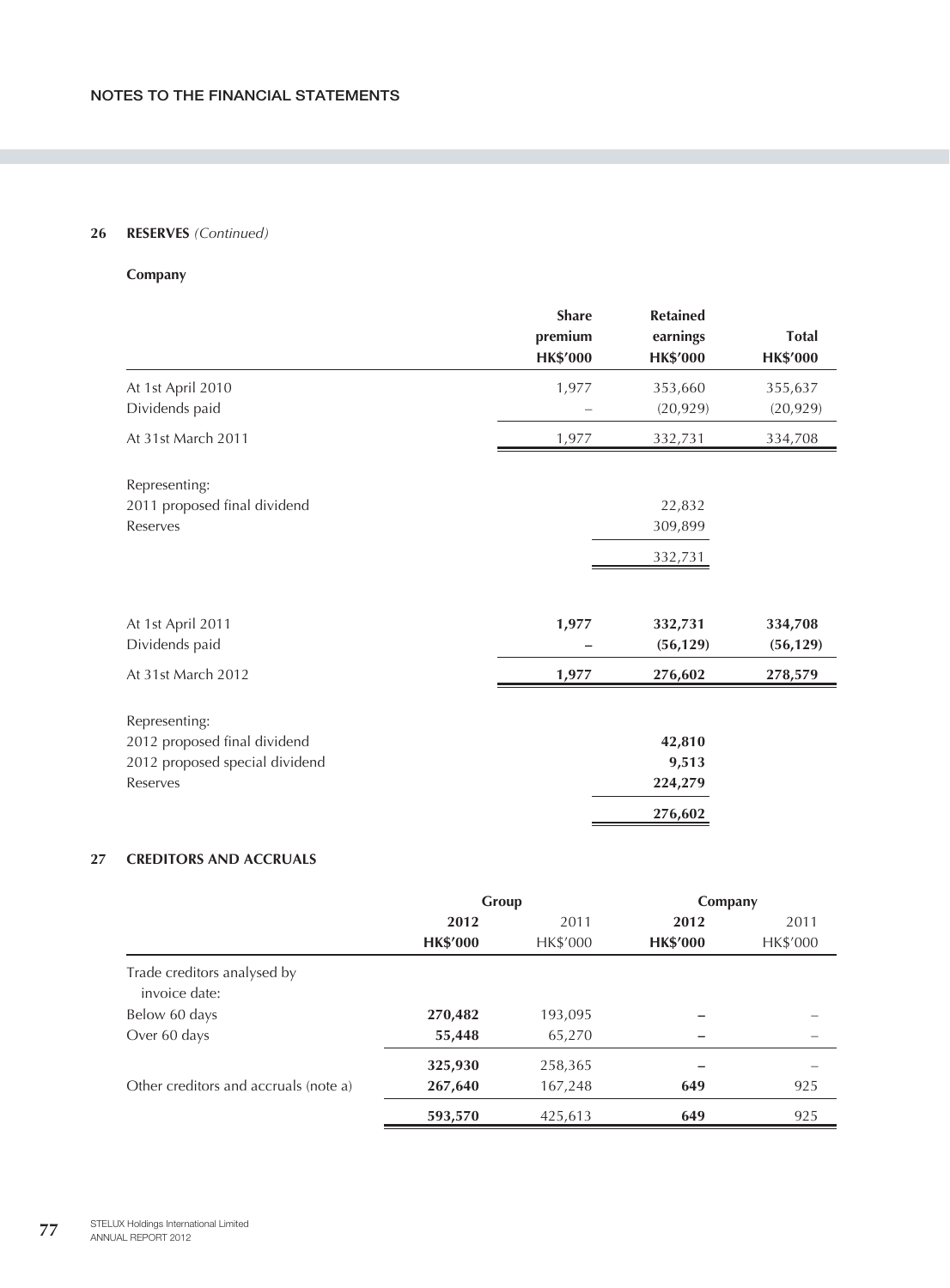#### **27 CREDITORS AND ACCRUALS** *(Continued)*

#### Notes:

- (a) Included in other creditors and accruals are amounts due to related companies of HK\$10,088,000 (2011: HK\$5,005,000), which are unsecured and interest free. Except of a balance of HK\$7,221,000 (2011: nil) which is repayable within one year, the remaining balance is repayable on demand.
- (b) An analysis of creditors and accruals by currency is as follows:

|                   | Group           |          | Company         |                 |
|-------------------|-----------------|----------|-----------------|-----------------|
|                   | 2012            | 2011     | 2012            | 2011            |
|                   | <b>HK\$'000</b> | HK\$'000 | <b>HK\$'000</b> | <b>HK\$'000</b> |
| Hong Kong dollars | 398,235         | 217,717  | 649             | 925             |
| Renminbi          | 41,114          | 109,014  |                 |                 |
| Singapore dollars | 28,627          | 29,664   |                 |                 |
| Malaysian ringgit | 21,284          | 12,333   |                 |                 |
| Thai bahts        | 43,349          | 35,985   |                 |                 |
| Swiss Francs      | 4,373           | 6,281    |                 |                 |
| US dollars        | 36,809          | 7,228    |                 |                 |
| Others            | 19,779          | 7,391    |                 |                 |
|                   | 593,570         | 425,613  | 649             | 925             |

#### **28 BORROWINGS – GROUP**

|                                                                  | 2012            | 2011            |
|------------------------------------------------------------------|-----------------|-----------------|
|                                                                  | <b>HK\$'000</b> | <b>HK\$'000</b> |
| Bank borrowings (note a)                                         | 508,064         | 437,158         |
| Obligations under finance leases (note b)                        | 125             | 380             |
|                                                                  | 508,189         | 437,538         |
| Amount repayable within one year included in current liabilities | (422,501)       | (369,796)       |
|                                                                  | 85,688          | 67,742          |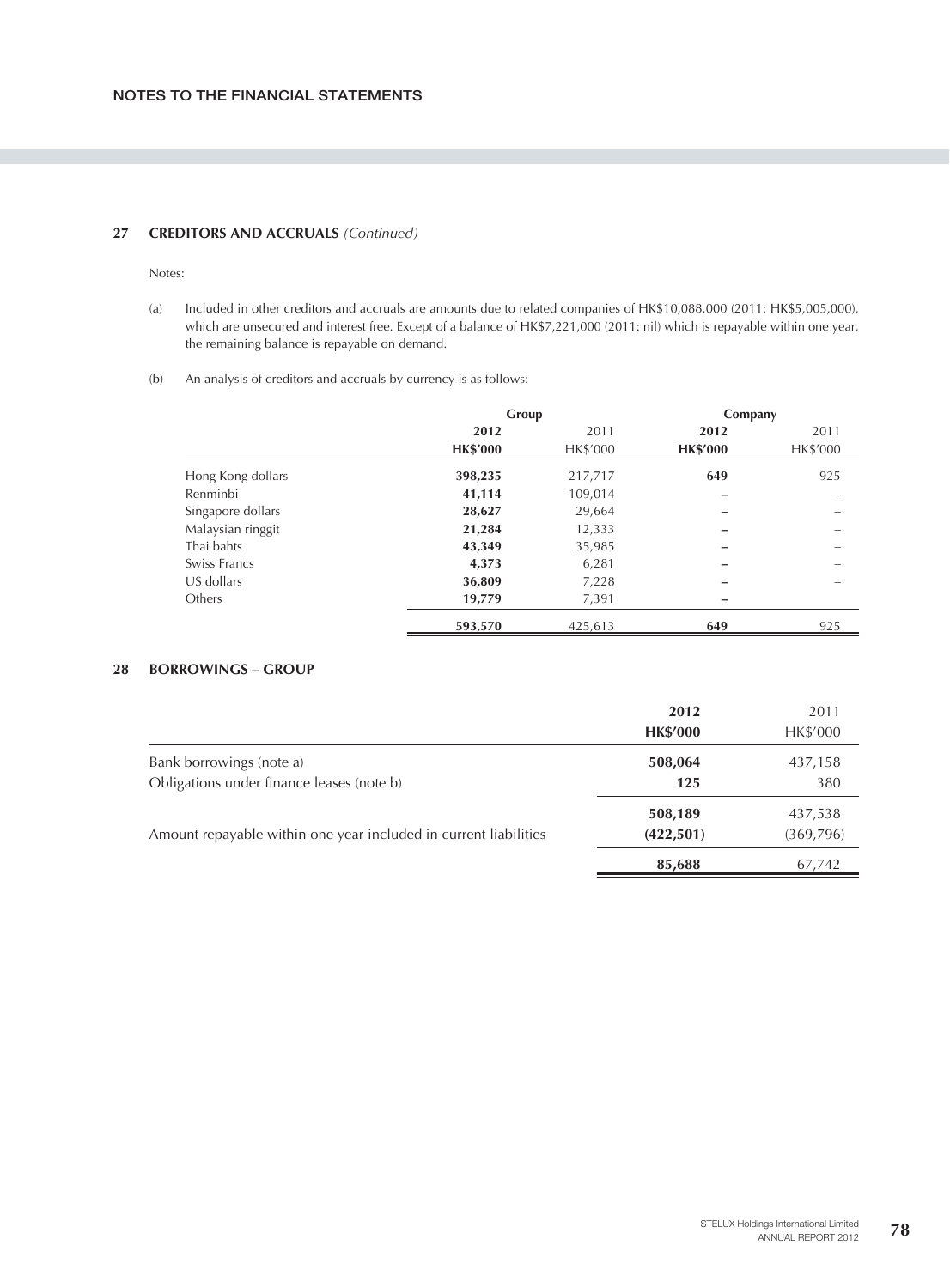### **28 BORROWINGS – GROUP** *(Continued)*

#### **(a) Bank borrowings**

The Group's bank borrowings are repayable as follows:

|                       | 2012            | 2011     |
|-----------------------|-----------------|----------|
|                       | <b>HK\$'000</b> | HK\$'000 |
| Within 1 year         | 422,421         | 369,541  |
| Between 1 and 2 years | 18,641          | 14,354   |
| Between 2 and 5 years | 33,026          | 31,192   |
| Over 5 years          | 33,976          | 22,071   |
|                       | 508,064         | 437,158  |

Included in bank borrowings as at 31st March 2012 are secured borrowings amounted to HK\$308,847,000 (2011: HK\$302,283,000), which are secured by land and buildings, an investment property and prepayment of lease premium of the Group (Notes 16, 17 and 18).

An analysis of the carrying amount of the Group's bank borrowings by currency is as follows:

|                   | 2012            | 2011            |
|-------------------|-----------------|-----------------|
|                   | <b>HK\$'000</b> | <b>HK\$'000</b> |
| Hong Kong dollars | 489,239         | 403,646         |
| Singapore dollars |                 | 4,657           |
| Malaysia ringgit  | 10,056          | 13,183          |
| Thai bahts        | 8,769           | 15,672          |
|                   | 508,064         | 437,158         |

The weighted average effective interest rate per annum for bank borrowings was 1.95% (2011: 1.88%).

As at 31st March 2012, the carrying amounts of bank borrowings approximate their fair values.

As at 31st March 2012, the Company had given guarantees to various banks to secure general banking facilities granted to certain subsidiaries amounting to HK\$1,105,066,000 (2011: HK\$866,935,000). As at 31st March 2012, the utilised amount of such facilities covered by the Company's guarantees was HK\$508,064,000 (2011: HK\$437,158,000).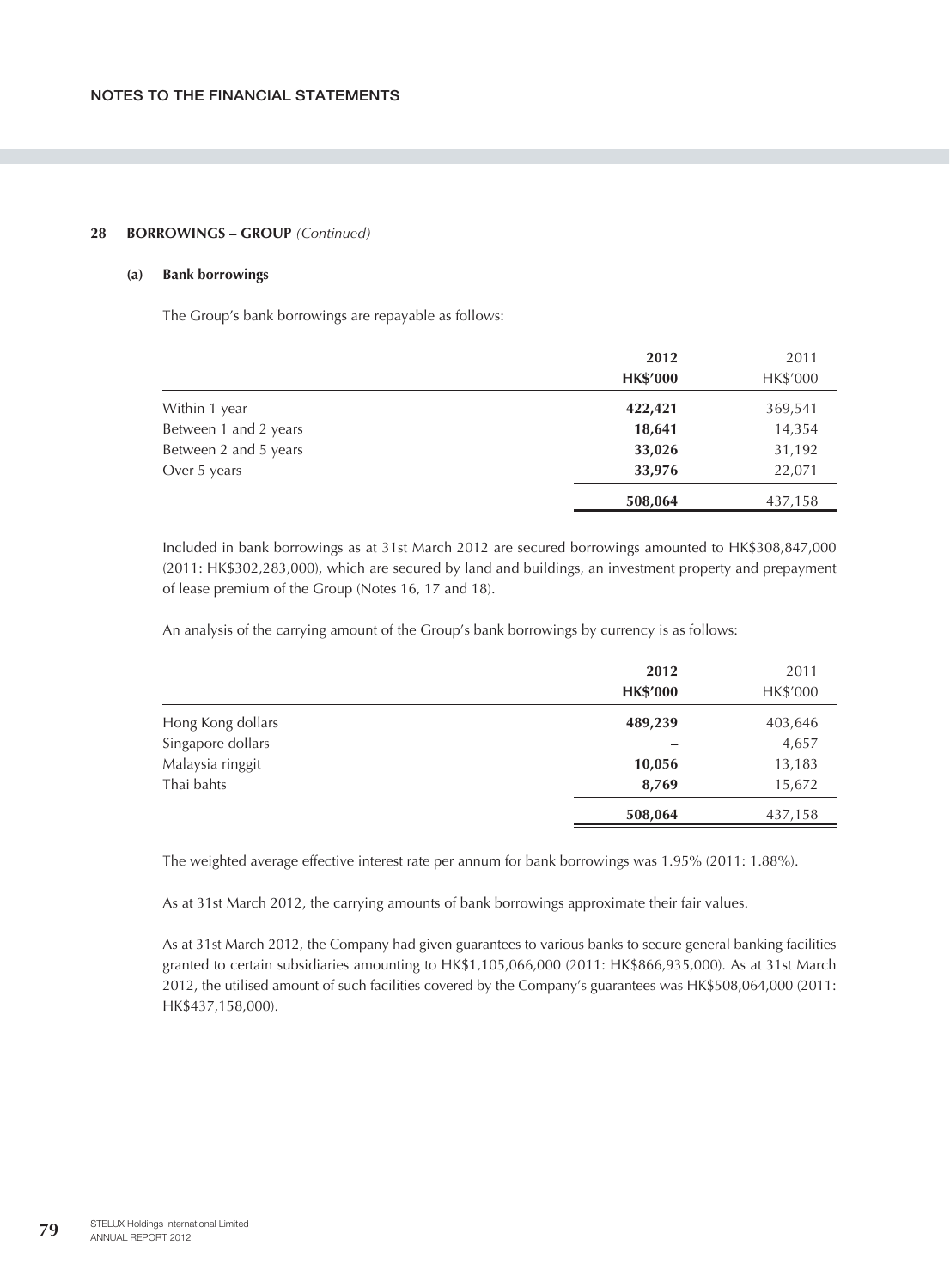### **28 BORROWINGS – GROUP** *(Continued)*

## (b) Obligations under finance leases

The obligations under finance leases are payable as follows:

|                                            | 2012<br><b>HK\$'000</b> | 2011<br><b>HK\$'000</b> |
|--------------------------------------------|-------------------------|-------------------------|
| Within 1 year                              | 98                      | 279                     |
| Between 1 and 2 years                      | 46                      | 98                      |
| Between 2 and 5 years                      |                         | 46                      |
|                                            | 144                     | 423                     |
| Future finance charges on finance leases   | (19)                    | (43)                    |
| Present value of finance lease liabilities | 125                     | 380                     |

The present value of finance lease liabilities is analysed as follows:

|                       | 2012            | 2011     |
|-----------------------|-----------------|----------|
|                       | <b>HK\$'000</b> | HK\$'000 |
| Within 1 year         | 80              | 255      |
| Between 1 and 2 years | 45              | 80       |
| Between 2 and 5 years |                 | 45       |
|                       | 125             | 380      |

An analysis of the carrying amounts of the obligations under finance lease by currency is as follows:

|                   | 2012<br><b>HK\$'000</b> | 2011<br>HK\$'000 |
|-------------------|-------------------------|------------------|
| Hong Kong dollars | 108                     | 165              |
| Singapore dollars | 16                      | 66               |
| Malaysian ringgit |                         | 149              |
|                   | 125                     | 380              |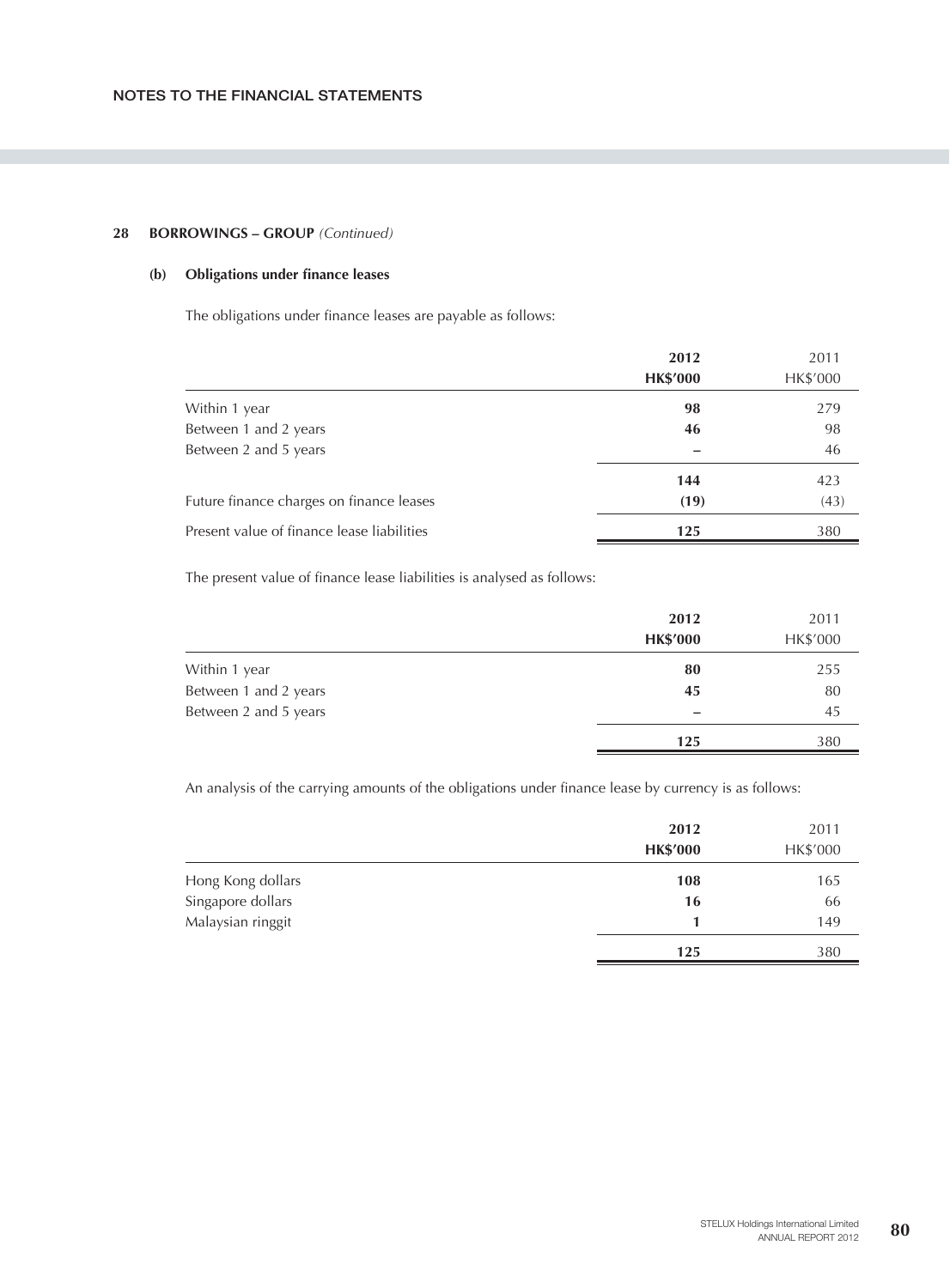### **29 DEFERRED INCOME TAX – GROUP**

Deferred income tax is calculated in full on temporary differences under the liability method using rates of taxation prevailing in the territories in which the Group operates.

Deferred tax assets and liabilities are offset when there is a legally enforceable right to off-set current tax assets against current tax liabilities and when the deferred income taxes relate to the same fiscal authority. The following amounts, determined after appropriate offsetting, are shown in the consolidated balance sheet:

|                          | 2012            | 2011     |
|--------------------------|-----------------|----------|
|                          | <b>HK\$'000</b> | HK\$'000 |
| Deferred tax assets      | 61,997          | 55,794   |
| Deferred tax liabilities | (2,752)         | (2, 198) |
|                          | 59,245          | 53,596   |

The movements in deferred tax assets/(liabilities) during the year are as follows:

|                              | <b>Accelerated</b><br>accounting/<br>(tax)<br>depreciation<br>allowances<br><b>HK\$'000</b> | <b>Provision for</b><br>unrealised<br>profit in stock<br><b>HK\$'000</b> | <b>Tax losses</b><br><b>HK\$'000</b> | Other<br>provision<br><b>HK\$'000</b> | Other<br>temporary<br>differences<br><b>HK\$'000</b> | Total<br><b>HK\$'000</b> |
|------------------------------|---------------------------------------------------------------------------------------------|--------------------------------------------------------------------------|--------------------------------------|---------------------------------------|------------------------------------------------------|--------------------------|
| At 1st April 2010            | 3,605                                                                                       | 22,863                                                                   |                                      | 11,008                                | 6,285                                                | 43,761                   |
| Transfer to income statement | (156)                                                                                       | 2,835                                                                    |                                      | 4,691                                 | 565                                                  | 7,935                    |
| Exchange differences         | (145)                                                                                       | 1,086                                                                    |                                      | 516                                   | 443                                                  | 1,900                    |
| At 31st March 2011           | 3,304                                                                                       | 26,784                                                                   |                                      | 16,215                                | 7,293                                                | 53,596                   |
| At 1st April 2011            | 3,304                                                                                       | 26,784                                                                   |                                      | 16,215                                | 7,293                                                | 53,596                   |
| Transfer to income statement | (34)                                                                                        | 4,290                                                                    | 4,632                                | (1,233)                               | (2,001)                                              | 5,654                    |
| Acquisition of a subsidiary  |                                                                                             |                                                                          |                                      | 57                                    |                                                      | 57                       |
| Exchange differences         | 30                                                                                          | 134                                                                      |                                      | (118)                                 | (108)                                                | (62)                     |
| At 31st March 2012           | 3,300                                                                                       | 31,208                                                                   | 4,632                                | 14,921                                | 5,184                                                | 59,245                   |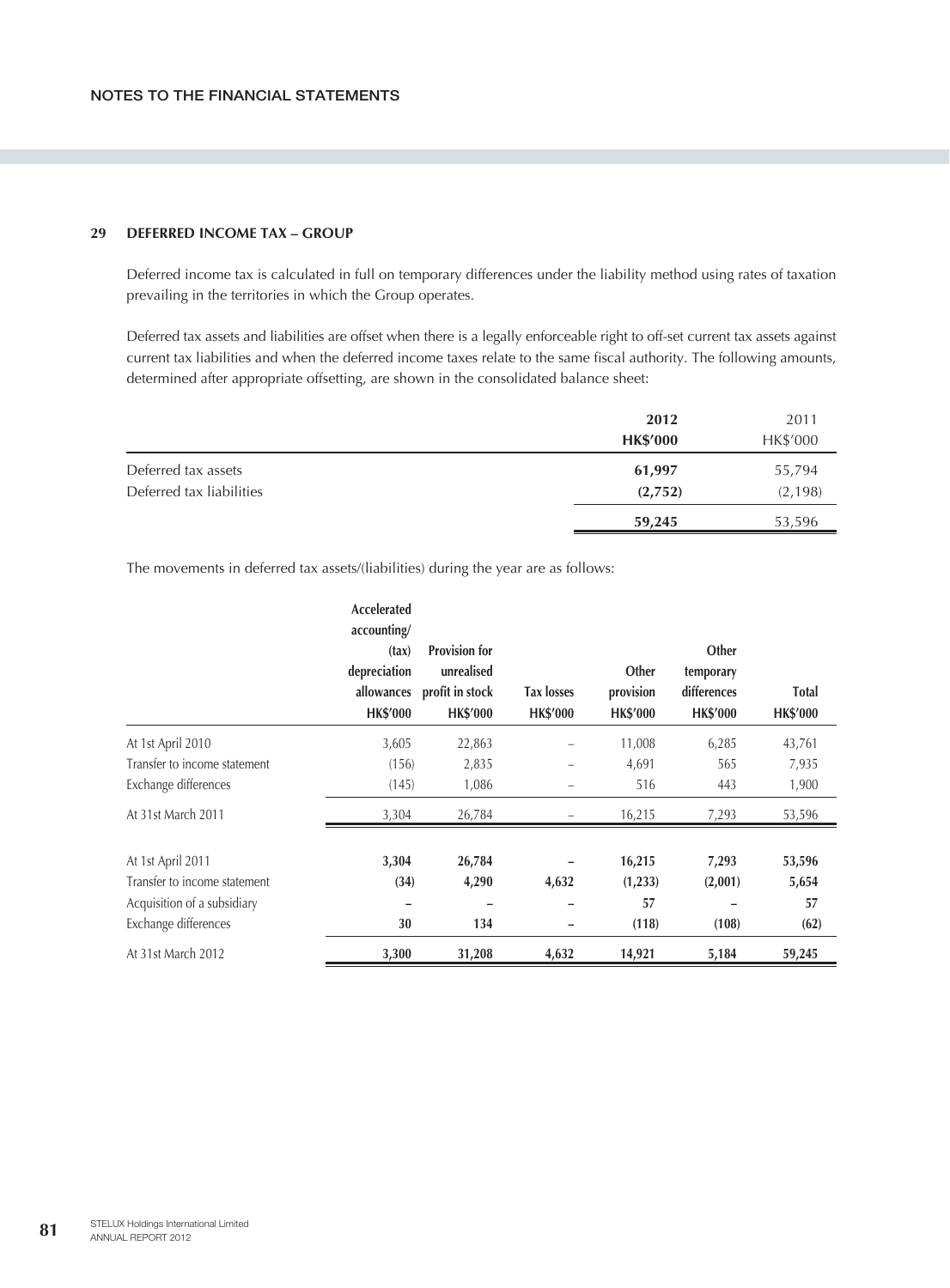## **29 DEFERRED INCOME TAX-GROUP** *(Continued)*

Out of the total unrecognised tax losses of HK\$536,573,000 (2011: HK\$567,752,000) carried forward, an amount of HK\$178,497,000 (2011: HK\$234,681,000) can be carried forward indefinitely. The remaining HK\$358,076,000 (2011: HK\$333,071,000) will expire in the following years:

|                                       | 2012            | 2011            |
|---------------------------------------|-----------------|-----------------|
|                                       | <b>HK\$'000</b> | <b>HK\$'000</b> |
| In the first year                     | 41,996          | 27,209          |
| In the second year                    | 53,296          | 43,414          |
| In the third year                     | 71,844          | 57,788          |
| In the fourth year                    | 77,973          | 70,898          |
| In the fifth to tenth years inclusive | 112,967         | 133,762         |
|                                       | 358,076         | 333,071         |

### **30 CONSOLIDATED CASH FLOW STATEMENT**

Reconciliation of profit before income tax to cash generated from operations

|                                                          | 2012            | 2011      |
|----------------------------------------------------------|-----------------|-----------|
|                                                          | <b>HK\$'000</b> | HK\$'000  |
| Profit before income tax                                 | 310,380         | 182,850   |
| Depreciation                                             | 90,662          | 80,826    |
| Amortisation of prepayment of lease premium              | 7,657           | 7,519     |
| Loss/(gain) on disposal of property, plant and equipment | 312             | (419)     |
| Gain on disposal of an investment property               |                 | (1,296)   |
| Fair value gain of an investment property                | (14,000)        | (13,400)  |
| Provision for stocks                                     | 23,854          | 42,765    |
| Impairment of debtors                                    | 156             | 197       |
| Reversal of bad debts provision                          | (191)           | (83)      |
| Impairment of property, plant and equipment              | 2,865           | 6,119     |
| Impairment of available-for-sale financial asset         |                 | 2,403     |
| Interest income                                          | (569)           | (200)     |
| Interest expense                                         | 9,219           | 9,305     |
| Dividend income                                          | (4,682)         | (4, 482)  |
| Operating profit before working capital changes          | 425,663         | 312,104   |
| Increase in stocks                                       | (250, 295)      | (62, 291) |
| Increase in debtors and prepayments                      | (104, 965)      | (3,049)   |
| Increase in creditors and accruals                       | 153,628         | 60,143    |
| Cash generated from operations                           | 224,031         | 306,907   |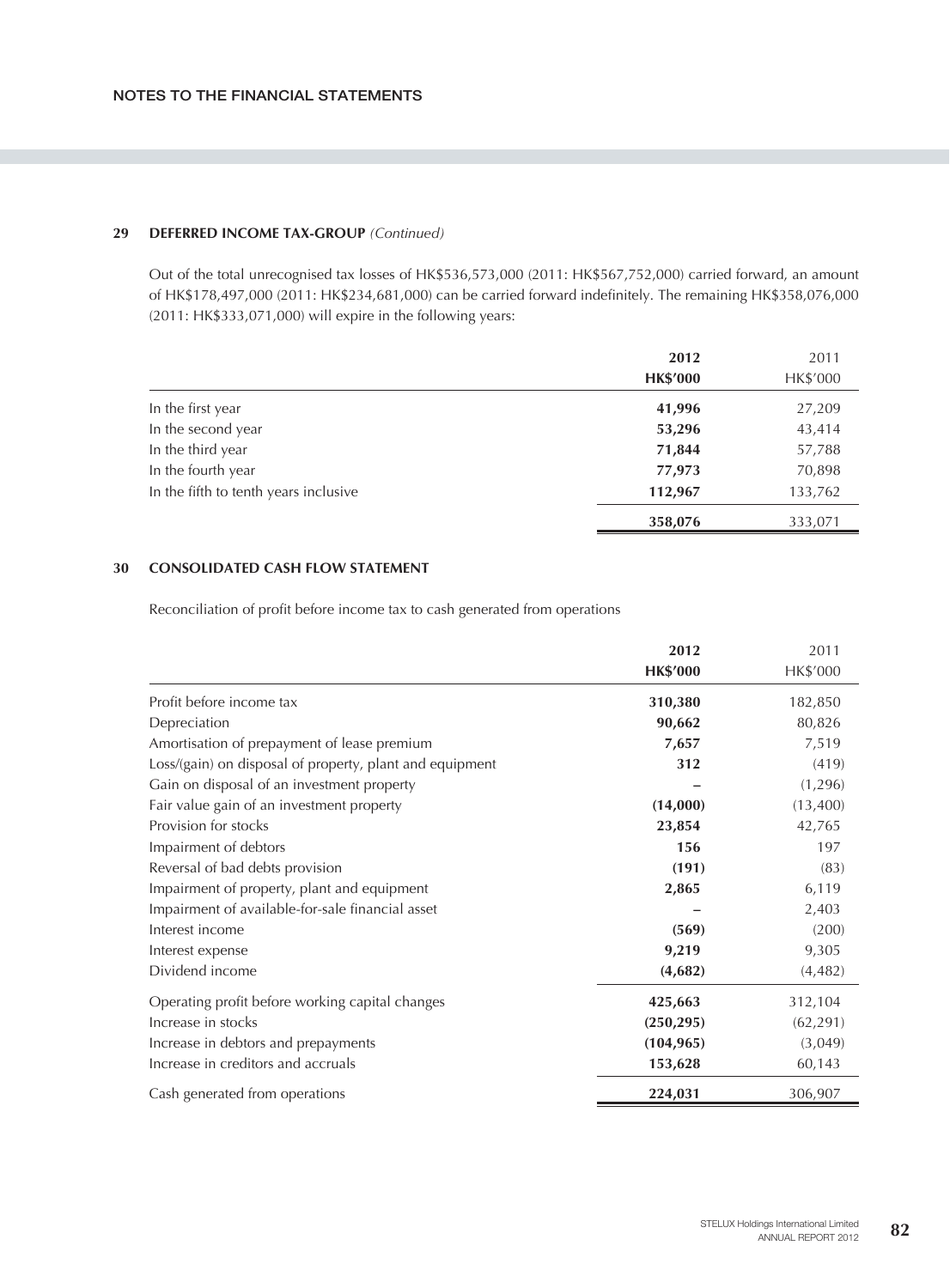### **31 COMMITMENTS**

### **(a) Capital commitments of the Group for property, plant and equipment:**

|                                                                      | 2012            | 2011     |
|----------------------------------------------------------------------|-----------------|----------|
|                                                                      | <b>HK\$'000</b> | HK\$'000 |
| Contracted but not provided for<br>Authorised but not contracted for | 2,575           | 7,780    |
|                                                                      | 2,575           | 7,780    |

### **(b) Commitments under operating leases (where the Group is the lessee)**

The Group had future aggregate minimum lease payments under non-cancellable operating leases as follows:

|                                                   | 2012            | 2011            |
|---------------------------------------------------|-----------------|-----------------|
|                                                   | <b>HK\$'000</b> | <b>HK\$'000</b> |
| <b>Buildings</b>                                  |                 |                 |
| Not later than one year                           | 564,606         | 445,236         |
| Later than one year but not later than five years | 583,987         | 422,587         |
| Later than five years                             | 16,051          | 18,689          |
|                                                   | 1,164,644       | 886,512         |

### **(c) Operating lease arrangements (where the Group is the lessor)**

The Group had future aggregate minimum lease receivables under non-cancellable operating leases as follows:

|                                                   | 2012<br><b>HK\$'000</b> | 2011<br>HK\$'000 |
|---------------------------------------------------|-------------------------|------------------|
| Investment property                               |                         |                  |
| Not later than one year                           | 2,394                   | 2,343            |
| Later than one year but not later than five years | 897                     | 1,132            |
|                                                   | 3,291                   | 3.475            |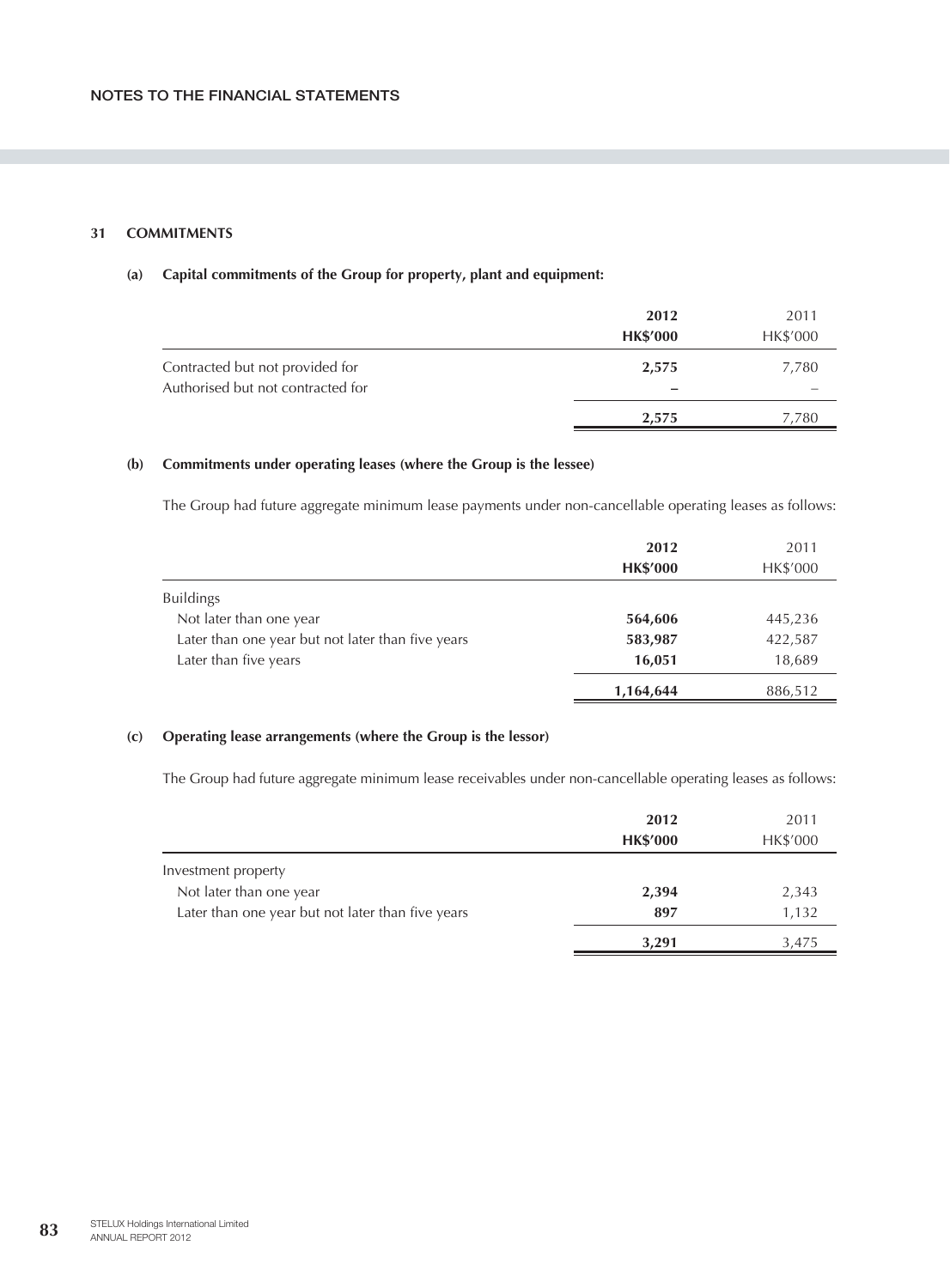#### **32 RELATED PARTY TRANSACTIONS**

As at 31st March 2012, the Company is controlled by the Kanjanapas family. The remaining shares are widely held.

Yee Hing Company Limited ("Yee Hing"), directly and indirectly through its subsidiary held 4,391,000 shares of the Company as at 31st March 2012. 55% of the total issued ordinary shares of Yee Hing is held by Klayze Holdings Limited, which is the trustee of a discretionary trust (the "Trust"). Mr. Joseph C.C. Wong and Mr. Sakorn Kanjanapas, directors of the Company, are the beneficiaries of the Trust.

Save as disclosed in Notes 23 and 27, the following is a summary of the significant related party transactions carried out in the normal course of the Group's business:

#### **(i) Sales of goods and services to related companies**

|                                       | 2012<br><b>HK\$'000</b> | 2011<br>HK\$'000 |
|---------------------------------------|-------------------------|------------------|
| Service income from a related company | 2.142                   | 2.142            |

A wholly-owned subsidiary of the Group entered into agreement with Mengiwa Property Investment Limited ("MPIL"), a wholly-owned subsidiary of Yee Hing, for the provision of the following services for the period from 1st April 2010 to 31st March 2013:

- (a) contract administration with respect to contracts entered into between MPIL and third parties from time to time;
- (b) property agency liaison and tenancy management;
- (c) management of the property manager of Stelux House; and
- (d) other miscellaneous administrative services.

The fee for the provision of the above services was agreed at HK\$178,500 per calendar month during the duration of the agreement.

#### **(ii) Purchases of goods and services from related companies**

|                                              | 2012<br><b>HK\$'000</b> | 2011<br>HK\$'000 |
|----------------------------------------------|-------------------------|------------------|
| Purchase of goods (note a)                   | 10,778                  | 10,297           |
| Rental expense to related companies (note b) | 7,991                   | 10,001           |
| Purchase of freehold property (note c)       |                         | 7,200            |
|                                              | 18,769                  | 27,498           |

Notes:

<sup>(</sup>a) During the year, certain subsidiaries of the Company purchased optical products from Thong Sia Optics (Hong Kong) Company Limited ("Thong Sia Optics") (formerly known as Vision PRO Trading Company Limited) and its subsidiary companies prior to acquiring Thong Sia Optics into the Group (Note 33), and International Optical Manufacturing Company Limited ("IOM"), indirectly owned subsidiaries of Yee Hing, in accordance with the terms of written agreements for the Group's retail and trading operations.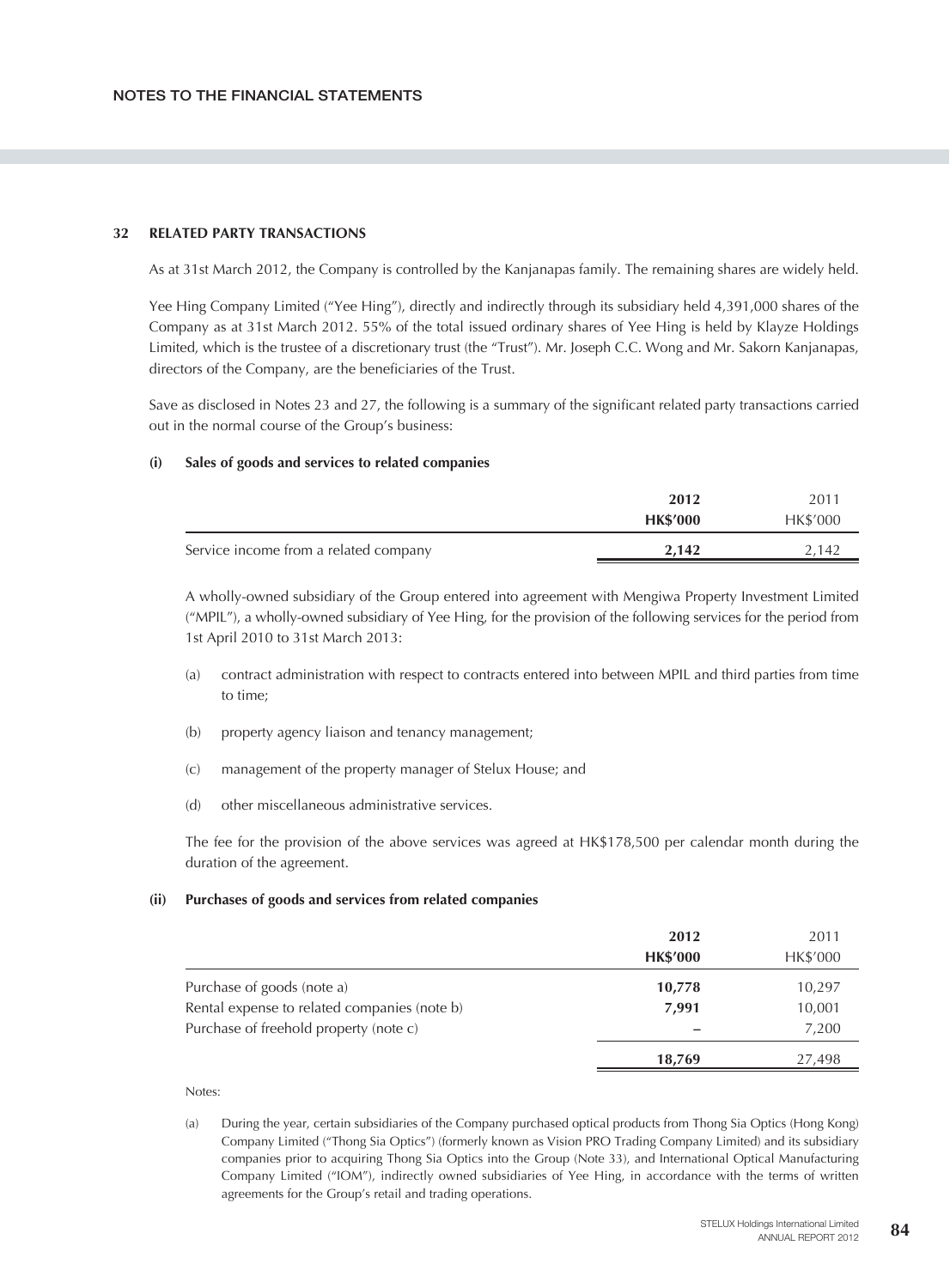### **32 RELATED PARTY TRANSACTIONS** *(Continued)*

### **(ii) Purchases of goods and services from related companies** *(Continued)*

(b) During the year, certain subsidiaries of the Company have entered into tenancy agreements with the following related parties for office premises, warehouses, showroom and car-parking spaces:

|                                     | Rental paid for the year |                         |
|-------------------------------------|--------------------------|-------------------------|
|                                     | 2012<br><b>HK\$'000</b>  | 2011<br><b>HK\$'000</b> |
|                                     |                          |                         |
| Mengiwa Property Investment Limited | 6,899                    | 5,723                   |
| Mengiwa Private Ltd                 | 157                      | 3,343                   |
| Other related parties               | 935                      | 935                     |
|                                     | 7.991                    | 10,001                  |

- (c) During the year ended 31st March 2011, a subsidiary in Thailand purchased a freehold property in Thailand from one of the Group's director for the Group's own use.
- **(iii)** Year-end balances arising from service income, purchases of goods and rental expenses are disclosed in Note 23(c) and Note 27(a).

#### **(iv) Key management compensation**

|                                                 | 2012            | 2011     |
|-------------------------------------------------|-----------------|----------|
|                                                 | <b>HK\$'000</b> | HK\$'000 |
| Salaries and other short-term employee benefits | 25,204          | 19,500   |
| Other long-term benefits                        | 235             | 229      |
|                                                 | 25,439          | 19.729   |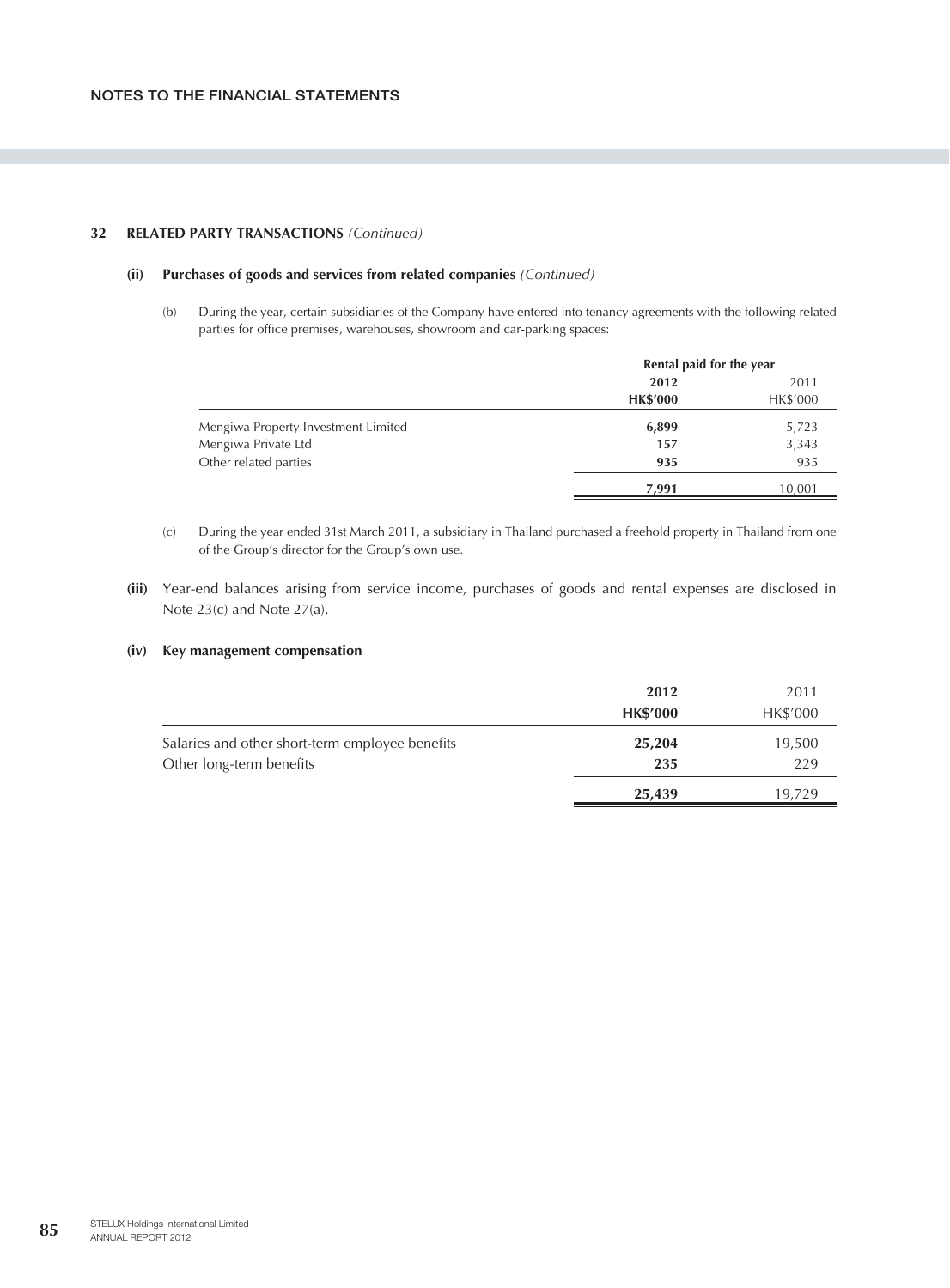### **33 BUSINESS COMBINATION**

On 29th December 2011, the Group has acquired 100% equity interest in Thong Sia Optics (Hong Kong) Company Limited (formerly known as Vision Pro Trading Company Limited) ("Thong Sia Optics") from IOM. Thong Sia Optics is principally engaged in wholesaling of optical goods.

The following table summarises the consideration paid for Thong Sia Optics, the fair value of assets acquired and liabilities assumed at the acquisition date:

|                                                                            | HK\$'000 |
|----------------------------------------------------------------------------|----------|
| <b>Purchase consideration</b>                                              |          |
| - Cash paid                                                                | 4,813    |
| - Consideration payable                                                    | 7,221    |
| <b>Total consideration</b>                                                 | 12,034   |
| Recognised amounts of identifiable assets acquired and liabilities assumed |          |
| Non-current assets                                                         | 101      |
| Inventories                                                                | 4,104    |
| Trade receivables                                                          | 12,250   |
| Other receivables                                                          | 415      |
| Other payable                                                              | (4,020)  |
| Non-current liabilities                                                    | (816)    |
| Total identifiable net assets                                              | 12,034   |
| Goodwill                                                                   |          |
| Purchase consideration settled in cash                                     | (4, 813) |
| Cash and cash equivalents acquired                                         | 143      |
| Cash outflow on acquisition                                                | (4,670)  |

Acquisition-related costs of HK\$125,000 have been charged in administrative expenses in the consolidated income statements for the year ended 31st March 2012.

Thong Sia Optics contributed a revenue of approximately HK\$4,165,000 and a loss of approximately HK\$107,000 to the Group for the year ended 31st March 2012.

Had Thong Sia Optics been consolidated from 1st April 2011, the consolidated income statement would show revenue of approximately HK\$16,133,000 and loss of approximately HK\$520,000.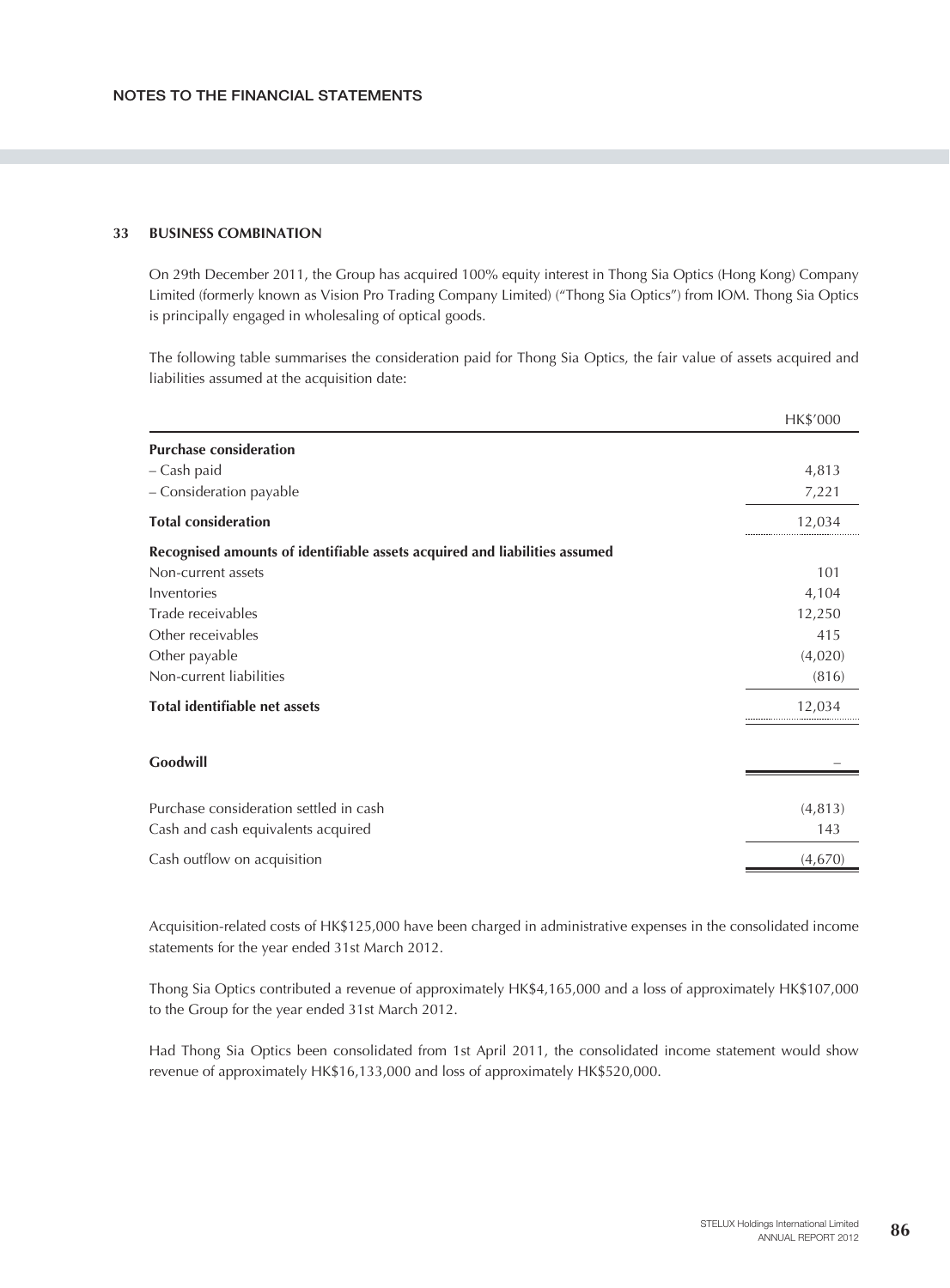## **34 PRINCIPAL SUBSIDIARIES**

|                                                                                           | Place of<br>incorporation/ |                                                    | Share capital issued |                | Percentage of equity<br>attributable to the Group |                  |
|-------------------------------------------------------------------------------------------|----------------------------|----------------------------------------------------|----------------------|----------------|---------------------------------------------------|------------------|
|                                                                                           | operation                  | <b>Principal activities</b>                        | Number               | Par value      | 2012                                              | 2011             |
| Investment<br>Stelux Holdings International Group British Virgin Islands<br>(BVI) Limited |                            | Investment holding                                 | $\mathbf{1}$         | <b>US\$1</b>   | 100 <sup>a</sup>                                  | 100 <sup>a</sup> |
| Stelux Holdings Limited                                                                   | Hong Kong                  | Investment holding                                 | 1,000                | HK\$1          | 100                                               | 100              |
| Stelux Investments and Properties<br>(BVI) Limited                                        | British Virgin Islands     | Investment holding                                 | $\mathbf{1}$         | <b>US\$1</b>   | 100                                               | 100              |
| Stelux Watch Holdings Limited (in Singapore<br>members' voluntary liquidation)            |                            | Investment holding                                 | 35,617,861           | S\$1           | 100                                               | 100              |
| Thong Sia (BVI) Company Limited                                                           | British Virgin Islands     | Investment holding                                 | $\mathbf{1}$         | <b>US\$1</b>   | 100                                               | 100              |
| Property<br>City Chain Properties Limited                                                 | Hong Kong                  | Property investment                                | $\overline{2}$       | <b>HK\$1</b>   | 100                                               | 100              |
| Fulani Investment Limited                                                                 | Hong Kong                  | Property investment                                | $\overline{2}$       | <b>HK\$1</b>   | 100                                               | 100              |
| Optical 88 Properties Limited                                                             | Hong Kong                  | Property investment                                | $\overline{2}$       | HK\$1          | 100                                               | 100              |
| <b>Oswald Property Management</b><br>Limited                                              | Hong Kong                  | Property investment                                | $\overline{2}$       | HK\$100        | 100                                               | 100              |
| Prime Master Limited                                                                      | Hong Kong                  | Property investment                                | $\overline{2}$       | HK\$1          | 100                                               | 100              |
| Stelux Consultants B.V.                                                                   | The Netherlands            | Property development<br>and project<br>consultancy | 80                   | <b>EUR227</b>  | 100                                               | 100              |
| Stelux Properties Agency Limited                                                          | Hong Kong                  | Property agency and<br>management                  | $2\,$                | HK\$1          | 100                                               | 100              |
| Stelux Properties Limited                                                                 | Hong Kong                  | Property management                                | 500                  | <b>HK\$100</b> | 100                                               | 100              |

**Retailing and trading**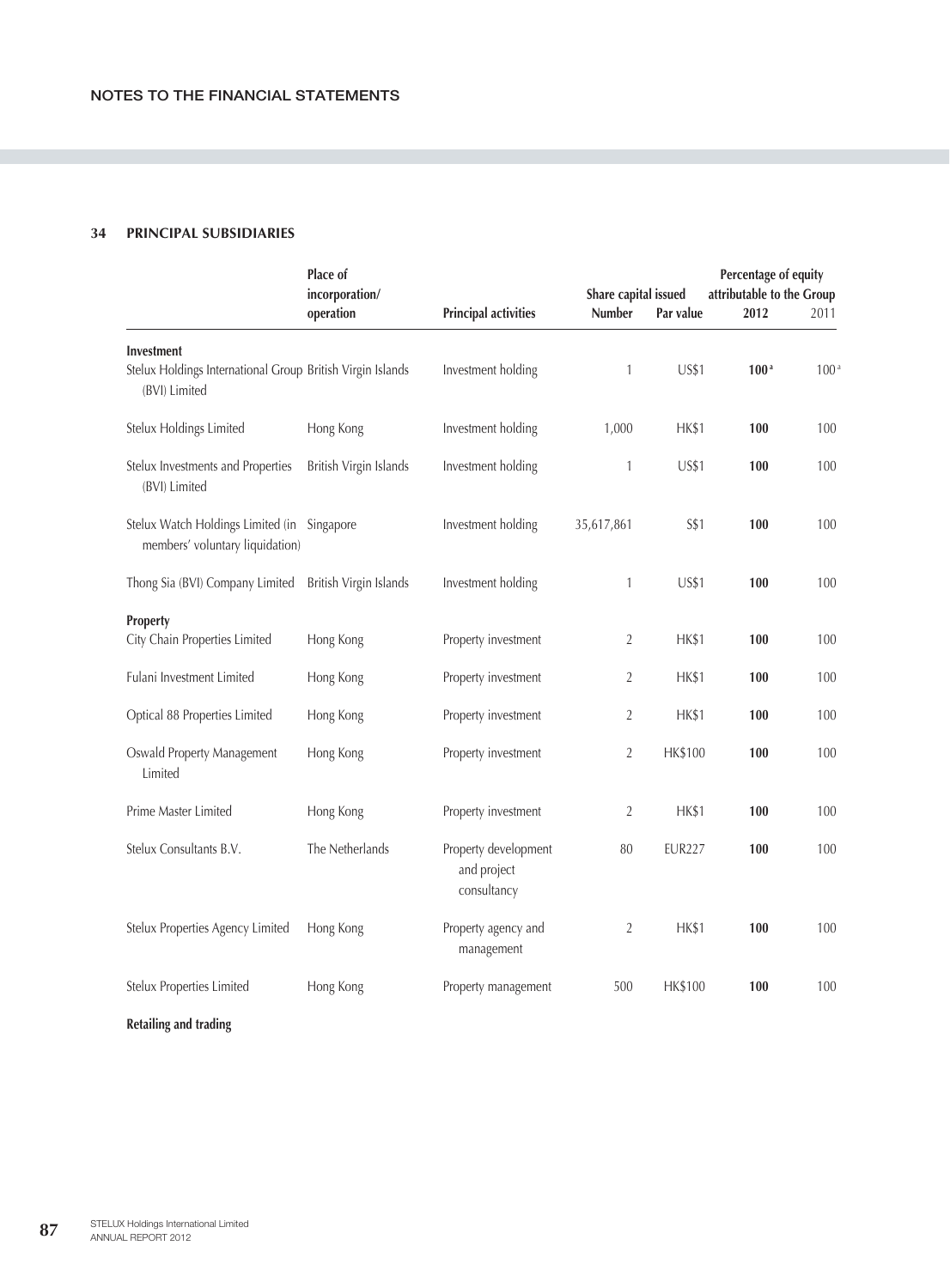## **34 PRINCIPAL SUBSIDIARIES** *(Continued)*

|                                           | Place of<br>incorporation/ |                                                | Share capital issued            |                    | Percentage of equity<br>attributable to the Group |      |
|-------------------------------------------|----------------------------|------------------------------------------------|---------------------------------|--------------------|---------------------------------------------------|------|
|                                           | operation                  | <b>Principal activities</b>                    | Number                          | Par value          | 2012                                              | 2011 |
| City Chain Company Limited                | Hong Kong                  | Watch retailing                                | 250,000                         | HK\$100            | 100                                               | 100  |
| City Chain (M) Sdn Bhd                    | Malaysia                   | Watch retailing                                | 3,333,333                       | RM1                | 100                                               | 100  |
| City Chain (Macau) Company<br>Limited     | Macau                      | Watch retailing                                | 2                               | MOP5,000           | 100                                               | 100  |
| City Chain Stores (S) Pte Limited         | Singapore                  | Watch retailing                                | 1,800,000                       | S\$1               | 100                                               | 100  |
| City Chain (Thailand) Company<br>Limited  | Thailand                   | Watch retailing                                | 200,000<br>210,000 <sup>b</sup> | Baht100<br>Baht100 | 100                                               | 100  |
| Optical 88 Limited                        | Hong Kong                  | Glasses and related<br>optical gears retailing | 30,700,000                      | HK\$1              | 100                                               | 100  |
| Optical 88 (Macau) Limited                | Macau                      | Glasses and related<br>optical gears retailing | $\overline{2}$                  | MOP5,000           | 100                                               | 100  |
| Optical 88 (S) Pte Limited                | Singapore                  | Glasses and related<br>optical gears retailing | 500,000                         | S\$1               | 100                                               | 100  |
| Optical 88 (Thailand) Company<br>Limited  | Thailand                   | Glasses and related<br>optical gears retailing | 245,000<br>255,000 <sup>b</sup> | Baht10<br>Baht10   | 100                                               | 100  |
| Optical 88 Eyecare (M) Sdn Bhd            | Malaysia                   | Glasses and related<br>optical gears retailing | 1,428,572                       | RM1                | 100                                               | 100  |
| Pronto Watch S.A.                         | Switzerland                | Watch distribution                             | 100                             | SFr1,000           | 100                                               | 100  |
| Solvil et Titus S.A.                      | Switzerland                | Watch distribution                             | 300                             | SFr1,000           | 100                                               | 100  |
| Stelux International Licensing<br>Limited | <b>Bahamas</b>             | Trademark holding and<br>licensing             | $\overline{2}$                  | <b>US\$1</b>       | 100                                               | 100  |
| Stelux Watch Limited                      | Hong Kong                  | Watch assembling                               | 1,000,000                       | HK\$1              | 100                                               | 100  |

**Retailing and trading (Continued)**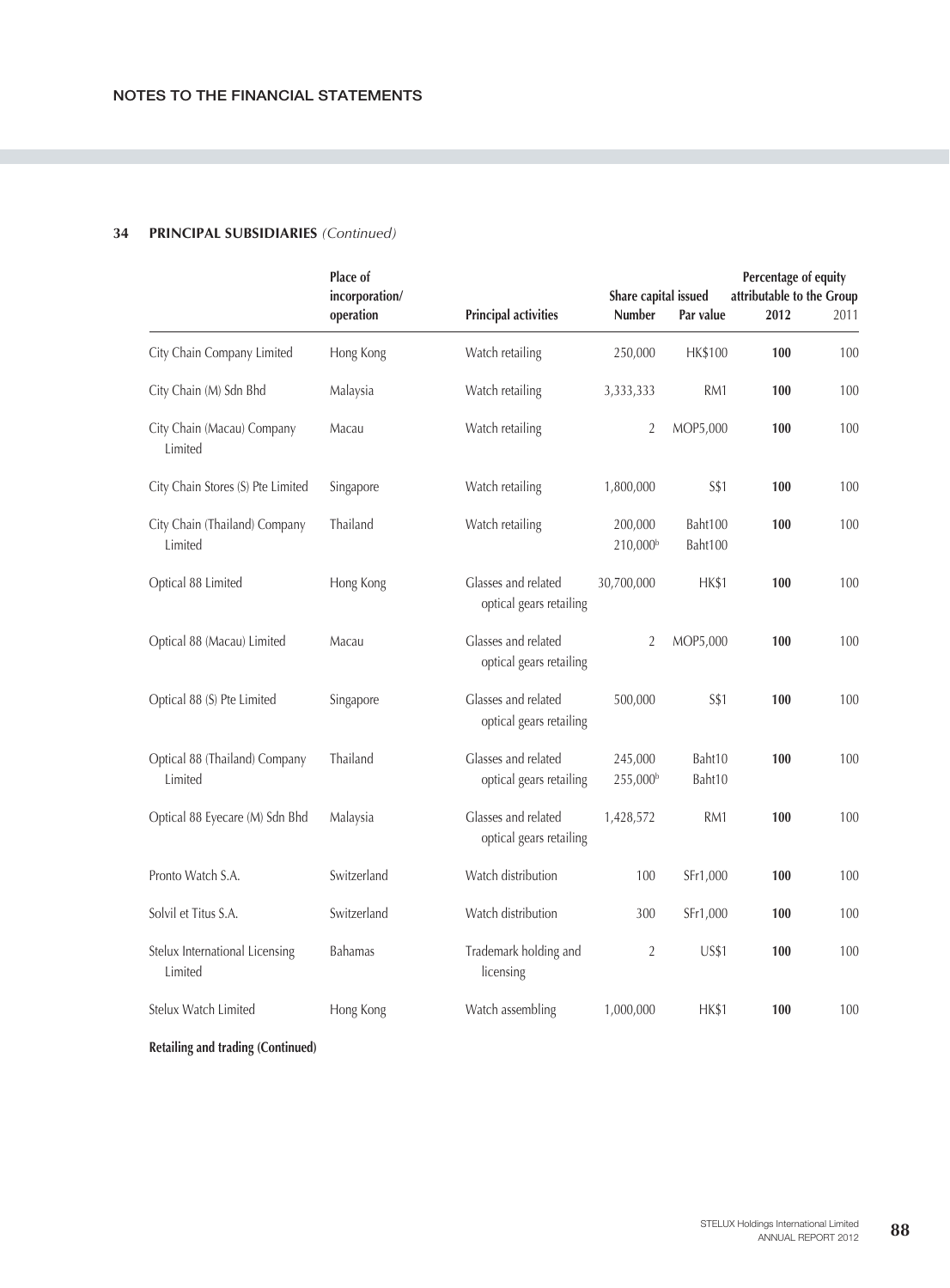## **34 PRINCIPAL SUBSIDIARIES** *(Continued)*

|                                                                                                              | Place of<br>incorporation/ |                                      | Share capital issued |               | Percentage of equity<br>attributable to the Group |      |
|--------------------------------------------------------------------------------------------------------------|----------------------------|--------------------------------------|----------------------|---------------|---------------------------------------------------|------|
|                                                                                                              | operation                  | <b>Principal activities</b>          | <b>Number</b>        | Par value     | 2012                                              | 2011 |
| Thong Sia Watch Company Limited Hong Kong                                                                    |                            | Watch distribution                   | 80,000               | <b>HK\$10</b> | 100                                               | 100  |
| Thong Sia Company (Singapore) Pte Singapore<br>Limited                                                       |                            | Watch distribution                   | 2,000,000            | S\$1          | 100                                               | 100  |
| Thong Sia Sdn Bhd                                                                                            | Malaysia                   | Watch distribution                   | 1,000,000            | RM1           | 96.4                                              | 96.4 |
| Thong Tai (Taiwan) Company<br>Limited                                                                        | Hong Kong/Taiwan           | Watch distribution                   | 1,000                | <b>HK\$10</b> | 100                                               | 100  |
| Thong Sia (Thailand) Limited                                                                                 | Thailand                   | Watch retailing and<br>distribution  | 20,000               | Baht100       | 100                                               |      |
| Thong Sia Optics (Hong Kong)<br>Company Limited<br>(formerly known as Vision Pro<br>Trading Company Limited) | Hong Kong                  | Optical distribution                 | 5,000                | HK\$1,000     | 100                                               |      |
| Universal Geneve S.A.                                                                                        | Switzerland                | Watch assembling and<br>distribution | 5,000                | SFr1,000      | 100                                               | 100  |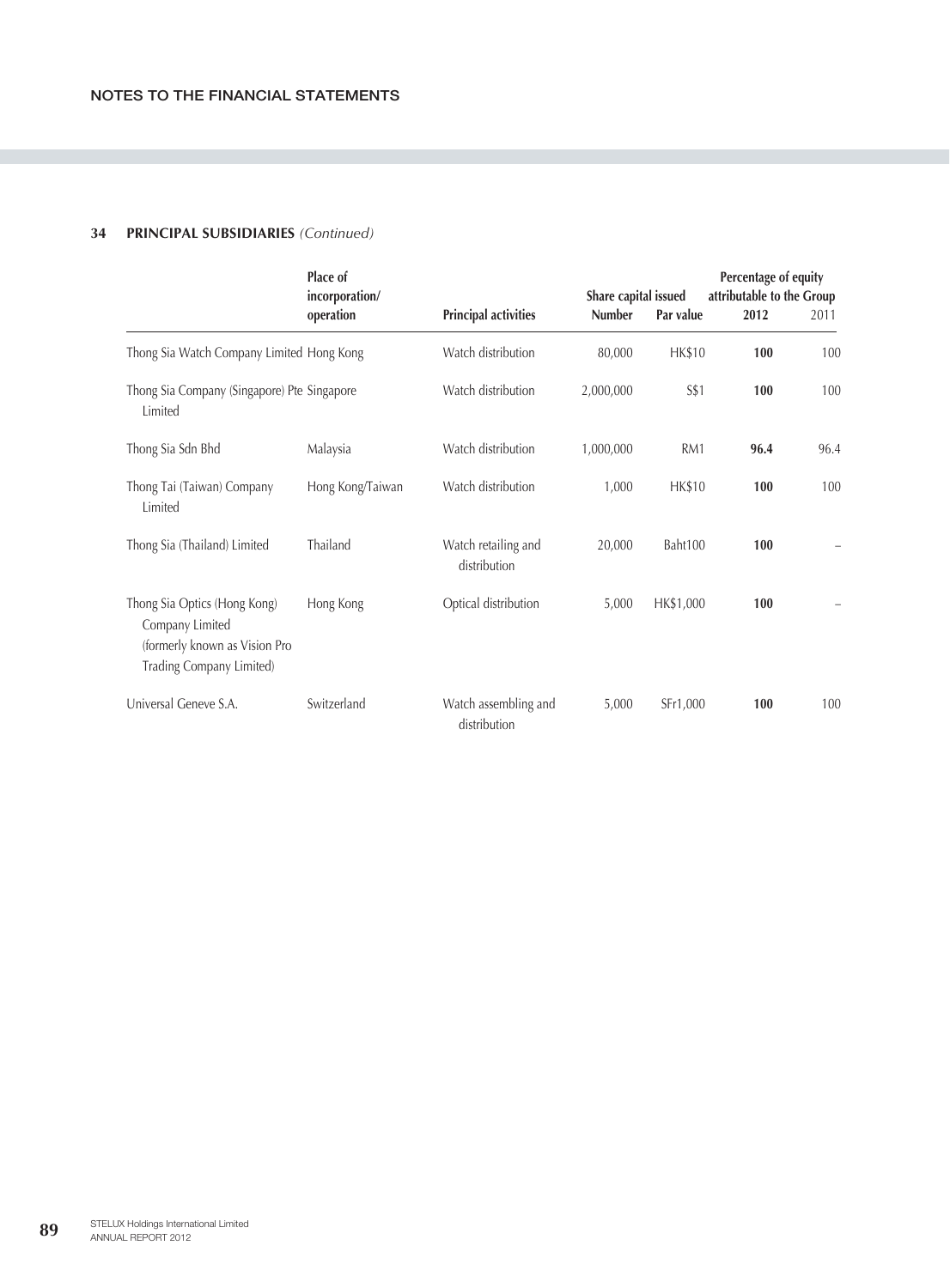## **34 PRINCIPAL SUBSIDIARIES** *(Continued)*

|                                                      | Place of incorporation/                                                                      |                                                       |                 | Percentage of equity<br>attributable to the<br>Group |      |
|------------------------------------------------------|----------------------------------------------------------------------------------------------|-------------------------------------------------------|-----------------|------------------------------------------------------|------|
|                                                      | operation                                                                                    | <b>Principal activities</b>                           | Paid-up capital | 2012                                                 | 2011 |
| <b>Retailing and trading (Continued)</b>             |                                                                                              |                                                       |                 |                                                      |      |
| Baoshi (Guangdong)<br>Company Limited                | People's Republic of<br>China/ Mainland<br>China (foreign-invested<br>commercial enterprise) | Retailing, trading<br>and related<br>optical services | HK\$90,890,000  | 100                                                  | 100  |
| Baoshi (Shanghai)<br>Company Limited                 | People's Republic of<br>China/Mainland China<br>(foreign-invested<br>commercial enterprise)  | Retailing, trading<br>and related<br>optical services | RMB5,000,000    | 100                                                  | 100  |
| Stelux-Thong Sia (Beijing)<br><b>Trading Limited</b> | People's Republic of<br>China/Mainland China<br>(foreign-invested<br>commercial enterprise)  | Watch retailing,<br>trading and<br>related services   | US\$9,900,000   | 100                                                  | 100  |
| Stelux-Thong Sia<br>(Guangdong) Trading<br>Limited   | People's Republic of<br>China/Mainland China<br>(foreign-invested<br>commercial enterprise)  | Watch retailing,<br>trading and<br>related services   | HK\$116,400,000 | 100                                                  | 100  |
| Stelux-Thong Sia<br>(Shanghai) Trading<br>Limited    | People's Republic of<br>China/Mainland China<br>(foreign-invested<br>commercial enterprise)  | Watch retailing,<br>trading and<br>related services   | US\$11,288,052  | 100                                                  | 100  |

a Directly held subsidiary

b Non-redeemable preference shares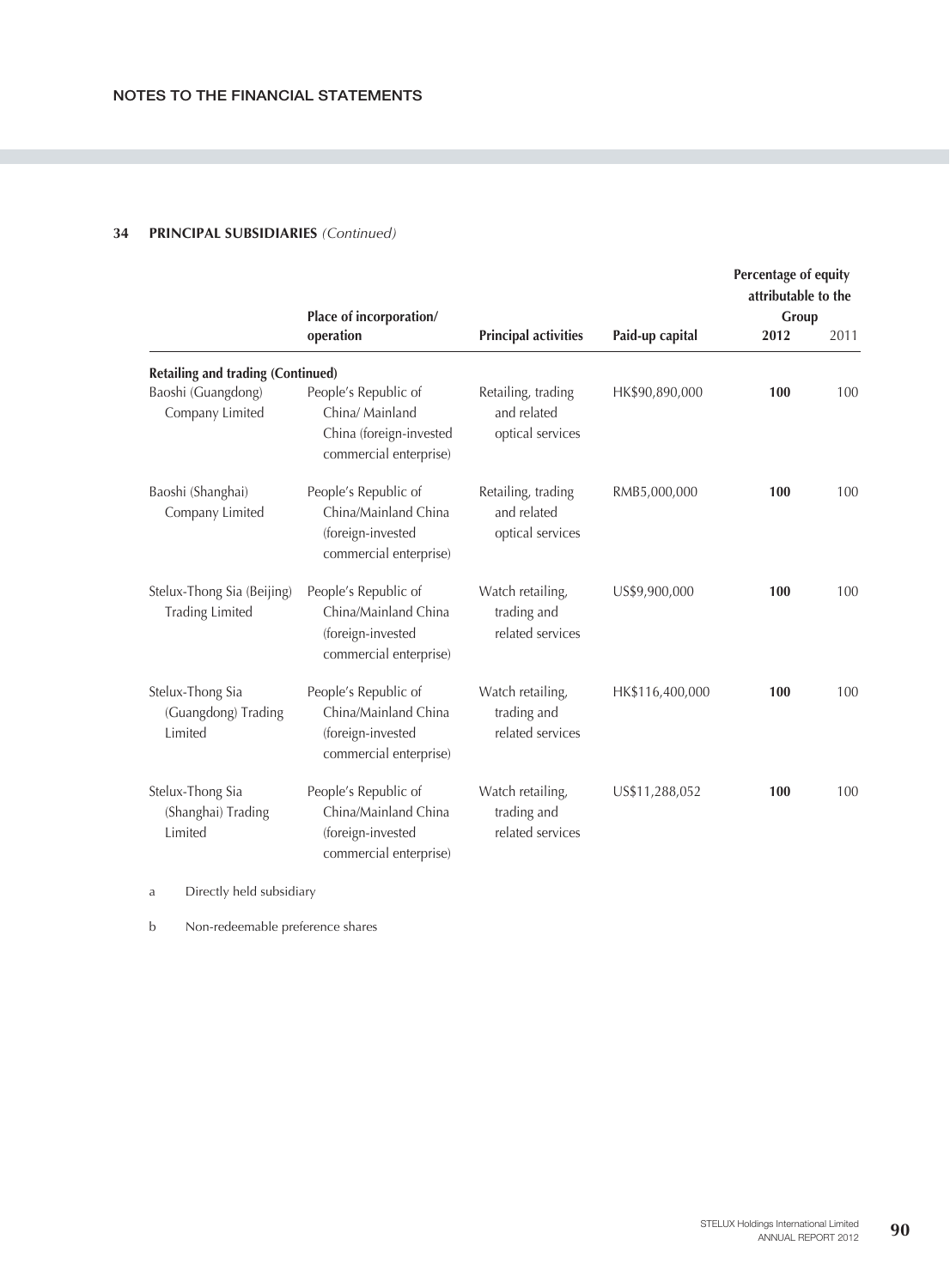### **1. CORPORATE GOVERNANCE PRACTICES**

The Company is committed to maintaining high standards of corporate governance so as to ensure better transparency and protection of shareholders' interests in general. The Board of Directors (the "Board") of the Company is committed to making sure that effective self-regulatory practices exist to protect the interests of its shareholders. These include a Board comprising experienced and high calibre members, board committees, and effective internal audit and sound systems of internal controls.

This Corporate Governance Report ("Report") describes the Company's corporate governance practices with specific reference to the code provisions set out in the Code on Corporate Governance Practices ("The Code") contained in Appendix 14 of the Rules Governing the Listing of Securities on The Stock Exchange of Hong Kong Limited (the "Listing Rules") as it then was prior to the implementation of the revised code provisions effective from 1st April 2012. During the financial year ended 31st March 2012, the Company complied with the provisions of the Code as set out in Appendix 14 of the Listing Rules, except for the deviations set out in this Report and where there are deviations from the Code, details of such deviations (including considered reasons for such deviations) are set out in this Report.

#### **2. DIRECTORS' AND EMPLOYEES' SECURITIES TRANSACTIONS**

The Company has adopted the Model Code for Securities Transactions by Directors of Listed Companies contained in Appendix 10 of the Listing Rules (the "Model Code") as the code of conduct regarding directors' securities transactions.

The Company has also made specific enquiry of all its directors to ascertain whether they have complied with or whether there has been any non-compliance with the required standard set out in the Model Code.

In addition, the Board has established written guidelines on no less exacting terms than the Model Code for relevant employees of the Company in respect of their dealings in the securities of the Company.

## **3. BOARD OF DIRECTORS**

The Board assumes responsibility for leadership and control of the Group (the Company and its subsidiaries) and is collectively responsible for promoting the success of the Group by directing and supervising its affairs. Every director is expected to discharge his duties in good faith and up to the standard of prevailing applicable laws and regulations, acting in the best interests of the Group and the Company's shareholders. The Board currently consists of seven members. Among them, three are executive directors and four are non-executive Directors. Three out of the four nonexecutive directors are independent.

Mr. Joseph C.C. Wong was appointed Chairman of the Company on 4th October 2011, subsequent to the resignation of Mr. Wong Chong Po as Chairman of the Company on 31st August 2011.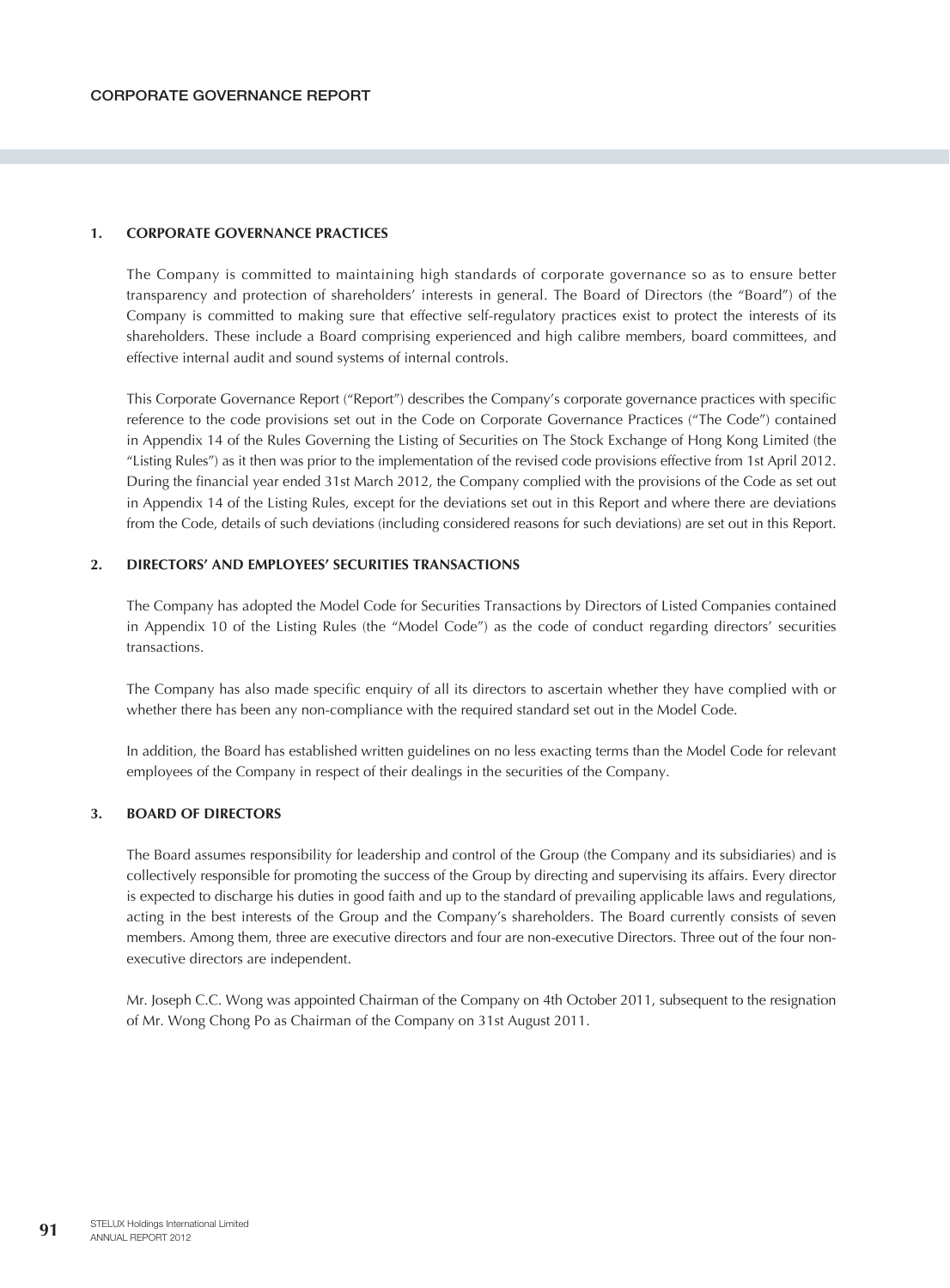Under Code Provision A.2.1 of the Code on Corporate Governance Practices as set out in Appendix 14 of the Rules Governing the Listing of Securities on The Stock Exchange of Hong Kong Limited, the roles of chairman and chief executive officer ("CEO") should be separate and should not be performed by the same individual. Under the current organisation structure of the Group, Mr. Joseph C.C. Wong is both CEO and Chairman of the Group. The Board is of the opinion that vesting the roles of both Chairman and CEO in Mr. Joseph C.C. Wong has the benefit of ensuring consistent leadership within the Group thus enabling more effective and efficient strategic planning for the Group. Under this new arrangement, the Board also believes that the balance of power and authority will not be compromised and is adequately ensured by the existing Board which comprises experienced and competent individuals with more than one-third of the Board being independent non-executive directors.

The independent non-executive directors are highly experienced professionals with a broad range of expertise and experience including in areas such as accounting, finance and business. They ensure that the Board maintains high standards of financial and other mandatory reporting and provides adequate checks and balance to safeguard the interests of shareholders in general and the Company as a whole.

To assist the directors to discharge their duties, the Board has established written procedures to enable the directors, upon reasonable request, to seek independent professional advice in appropriate circumstances, at the Company's expense. Directors are encouraged to attend professional development seminars and programmes during the year.

The term of office of the Company's non-executive directors, including the independent non-executive directors, is for a term of 3 years, subject to retirement by rotation (pursuant to Bye-law 110(A) of the Company's Bye-laws), whichever is the earlier.

Under Code Provision A.4.2, every director, including those appointed for a specific term, should be subject to retirement by rotation at least once every three years. Not all directors of the Company retire strictly under Code Provision A.4.2 but in accordance with the Company's Bye-Laws. Bye-Law 110(A) stipulates that one-third of the directors of the Company who have been longest serving in office since their last election, except the Chairman, Vice Chairman or CEO, shall retire from office by rotation at each annual general meeting.

Both the Board and management have clearly defined responsibilities under various internal controls and checks and balance mechanisms. The Board is responsible for establishing the strategic direction of the Group, setting objective and business development plans, monitoring the performance of senior management and assuming responsibility for corporate governance. Management is responsible for implementing these strategies and plans, and regular reports on the Company's operations are submitted to the Board. All directors have access to management and enquiries, explanations, briefings or informal discussions on the Company's operations are welcome.

The Board held a total of fifteen board meetings during the financial year and up to the date of this Report. At these meetings, different issues and matters were discussed and reviewed including, approval of the 2011 final results and the 2012 interim and final results of the Group; reviewing financial and operating performances of the Group; establishment of a Corporate Governance Committee and a Nomination Committee; adoption of terms of reference for the Corporate Governance Committee and Nomination Committee; approval of new and/or renewal of borrowing facilities; approval of a connected transaction relating to the acquisition of an optical wholesale business and approval of new and/or renewals of continuing connected transactions; conducting an annual review of the effectiveness of the system of internal control of the Company and its subsidiaries for the purposes of Code Provision C.2.1 and C.2.2; and appointment of Mr. Joseph C.C. Wong as Chairman of the Company. The Executive Director responsible for finance & corporate affairs ("CFO") and the Company Secretary attended most board meetings to report matters arising from corporate governance, risk management, statutory compliance, accounting and finance.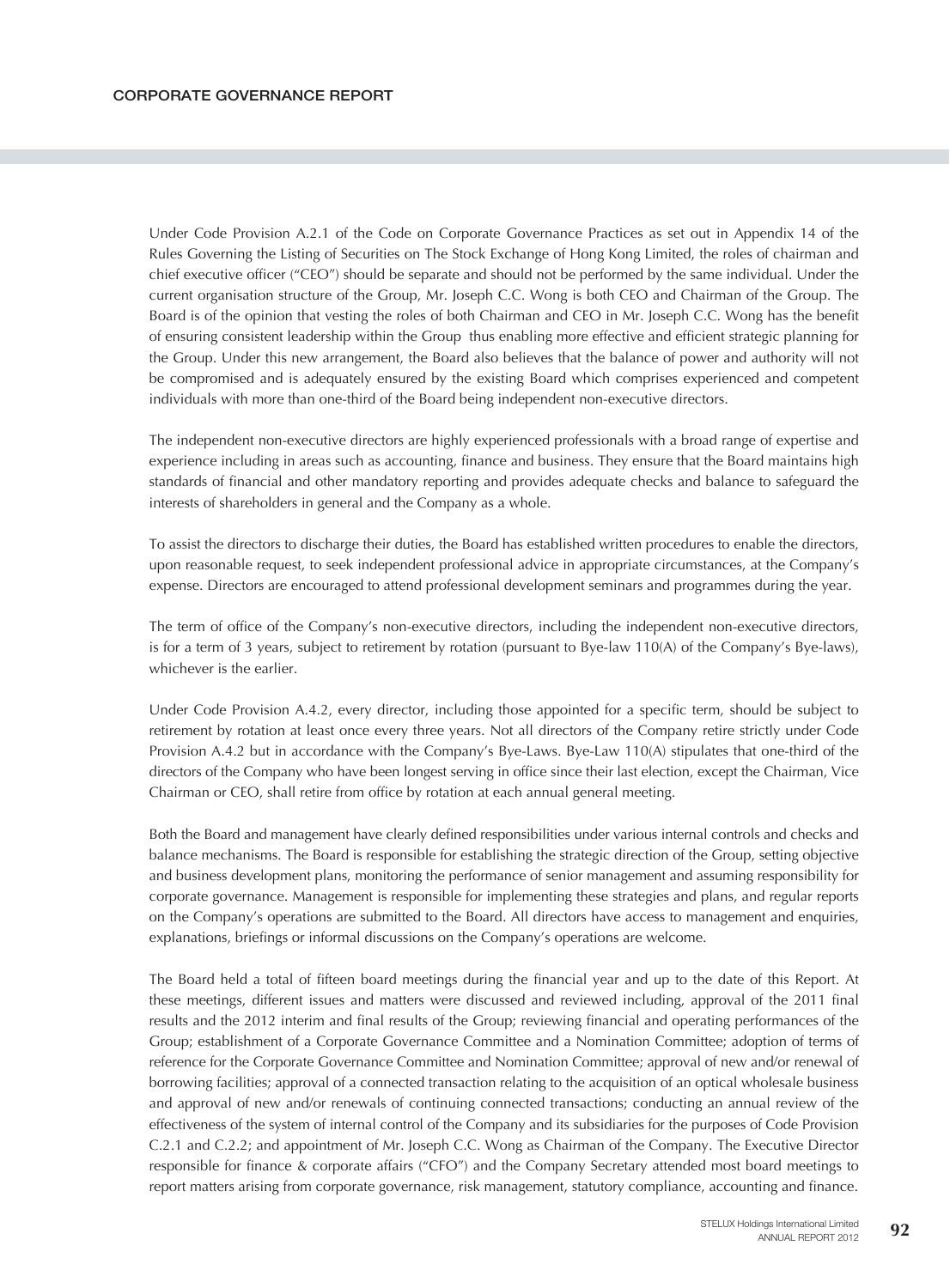Details of the directors' attendance at the board meetings during the year and up to the date of this Report are set out below. All businesses transacted at the board meetings are well-documented and the records are maintained in accordance with applicable laws and regulations.

| Date of            | Total no. of     | <b>No. of Directors</b><br>present |  |
|--------------------|------------------|------------------------------------|--|
| board meeting      | <b>Directors</b> |                                    |  |
| 29th April 2011    | 8                | 6                                  |  |
| 29th June 2011     | 8                | 6                                  |  |
| 11th July 2011     | 8                | 5                                  |  |
| 23th August 2011   | 8                | 6                                  |  |
| 29th August 2011   | 8                | 6                                  |  |
| 4th October 2011   |                  | $\overline{4}$                     |  |
| 12th October 2011  |                  | 5                                  |  |
| 28th October 2011  |                  | 6                                  |  |
| 29th November 2011 |                  | 6                                  |  |
| 29th December 2011 |                  | 5                                  |  |
| 31st January 2012  |                  | 6                                  |  |
| 21st March 2012    |                  | 6                                  |  |
| 15th May 2012      |                  | 5                                  |  |
| 19th June 2012     |                  | 5                                  |  |
| 27th June 2012     | 7                | 6                                  |  |

## **No. of board meetings attended/held in FY2012 and Director** up to the date of this Report

| <b>Executive Directors</b>                                                       |       |
|----------------------------------------------------------------------------------|-------|
| Mr. Wong Chong Po (resigned as Chairman of the Company on 31st August 2011)      | 0/5   |
| Mr. Joseph C. C. Wong (appointed as Chairman of the Company on 4th October 2011) | 11/15 |
| Mr. Chu Kai Wah, Anthony                                                         | 14/15 |
| Mr. Lau Tak Bui, Vincent                                                         | 15/15 |
|                                                                                  |       |
| <b>Non-executive Directors</b>                                                   |       |
| Mr. Sakorn Kanjanapas                                                            | 0/15  |
| Mr. Wu Chun Sang (independent)                                                   | 15/15 |
| Professor Wu Chi Man, Lawrence <i>(independent)</i>                              | 13/15 |
| Dr. Kwong Yi Hang, Agnes <i>(independent)</i>                                    | 15/15 |

The Board is supplied with relevant information by senior management pertaining to matters to be brought before the Board for decision as well as reports relating to operational and financial performance of the Group before each regular board meeting. At least 14 day's notice of a regular board meeting is given to all directors to give them the opportunity to attend. Board papers are despatched to the directors generally at least 3 days before the meeting and in any event as soon as practicable, in all instances, ensuring that they have sufficient time to review the papers and be adequately prepared for the meeting.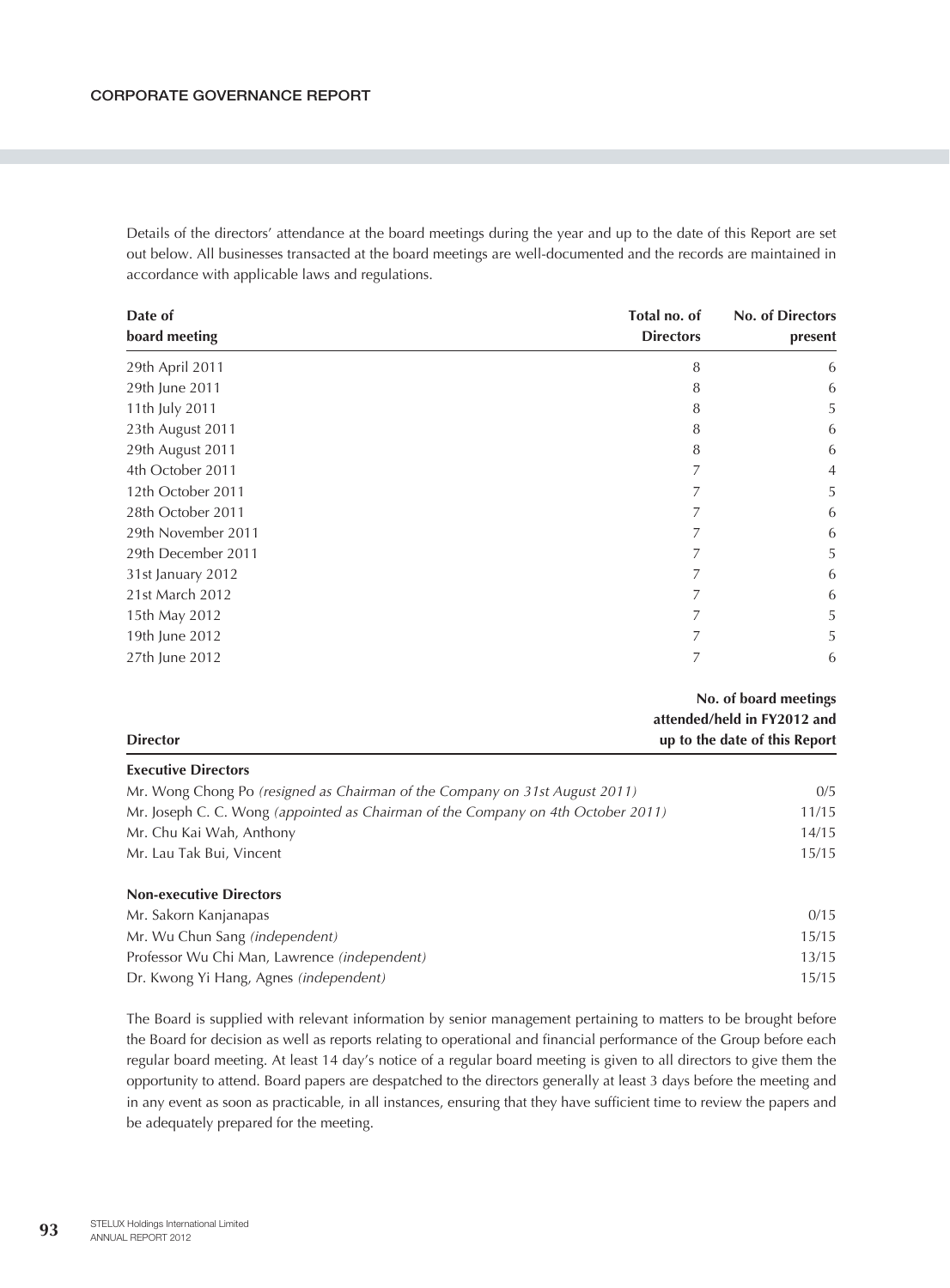The proceedings of the Board at its meetings are generally conducted by the Vice Chairman/Chairman of the Company who ensures that sufficient time is allocated for discussion and consideration of each item on the agenda and also equal opportunities are being given to directors to speak, express their views and share their concerns.

Under the first part of Code Provision E.1.2, the Chairman of the Board should attend annual general meetings. The then Chairman of the Board, Mr. Wong Chong Po did not attend the annual general meeting of the Company held on 23rd August 2011 as he was not in Hong Kong, but all three independent non-executive directors including the respective chairmen of the Audit Committee and Remuneration Committee were present.

#### **4. ACCOUNTABILITY AND AUDIT**

The Board acknowledges its responsibility for the preparation of the Group's accounts and has delegated this responsibility to the CFO. The CFO and his team are responsible for preparing interim and annual financial statements based on generally accepted accounting principles in Hong Kong ensuring that the financial statements present a fair and true view of the results and the financial position of the Group and that they comply with the disclosure requirements of the Hong Kong Companies Ordinance, the Listing Rules and other applicable laws and regulations. The CFO maintains regular communications with the external auditors. He also plays a role in reviewing and making recommendations to the Board on the Group's financial risk management. The CFO is also responsible for overseeing the Group's investor relations activities.

A statement by the Group's external auditor, PricewaterhouseCoopers about their reporting responsibilities on the Group's financial statements are set out in the Independent Auditor's Report on page 27.

The Board is not aware of any material uncertainties relating to events or conditions that may cast significant doubt upon the Company and its subsidiaries ability to continue as a going concern.

#### **5. AUDITORS' REMUNERATION**

The Company appointed PricewaterhouseCoopers as the external auditor of the Company at the 2011 Annual General Meeting until the conclusion of the next Annual General Meeting. During the year, HK\$5,599,000 was paid or payable to PricewaterhouseCoopers for the provision of audit services. Details of nature for non-audit related services provided by and the fee paid or payable to PricewaterhouseCoopers are set out as below:

| <b>Description</b>          | HK\$    |
|-----------------------------|---------|
| Taxation compliance         | 375,000 |
| Advisory and other services | 143,000 |

The Group also engaged other auditors in Hong Kong and overseas for auditing and miscellaneous services and total fees paid amounted to HK\$2,031,000.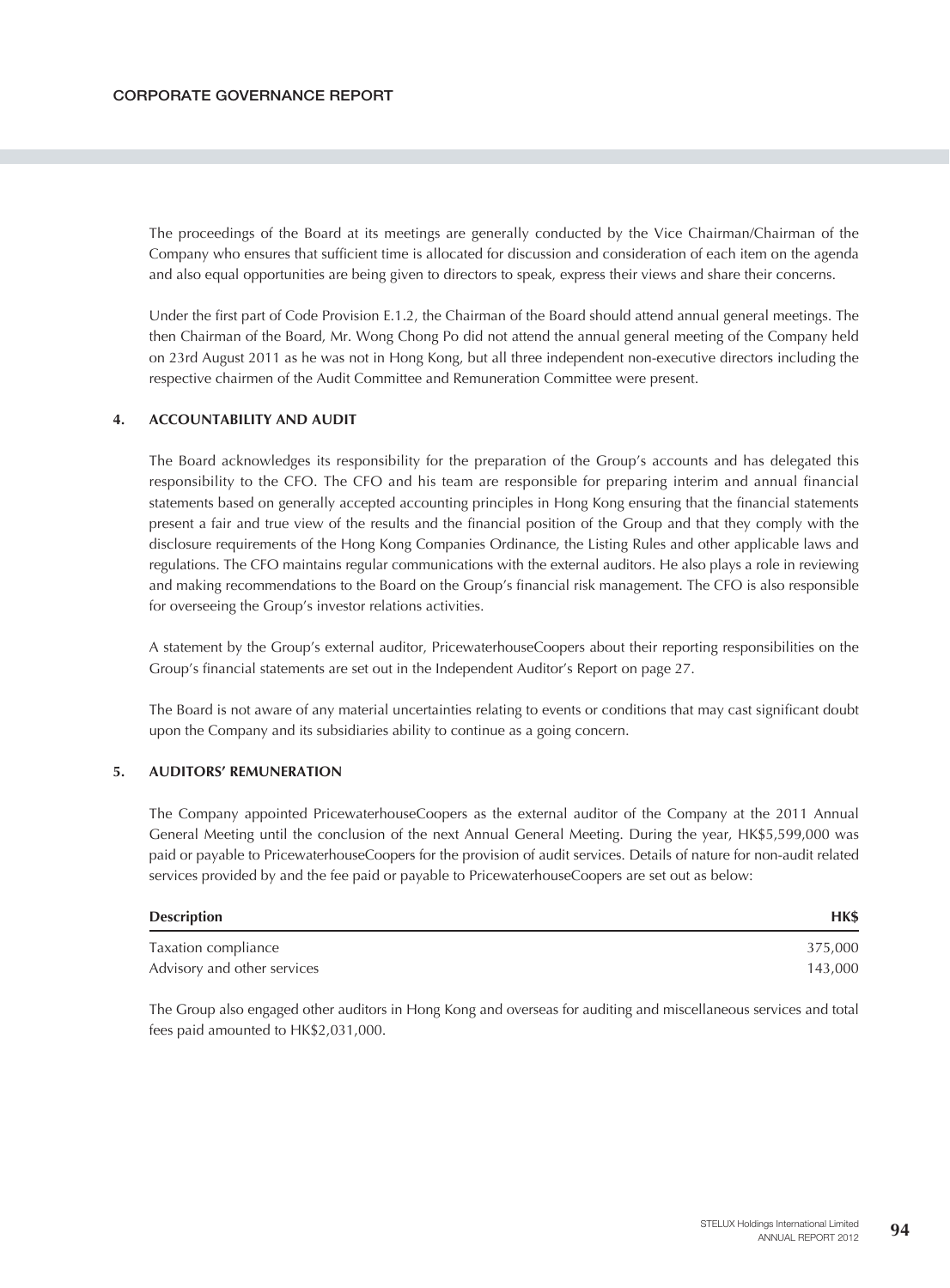#### **6. BOARD COMMITTEES**

To assist the Board in the discharge of its duties, the Board is supported by four board committees. Each committee has its defined scope of duties and terms of reference and the committee members are empowered to make decisions on matters within the terms of reference of each committee.

## **(1) Audit Committee**

The Audit Committee comprises three independent non-executive directors, namely Mr. Wu Chun Sang (Chairman of the Audit Committee), Prof. Wu Chi Man, Lawrence and Dr. Kwong Yi Hang, Agnes.

The terms of reference of the Committee are aligned with the recommendations set out in the Listing Rules and the code provisions set out in the Code. The Committee provides advice and recommendations to the Board and oversees all matters relating to the external auditors, thus it plays an important role in monitoring and safeguarding the independence of external auditors.

The Committee met four times for the period from 1st April 2011 up to and including 30th June 2012 together with the external auditors in three meetings to discuss matters, including, the review of accounting principles and practices adopted by the Group and other financial reporting matters; to ensure the completeness, accuracy and fairness of the financial statements of the Company; to discuss the effectiveness of the systems of internal control throughout the Group including the adequacy of resources, qualifications and experience of staff of the Company's accounting and financial reporting function, and their training programmes and budget; to review all significant business affairs managed by the executive directors in particular on connected transactions and to review the Group's results for the years ended 31st March 2011 and 2012 and interim results for 2011/2012 before they were presented to the Board of directors for approval.

Attendance of directors at the Audit Committee Meetings held on:

**22nd June 2011 23rd November 2011** Mr. Wu Chun Sang Mr. Wu Chun Sang Dr. Kwong Yi Hang, Agnes Dr. Kwong Yi Hang, Agnes

**21st March 2012 19th June 2012** Mr. Wu Chun Sang Mr. Wu Chun Sang Dr. Kwong Yi Hang, Agnes Dr. Kwong Yi Hang, Agnes

Professor Wu Chi Man, Lawrence Professor Wu Chi Man, Lawrence

Professor Wu Chi Man, Lawrence Professor Wu Chi Man, Lawrence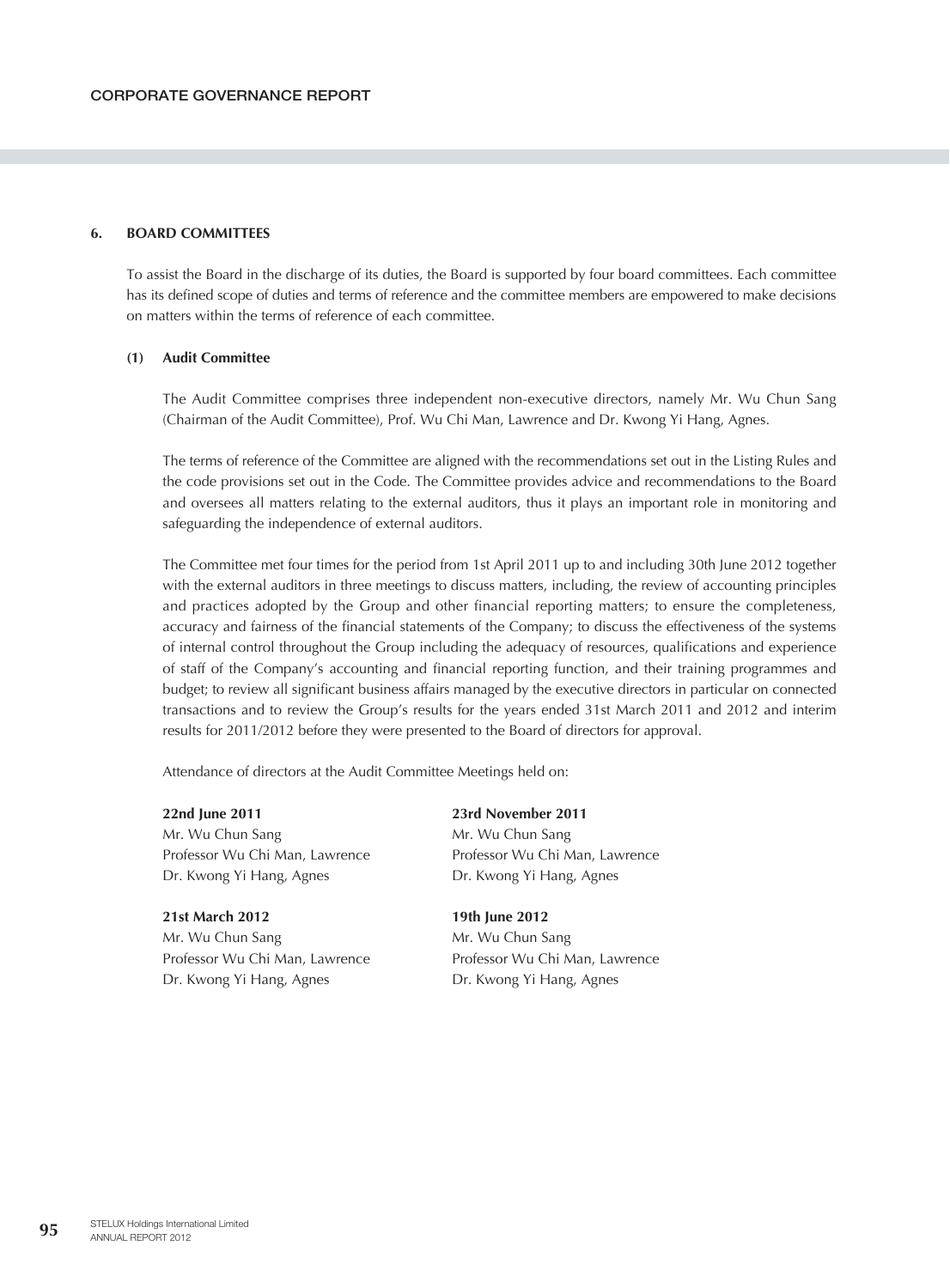### **(2) Remuneration Committee**

The Company established a remuneration committee on 20th December 2005 and Mr. Wu Chun Sang, Professor Wu Chi Man, Lawrence, Dr. Kwong Yi Hang, Agnes (all independent non-executive directors of the Company) and Mr. Joseph C.C. Wong (Chairman and CEO of the Company) were appointed as committee members. Professor Wu Chi Man, Lawrence is the Chairman of the Remuneration Committee.

Code Provision B.1.2 deals with the terms of reference of the remuneration committee. The Company has adopted the terms of reference under Code Provision B.1.2 except that the terms of reference do not include reviewing and determining the remuneration packages of senior management. The Company believes that the remuneration packages of senior management should be the responsibility of the executive directors as they are in a better position to appraise the performance of senior management.

A committee meeting was held during the financial year and up to the date of this Report. At this meeting, the Committee determined annual bonus entitlement and conducted an annual review of the basic salaries of its executive directors.

Attendance of directors at the Remuneration Committee Meetings held on:

#### **27th June 2012**

Professor Wu Chi Man, Lawrence Mr. Joseph C.C. Wong Mr. Wu Chun Sang Dr. Kwong Yi Hang, Agnes

#### **(3) Nomination Committee**

Under Code Provision A.5.2, issuers should establish a nomination committee with specific written terms of reference which deal clearly with its authority and duties. The Company established a Nomination Committee on 21st March 2012 and Mr. Wu Chun Sang, Professor Wu Chi Man, Lawrence, Dr. Kwong Yi Hang, Agnes (all independent non-executive directors of the Company) and Mr. Joseph C.C. Wong (Chairman and CEO of the Company) were appointed as committee members. Mr. Joseph C.C. Wong is also the Chairman of the Nomination Committee.

Code Provision A.5.3 deals with the terms of reference of the nomination committee. The Company has adopted the terms of reference under Code Provision A.5.3. The Nomination Committee has not held any meetings since its establishment.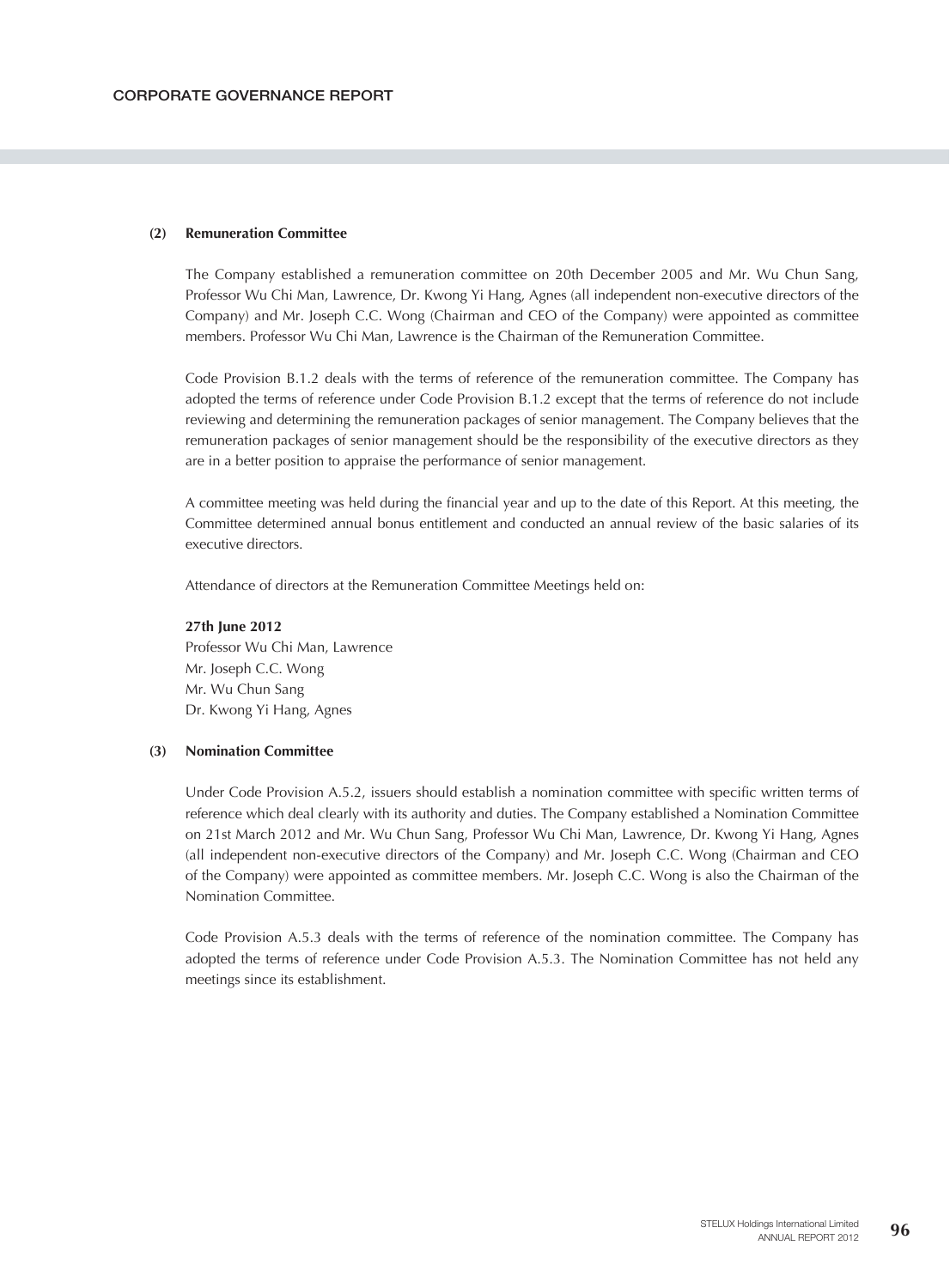#### **(4) Corporate Governance Committee**

Under Code Provision D.3.2, the Board may delegate the responsibility of performing the corporate governance duties to a committee. As such, an issuer may establish a corporate governance committee with specific written terms of reference which deal clearly with its authority and duties. The Company established a Corporate Governance Committee on 21st March 2012 and Mr. Wu Chun Sang, Professor Wu Chi Man, Lawrence, Dr. Kwong Yi Hang, Agnes (all independent non-executive directors of the Company) and Mr. Lau Tak Bui, Vincent (Executive Director and CFO of the Company) were appointed as committee members. Mr. Lau Tak Bui, Vincent is also the Chairman of the Corporate Governance Committee.

Code Provision D.3.1 deals with the terms of reference of the corporate governance committee. The Company has adopted the terms of reference under Code Provision D.3.1. The Corporate Governance Committee has not held any meetings since its establishment.

The above board committees report to the Board of Directors on a regular basis. All businesses transacted at the board committee meetings are recorded and minuted. The terms of reference of the four board committees are available on the Company's website at www.stelux.com.

#### **7. INTERNAL CONTROLS**

The internal controls and accounting systems of the Group are designed to provide reasonable assurance that assets are safeguarded against unauthorised use or disposition, transactions are executed in accordance with management's authorisation and the accounting records are reliable for preparing financial information used within the business or for publication and reflecting accountability for assets and liabilities.

In order to establish a sound system of internal controls in safeguarding shareholders' interests and the Group's assets, the Company established a Compliance and Internal Controls Department, the key tasks of which include:

- to report to the Board from time to time on the situation/environment of the Group's corporate governance;
- to review cost control and performance efficiency in all operating units;
- to identify the need for improvement in the Group's internal controls area and to propose necessary recommendations to the Board; and
- to carry out internal audit work at operating units.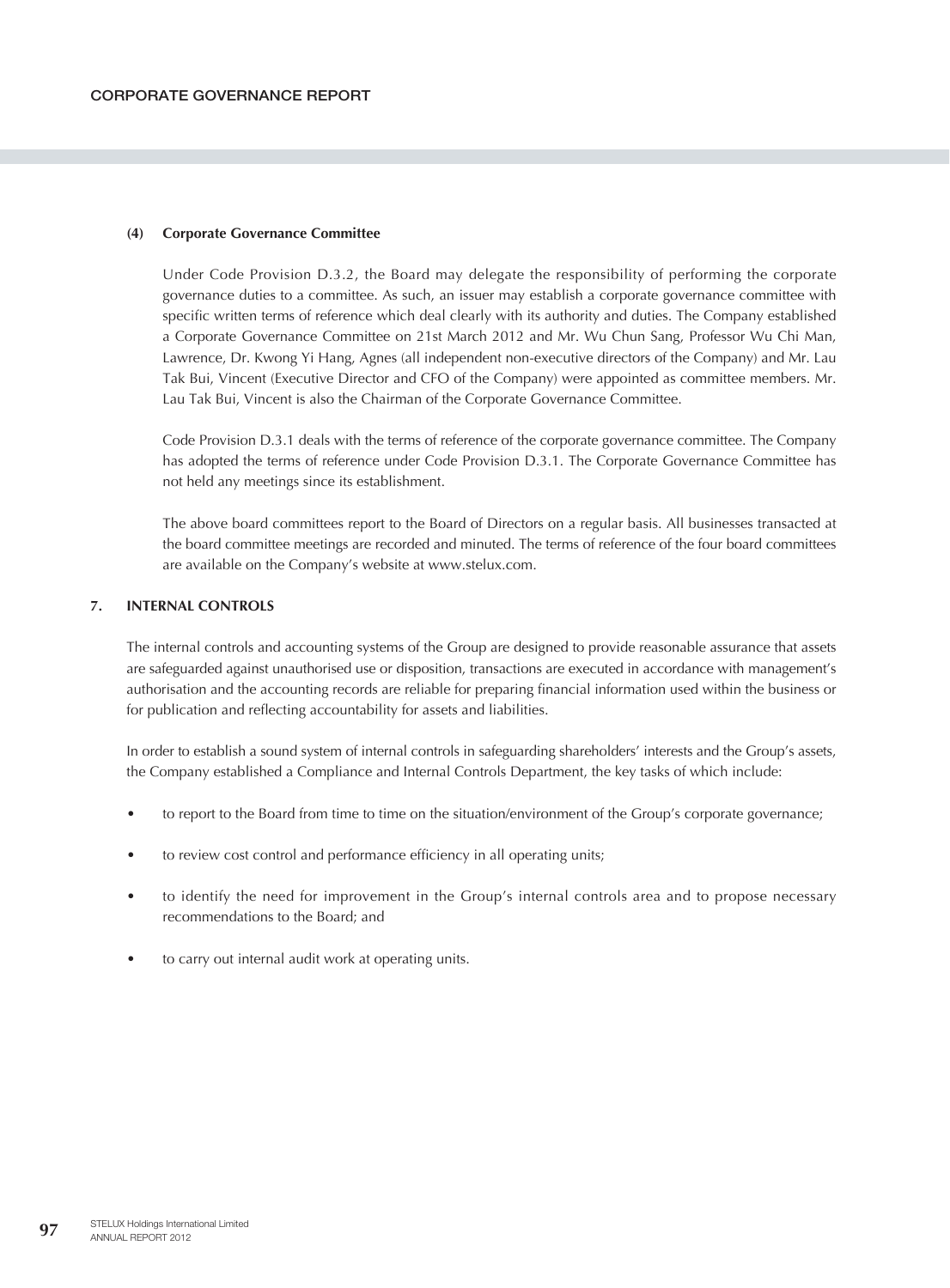Under Code Provision C.2.1, the directors should at least annually conduct a review of the effectiveness of the internal controls system and report to shareholders that they have done so in their Corporate Governance Report. The review should cover all material controls, including financial, operational and compliance controls and risk management functions.

Under Code Provision C.2.2, the board's annual review should, in particular, consider the adequacy of resources, staff qualifications and experience, training programmes and budget of the issuer's accounting and financial reporting function.

The Board has conducted a review of the effectiveness of the system of internal controls and accounting systems of the Company and its subsidiaries and a board meeting was held on 19th June 2012 for such a review for the period from 19th March 2011 up to and including 19th June 2012. The Board reported that there were no changes in the nature and extent of significant risks and there were no material changes in the control environment during the period under review. According to the opinion of the Board, the Company and its subsidiaries have established sound internal controls systems so that the shareholders' investment and the Company's assets are safeguarded. Moreover, in the opinion of the Board, the Company's accounting and financial reporting function was adequately resourced with staff holding appropriate qualifications and experience and with sufficient training and budget provided by the Company.

The effectiveness of the system of internal controls and the adequacy of resources, qualifications and experience of staff of the Company's accounting and financial reporting function and their training programmes and budget will be reviewed annually.

## **8. INVESTOR RELATIONS**

Since October 2011, the Company has stepped up its investor relations activities with the purpose of increasing its exposure to the investment community. Initiatives undertaken so far have been well received as frequent dialogue with existing and prospective investors have increased the markets' understanding of the Group's business models and competitive strengths.

The Company will continue to promote and enhance investor relations with its investors and communications will be maintained with analysts and fund managers to keep them abreast of the Group's development.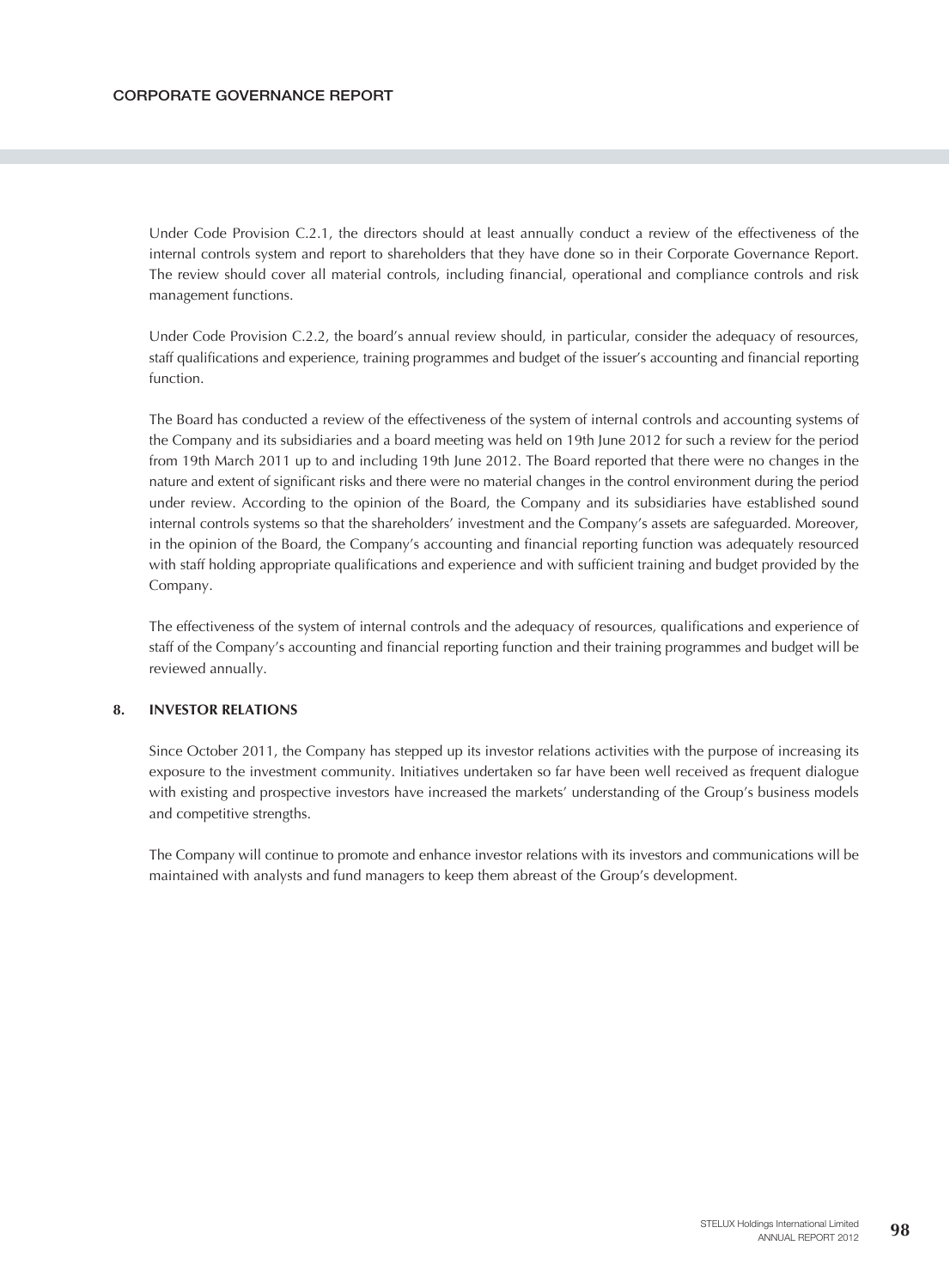### **9. COMMUNICATION WITH SHAREHOLDERS**

The Company attaches great importance to communication with its shareholders and investors. To foster effective communications, the Company provides extensive information in its annual report, interim report and also disseminates information relating to the Group and its business electronically through its website: www.stelux.com

The Company regards the Annual General Meeting ("AGM") as a platform to provide an important opportunity for direct communications between the Board and the Company's shareholders. All directors and senior management will make an effort to attend. External auditors will also attend the AGM. The respective chairmen of the Audit Committee and Remuneration Committee were present at the Company's AGM held in 2011. Shareholders are given at least 20 clear business days or 21 days' notice of the AGM (whichever is the longer) and are encouraged to attend the AGM and other shareholders' meetings. The Company supports the Corporate Governance Code's principle to encourage shareholders participation.

Shareholders may send any enquiries they have by addressing them to the Group's Company Secretary in writing to the Company's head office at 27/F Stelux House, 698 Prince Edward Road East, San Po Kong, Kowloon, Hong Kong; or by email to shareholdersenquiries@stelux.com.

#### **10. CODE OF CONDUCT**

To enhance the ethical standards of employees, the Company has an employee handbook, setting out the Group's requisite standards and an ethical code of conduct for all employees of the Group. Employees at all levels are expected to conduct themselves in an honest, diligent and responsible manner.

## **11. CONCLUSION**

The Company believes that corporate governance principles and practices are particularly relevant in an ever changing world, and continues its ongoing efforts to review its corporate governance practices from time to time so as to meet changing circumstances. The Company will endeavour to strengthen and improve the standard and quality of the Company's corporate governance.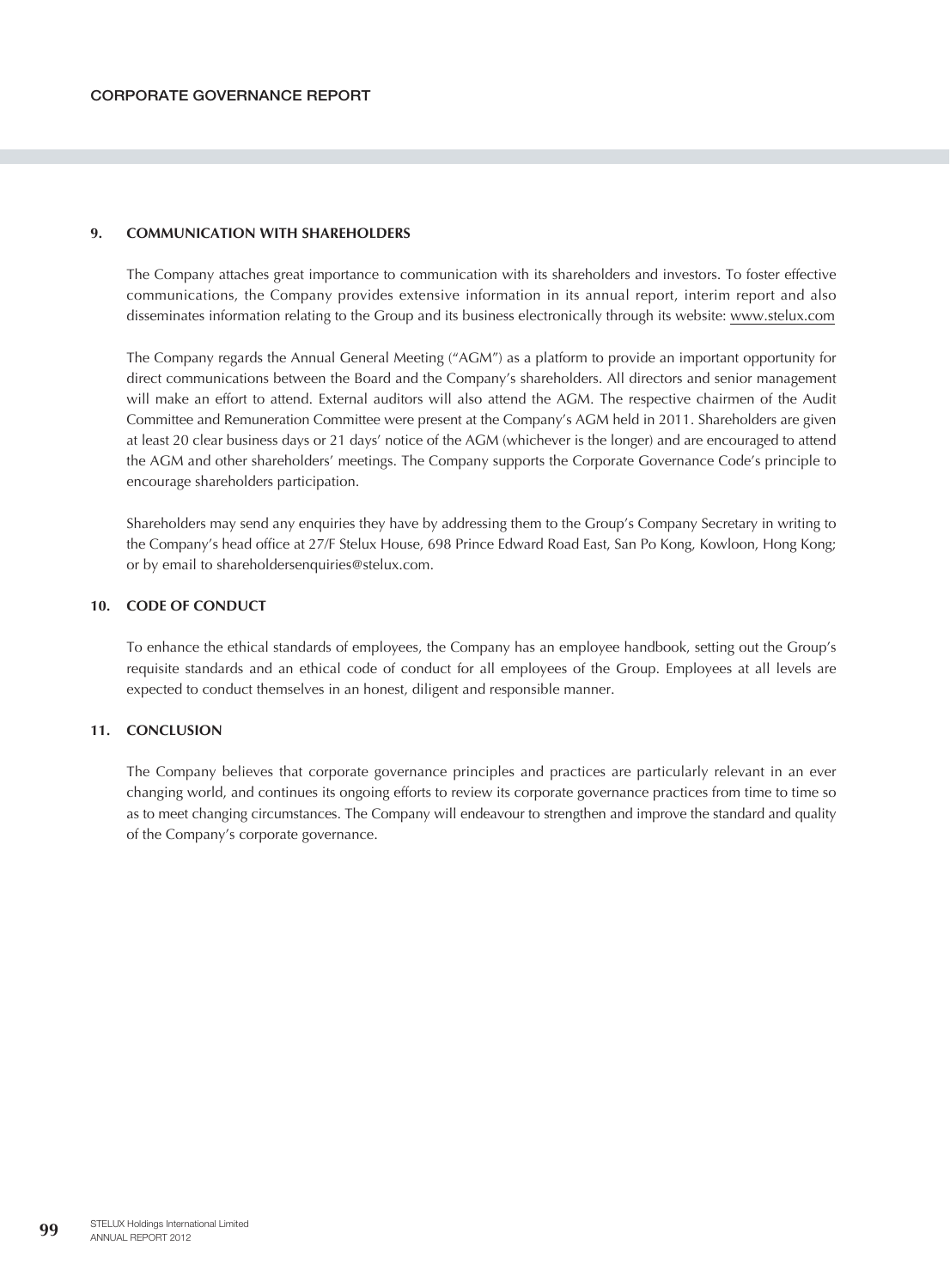### **PROFILE OF DIRECTORS AND SENIOR EXECUTIVES**

#### **Chairman and Chief Executive Officer**

Joseph C. C. WONG, aged 52, undertook his tertiary studies in the United Kingdom. He holds a Masters in Science (Operational Research). He was appointed a director of the Group in 1986. He is currently Group Chairman and Chief Executive Officer. He is a brother of Mr. Sakorn Kanjanapas.

#### **Directors**

Anthony CHU Kai Wah, aged 53, was educated at the Chinese University of Hong Kong and graduated with a BBA. He joined the Group in 1987. He was appointed a director of City Chain Company Limited, a wholly owned subsidiary of the Group in 1992. He is currently an executive director of the Group.

Vincent LAU Tak Bui, aged 54, was appointed executive director and Group Chief Financial Officer in 2006. He is an associate member of the Hong Kong Institute of Certified Public Accountants.

Sakorn KANJANAPAS, aged 62, was appointed a non-executive director of the Group in 1987. He is a director of publicly listed Bangkok Land Public Company Limited (Thailand). He is a brother of the Chairman.

Nelson WU Chun Sang, aged 55, was appointed an independent non-executive director of the Group in 2004. He is a Macau Registered Auditor. He is also a fellow member of the Association of Chartered Certified Accountants, UK and an associate member of the Hong Kong Institute of Certified Public Accountants.

Lawrence WU Chi Man, aged 54, graduated from Bristol University, England with a PhD in Aeronautical Engineering. He was appointed an independent non-executive director of the Group in 2005. He is a Professor at the Department of Physics and Material Science at the City University of Hong Kong. He is an associate member of the Royal Aeronautical Society, U.K. and a fellow of the Hong Kong Institution of Engineers.

Agnes KWONG Yi Hang, aged 53, holds a PhD in Molecular Immunology from the University of Hong Kong. She was appointed an independent non-executive director of the Group in 2006. She is a director of Good Food Watch Limited and Health Wisdom Limited, both of these companies are health consultancies.

#### **Group Legal Counsel and Company Secretary**

Caroline CHONG, aged 50, BA (Law) (Hons), admitted as a Barrister in England and Wales, and, Hong Kong, joined the Group in 1997. She is responsible for the Group's legal and corporate secretarial matters.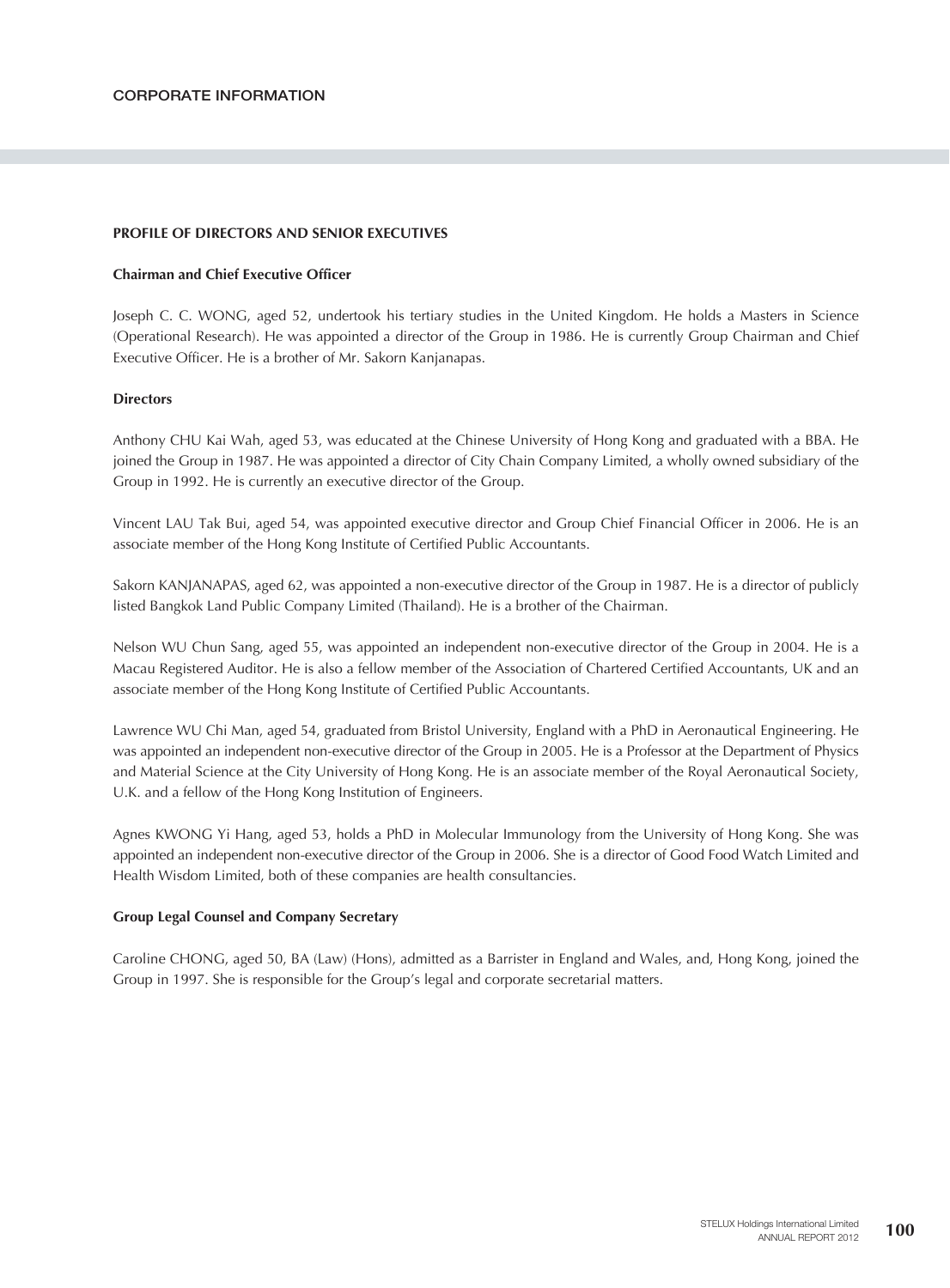#### **CORPORATE INFORMATION**

## **Registered Office**

Canon's Court, 22 Victoria Street Hamilton, HM12, Bermuda

#### **Principal Office**

27th Floor, Stelux House 698 Prince Edward Road East San Po Kong Kowloon Hong Kong

#### **Principal Bankers**

China Construction Bank (Asia) Corporation Limited Citibank, N. A. Hang Seng Bank Limited The Hongkong and Shanghai Banking Corporation Limited Wing Hang Bank Limited

#### **Principal Legal Advisers**

Baker & Mckenzie Hogan Lovells Mayer Brown JSM

#### **Auditor**

PricewaterhouseCoopers

#### **Share Registrar**

Butterfield Fund Services (Bermuda) Limited Rosebank Centre 11 Bermudiana Road Pembroke, HM08 Bermuda

### **Branch Share Registrar and Transfer Office**

Computershare Hong Kong Investor Services Limited Room 1712-1716 17th Floor Hopewell Centre 183 Queen's Road East Hong Kong

#### **Audit Committee**

Mr. Wu Chun Sang *(Chairman of Committee)* Prof. Wu Chi Man, Lawrence Dr. Kwong Yi Hang, Agnes

#### **Remuneration Committee**

Prof. Wu Chi Man, Lawrence *(Chairman of Committee)* Mr. Joseph C.C. Wong Mr. Wu Chun Sang Dr. Kwong Yi Hang, Agnes

## **Nomination Committee**

Mr. Joseph C.C. Wong *(Chairman of Committee)* Mr. Wu Chun Sang Prof. Wu Chi Man, Lawrence Dr. Kwong Yi Hang, Agnes

#### **Corporate Governance Committee**

Mr. Lau Tak Bui, Vincent *(Chairman of Committee)* Mr. Wu Chun Sang Prof. Wu Chi Man, Lawrence Dr. Kwong Yi Hang, Agnes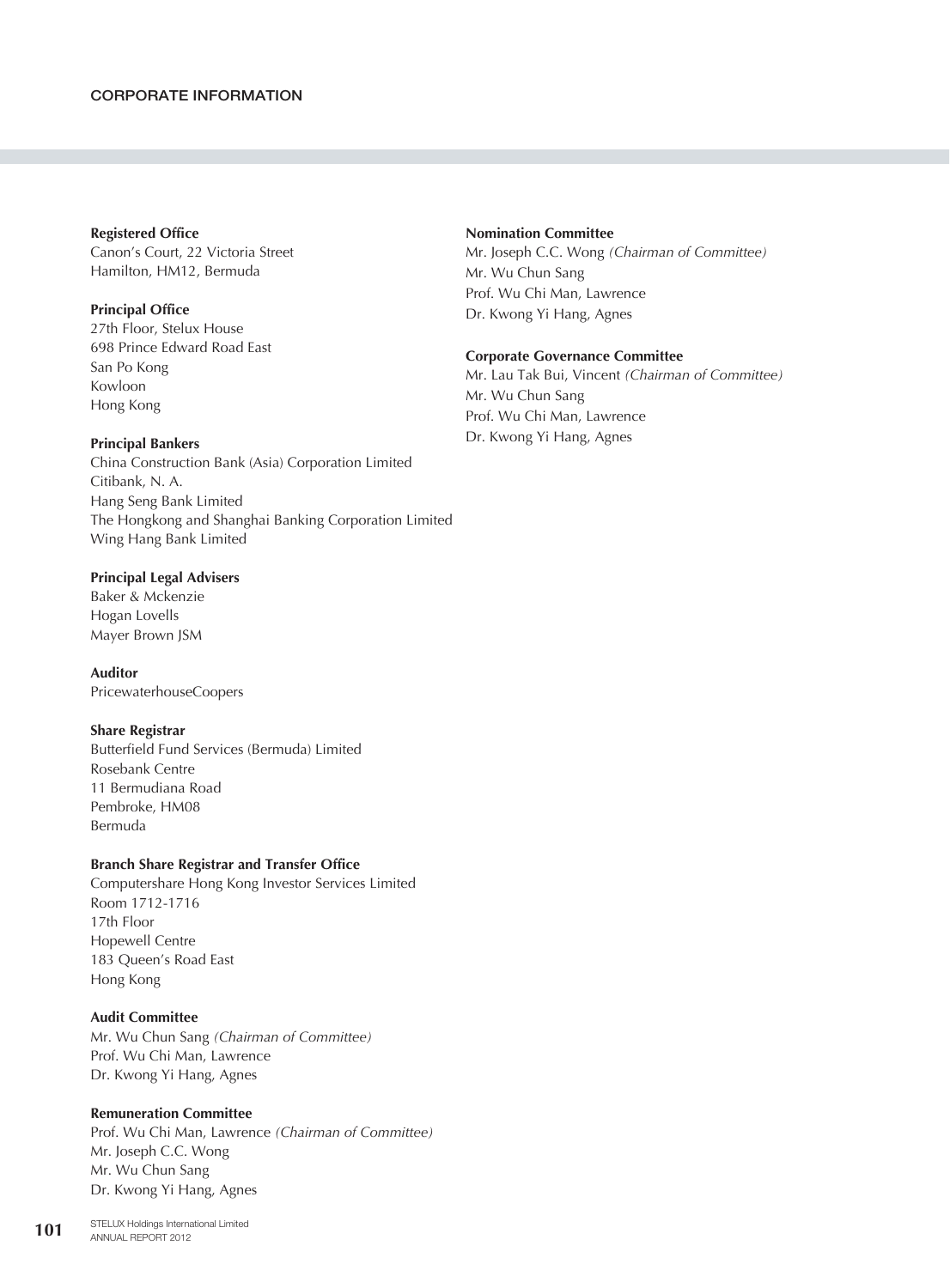# **STELUX HOLDINGS INTERNATIONAL LIMITED**

## **Retail, Trading, Wholesale and Watch Assembly**

| City Chain*           |       |  |
|-----------------------|-------|--|
| Hong Kong             | (93)  |  |
| Macau                 | (9)   |  |
| <b>Mainland China</b> | (95)  |  |
| Thailand              | (100) |  |
| Singapore             | (44)  |  |

 $(62)$ 

Malaysia

Optical 88\* Hong Kong Macau Mainland China (36) Thailand Singapore Malaysia  $(92)$  $(10)$  $(41)$  $(24)$  $(29)$  Watch Assembly

Hong Kong Switzerland Watch Wholesale/ Export Trading

> Hong Kong Mainland China Taiwan Switzerland Singapore Thailand Malaysia

Optical Wholesale/ Export Trading

> Hong Kong Malaysia Singapore

\* Number of shops as at 30th June 2012. Includes all concept shops.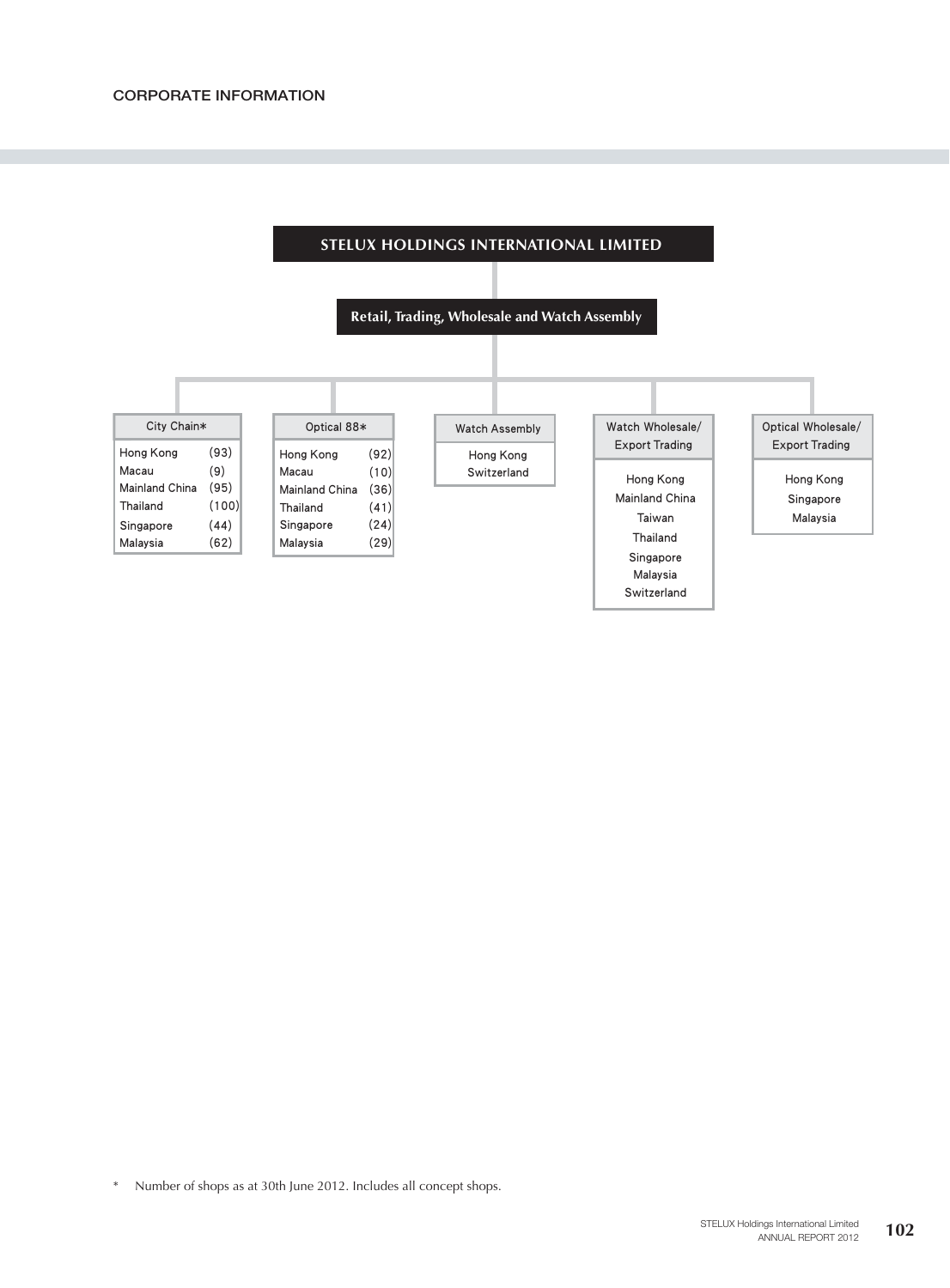### **40TH LISTING ANNIVERSARY ON THE HONG KONG STOCK EXCHANGE**

Stelux was listed on the Hong Kong Stock Exchange in 1972 and this year we celebrate our 40th listing anniversary. From our modest beginnings as a watch component manufacturer, we now operate instantly recognisable brands that are well entrenched in the places where we have a presence.

Here at Stelux, we strive to be a part of the communities which we serve and we look for meaningful ways of giving back to society. In celebration of our 40th listing anniversary, Stelux was honoured with the opportunity to contribute to



the University of Hong Kong's Endowed Professorships. On 20th April 2012, the Stelux Professorship in Marketing was established and Professor David Tse, a world class scholar in international marketing, China marketing and services marketing was named to the Chair.

Mr. Joseph C.C. Wong, Group Chairman and CEO of the Stelux Group, said of the Endowed Professorship, "It was the effective execution of a sound marketing strategy that engraved our brand image into the minds of consumers and set our brands apart from its competitors. In celebration of our 40th anniversary as a listed company, we hope that this Endowed Professorship can commemorate the development of Hong Kong brands while furthering the field of knowledge through the University and its outstanding professionals who share the same philosophy and research interests."

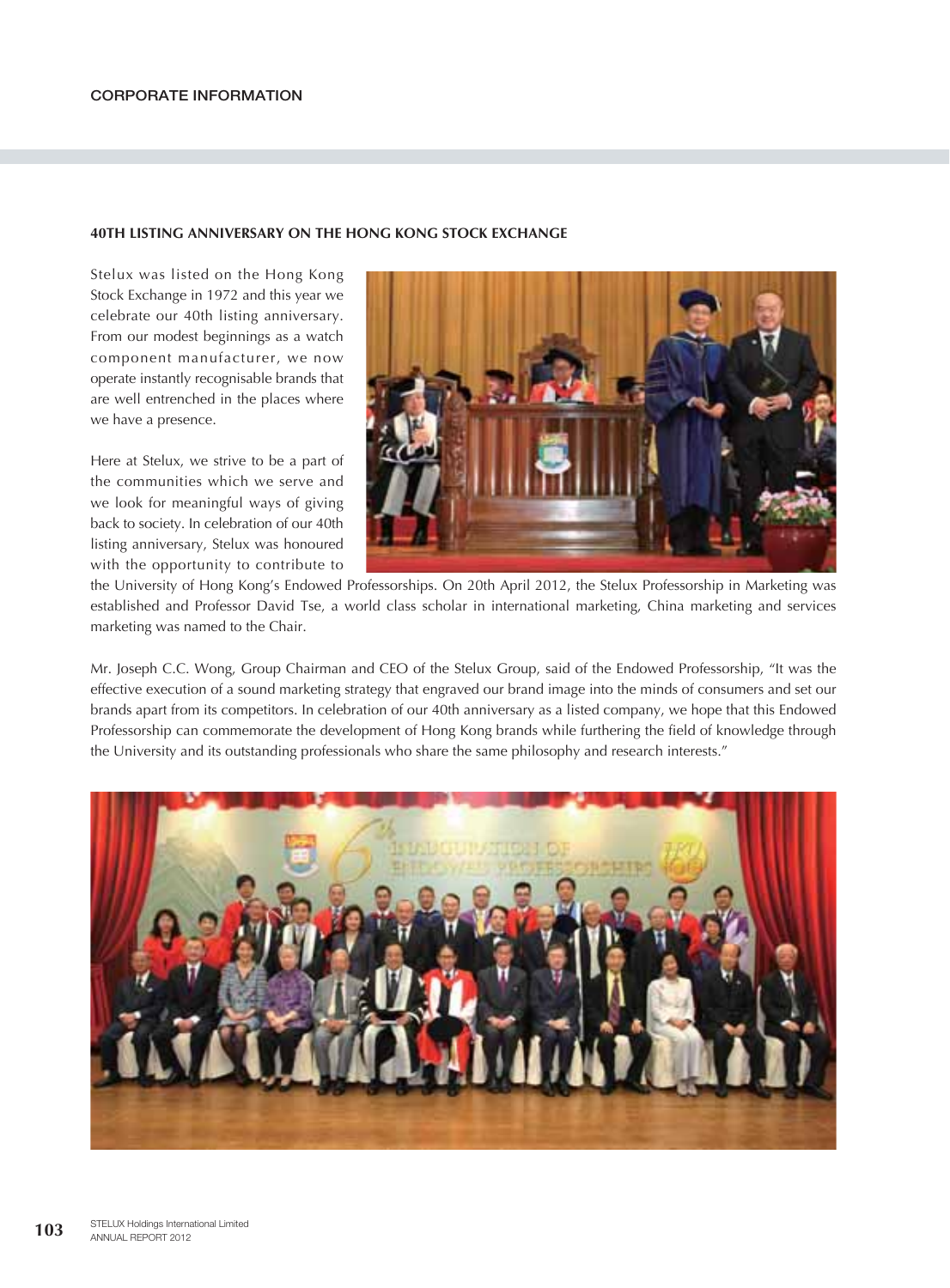### **CORPORATE CITIZENSHIP AND SOCIAL RESPONSIBILITIES**

Through the year, Stelux and its subsidiaries participated in and also partnered several social organisations to support giving in cash and kind to organisations and individuals in our communities.

Stelux and several of its key subsidiaries, namely, City Chain Company Limited, Hong Kong ("City Chain Hong Kong"), Optical 88 Limited, Hong Kong ("Optical 88 Hong Kong"), and Thong Sia Watch Company Limited, the Hong Kong distributor for "SEIKO" watches ("Thong Sia Hong Kong"), were respectively presented with Caring Company Awards. The Caring Company Scheme is organised by The Hong Kong Council of Social Service. The goal of the Caring Company Scheme is "to build a caring community spirit through cultivating corporate citizenship and strategic



partnership between the business and social services sectors". This year was particularly memorable for Stelux as we have participated in the Caring Company Scheme for 10 consecutive years.

Stelux and its subsidiaries also participated in various initiatives to improve the quality of lives of those who are needlessly blind or vision impaired because of the lack of access to an eye examination or a pair of glasses.



Stelux and Optical 88 in Hong Kong and Singapore participated in "World Sight Day 2011" by raising cash and donations in kind to support the work at ORBIS. Optical 88 Hong Kong and City Chain Hong Kong also helped to raise money by putting donation boxes in their stores to encourage public donations to ORBIS.

Optical 88 Hong Kong played host to over a hundred kindergarten students and their teachers as they visited two of our stores and we shared with them the importance of good eyecare and the prevention of short-sightedness.

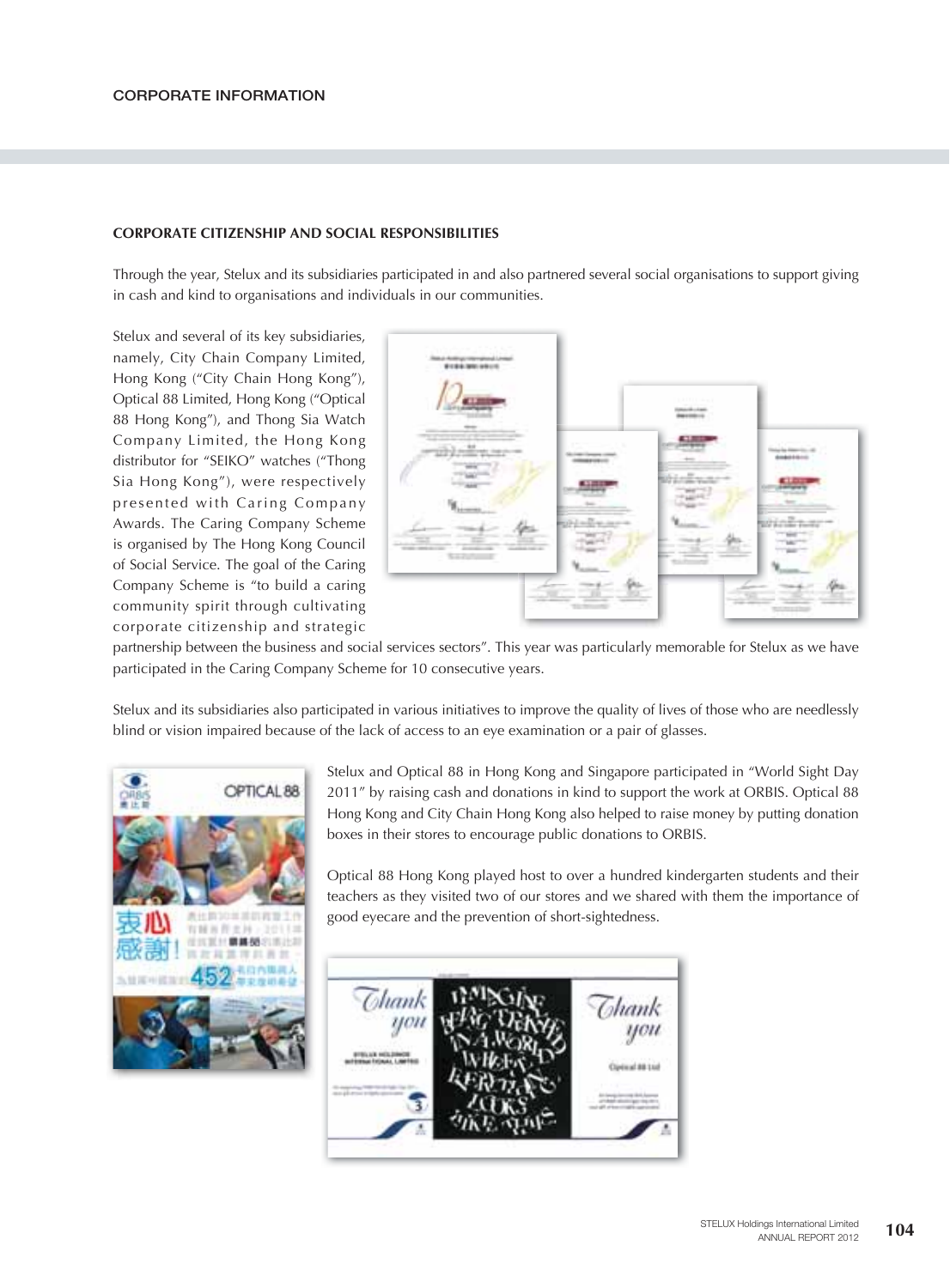We continued to support the Hong Chi Association, an organisation helping those with intellectual disabilities, participating through volunteer work and also through donations of cash and benefits-inkind. These activities included flag-selling.

During the year, Thong Sia Hong Kong, the exclusive distributor for "SEIKO" watches and clocks volunteered its services acting as the official time keeper in various charitable events organised by several sponsors, including, the "Sowers Action Challenging 12 Hours 2011" by Sowers Action, "Oxfam Trailwalker 2011" by Oxfam Hong Kong, "UNICEF Charity Run 2011" by UNICEF, "Ngong



Ping Charity Walk 2012" by the HK Youth Hostel Association, "Diabetes HK Healthy Run 2012" by Diabetes Hong Kong and "Outward Bound Adventure Race 2012" by Outward Bound Hong Kong. Thong Sia Hong Kong further sponsored watches for three of the above and other charitable events including the "30 Hour Famine Camp 2011" by World Vision Hong Kong. Furthermore, Thong Sia Hong Kong supports WWF-Hong Kong and joined the WWF-Hong Kong Corporate Membership Programme as a Silver Member. Many of these events were held to raise funds for food, education and medicine for disadvantaged sections of the local and overseas communities.

We continue to promote and adopt a policy of equal opportunities to eliminate any discrimination in sex, family status and disability in employment and the workplace. City Chain Hong Kong, for example, employs persons with disabilities as watch repairers providing them with technical training.

Here at Stelux, we value our employees' career, personal development and their contributions to the Group. During the year, social activities such as family outings and various lifestyle classes like dance classes were organised for our employees. In addition, training courses and seminars are organised to foster employee development.

#### **AWARDS**

**時間廊** ("CITY CHAIN") and **眼鏡88** ("OPTICAL 88") were again both named **港澳優質誠信商 號** ("Premium Quality and Trusted Brands") by Guangzhou Daily at **第7屆港澳優質誠信商號 2011-2012 (**"The 7th Hong Kong-Macau Premium Quality and Trusted Brands 2011-2012"), an event that is strongly supported by the Tourism Administration of Guangzhou Municipality. Being presented with these awards mean that our **時間 廊** ("CITY CHAIN") and **眼鏡88** ("OPTICAL 88") brands are widely recognised by the Mainland Chinese media and consumers.

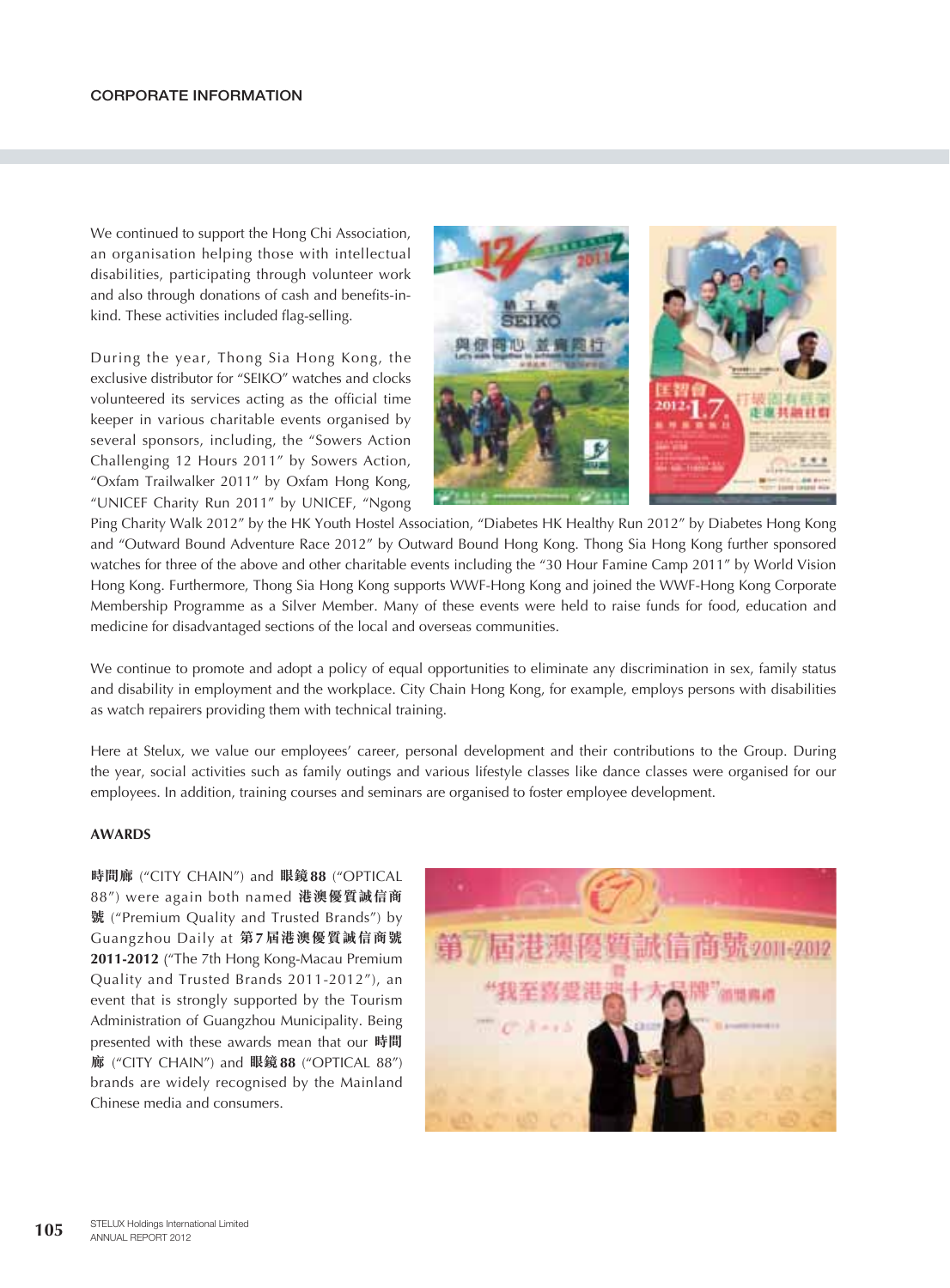At "The 2011 Service and Courtesy Awards" organised by the Hong Kong Retail Management Association, Optical 88 Hong Kong's assistant store manager, Ms. Abby Lam won first prize in the "Speciality Stores-Leisure and Lifestyle Category-Supervisory Level". This was a particularly momentous occasion as this was the first time Optical 88 Hong Kong had participated in the event. "The Service and Courtesy Awards 2011" has several objectives, including, awarding outstanding individuals engaged in the frontline retail profession for their outstanding service, to upgrade the overall customer service standard of frontline retail, to promote the importance of quality service among retail practitioners from frontline to management level and to increase the competitiveness of Hong Kong's retail industry.

Our "SOLVIL ET TITUS" television commercial, "These 3 Years" won Gold in the International Category of the Viewer's Choice 2011 award which was organised by Media Corp in Singapore where close to 5,700 television commercials were entered for the competition.

"SEIKO" was named Gold Trusted Brand for the category of watches in Hong Kong in the Reader's Digest Asia's Trusted Brands 2011 survey. The Reader's Digest Trusted Brands Survey has a well-established reputation as the premier consumer based and international measure of brand preference. Thong Sia Hong Kong has been presented with this award consecutively for many years.

Other awards garnered by Thong Sia Hong Kong for the "SEIKO" brand include the "Touch Brand 2011" presented by East Touch magazine, a popular lifestyle magazine for the young, the "Supreme Brands Award 2011 presented by Capital CEO, a financial information and lifestyle magazine.



It has been an eventful year for us here at Stelux and in the forthcoming year, we look forward to connecting once again with sections of the communities which we serve.